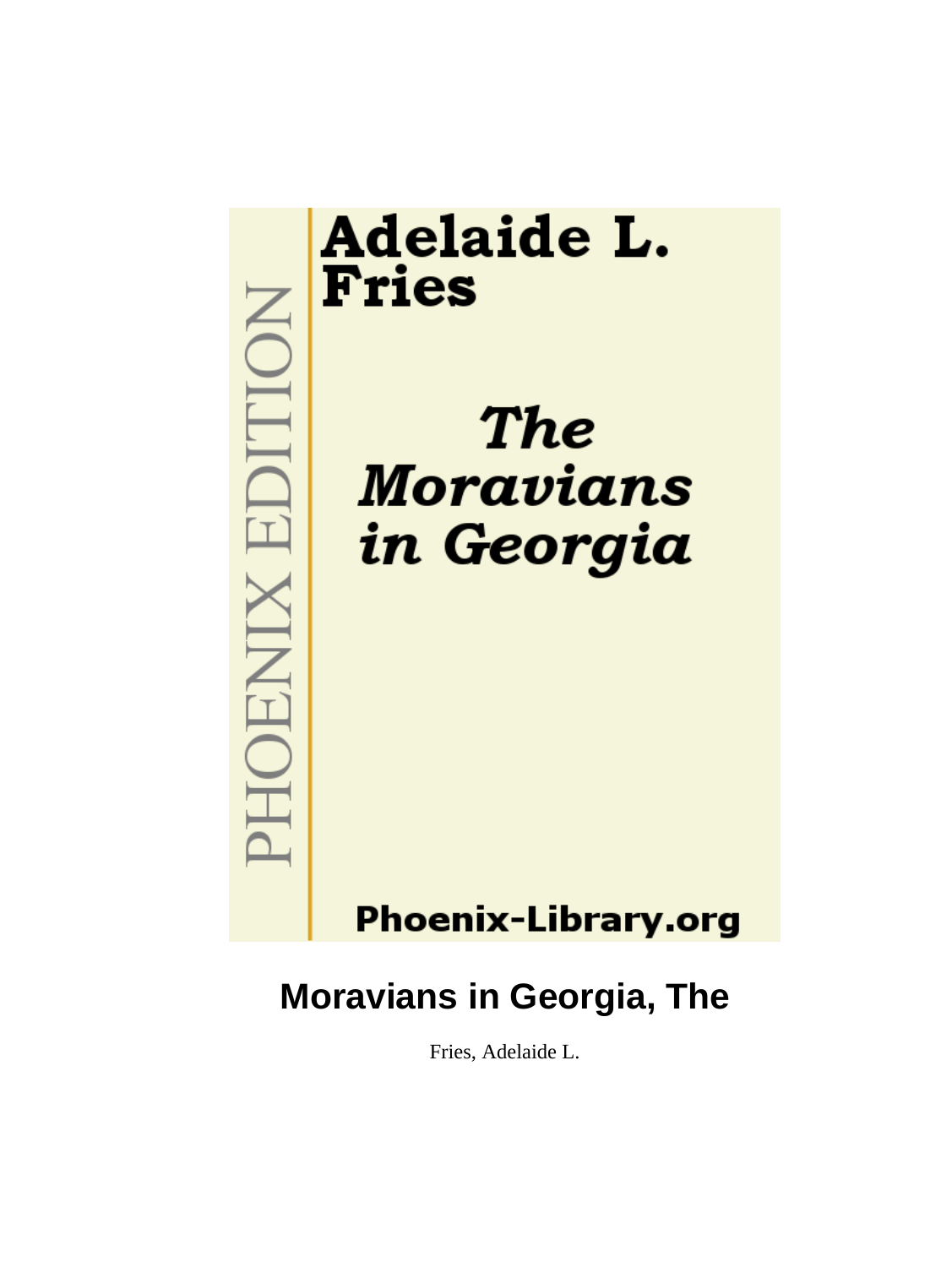### Moravians in Georgia, The

[Table of Content](#page-130-0) [About Phoenix−Edition](#page-131-0) **[Copyright](#page-132-0)**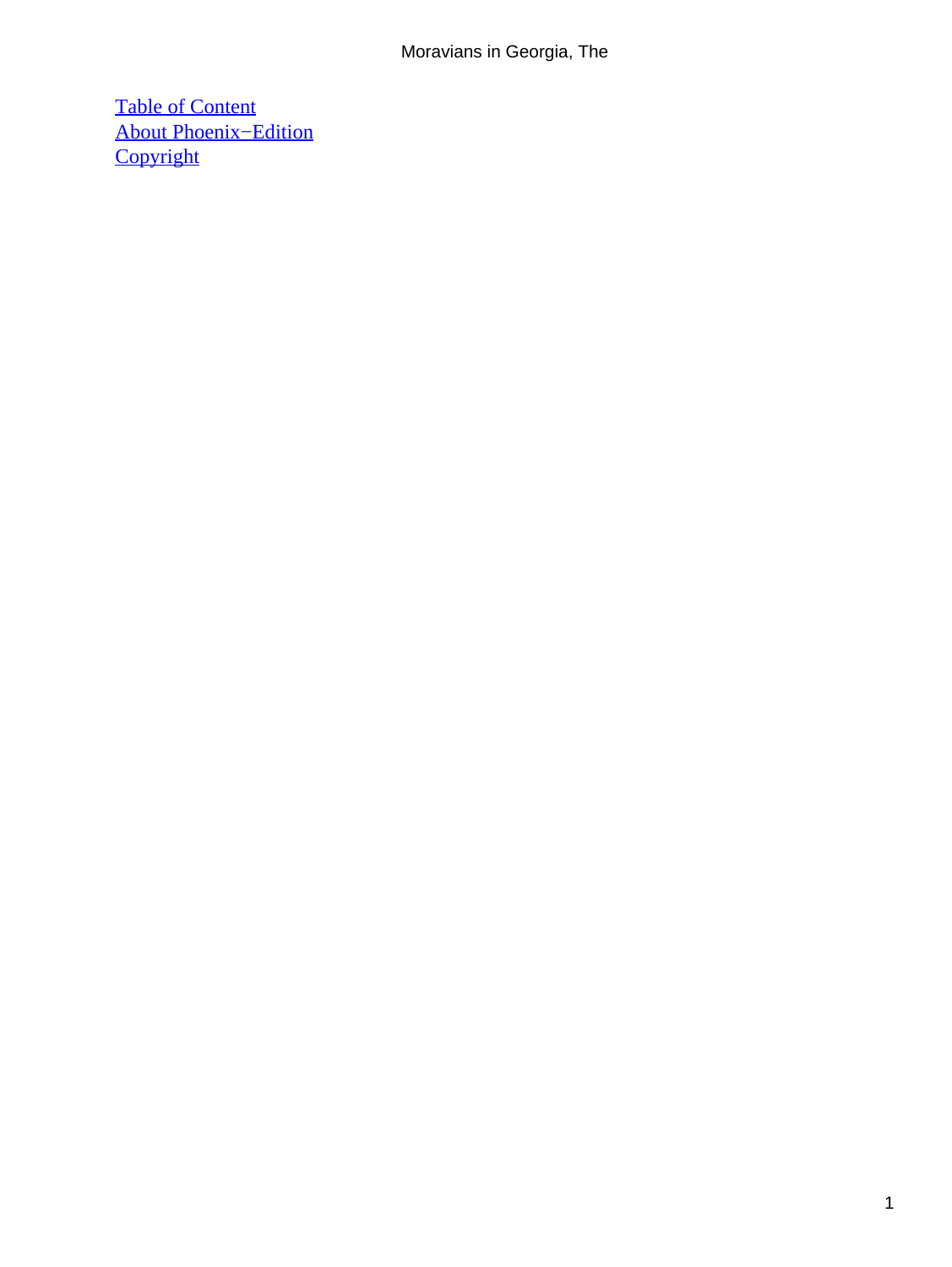*T*he Moravians in Georgia, 1735−1740.

Adelaide L. Fries Winston−Salem, N. C.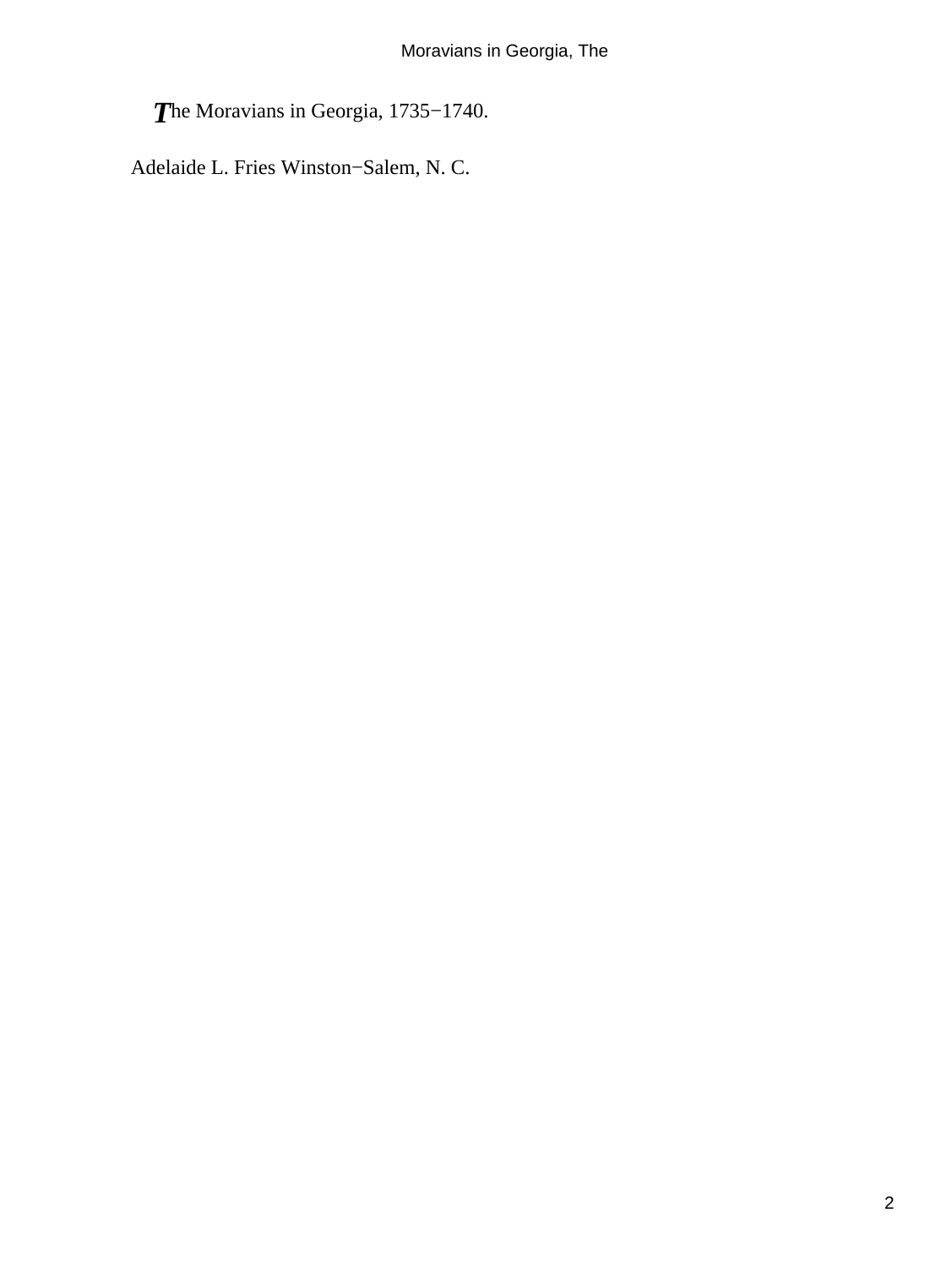# **[Preface.](#page-130-0)**

*I*n the life of any individual, association, or nation, there will probably be one or more occurrences which may be considered as success or failure according to the dramatic features of the event and the ultimate results. Of this the Battle of Bunker Hill is a striking example. On the morning of June 17th, 1775, a force of British soldiers attacked a small body of raw, ill−equipped American volunteers, who had fortified a hill near Boston, and quickly drove them from their position. By whom then was the Bunker Hill Monument erected? By the victors in that first engagement of the Revolution? No, but by proud descendants of the vanquished, whose broader view showed them the incalculable benefits arising from that seeming defeat, which precipitated the great struggle, forcing every man in the Colonies to take a position squarely for or against the American Cause, convinced the timid that only proper equipment would be needed to enable the American army to hold its own against the foe, and taught the British that they were dealing, not with hot−headed rebels who would run at first sight of the dreaded «red coats», but with patriots who would stand their ground so long as a charge of powder remained, or gunstocks could be handled as clubs.

 Very much the same line of argument may be applied to the first attempt of the Moravian Church to establish a settlement on the American Continent. The story is usually passed over by historians in a few short paragraphs, and yet without the colony in Georgia, the whole history of the Renewed Church of the Unitas Fratrum would have been very different. Without that movement the Moravian Church might never have been established in England, without it the great Methodist denomination might never have come into being, without it the American Moravian provinces, North or South, might not have been planned. Of course Providence might have provided other means for the accomplishment of these ends, but certain it is that in the actual development of all these things the «unsuccessful attempt» in Georgia, 1735 to 1740, played a most important part.

 In preparing this history a number of private libraries, the collections of the Georgia Historical Society, the Congressional Library, the British Museum, were searched for data, but so little was found that the story, in so far as it relates to the Moravian settlement, has been drawn entirely from the original manuscripts in the Archives of the Unitas Fratrum at Herrnhut, Germany, with some additions from the Archives at Bethlehem, Pa., and Salem, N. C. For the general history of Georgia, of the Moravian Church, and of the Wesleys, Steven's History of Georgia, Hamilton's History of the Moravian Church, Levering's History of Bethlehem, Pa., Some Fathers of the American Moravian Church, by de Schweinitz, Strobel's History of the Salzburgers, Tyreman's Oxford Methodists, and Wesley's Journal have been most largely used.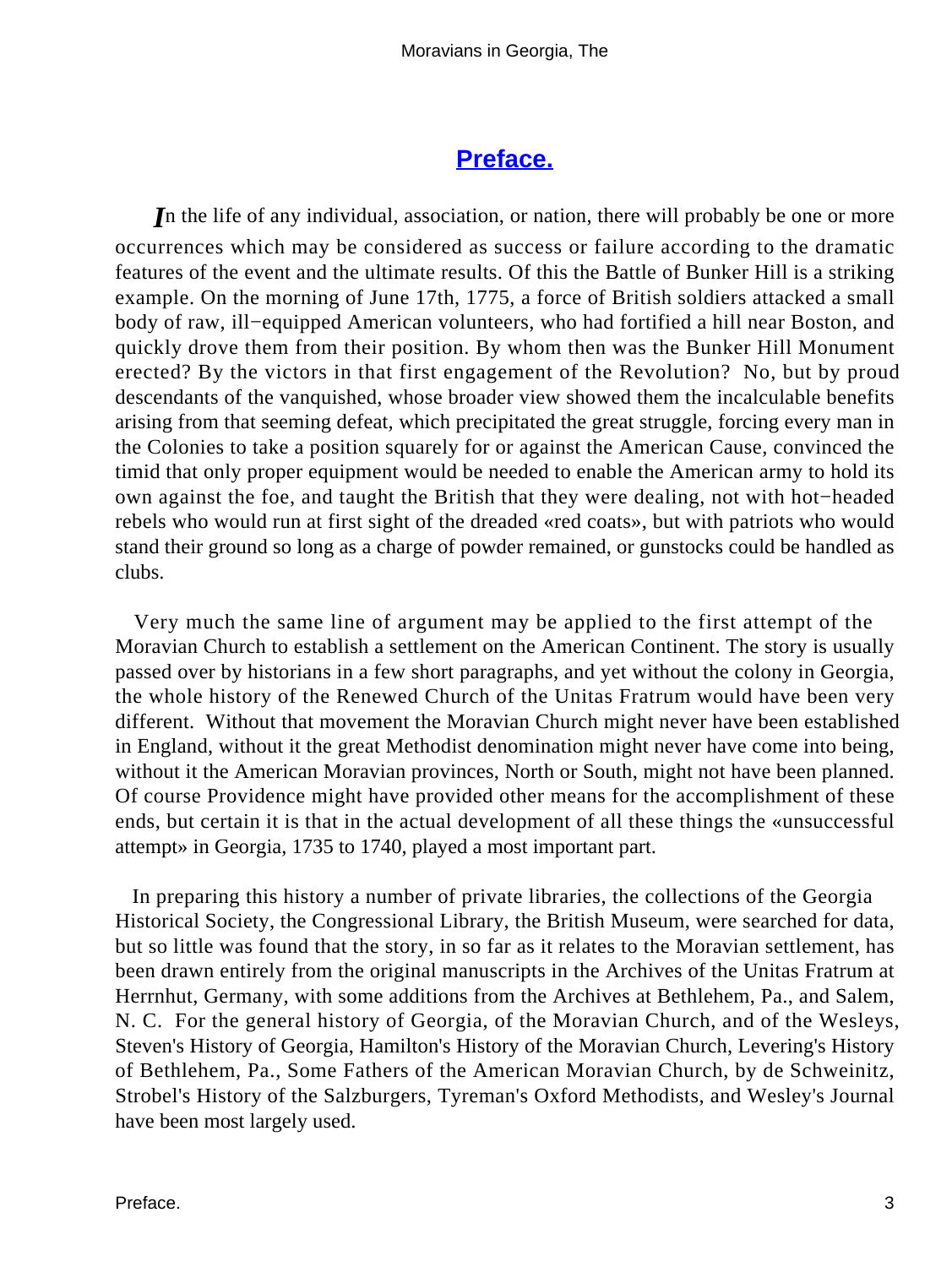The history of the Moravian settlement in Georgia falls into that period when dates are much confused through the contemporaneous use of the old style, or Julian calendar, and the new style, or Gregorian calendar. As the latter is now current everywhere, except in Russia and the Orient, it is here employed throughout, old style dates being translated where they occur in the records.

 Special thanks are due to Rev. A. Glitsch, Archivist at Herrnhut, for courtesies extended while the author was examining the invaluable collection of papers entrusted to his care, and also for his supervision of the copying of such documents as were selected; to Mr. Isaac Beckett, of Savannah, for information respecting the Moravian lands; to Mr. John Jordan, of Philadelphia, for copies of deeds and other papers relating to the settlement; to Mr. W. S. Pfohl, of Salem, for assistance with the illustrations; and to Mr. John W. Fries for suggestion and inspiration for the work, and the constant encouragement and sympathetic interest without which the author's courage would have failed during the tedious years of gathering material for the book, which is now presented to those who may find in it something of explanation, something of interest, concerning the Moravian settlement in Georgia, and the broader history which the story touches on every side.

Adelaide L. Fries.

*August, 1904.* 

The Moravians in Georgia, 1735−1740.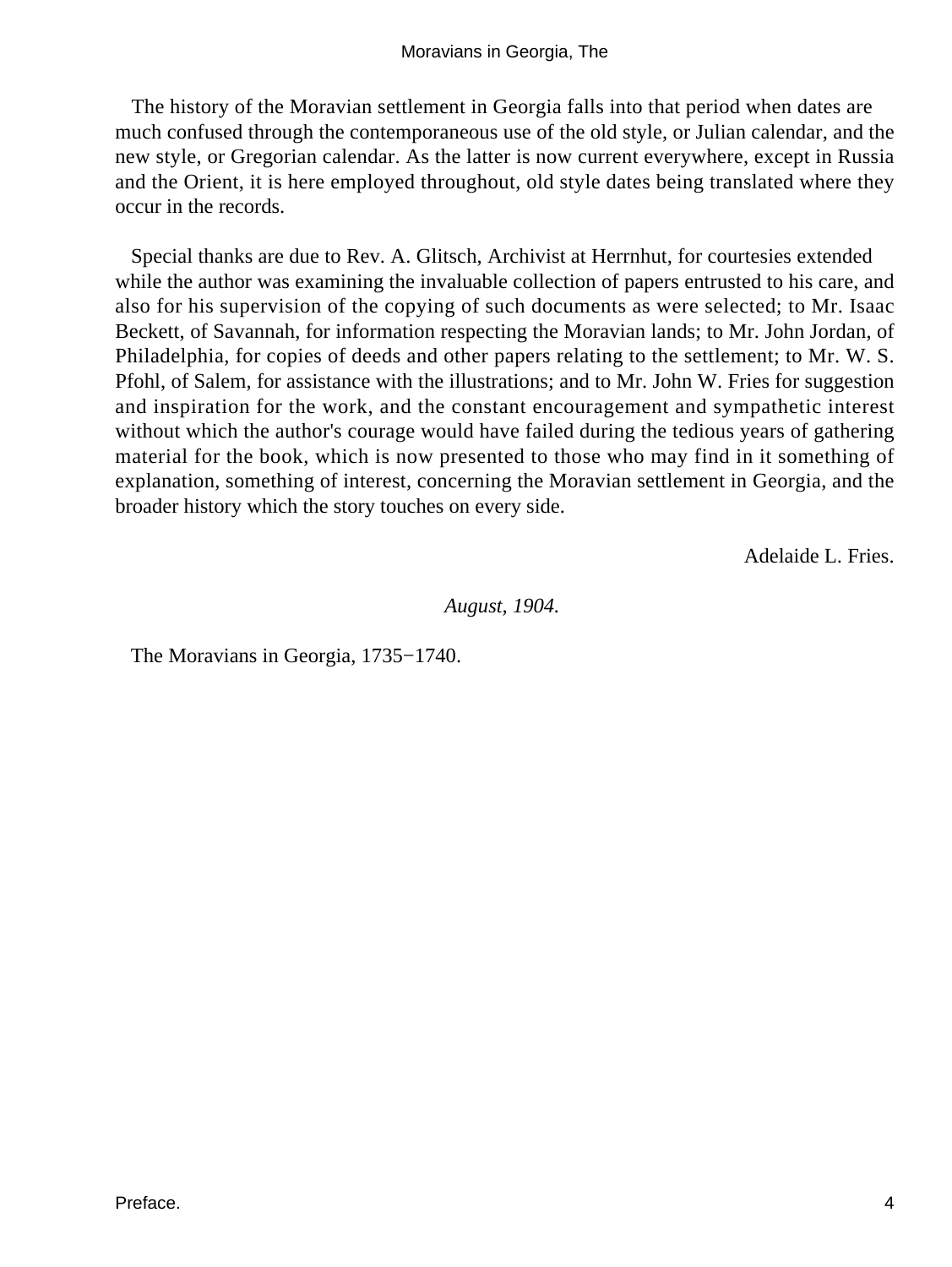# **[Chapter I. Antecedent Events.](#page-130-0)**

**The Province of Georgia.** 

 It was in the year 1728 that the English Parliament was persuaded by James Oglethorpe, Esq. – soldier, statesman and philanthropist, – to appoint a committee to investigate the condition of the debtors confined in the Fleet and Marchalsea prisons. The lot of these debtors was a most pitiable one, for a creditor had power to imprison a man for an indefinite term of years, and the unfortunate debtor, held within the four walls of his prison, could earn no money to pay the debt that was owing, and unless friends came to his rescue, was utterly at the mercy of the oft−times barbarous jailor. The Committee, consisting of ninety−six prominent men, with Oglethorpe as Chairman, recommended and secured the redress of many grievances, and the passing of better laws for the future, but Oglethorpe and a few associates conceived a plan which they thought would eradicate the evil by striking at its very root, the difficulty which many found in earning a living in the overcrowded cities.

 In 1663 King Charles II. had granted to eight «Lords Proprietors» the portion of North America lying between the 31st and 36th degrees of latitude, enlarging the boundaries in 1665 to 29 deg. and 36 deg. 30 min. By 1728 most of these Lords Proprietors had tired of their attempt to govern the colonies they had established in «Carolina», and in 1729 seven of the eight sold their interest to the English crown, the district being divided into «North Carolina», «South Carolina», and a more southerly portion, nominally included in the latter, which was held in reserve.

 To this unused land the thoughts of Oglethorpe turned, and he and his friends addressed a memorial to the Privy Council, stating «that the cities of London, Westminster, and parts adjacent, do abound with great numbers of indigent persons, who are reduced to such necessity as to become burthensome to the public, and who would be willing to seek a livelihood in any of his majesty's plantations in America, if they were provided with a passage, and means of settling there.» They therefore asked for a grant of land lying south of the Savannah River, where they wished to establish a colony in which these unfortunate men might begin life anew, and where Protestants, persecuted in some parts of Europe, might find a refuge. They also offered to take entire charge of the affair, and their petition, after passing through the usual channels, was approved by the King, George II, a charter was prepared, and the great seal was affixed June 9th, 1732.

 This instrument constituted twenty−one noblemen and gentlemen a body corporate, by the name and style of «The Trustees for establishing the Colony of Georgia in America», and in them was vested full authority for the collecting of subscriptions and the expending of moneys gathered, the selection of colonists, and the making and administering of laws in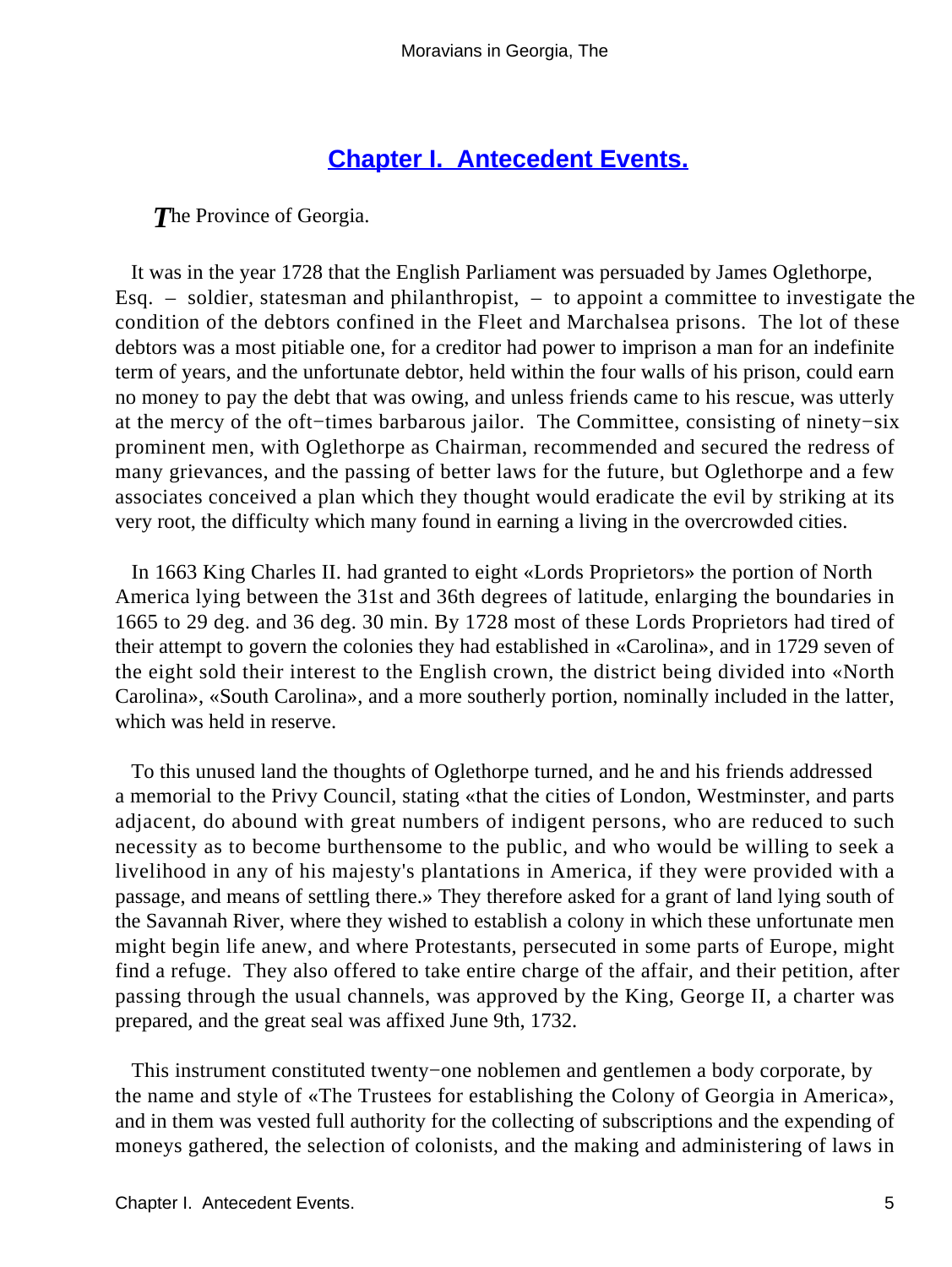Georgia; but no member of the corporation was allowed to receive a salary, or any fees, or to hold land in the new province. The undertaking was to be strictly for the good of others, not for their own pecuniary benefit. The charter granted to them «all those lands, countries, and territories situate, lying and being in that part of South Carolina, in America» between the Savannah and Altamaha, gave them permission to take over any British subjects, or foreigners willing to become such, and guaranteed to each settler the rights of an English subject, and full liberty of conscience, – Papists alone excepted. This apparently pointed exception was natural enough, since from a political standpoint the new colony was regarded as a valuable guard for the Protestant English Colonies on the north, against the Indians and Roman Catholic colonists to the south, who had been keeping the border settlers in a continual state of uneasiness, even in times of nominal peace. Moreover England had not forgotten the terrible experience of the latter half of the preceding century, when it was war to the death between Catholic and Protestant, and the latter party being the stronger the former was subjected to great and unpardonable persecution, many were executed, and all holding that faith were laid under political disabilities which lasted for a hundred and fifty years.

 The plans of the Trustees were very broad. They intended «to relieve such unfortunate persons as cannot subsist here, and establish them in an orderly manner, so as to form a well regulated town. As far as their fund goes they will defray the charge of their passage to Georgia – give them necessaries, cattle, land, and subsistence, till such time as they can build their houses and clear some of their land.» In this manner «many families who would otherwise starve will be provided for, and made masters of houses and lands; \* \* \* and by giving refuge to the distressed Salzburgers and other Protestants, the power of Britain, as a reward for its hospitality, will be increased by the addition of so many religious and industrious subjects.»

 Each of the emigrants was to receive about fifty acres of land, including a town lot, a garden of five acres, and a forty−five acre farm, and the Trustees offered to give a tract of five hundred acres to any well−to−do man who would go over at his own expense, taking with him at least ten servants, and promising his military service in case of need.

 But there was a commercial as well as a benevolent side to the designs of the Trustees, for they thought Georgia could be made to furnish silk, wine, oil and drugs in large quantities, the importing of which would keep thousands of pounds sterling in English hands which had hitherto gone to China, Persia and the Madeiras. Special provision was therefore made to secure the planting of mulberry trees as the first step towards silk culture, the other branches to be introduced as speedily as might be.

 Filled with enthusiasm for their plan, the Trustees proceeded to spread abroad the most glowing descriptions of the country where the new colony was to be settled.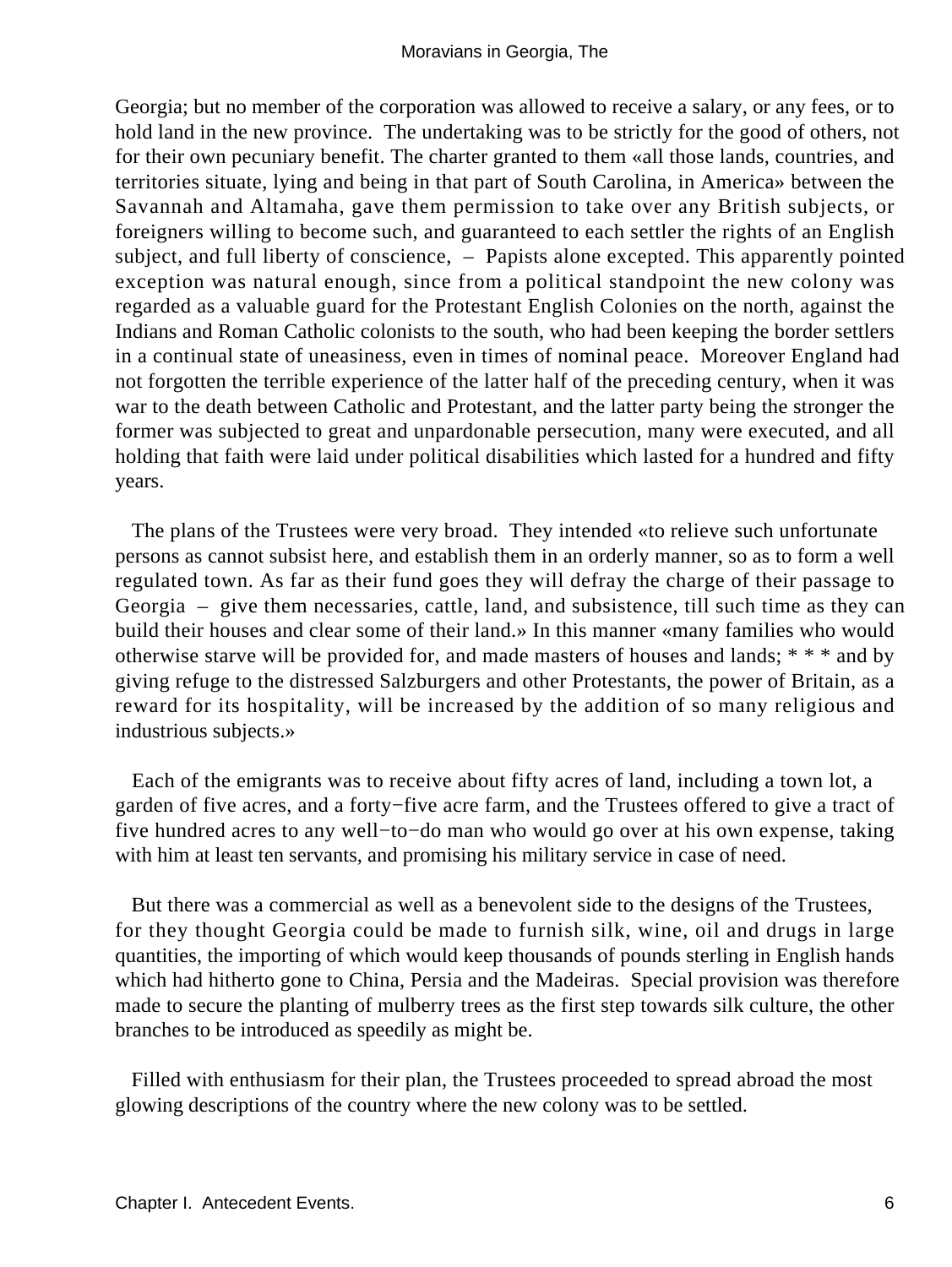«The kind spring, which but salutes us here, Inhabits there, and courts them all the year. Ripe fruits and blossoms on the same trees live  $-$  At once they promise, when at once they give. So sweet the air, so moderate the clime, None sickly lives, or dies before his time. Heaven, sure, has kept this spot of earth uncurst, To shew how all things were created first.»

 So wrote Oglethorpe, quoting the lines as the best pen picture he could give of the new land, and truly, if the colonists found the reality less roseate than they anticipated, it was not the fault of their generous, energetic leader, who spared neither pains nor means in his effort to make all things work out as his imagination had painted them.

The Trustees having, with great care, selected thirty–five families from the number who wished to go, the first emigrant ship sailed for Georgia in November, 1732, bearing about one hundred and twenty−five «sober, industrious and moral persons», and all needful stores for the establishment of the colony. Early in the following year they reached America, and Oglethorpe, having chosen a high bluff on the southern bank of the Savannah River, concluded a satisfactory treaty with Tomochichi, the chief of the nearest Indian tribe, which was later ratified in a full Council of the chiefs of all the Lower Creeks. His fairness and courteous treatment won the hearts of all, especially of Tomochichi and his people, who for many years remained on the best of terms with the town which was now laid out upon the bluff.

### The Salzburgers.

 The Salzburgers, referred to by name in the proposals of the Georgia Trustees, were, at this time, very much upon the mind and heart of Protestant Europe. They were Germans, belonging to the Archbishopric of Salzburg, then the most eastern district of Bavaria, but now a province of Austria. "Their ancestors, the Vallenges of Piedmont, had been compelled by the barbarities of the Dukes of Savoy to find a shelter from the storms of persecution in the Alpine passes and vales of Salzburg and the Tyrol, before the Reformation; and frequently since, they had been hunted out by the hirelings and soldiery of the Church of Rome, and condemned for their faith to tortures of the most cruel and revolting kind. In 1684−6, they were again threatened with an exterminating persecution; but were saved in part by the intervention of the Protestant States of Saxony and Brandenburg, though more than a thousand emigrated on account of the dangers to which they were exposed.

 "But the quietness which they then enjoyed for nearly half a century was rudely broken in upon by Leopold, Count of Firmian and Archbishop of Salzburg, who determined to reduce them to the Papal faith and power. He began in the year 1729, and ere he ended in 1732 not far from thirty thousand had been driven from their homes, to seek among the Protestant States of Europe that charity and peace which were denied them in the glens and fastnesses of their native Alps.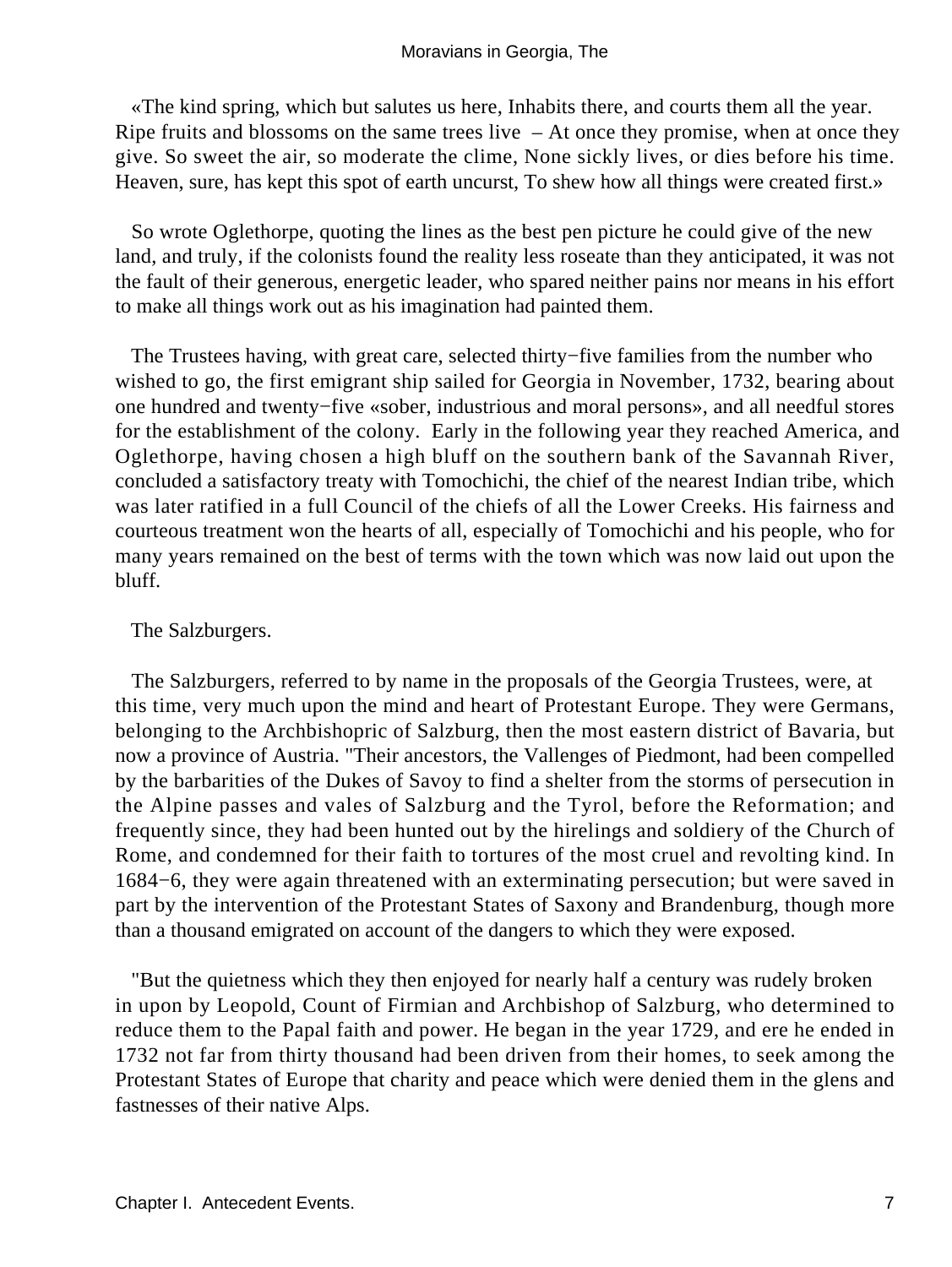"The march of these Salzburgers constitutes an epoch in the history of Germany. \* \* \* Arriving at Augsburg, the magistrates closed the gates against them, refusing them entrance to that city which, two hundred years before, through Luther and Melancthon and in the presence of Charles V and the assembled Princes of Germany, had given birth to the celebrated Augsburg Confession, for clinging to which the Salzburgers were now driven from their homes; but overawed by the Protestants, the officers reluctantly admitted the emigrants, who were kindly entertained by the Lutherans.

 «The sympathies of Reformed Christendom were awakened on their behalf, and the most hospitable entertainment and assistance were everywhere given them.» Only a few months after the signing of the Georgia Colony Charter, the «Society for the Propagation of Christian Knowledge» requested the Trustees to include the Salzburgers in their plans. The Trustees expressed their willingness to grant lands, and to manage any money given toward their expenses, but stated that they then held no funds which were available for that purpose.

 In May, 1733, the House of Commons appropriated 10,000 Pounds to the Trustees of Georgia, «to be applied towards defraying the charges of carrying over and settling foreign and other Protestants in said colony,» and over 3,000 Pounds additional having been given privately, the Trustees, at the suggestion of Herr von Pfeil, consul of Wittenberg at Regensberg, wrote to Senior Samuel Urlsperger, pastor of the Lutheran Church of St. Ann in the city of Augsburg, who had been very kind to the Salzburgers on their arrival there, «and ever afterward watched over their welfare with the solicitude of an affectionate father.» On receipt of the invitation from the Trustees, seventy−eight persons decided to go to Georgia, and left Augsburg on the 21st of October, reaching Rotterdam the 27th of November, where they were joined by two ministers, Rev. Mr. Bolzius, deputy superintendent of the Latin Orphan School at Halle, and Rev. Mr. Gronau, a tutor in the same, who were to accompany them to their new home. In England they were treated with marked kindness, and when they sailed, January 19, 1734, it was with the promise of free transportation to Georgia, and support there until they could reap their first harvest from the fifty acres which were to be given to each man among them.

 They reached Charlestown, South Carolina, the following March, and met General Oglethorpe, the Governor of Georgia, who was intending an immediate return to Europe, but went back to help them select a suitable place for their settlement, they preferring not to live in Savannah itself. The site chosen was about twenty−five miles from Savannah, on a large stream flowing into the Savannah River, and there they laid out their town, calling it «Ebenezer», in grateful remembrance of the Divine help that had brought them thither. Baron von Reck, who had accompanied them as Commissary of the Trustees, stayed with them until they had made a good beginning, and then returned to Europe, leaving Ebenezer about the middle of May.

Unitas Fratrum.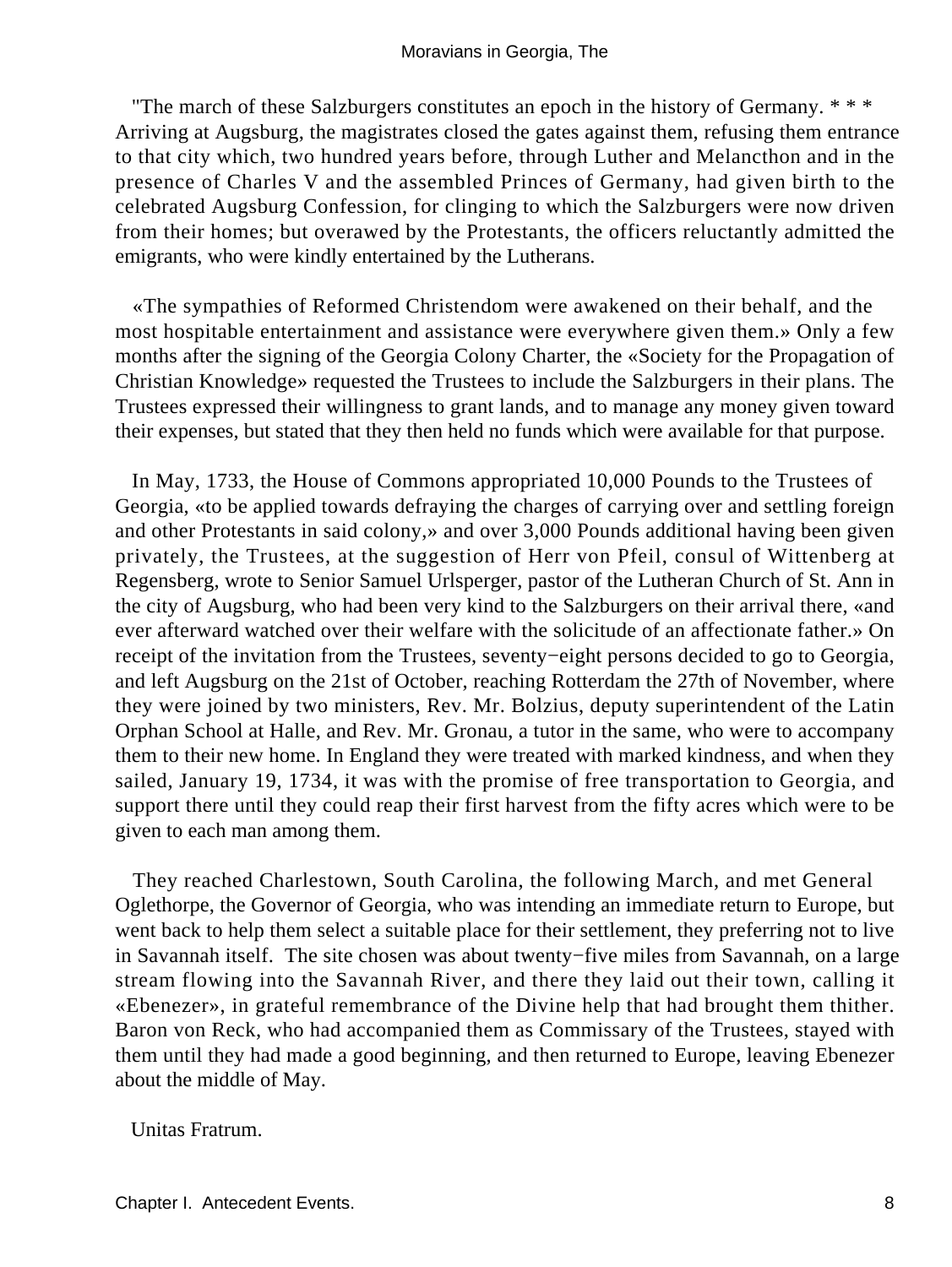But while the Salzburgers received so much sympathy and kindness in Germany on account of their distress, other exiled Protestants, whose story was no less touching, were being treated with scant courtesy and consideration.

 On the 6th of July, 1415, the Bohemian Reformer, John Hus, was burned at the stake. But those who had silenced him could not unsay his message, and at last there drew together a little body of earnest men, who agreed to accept the Bible as their only standard of faith and practice, and established a strict discipline which should keep their lives in the simplicity, purity, and brotherly love of the early Apostolic Church. This was in 1457, and the movement quickly interested the thoughtful people in all classes of society, many of whom joined their ranks. The formal organization of the Unitas Fratrum (the Unity of Brethren) followed, and its preaching, theological publications, and educational work soon raised it to great influence in Bohemia, Moravia, and Poland, friendly intercourse being established with Luther, Calvin, and other Reformers as they became prominent.

 Then came destruction, when the religious liberty of Bohemia and Moravia was extinguished in blood, by the Church of Rome. The great Comenius went forth, a wanderer on the face of the earth, welcomed and honored in courts and universities, introducing new educational principles that revolutionized methods of teaching, but ever longing and praying for the restoration of his Church; and by his publication of its Doctrine and Rules of Discipline, and by his careful transmission of the Episcopate which had been bestowed upon him and his associate Bishops, he did contribute largely to that renewal which he was not destined to see.

 In the home lands there were many who held secretly, tenaciously, desperately, to the doctrines they loved, «in hope against hope» that the great oppression would be lifted. But the passing of a hundred years brought no relief, concessions granted to others were still denied to the children of those who had been the first «protestants» against religious slavery and corruption, and in 1722 a small company of descendants of the ancient Unitas Fratrum slipped over the borders of Moravia, and went to Saxony, Nicholas Lewis, Count Zinzendorf, having given them permission to sojourn on his estates until they could find suitable homes elsewhere.

 Hearing that they had reached a place of safety, other Moravians took their lives in their hands and followed, risking the imprisonment and torture which were sure to follow an unsuccessful attempt to leave a province, the Government of which would neither allow them to be happy at home nor to sacrifice everything and go away. Among these emigrants were five young men, who went in May, 1724, with the avowed intention of trying to resuscitate the Unitas Fratrum. They intended to go into Poland, where the organization of the Unitas Fratrum had lasted for a considerable time after its ruin in Bohemia, but, almost by accident, they decided to first visit Christian David, who had led the first company to Herrnhut, Saxony, and while there they became convinced that God meant them to throw in their lot with these refugees, and so remained, coming to be strong leaders in the renewed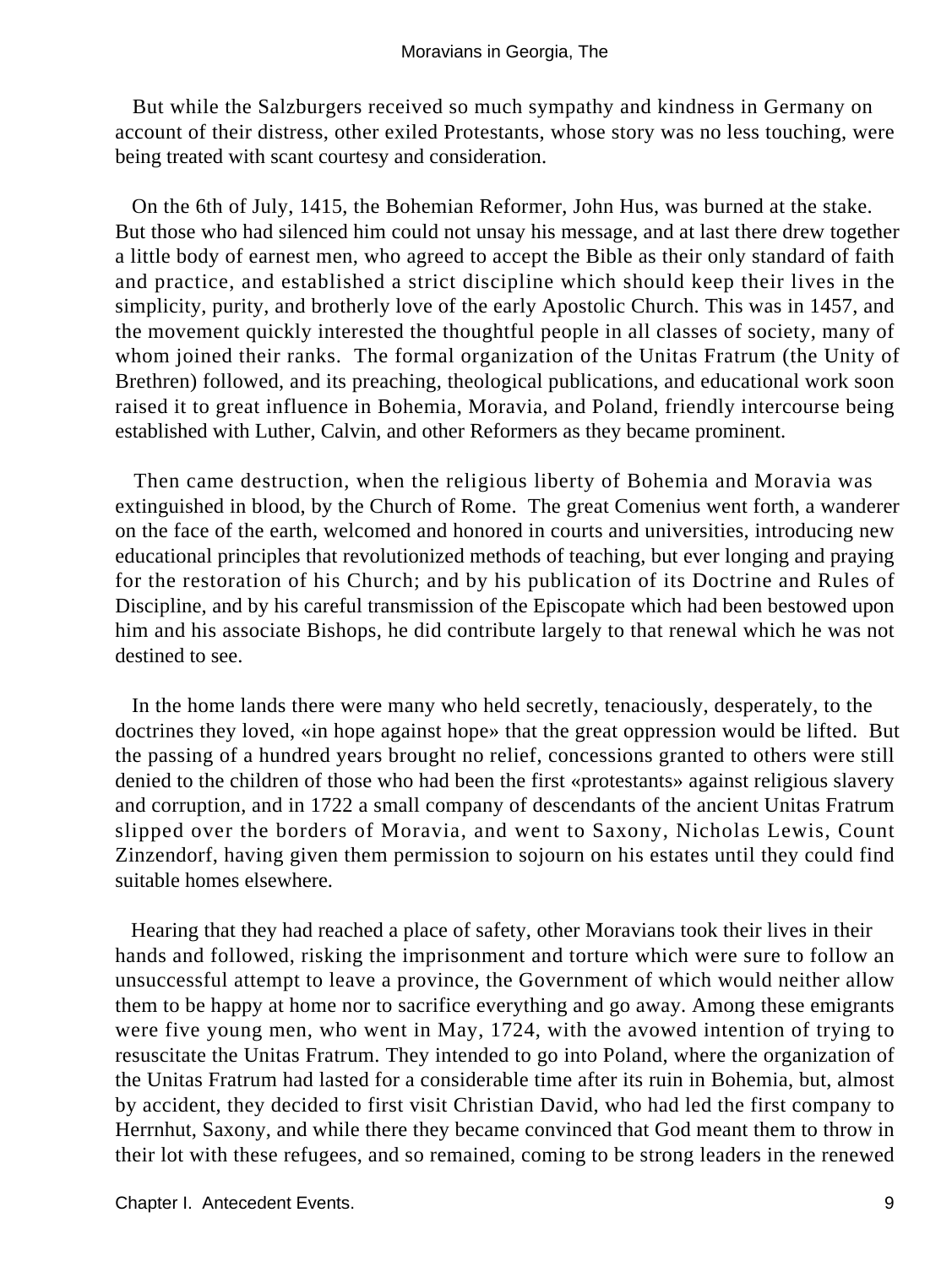Unity.

 Several years, however, elapsed before the church was re−established. One hundred years of persecution had left the Moravians only traditions of the usages of the fathers, members of other sects who were in trouble came and settled among them, bringing diverse views, and things were threatening to become very much involved, when Count Zinzendorf, who had hitherto paid little attention to them, awoke to the realization of their danger, and at once set to work to help them.

 It was no easy task which he undertook, for the Moravians insisted on retaining their ancient discipline, and he must needs try to please them and at the same time preserve the bond of union with the State Church,  $-$  the Lutheran,  $-$  of which, as his tenants, they were officially considered members. His tact and great personal magnetism at last healed the differences which had sprung up between the settlers, the opportune finding of Comenius' `Ratio Disciplinae' enabled them with certainty to formulate rules that agreed with those of the ancient Unitas Fratrum, and a marked outpouring of the Holy Spirit at a Communion, August 13th, 1727, sealed the renewal of the Church.

 "They walked with God in peace and love, But failed with one another; While sternly for the faith they strove, Brother fell out with brother; But He in Whom they put their trust, Who knew their frames, that they were dust, Pitied and healed their weakness.

 "He found them in His House of prayer, With one accord assembled, And so revealed His presence there, They wept for joy and trembled; One cup they drank, one bread they brake, One baptism shared, one language spake, Forgiving and forgiven.

 «Then forth they went with tongues of flame In one blest theme delighting, The love of Jesus and His Name God's children all uniting! That love our theme and watchword still; That law of love may we fulfill, And love as we are loved.» (Montgomery.)

 At this time there was no thought of separating from the State Church and establishing a distinct denomination, and Zinzendorf believed that the Unitas Fratrum could exist as a `society' working in, and in harmony with, the State Church of whatever nation it might enter. This idea, borrowed probably from Spener's «ecclesiolae in ecclesia», clung to him, even after circumstances had forced the Unity to declare its independence and the validity of the ordination of its ministry, and many otherwise inexplicable things in the later policy of the Church may be traced to its influence.

Halle Opposition.

 In 1734 Zinzendorf took orders in the Lutheran Church, but this, and all that preceded it, seemed to augment rather than quiet the antagonism which the development of Herrnhut aroused in certain quarters. This opposition was not universal. The Moravians had many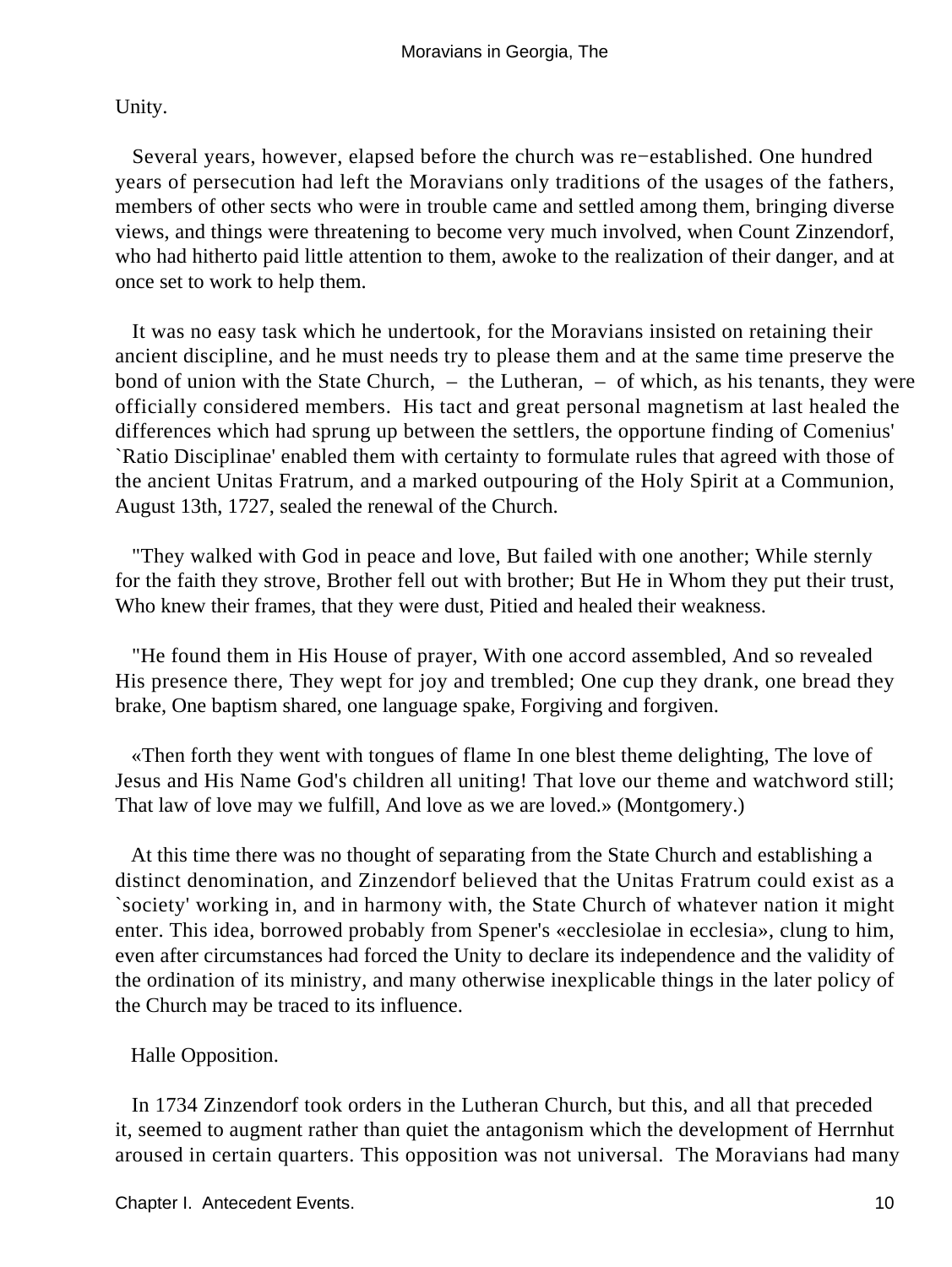warm friends and advocates at the Saxon Court, at the Universities of Jena and Tuebingen, and elsewhere, but they also had active enemies who drew their inspiration principally from the University of Halle.

 The opposition of Halle seems to have been largely prompted by jealousy. In 1666 a revolt against the prevailing cold formalism of the Lutheran Church was begun by Philip Jacob Spener, a minister of that Church, who strongly urged the need for real personal piety on the part of each individual. His ideas were warmly received by some, and disliked by others, who stigmatized Spener and his disciples as «Pietists», but the doctrine spread, and in the course of time the University of Halle became its centre. Among those who were greatly attracted by the movement were Count Zinzendorf's parents and grandparents, and when he was born, May 26th, 1700, Spener was selected as his sponsor.

 Being of a warm−hearted, devout nature, young Zinzendorf yielded readily to the influence of his pious grandmother, to whose care he was left after his father's death and his mother's second marriage, and by her wish he entered the Paedagogium at Halle in 1710, remaining there six years. Then his uncle, fearing that he would become a religious enthusiast, sent him to the University of Wittenberg, with strict orders to apply himself to the study of law. Here he learned to recognize the good side of the Wittenberg divines, who were decried by Halle, and tried to bring the two Universities to a better understanding, but without result.

 In 1719 he was sent on an extensive foreign tour, according to custom, and in the picture gallery of Duesseldorf saw an Ecce Homo with its inscription «This have I done for thee, what hast thou done for me?» which settled him forever in his determination to devote his whole life to the service of Christ.

 Rather against his wishes, Count Zinzendorf then took office under the Saxon Government, but about the same time he bought from his grandmother the estate of Berthelsdorf, desiring to establish a centre of piety, resembling Halle. The coming of the Moravian and other refugees and their settlement at Herrnhut, near Berthelsdorf, was to him at first only an incident; but as their industry and the preaching of Pastor Rothe, whom he had put in charge of the Berthelsdorf Lutheran Church, began to attract attention, he went to Halle, expecting sympathy from his friends there. Instead he met with rebuke and disapproval, the leaders resenting the fact that he had not placed the work directly under their control, and apparently realizing, as he did not, that the movement would probably lead to the establishment of a separate church.

 In spite of their disapprobation, the work at Herrnhut prospered, and the more it increased the fiercer their resentment grew. That they, who had gained their name from their advocacy of the need for personal piety, should have been foremost in opposing a man whose piety was his strongest characteristic, and a people who for three hundred years, in prosperity and adversity, in danger, torture and exile, had held «Christ and Him Crucified»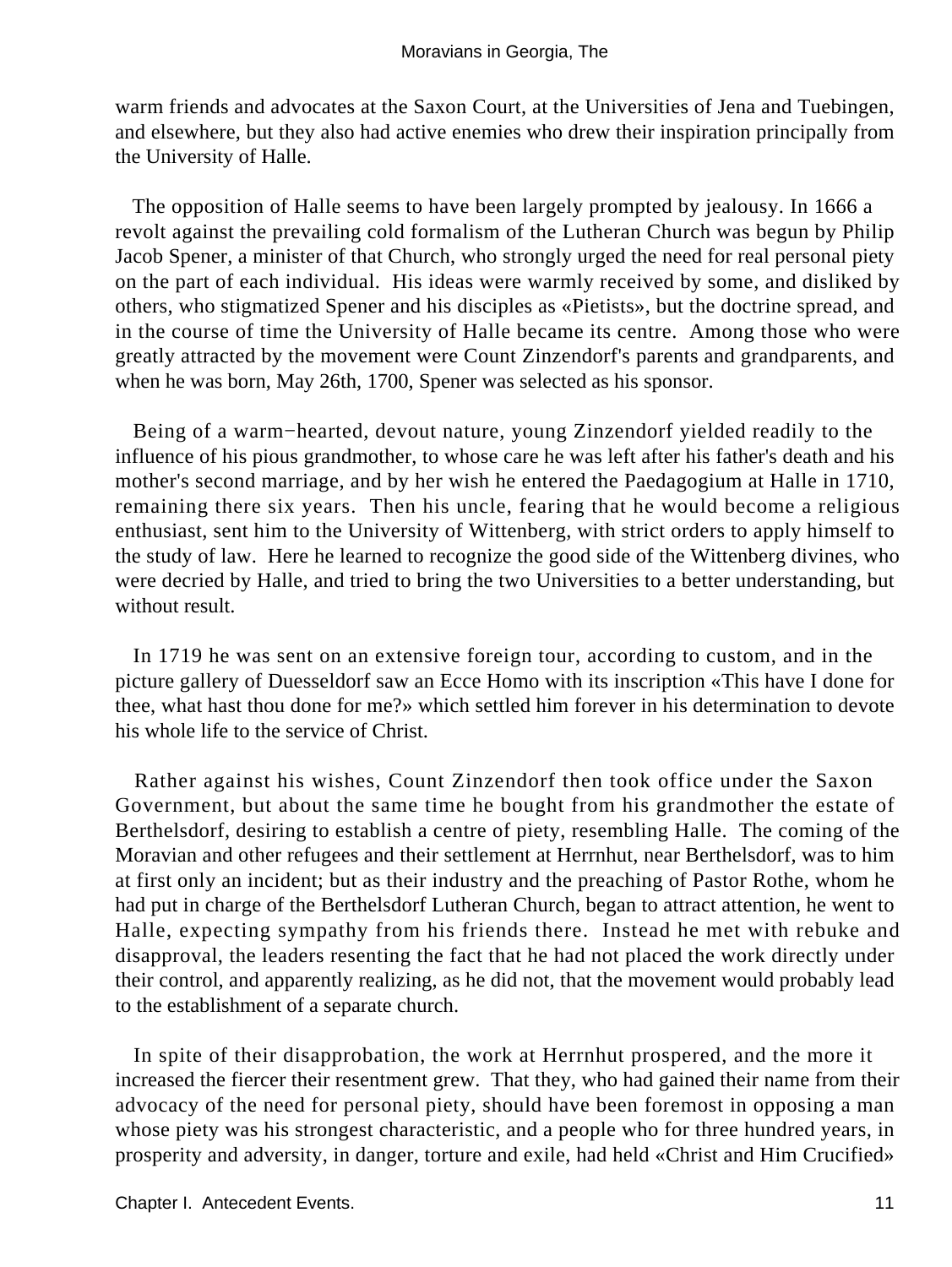as their Confession of Faith, and pure and simple living for His sake as their object in life, is one of the ironies of history.

 Nor did the Halle party confine itself to criticism. Some years later Zinzendorf was for a time driven into exile, and narrowly escaped the confiscation of all his property, while its methods of obstructing the missionary and colonizing efforts of the Moravians will appear in the further history of the Georgia colony.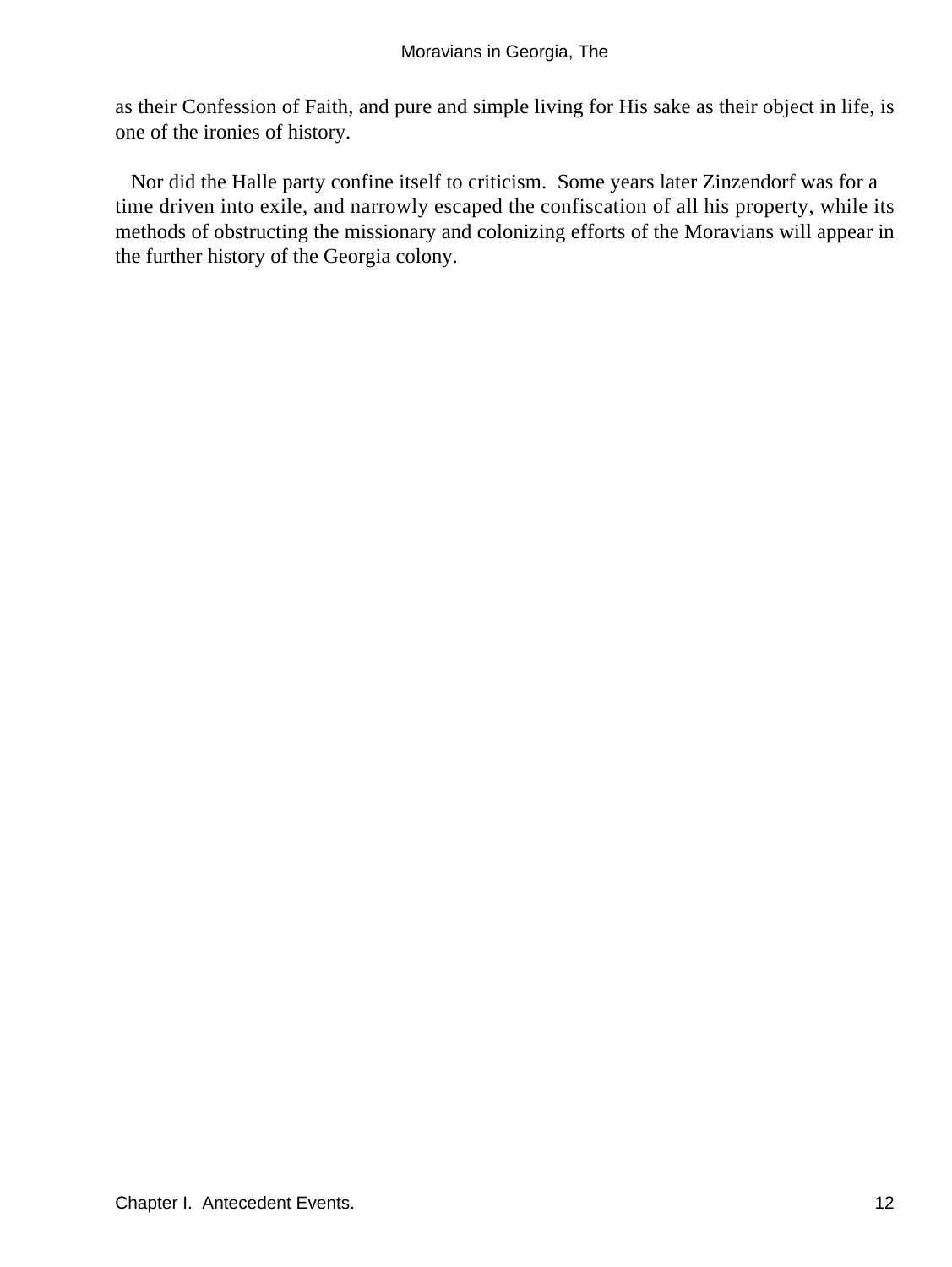# **[Chapter II. Negotiations with the Trustees of Georgia.](#page-130-0)**

*T*he Schwenkfelders.

 Among those who came to share the hospitalities of Count Zinzendorf during the years immediately preceding the renewal of the Unitas Fratrum, were a company of Schwenkfelders. Their sojourn on his estate was comparatively brief, and their association with the Moravian Church only temporary, but they are of interest because their necessities led directly to the Moravian settlements in Georgia and Pennsylvania.

 The Schwenkfelders took their name from Casper Schwenkfeld, a Silesian nobleman contemporary with Luther, who had in the main embraced the Reformer's doctrines, but formed some opinions of his own in regard to the Lord's Supper, and one or two other points. His followers were persecuted in turn by Lutherans and Jesuits, and in 1725 a number of them threw themselves on the mercy of Count Zinzendorf. He permitted them to stay for a while at Herrnhut, where their views served to increase the confusion which prevailed prior to the revival of 1727, about which time he moved them to Ober−Berthelsdorf.

 In 1732, Zinzendorf's personal enemies accused him, before the Saxon Court, of being a dangerous man, and the Austrian Government complained that he was enticing its subjects to remove to his estates. The Count asked for a judicial investigation, which was granted, the Prefect of Goerlitz spending three days in a rigid examination of the affairs of Herrnhut. The result was a most favorable report, showing the orthodoxy of the settlers, and that instead of urging emigration from Bohemia and Moravia, Zinzendorf had protested against it, receiving only those who were true exiles for conscience' sake. In spite of this the Saxon Government, a few months later, forbade him to receive any more refugees.

 In April, 1733, a decree went forth that all Schwenkfelders were to leave the Kingdom of Saxony. This, of course, affected those who were living at Ober−Berthelsdorf, and a committee of four waited on Count Zinzendorf, and requested him to secure a new home for them in the land of Georgia in North America. Probably Zinzendorf, whose attention had been caught by the attractive advertisements of the Trustees, had unofficially suggested the idea to them.

 Lest his opening negotiations with the English Company should foment the trouble at home, he sent his first communication to them anonymously, about the end of 1733.

 "A nobleman, of the Protestant religion, connected with the most influential families of Germany, has decided to live for a time in America, without, however, renouncing his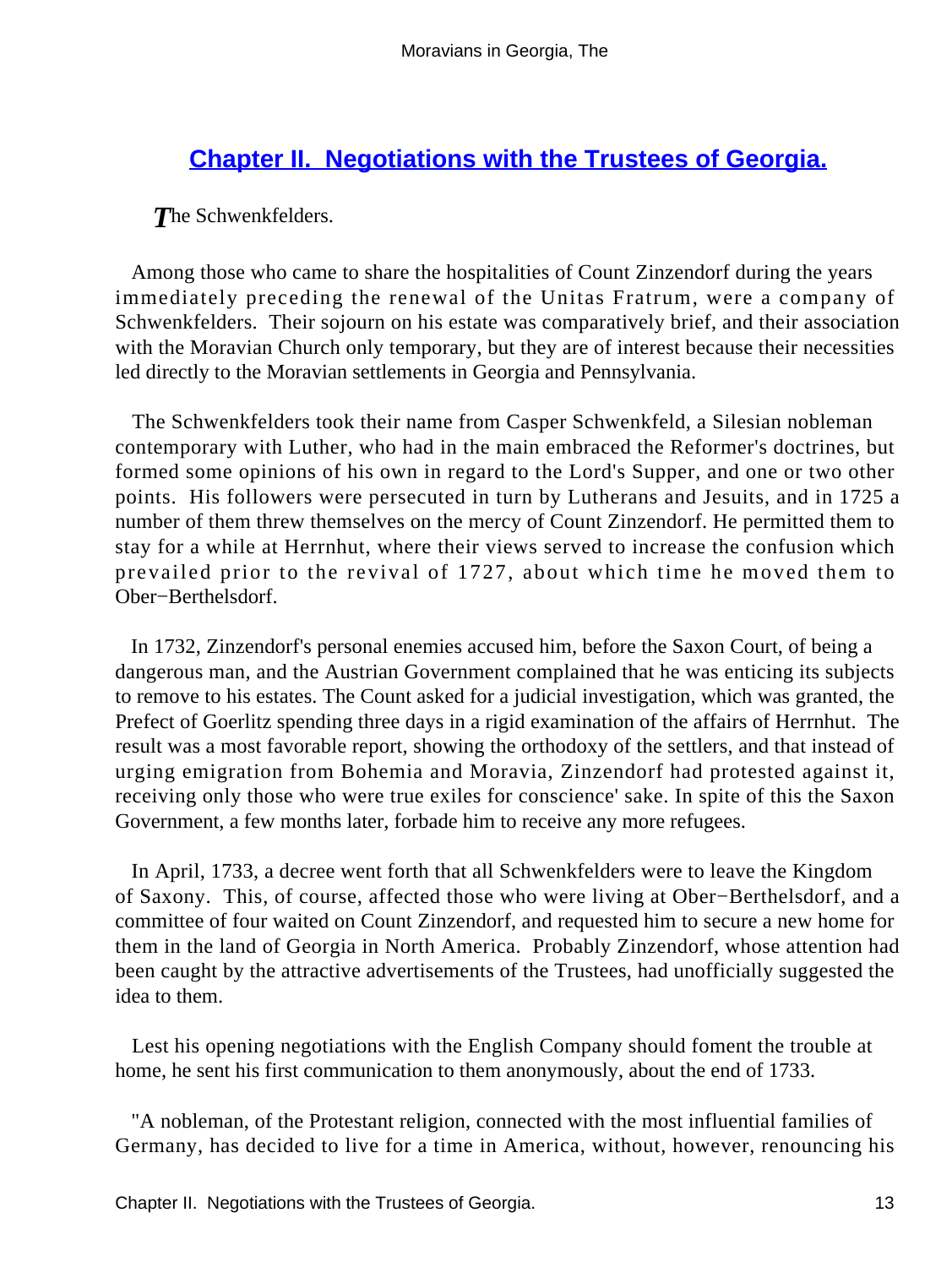estates in Germany. But as circumstances render it inadvisable for him to take such a step hastily, he wishes to send in advance a number of families of his dependents, composed of honest, sturdy, industrious, skillful, economical people, well ordered in their domestic affairs, who, having no debts, will try to sell such possessions as they cannot take with them in order to raise the funds for establishing themselves in their new home.

"This nobleman, on his part, promises:

 (1) To be governed by the King, and the English Nation, in all things, matters of conscience alone excepted; that is, he will be true to the Prince, the Protestant Succession, and Parliament in everything relating to the estates he may receive in this country, and thereto will pledge his life, and the property he may in future hold under the protection of His Majesty of Great Britain.

 (2) To be surety for the dependents that he sends over, and to assume only such jurisdiction over them as is customary among English Lords on their estates.

 (3) To carefully repay the English Nation such sums as may be advanced for his establishment in Georgia, and moreover, as soon as the property is in good condition, to consider it only as rented until the obligation is discharged.

 (4) To assist the King and Nation, with all zeal and by all means in his power, to carry out His Majesty's designs for Georgia. He will bring to that all the insight and knowledge of a man of affairs, who from youth up has studied the most wholesome principles and laws for a State, and has had personal experience in putting them into execution; but, on the other hand, he has learned such self−control that he will meddle with nothing in which his services are not desired.

"In consideration of these things the nobleman asks that –

 (1) If more knowledge of his standing is desired he shall be expected to give it to no one except a Committee of Parliament, composed of members of both houses, appointed by his Britannic Majesty, or to a Committee of the `Collegii directoriatis' of America, who shall be empowered to grant his requests; this in view of the fact that the petitioner is a German Nobleman, whose family is well known, his father having been Ambassador to England, and his kindred among the foremost statesmen of Europe.

 (2) After the Committee has received sufficient and satisfactory information it shall be silent in regard to the circumstances and his personality, as he has weighty reasons for not wishing to subject himself to criticism.

(3) He shall be given a written agreement, guaranteeing the following things: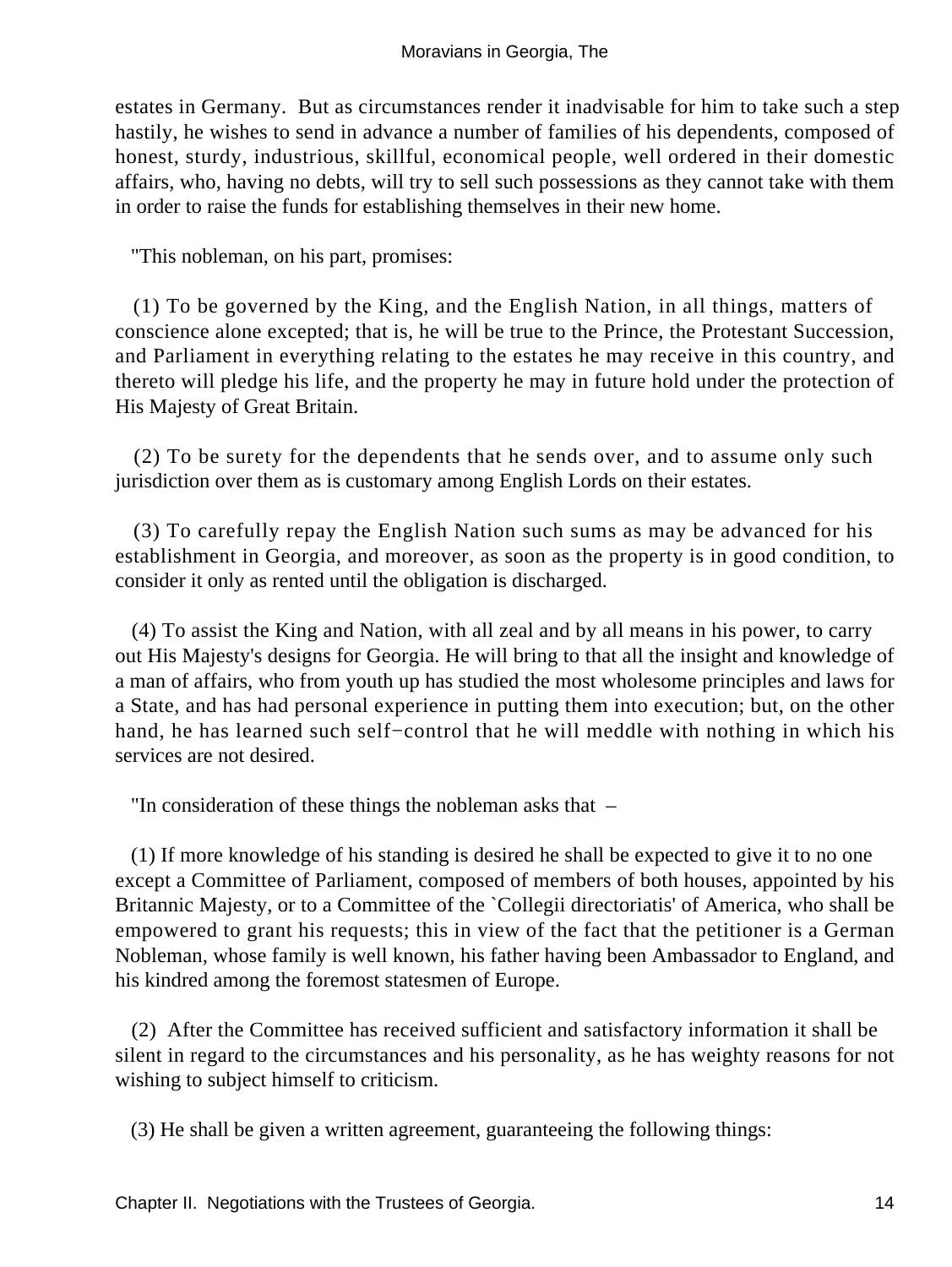a. That he shall receive enough land for a household of fifty to sixty persons, and for about a hundred other dependents, most of whom have a trade or profession, and all able to help build up the country.

b. That his dependents shall be given free transportation, and supplies for the voyage.

c. That they shall be taken directly to the place mentioned in the agreement.

 d. That he and his agent shall have certain sums advanced to him for the expenses of the removal to Georgia, the money to be given them only when they are ready to embark in England, – payment to be made several years later, a rate of interest having been mutually agreed on, and the estate in Georgia being given for security if necessary.

 e. All that is needed for the building of a village for himself and his dependents shall be furnished them, – but as an interest bearing loan.

 f. That he, and the colonists who will go with him, shall have full religious liberty, they being neither papists nor visionaries.

 g. That if any of his dependents should fall into error no one should attempt to correct them, but leave him to handle the matter according to his own judgment; on the other hand he will stand surety for the conduct of his dependents as citizens.

 h. That he and his descendents shall be taken under the protection of the English Nation if they request it.

 i. That he may be permitted to choose whether he will go himself to Georgia, or send a representative to set his affairs in order, and if the latter, then the representative shall receive the courteous treatment that would have been accorded him.

 j. That those among his colonists who wish to preach the gospel to the heathen shall be allowed to do so; and their converts shall have the same religious freedom as his colonists.

 k. That he and his dependents in Georgia shall be given the privileges in spiritual affairs which the independent Lords of Germany enjoy in temporal affairs.

 l. That all his property shall be at the service of the State in time of need, but neither he nor his dependents shall be called on for military duty, in lieu whereof he will, if necessary, pay a double war tax."

 From this document it appears that even at this early stage of the negotiations Zinzendorf's plans for the settlement in Georgia were well matured. A town was to be built by his colonists, where they should have all privileges for the free exercise of their religion;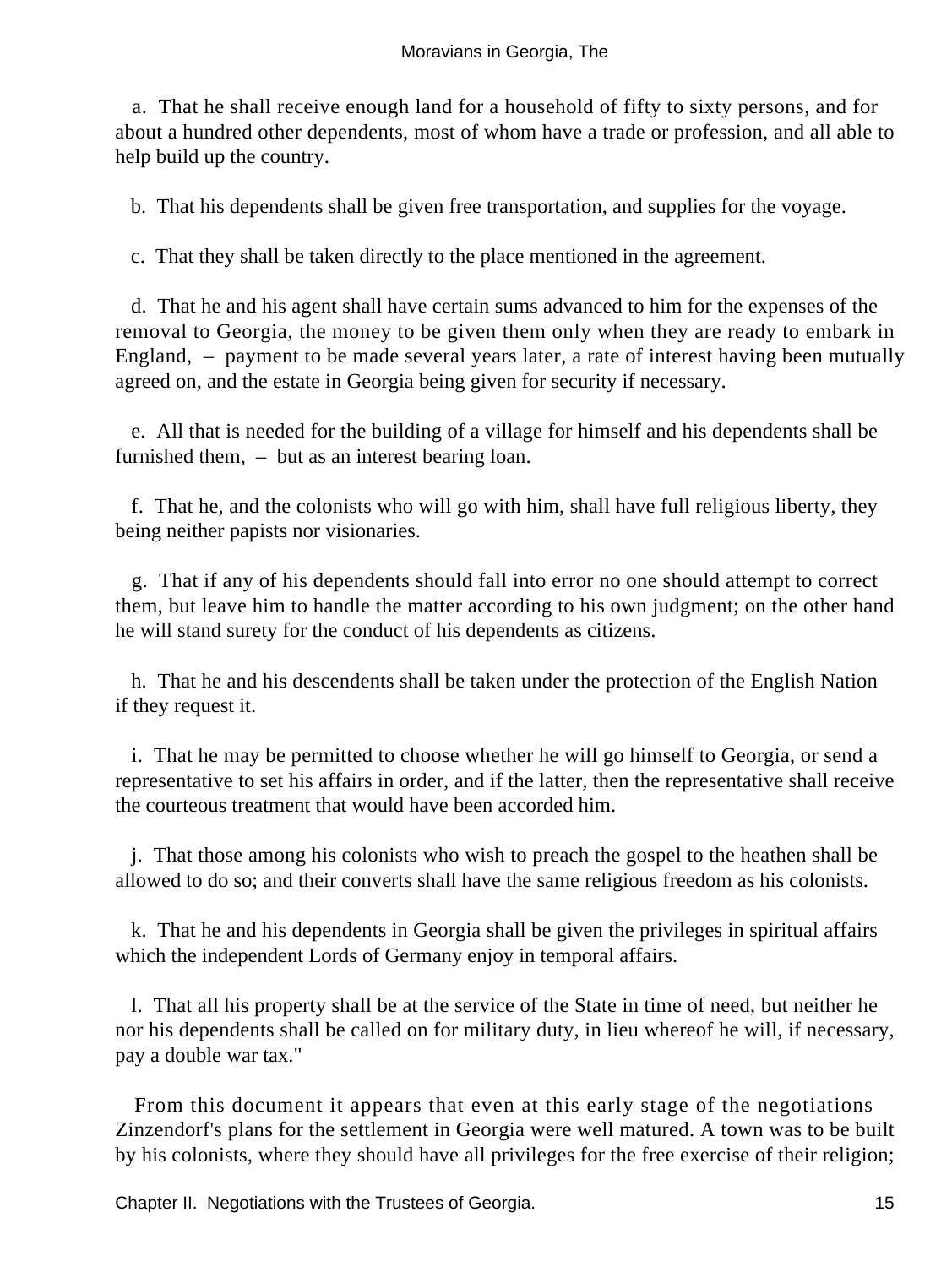they, as thrifty citizens, were to assist in the upbuilding of Georgia; they were to preach the gospel to the heathen; they were NOT to bear arms, but in case of war to pay a double tax. His careful avoidance of the plea of religious persecution was caused by the fact that his own King had ordered the exile of the Schwenkfelders, for Zinzendorf all his life sought to pay due respect to those in authority, and even when his conscience forced him to differ with them it was done with perfect courtesy, giving equal weight to all parts of the commandment «Honor all men; love the brotherhood; fear God; honor the King.»

 The proposals of the Count were forwarded through Herr von Pfeil, and were presented to the Trustees of the Colony of Georgia by a Mr. Lorenz. Who this gentleman was does not appear, but a man bearing that name was one of the Germans, living in London, who in 1737 formed a society for religious improvement under the influence of Count Zinzendorf.

Through the same channel the answer of the Trustees was returned:

### "Mr. Lorenz,

 The proposals sent by Baron Pfeil from Ratisbon (Regensberg) to the Trustees of Georgia have been read at their meeting, but as they see that the gentleman asks pecuniary assistance for the establishment he contemplates, they answer that they have absolutely no fund from which to defray such expenses, but that in case the gentleman who suggests it wishes to undertake the enterprise at his own cost they will be able to grant him land in Georgia on conditions to which no one could object, and which he may learn as soon as the Trustees have been informed that he has decided to go at his own expense. You will have the kindness to forward this to Baron Pfeil, and oblige, your most humble servant J. Vernon."

Whether this plea of «no fund» was prompted by indifference, or whether they really considered the money appropriated by Parliament as intended for the Salzburgers alone, is immaterial. Perhaps Zinzendorf's very proposals to consider any assistance as a loan made them think him able to finance the scheme himself.

 The Schwenkfelders, being under orders to expatriate themselves, left Berthelsdorf on the 26th of May, 1734, under the leadership of Christopher Wiegner (sometimes called George in Moravian MSS.) and at their request George Boehnisch, one of the Herrnhut Moravians, went with them. Their plan was to go through Holland to England, and thence to Georgia, but in the former country they changed their minds and sailed for Pennsylvania. In December of the same year Spangenberg was in Rotterdam, where he lodged with a Dr. Koker, from whom he learned the reason for their, until then, unexplained behavior. Dr. Koker belonged to a Society calling themselves the «Collegiants», the membership of which was drawn from the Reformed, Lutheran, and various other churches. Their cardinal principles were freedom of speech, freedom of belief, and liberty to retain membership in their own denominations if they desired. The Society was really an offshoot of the Baptist

Chapter II. Negotiations with the Trustees of Georgia. 16 and 16 and 16 and 16 and 16 and 16 and 16 and 16 and 16 and 16 and 16 and 16 and 16 and 16 and 16 and 16 and 16 and 16 and 16 and 16 and 16 and 16 and 16 and 16 and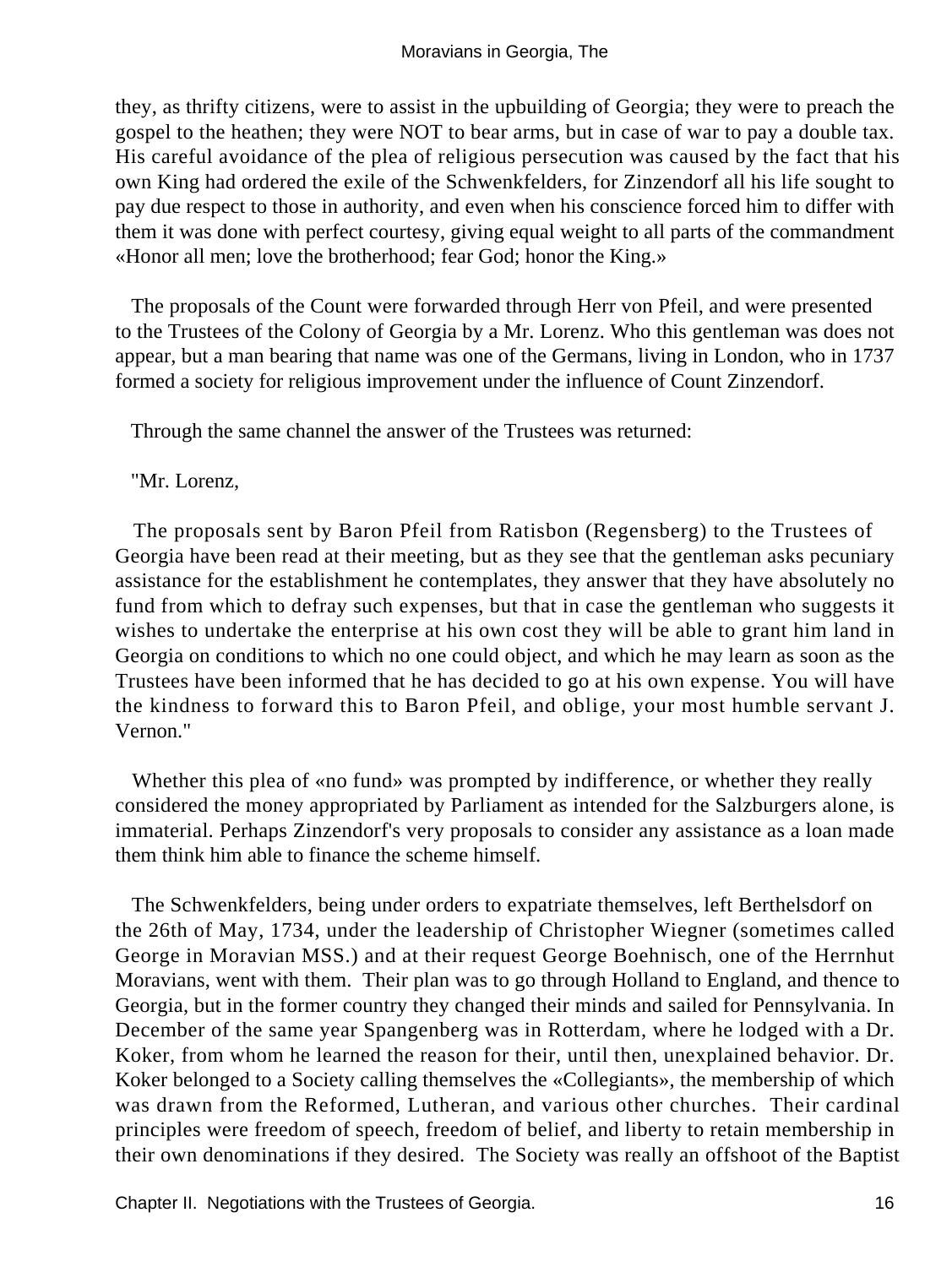Church, differing, however, in its non−insistance upon a particular form of baptism. Twice a year the members met in the Lord's Supper, to which all were welcomed whose life was beyond reproach. In Holland they enjoyed the same privileges as other sects, and had a following in Amsterdam, Haarlem, Rotterdam, Leyden, etc.

 It appeared that the Schwenkfelders had first addressed themselves to these Collegiants, especially to Cornelius van Putten in Haarlem, and Pieter Koker in Rotterdam, but when their need grew more pressing they appealed to Count Zinzendorf. When he was not able to obtain for them all they wanted, they turned again to the Collegiants, and were in conference with them in Rotterdam. The Collegiants were very much opposed to the Georgia Colony,  $-$ «the Dutch intensely disliked anything that would connect them with England,» – and although Thomas Coram, one of the Trustees, who happened to be in Rotterdam, promised the Schwenkfelders free transportation (which had been refused Zinzendorf), the Collegiants persuaded them not to go to Georgia. Their chief argument was that the English Government sent its convicts to Georgia, a proof that it was not a good land, and the Schwenkfelders were also told that the English intended to use them as slaves.

 Disturbed by this view of the case, the Schwenkfelders accepted an offer of free transportation to Pennsylvania, where they arrived in safety on the 22nd of September.

 Spangenberg had wished to serve as their pastor in Georgia, thinking it would give him opportunity to carry out his cherished wish to bear the gospel message to the heathen, and he felt himself still in a measure bound to them, despite their change of purpose, and at a somewhat later time did visit them in their new home. There was some idea of then taking them to Georgia, but it did not materialize, and they remained permanently in Pennsylvania, settling in the counties of Montgomery, Berks and Lehigh. Their descendents there preserve the customs of their fathers, and are the only representatives of the Schwenkfelder form of doctrine, the sect having become extinct in Europe.

### Preliminary Steps.

 While the exile of the Schwenkfelders was the immediate cause which led Zinzendorf to open negotiations with the Trustees of the Colony of Georgia, the impulse which prompted him involved far more than mere assistance to them. Foreign Missions, in the modern sense of the word, were almost unknown in Zinzendorf's boyhood, yet from his earliest days his thoughts turned often to those who lay beyond the reach of gospel light. In 1730, while on a visit to Copenhagen, he heard that the Lutheran Missionary Hans Egede, who for years had been laboring single handed to convert the Eskimos of Greenland, was sorely in need of help; and Anthony, the negro body−servant of a Count Laurwig, gave him a most pathetic description of the condition of the negro slaves in the Danish West Indies.

 Filled with enthusiasm, Zinzendorf returned to Herrnhut, and poured the two stories into willing ears, for ever since the great revival of 1727 the Moravian emigrants had been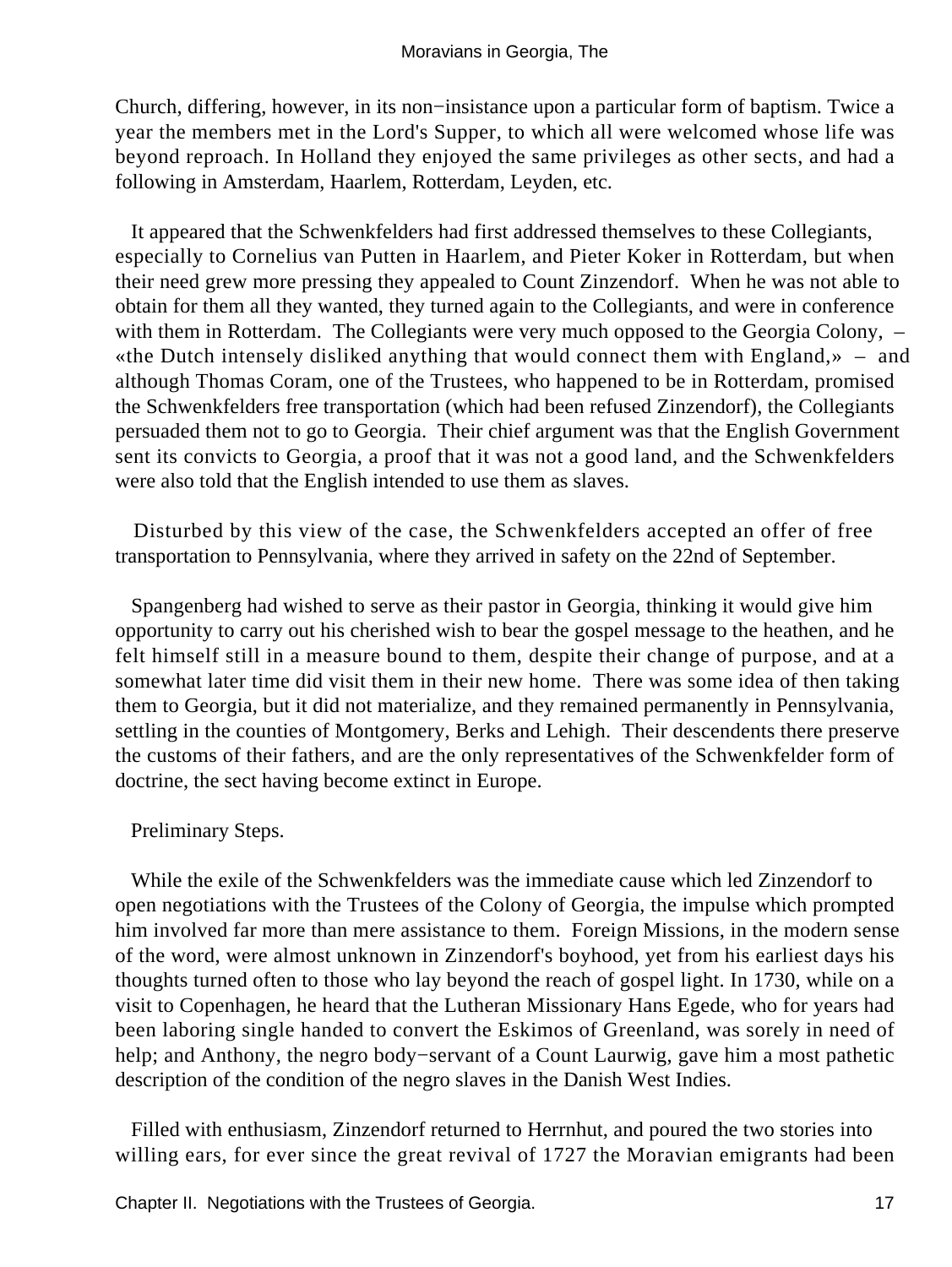scanning the field, anxious to carry the «good news» abroad, and held back only by the apparent impossibility of going forward. Who were they, without influence, without means, without a country even, that they should take such an office upon themselves? But the desire remained, and at this summons they prepared to do the impossible. In August, 1732, two men started for St. Thomas, – in April, 1733, three more sailed for Greenland, and in the face of hardships that would have daunted men of less than heroic mold, successful missions were established at both places.

 But this was not enough. «My passionate desire,» wrote Zinzendorf from Herrnhut in January, 1735, «my passionate desire to make Jesus known among the heathen has found a satisfaction in the blessed Greenland, St. Thomas and Lapp work, but without appeasing my hunger. I therefore look into every opportunity which presents itself, seeking that the kingdom of my Redeemer may be strengthened among men.»

 Nor did he lack ready assistants, for the Moravians were as eager as he. «When we in Herrnhut heard of Georgia, of which much was being published in the newspapers, and when we realized the opportunity it would give to carry the Truth to the heathen, several Brethren, who had the Lord's honor much at heart, were led, doubtless by His hand, to think that it would be a good plan to send some Brethren thither, if it might please the Lord to bless our work among the heathen, and so to bring those poor souls, now far from Christ, nigh unto Him. We tried to learn about the land, but could secure no accurate information, for some spoke from hearsay, others with prejudice, and many more with too great partiality. But we at last decided to venture, in the faith that the Lord would help us through.»

 The needs of the Schwenkfelders gave a new turn to their thoughts, and suggested the advantages that might accrue from a settlement in America to which they might all retreat if the persecution in Saxony waxed violent; but early in the year 1734, the question «Shall we go to Georgia only as Colonists, or also as Missionaries?» was submitted to the lot, and the answer was «As Missionaries also.»

 The defection of the Schwenkfelders, therefore, while a serious interference with the Herrnhut plan, was not allowed to ruin the project. Zinzendorf wrote again to the Trustees, and they repeated their promise of land, provided his colonists would go at their own expense.

 After much consultation the decision was reached that Zinzendorf should ask for a tract of five hundred acres, and that ten men should be sent over to begin a town, their families and additional settlers to follow them in a few months.

 The next step was to find a way to send these men across the Atlantic. Baron George Philipp Frederick von Reck, a nephew of Herr von Pfeil, who had led the first company of Salzburgers to Georgia, was planning to take a second company in the course of the next months. He was young and enthusiastic, met Zinzendorf's overtures most kindly, and even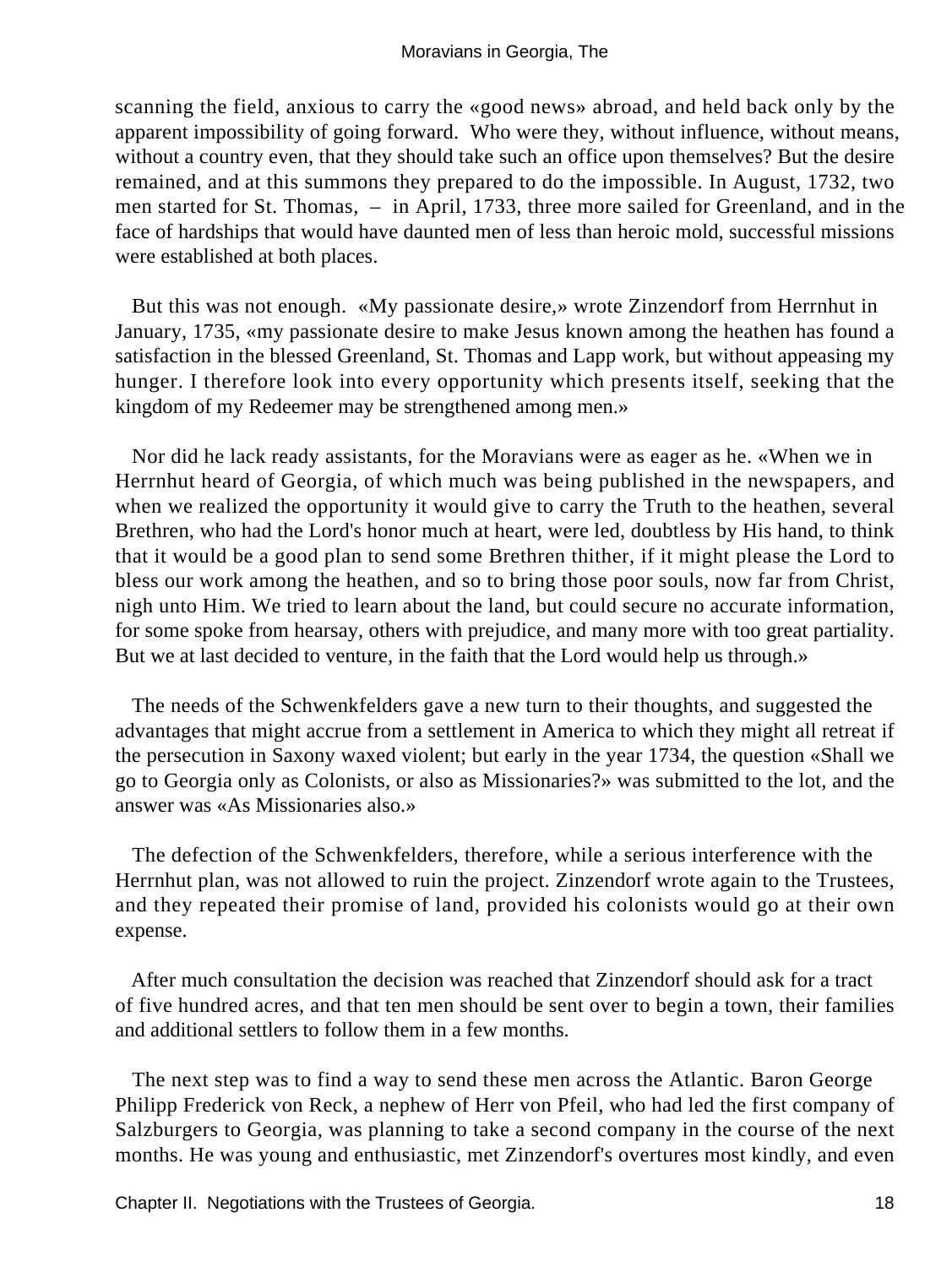visited Herrnhut in the early part of October, 1734, when, as it happened, nine of the prospective colonists were formally presented to the Congregation. Baron Reck was very much impressed, promised to take with him to Georgia any of the Moravians who wished to go, and even sent to David Nitschmann, who was to conduct the party as far as London, full authorization to bring as many as desired to come, promising each man who went at his own expense a fifty−acre freehold in Georgia, and offering others necessary assistance when they reached London. This paper was signed at Bautzen, October 22nd, 1734.

 But Reck had failed to realize the force of the Halle opposition to Herrnhut, and soon weakened under the weight of persuasion and command laid upon him by those whose opinion he felt obliged to respect. On the 4th of November he wrote from Windhausen to Graf Stolberg Wernigerode, «I have hesitated and vexed myself in much uncertainty whether or not I should go with the Herrnhuters to America. And now I know that God has heard our prayer at Halle and Wernigerode, and your letters have decided me to stay in Germany this winter, in the first place because my going would be a grief to my dear Urlsperger, whom I love as a father, secondly because the English will send over a third transport of Salzburgers in the coming spring and wish me to take them, and thirdly because I wish to obey worthy and chosen men of God.»

 He wrote to the same effect to Zinzendorf, and the Count, though doubtless annoyed, replied simply: «Your Highness' resolution to accomodate yourself to your superiors would be known by us all for right. You will then not blame us if we go our way as it is pointed out to us by the Lord.»

 A few days later Reck received a sharp note from the Trustees of Georgia, reproving him for his temerity in agreeing to take the Moravians with him to Georgia without consulting them, and reiterating the statement that the funds in their hands had been given for the use of the Salzburgers, and could be used for them alone.

 The young man must have winced not a little under all this censure, but while he yielded his plan to the wishes of the Halle party, he held firmly to the opinion he had formed of the Moravians. He wrote to Urlsperger and others in their behalf, declaring that they were a godly people, much misunderstood, that it was a shame to persecute them and try to hinder their going to Georgia, and he felt sure that if their opponents would once meet the Moravians and converse with them freely, confidentially, and without prejudice, they would come to respect them as he did. He also suggested that there were many protestants remaining in Bohemia, who would gladly leave, and who might be secured for Georgia on the terms offered to the Salzburgers. The next year in fact, an effort was made to obtain permission from the Austrian Government for the emigration of these people, and Reck was authorized by the Trustees to take them to Georgia, but nothing came of it.

 Nor did his championship of the Bohemians and Moravians already in Saxony have any result. Urlsperger was offended that the negotiations from Herrnhut with the Trustees were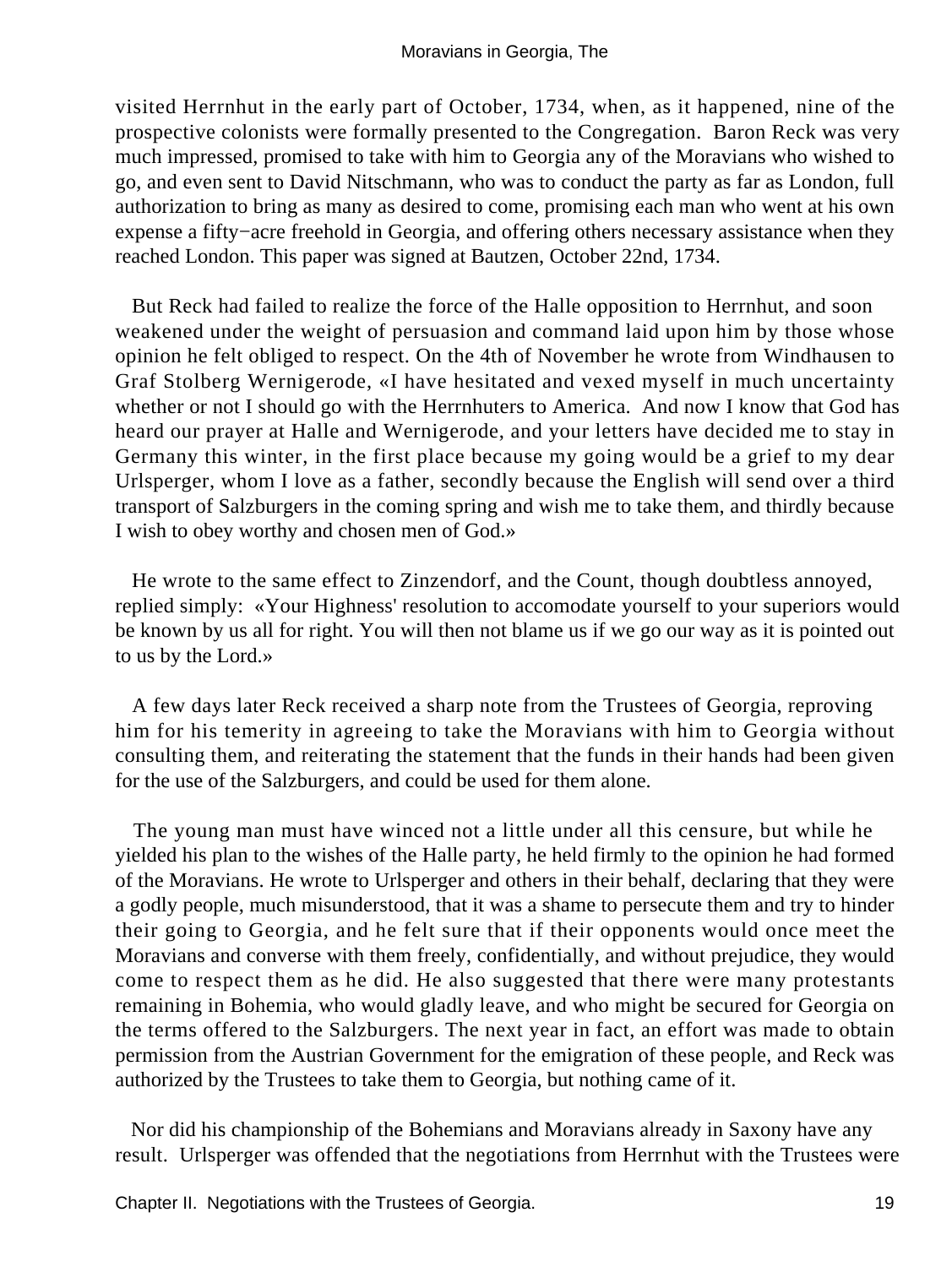not being carried on through him, «the only one in Germany to whom the Trustees had sent formal authority to receive people persecuted on account of religion, or forced to emigrate,» and the Halle party were unable or unwilling to meet the leaders of the Moravians «without prejudice». The company of Salzburgers therefore sailed for Georgia in November without Baron von Reck, and without the Moravians, Mr. Vat acting as Commissary.

 The Moravians, meanwhile, were not waiting idly for matters to turn their way, but even before Reck reached his decision Spangenberg had started for England to arrange personally with the Georgia Trustees for their emigration.

 August Gottlieb Spangenberg was born July 15th, 1704, at Klettenberg, Prussia. In the year 1727, while a student at Jena, he became acquainted with the Moravians through a visit of two of their number, which won them many friends at that institution. Later, when he was Assistant Professor of Theology at Halle, he was required to sever his connection with the Moravians, or leave the University, and choosing the latter he came to Herrnhut in the spring of 1733. He was one of the strongest, ablest, and wisest leaders that the Unitas Fratrum has ever had, and eventually became a Bishop of the Unity, and a member of its governing board. He was a writer of marked ability, and in his diaries was accustomed to speak of himself as «Brother Joseph», by which name he was also widely known among the Moravians.

 Spangenberg left Herrnhut in the late summer or early fall of 1734, bearing with him Zinzendorf's Power of Attorney to receive for him a grant from the Georgia Trustees of five hundred acres of land, and to transact all other necessary business. He stopped for some time in Holland, where he made a number of acquaintances, some of whom gave him letters of introduction to friends in England and in America, and others contributed toward the necessary expenses of the emigrants. From Rotterdam he wrote to Zinzendorf, saying that he heard no ship would sail for America before February or March, and that he thought it would be best for the colonists to wait until he wrote from London, and then to come by way of Altona, as the Holland route was very expensive. These suggestions, however, came too late, as the party had left Herrnhut before the arrival of his letter.

 Spangenberg had a stormy voyage to England, and on reaching London, rented a room in «Mr. Barlow's Coffee House, in Wattling's street, near St. Anthelius Church.» He found the outlook rather discouraging, and a long letter written on the 10th of January, gives a vivid picture of the English mind regarding the «Herrnhuters». Spangenberg had called on several merchants to see if he could arrange a loan for the Moravians, for Zinzendorf's means were already strained to the utmost by what he was doing for the Church, and he did not see how it was possible to provide the money in any other way. But the merchants declined to make the loan, saying: "We can not take the land (in Georgia) as surety, for it is not yet settled, and no man would give us a doit for it; the personal security (of the emigrants) is also not sufficient, for they might all die on the sea or in Georgia, – there is danger of it, for the land is warmer than Europeans can bear, and many who have moved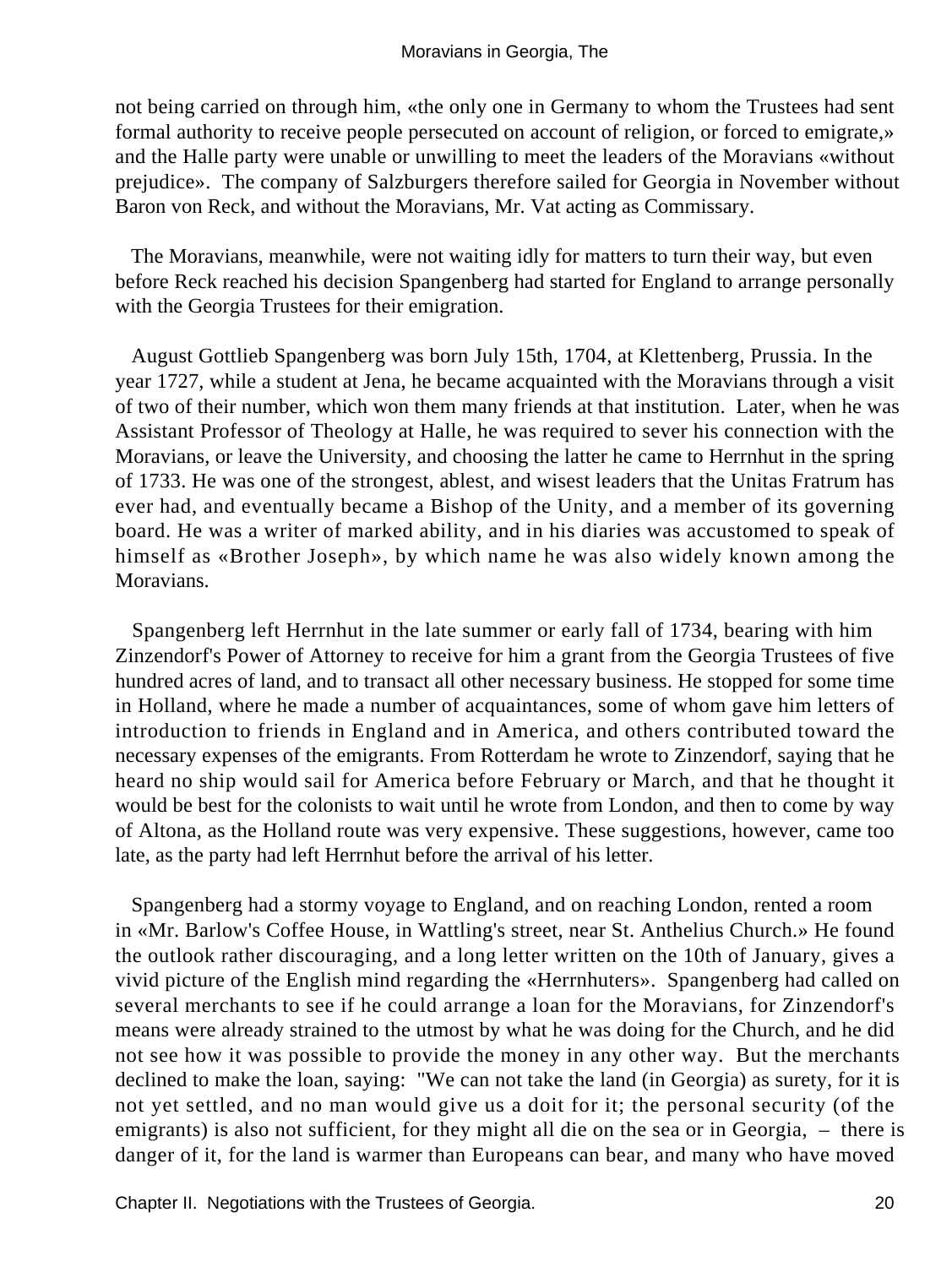thither have died; if they settle on the land and then die the land reverts to the Trustees, so we would lose all; and the six per cent interest offered is not enough, for the money applied to business would yield twenty per cent.

 Others objected to having the Moravians go at all, especially Court Preacher Ziegenhagen, who belonged to the Halle party, and who, Spangenberg found, had much influence on account of his good judgment and spotless character. They claimed: (1) That the Moravians were not oppressed in Saxony, and had no good reason for wishing to leave; (2) that to say they wished to be near the heathen was only an excuse, for Georgia had nothing to do with the West Indies where they had a mission; (3) the Moravians could not bear the expense, and neither the Trustees nor the Society for the Propagation of Christian Knowledge would help them; (4) they could neither speak nor understand English, and would therefore be unable to support themselves in an English colony; (5) their going would create confusion, for Herr Bolzius, the pastor of the Salzburgers at Ebenezer, had written to beg that they should not be allowed to come; (6) if they went it would involve England in trouble with Saxony, and the Georgia Colony was not meant to take other rulers' subjects away from them, only to furnish an asylum for exiles, and poor Englishmen; (7) the Moravians could not remain subject to Zinzendorf, for they must all become naturalized Englishmen; (8) the suggestion that Zinzendorf's land could be cultivated by the heathen was absurd, for slavery was not permitted in Georgia and the Moravians could not afford to hire them; (9) ten or fifteen men, as were said to be on the way, would never be able to make headway in settling the forest, a task which had been almost too much for the large company of Salzburgers.

 Some of these statements dealt with facts, about which the critics might have acquired better information, had they so desired, others were prophecies of which only the years to come could prove or disprove the truth, others again touched difficulties which were even then confronting Count Zinzendorf's agent; but in the light of contemporary writings and later developments, it is possible to glance at each point and see in how far the Halle party were justified in their argument. (1) The treatment in Saxony, while not as yet a persecution which threatened them with torture and death, had many unpleasant features, and the constant agitation against them might at any time crystalize into harsh measures, for those members of the Herrnhut community who had left friends and relatives in the homelands of Bohemia and Moravia were already forbidden to invite them to follow, or even to receive them if they came unasked seeking religious freedom. (2) There was no idea of associating the missions in Georgia and the West Indies, for the heathen whom they wished to reach by this new settlement were the Creek and Cherokee Indians with whom Governor Oglethorpe had already established pleasant relations, bringing several of their chiefs to England, and sending them home filled with admiration for all they had seen, much impressed by the kindness shown them, and willing to meet any efforts that might be made to teach them. (3) The money question was a vital one, and it was principally to solve that that Spangenberg had come to England, where with Oglethorpe's help he later succeeded in securing the desired loan. (4) That they could speak little English was also a real difficulty; Spangenberg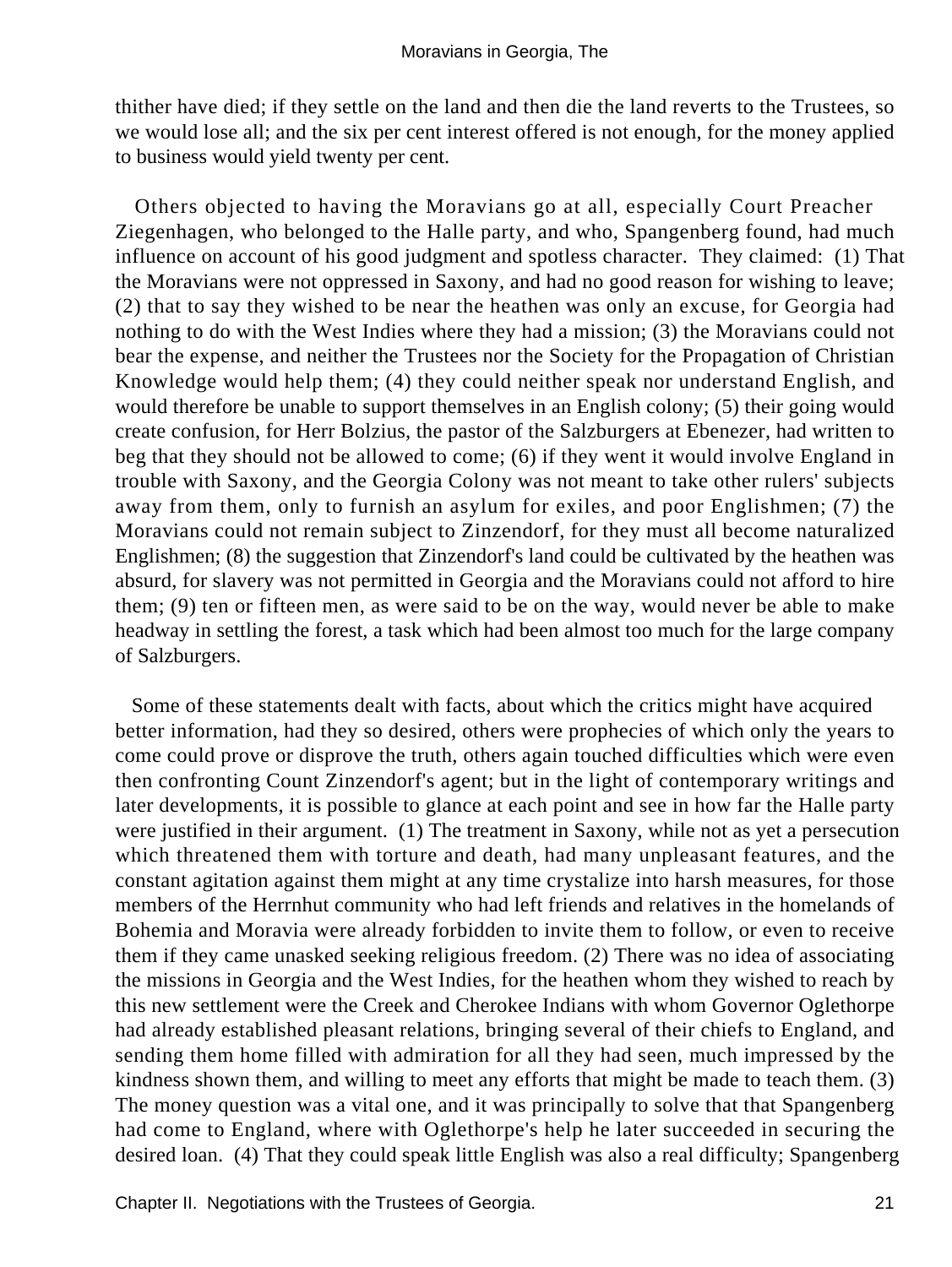used Latin in his conferences with the educated men he met in London, but that medium was useless in Georgia, and while the Moravians learned English as rapidly as they could, and proved their capability for self−support, the failure to fully understand or be understood by their neighbors was responsible for many of the trials that were awaiting them in the New World. (5) The protest of Bolzius was only a part of the general Salzburger opposition, and to avoid friction in Georgia, Zinzendorf had particularly recommended that the Moravians settle in a village apart by themselves, where they could «lead godly lives, patterned after the writings and customs of the apostles,» without giving offense to any; and he promised, for the same reason, that as soon as they were established he would send them a regularly ordained minister, although laymen were doing missionary work in other fields. (6) In order to avoid any danger of creating trouble between the Governments, the Moravian colonists carefully said nothing in London regarding their difficulties in Saxony, or the persecutions in Bohemia and Moravia, and instead of proclaiming themselves exiles for the Faith as they might have done with perfect truth, they appeared simply as Count Zinzendorf's servants, sent by him to cultivate the five hundred acres about to be given to him, and by his orders to preach to the Indians. (7) A change of nationality would not affect the relation between Zinzendorf and his colonists, for their position as his dependents in Germany was purely voluntary, such service as they rendered was freely given in exchange for his legal protection, and his supremacy in Church affairs then and later was a recognition of the personal character of the man, not a yielding of submission to the Count. (8) That the Indians could not be employed on Zinzendorf's estate was quite true, not so much on account of the law against slavery, for the Count intended nothing of that kind, but their character and wild habits rendered them incapable of becoming good farmers, as the American Nation has learned through many years of effort and failure. (9) Whether the ten or fifteen men, reinforced by those who followed them, would have been able to make a home in the heart of the forest, will never be known, for from various reasons the town on the five hundred acre tract was never begun. In short, while the Moravians were risking much personal discomfort, there was nothing in their plan which could possibly injure others, and the cavil and abuse of their opposers was as uncalled for as is many a «private opinion publicly expressed» to−day.

 Hearing of the many obstacles which were being thrown in their way, Mr. Coram, who was a man of wide charities, and interested in other colonies besides Georgia, suggested to Spangenberg that his company should go to Nova Scotia, where the climate was milder, and offered them free transportation and aid in settling there, but this proposal Spangenberg at once rejected, and pinned his faith on the kindness of Gen. Oglethorpe, whose return from Georgia the preceding July, explained the more favorable tone of the Trustees' letters after that date. Oglethorpe asked him numberless questions about the doctrine and practice of the Moravians, and their reasons for wishing to go to Georgia, and promised to lay the matter before the Trustees, using all his influence to further their designs.

The «First Company».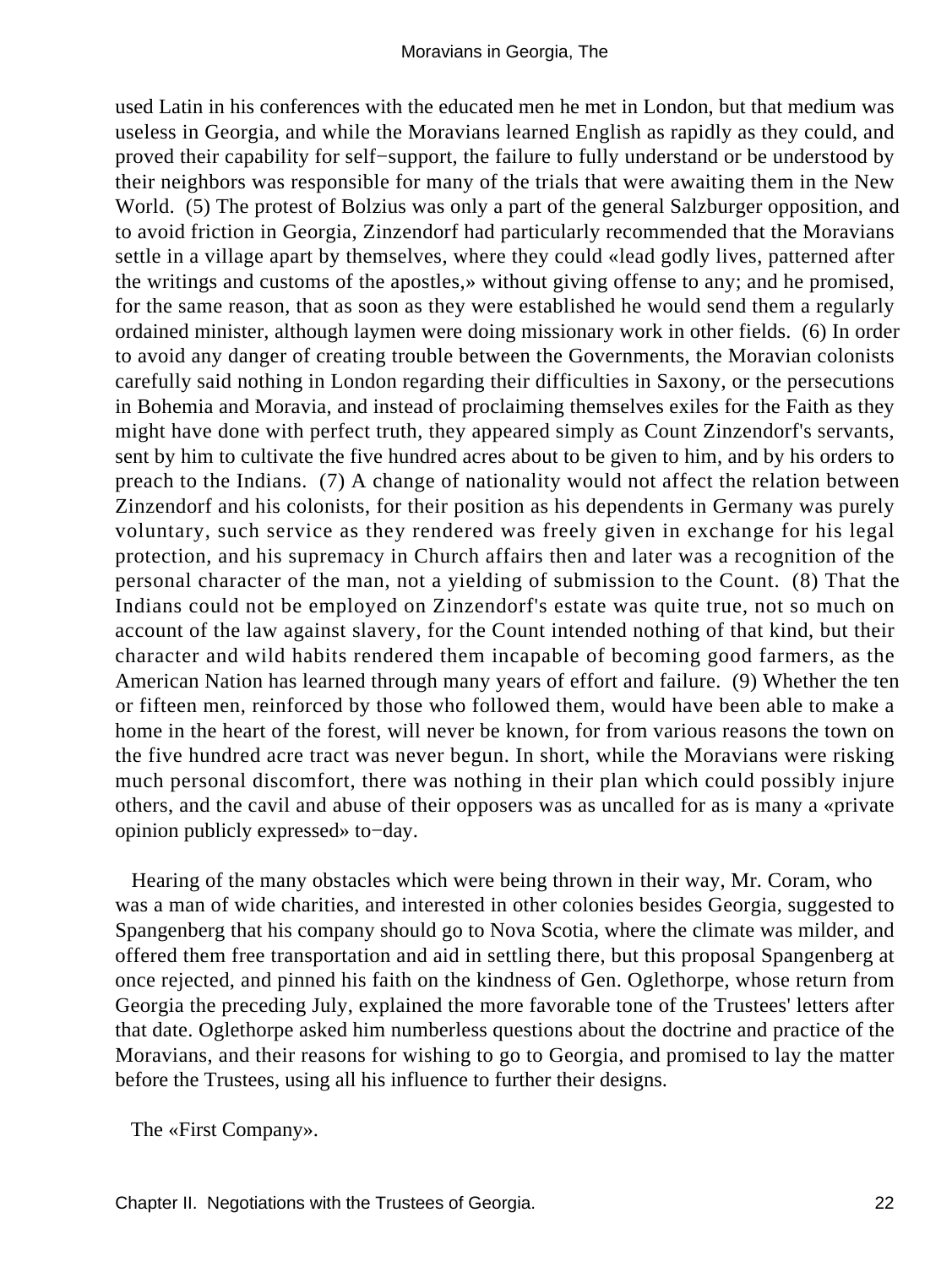On the 14th of January, 1735, the first company of Moravian colonists arrived in London. At their head was David Nitschmann, – variously called «the III», «the weaver», «the Syndic», and Count Zinzendorf's «Hausmeister», who was to stay with them until they left England, and then return to Germany, resigning the leadership of the party to Spangenberg, who was instructed to take them to Georgia and establish them there, and then go to Pennsylvania to the Schwenkfelders. The other nine were John Toeltschig, Zinzendorf's flower−gardener. Peter Rose, a gamekeeper. Gotthard Demuth, a joiner. Gottfried Haberecht, weaver of woolen goods. Anton Seifert, a linen weaver. George Waschke, carpenter. Michael Haberland, carpenter. George Haberland, mason. Friedrich Riedel, mason.

 They were «good and true sons of God, and at the same time skillful workmen,» with such a variety of handicrafts as to render them largely independent of outside assistance in the settlement which they proposed to make; and all but Haberecht were religious refugees from Moravia and adjacent parts of Bohemia.

 Nitschmann and Toeltschig were two of the five young men in Zauchenthal, Moravia, who had set their hearts on the revival of the ancient Unitas Fratrum. Toeltschig's father, the village burgess, had summoned the five comrades before him, and strictly forbidden their holding religious services, warning them that any attempt at emigration would be severely punished, and advising them to act as became their youth, frequent the taverns and take part in dances and other amusements. They were sons of well−to−do parents, and little more than boys in years, (Nitschmann was only twenty), but their faith and purpose were dearer to them than anything else on earth, so they had left all and come away, commending their homes and kindred to the mercy of God, and singing the exile hymn of the ancient Unitas Fratrum, sacred through its association with those brave hearts who had known the bitterness and the joy of exile a hundred years before.

 "Blessed the day when I must go My fatherland no more to know, My lot the exile's loneliness;

 "For God will my protector be, And angels ministrant for me The path with joys divine will bless.

 "And God to some small place will guide Where I may well content abide And where this soul of mine may rest.

 «As thirsty harts for water burn, For Thee, my Lord and God, I yearn, If Thou are mine my life is blest.»

 Though holding positions as Count Zinzendorf's hausmeister and gardener, both Nitschmann and Toeltschig were actively employed in the affairs of the renewed Unitas Fratrum, and had been to England in 1728 to try to establish relations with the Society for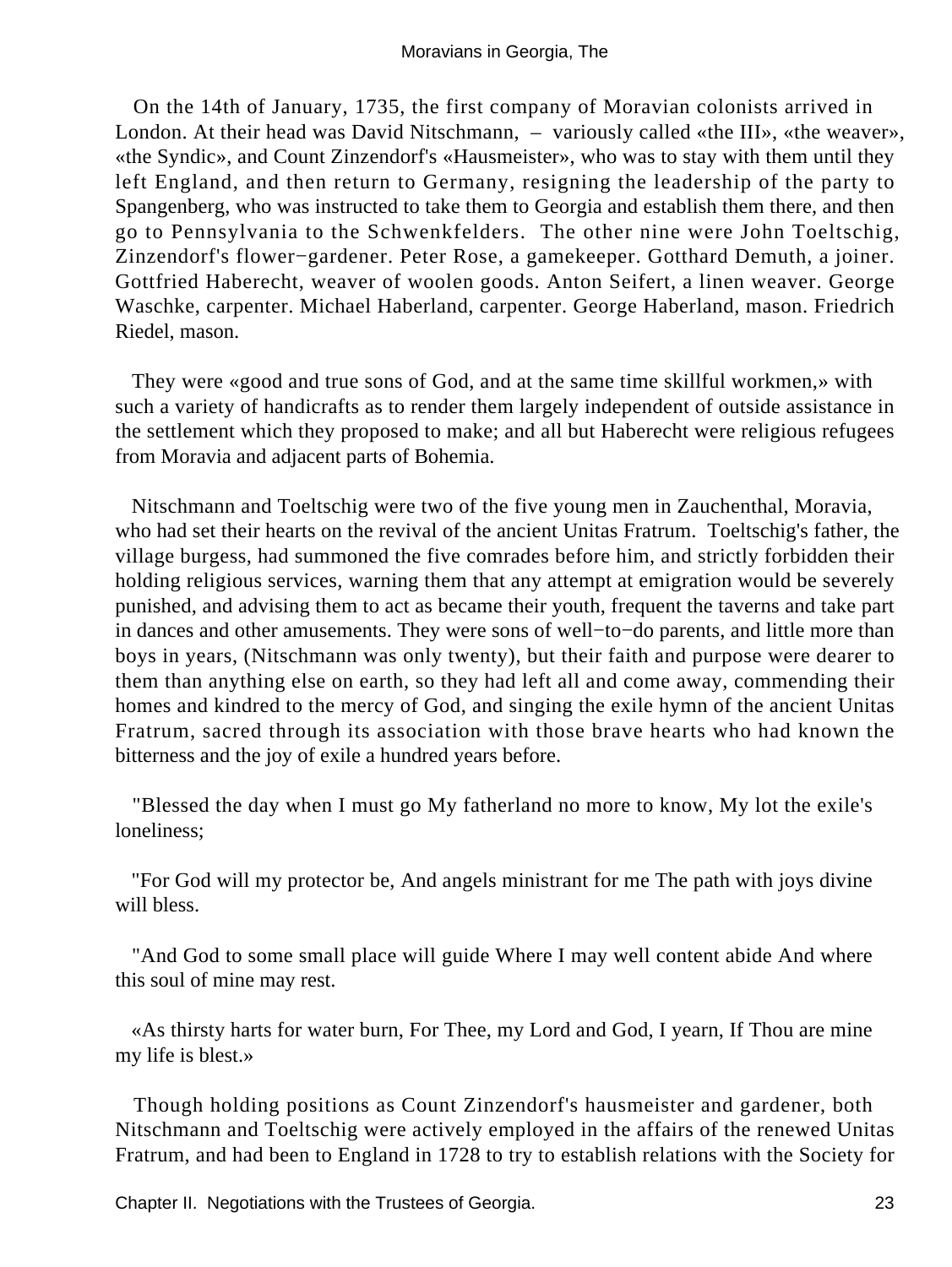the Propagation of Christian Knowledge, though without success. They were the better fitted, therefore, to conduct the party to England, and to share in the negotiations already begun by Spangenberg.

 This «first company» left Herrnhut on the 21st of November, 1734, traveling by Ebersdorf (where Henry **XXIX,** Count Reuss, Countess Zinzendorf's brother, gave them a letter of recommendation to any whom they might meet on their way), to Holland, whence they had a stormy and dangerous voyage to England.

 The day after they reached London they called on Gen. Oglethorpe and having gained admittance with some difficulty they were very well received by him, carrying on a conversation in a mixture of English and German, but understanding each other fairly well. Spangenberg coming in most opportunely, the Moravian affairs were fully discussed, and the new−comers learned that their arrival had been fortunately timed, for the Georgia Trustees were to hold one of their semi−annual meetings two days later, when Oglethorpe could press their matter, and a ship was to sail for Georgia the latter part of the month. Oglethorpe was disturbed to find that the colonists had failed to raise any money toward their expenses, but promised to try and assist them in that also.

 On the 18th the colonists were formally presented to the Trustees, heard the lively argument for and against their cause, and had the satisfaction of seeing the vote cast in their favor. It was contrary to the custom of the Trustees to grant lands to any who did not come in person to apply for them and declare their intention of going to Georgia to settle, but Oglethorpe's argument that the high rank of Count Zinzendorf was entitled to consideration was accepted and five hundred acres of land were granted to the Count and his male heirs.

 The Indenture bore date of Jan. 10, 1734, Old Style, (Jan. 21, 1735,)\* and the five hundred acres were «to be set out limited and bounded in Such Manner and in Such Part or Parts of the said Province as shall be thought most convenient by such Person or Persons as shall by the said Common Council be for that Purpose authorized and appointed,» there being a verbal agreement that the tract should be in the hilly country some distance from the coast, which, though less accessible and less easily cultivated, lay near the territory occupied by the Indians. Five pounds per annum was named as the quit rent, payment to begin eight years later; and such part of the tract as was not cleared and improved during the next eighteen years was to revert to the Trustees. The Trustees also agreed that they would reserve two hundred acres near the larger tract, and whenever formally requested by Count Zinzendorf, would grant twenty acres each «to such able bodied Young Men Servants as should arrive and settle with him in the said Province of Georgia.»

 $-$  \* This IS written correctly. See the author's explanation of the calendar in Chapter IV. – A. L., 1996. –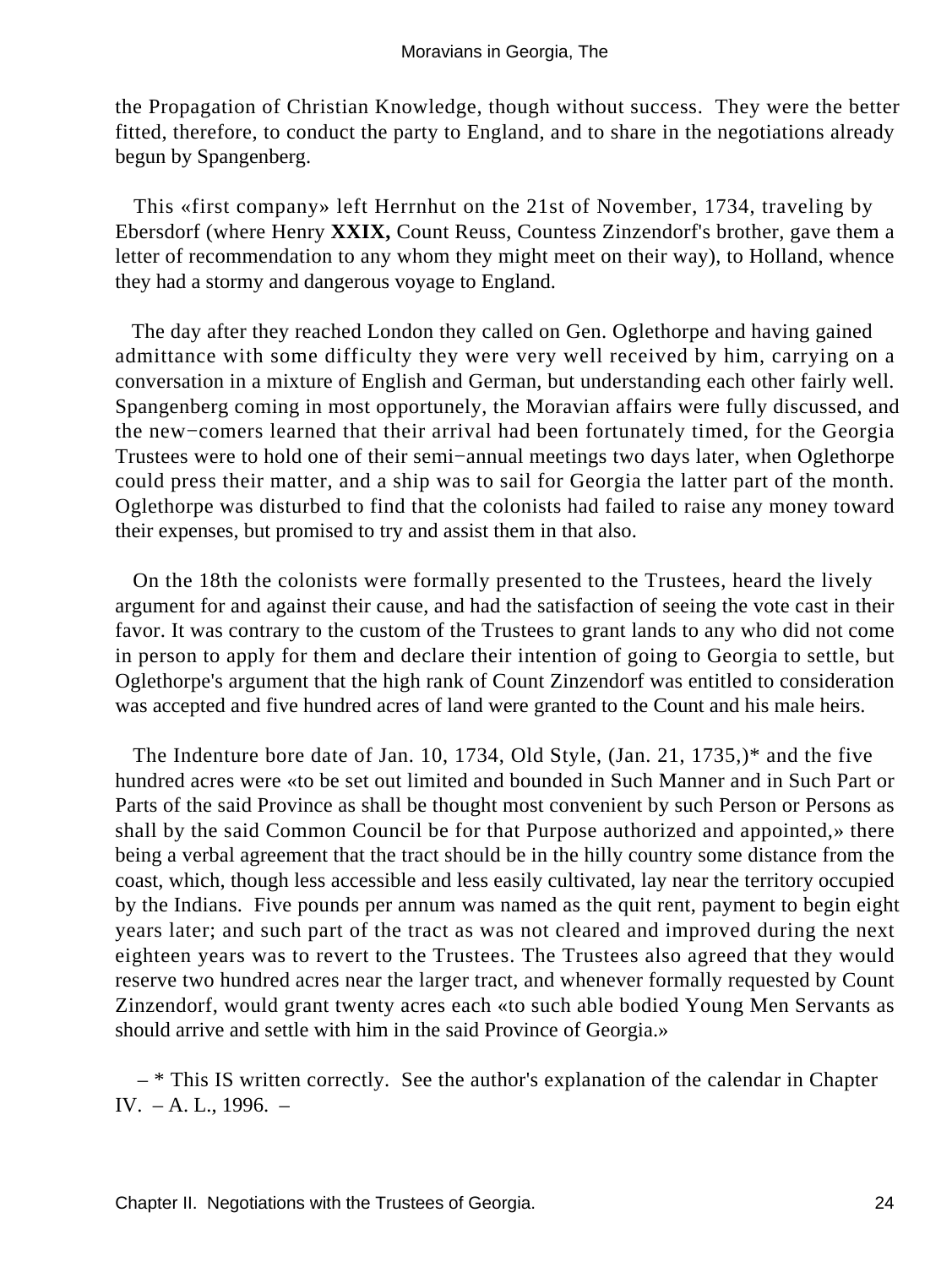In addition to the five hundred acres granted to Zinzendorf, fifty acres were given to Spangenberg, and fifty acres to Nitschmann, although as the latter was not going to Georgia, and the former did not intend to stay, this alone was a departure from the custom of the Trustees. Each of the fifty acre grants was in three parts, a lot in the town of Savannah, a five acre garden, and a forty−five acre farm, and while their acquisition had not been a part of the Herrnhut plan the colonists readily yielded to the advice of their English friends, who pointed out the necessity of having a place to stay when they reached Savannah, and land that they could at once begin to cultivate, without waiting for the selection and survey of the larger tract. In fact, though they knew it not, these two grants, which lay side by side, were destined to be the scene of all their experiences in the Province of Georgia.

 The Trustees seem to have been pleased with the appearance of their new settlers, and approved of their taking passage in the ship that was to sail the latter part of the month. Since the vessel had been chartered by the Trustees, they promised to make no charge for such baggage as the Moravians wished to take with them, arranged that they should have a portion of the ship for themselves instead of being quartered with the other passengers, and offered Spangenberg a berth in the Captain's cabin. This he declined, preferring to share equally with his Brethren in the hardships of the voyage. Medicine was put into his hands to be dispensed to those who might need it, and he was requested to take charge of about forty Swiss emigrants who wished to go in the same vessel on their way to Purisburg in South Carolina, where they sought better material conditions than they had left at home.

 Land having been secured, Gen. Oglethorpe arranged that the Trustees should lend the «First Company» 60 Pounds, payable in five years, with the understanding that if repaid within that time the interest should be remitted, otherwise to be charged at ten per cent., the usual rate in South Carolina. Of this 10 Pounds was spent in London for supplies, and 50 Pounds paid their passage across the Atlantic. The ten men (Spangenberg taking Nitschmann's place) pledged themselves jointly and severally to the payment of the debt, the bond being signed on Jan. 22nd, (Jan. 11th, O. S.) the day after the grant of the land.

 In addition to this Oglethorpe collected 26 Pounds 5 Shillings, as a gift for the Moravians, 10 Pounds being presented to them in cash in London, and the rest forwarded to Savannah with instructions that they should be supplied with cattle, hogs and poultry to that amount. Oglethorpe further instructed Messrs. Toojesiys and Baker, of Charlestown, to honor Spangenberg's drafts on him to the amount of 20 Pounds, so securing the settlers against possible need in their new home.

 The next day Gen. Oglethorpe presented Spangenberg to the Bishop of London, who received him very kindly. Oglethorpe's idea was that the Moravians might ally themselves closely with the Church of England, and that the Bishop might, if they wished, ordain one of their members from Herrnhut. Spangenberg and Nitschmann were not authorized to enter into any such agreement, but both welcomed the opportunity to establish pleasant relations with the English clergy, and several interviews were had which served as a good opening for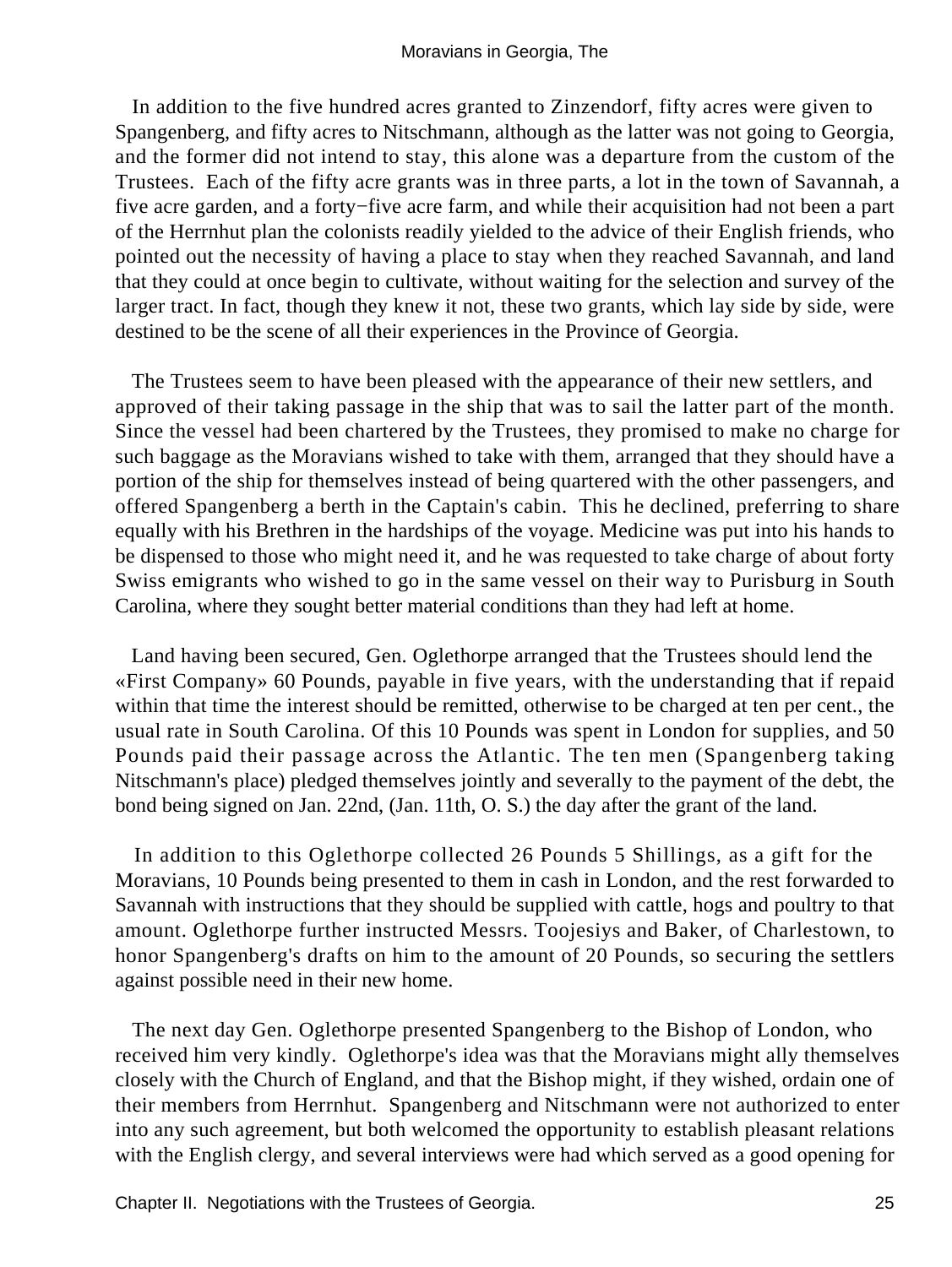intercourse in later years.

 Until their vessel sailed, the Moravians found plenty to interest them in the «terribly great city», where they were regarded with much interest, and where they were greatly touched by the unexpected kindness they received.

 They had interviews with the Trustees, with Mr. Vernon, and with Gen. Oglethorpe, who gave them much information as to what to expect in their new home, and many suggestions as to the best way of beginning their settlement. Spangenberg was presented to the «Society for the Propagation of Christian Knowledge», was courteously received, offered more books than he was willing to accept, invited to correspond with the Society, and urged to keep on friendly terms with the Salzburgers, which he assured them he sincerely desired to do. Conversations with Court Preacher Ziegenhagen were not so pleasant, for a letter had come from Senior Urlsperger inveighing against the Moravians and Ziegenhagen put forth every effort to reclaim Spangenberg from the supposed error of his ways, and to persuade him to stop the company about to start for Georgia, or at least to separate himself from them, and return to the old friends at Halle. Oglethorpe smiled at the prejudice against the Moravians, and told them frankly that efforts had been made to influence him, but he had preferred to wait and judge for himself. «It has ever been so,» he said, «from the time of the early Christians; it seems to be the custom of theologians to call others heretics. They say, in short, `you do not believe what I believe, a Mohammedan also does not believe what I believe, therefore you are a Mohammedan;' and again `you explain this Bible passage so and so, the Socinian also explains it so and so, therefore you are a Socinian.'» As for opposition, he, too, was beginning to find it since the Georgia Colony was proving a success.

 Meanwhile new friends were springing up on every side of the Moravians. A doctor helped them lay in a store of medicine, another gave them some balsam which was good for numberless external and internal uses. A German merchant, who had become an English citizen, helped them purchase such things as they would require in Georgia, and a cobbler assisted Riedel in buying a shoemaker's outfit. Weapons were offered to all the members of the party, but declined, as they wished to give no excuse to any one who might try to press them into military service. They yielded, however, to the argument that they would need to protect themselves against wolves and bears, and sent Peter Rose, the gamekeeper, with Mr. Verelst, one of the secretaries of the Trustees, to purchase a fowling piece and hunting knives.

 Letters of introduction to various prominent men in America were given to them; and, perhaps most important of all in its future bearing, people discovered the peculiar charm of the Moravian services. Reference is made in the diaries to one and another, – from English clergyman to Germans resident in London, – who joined with them in their devotions, and seemed much moved thereby. Neither was it a passing emotion, for the seed a little later blossomed into the English Moravian Church.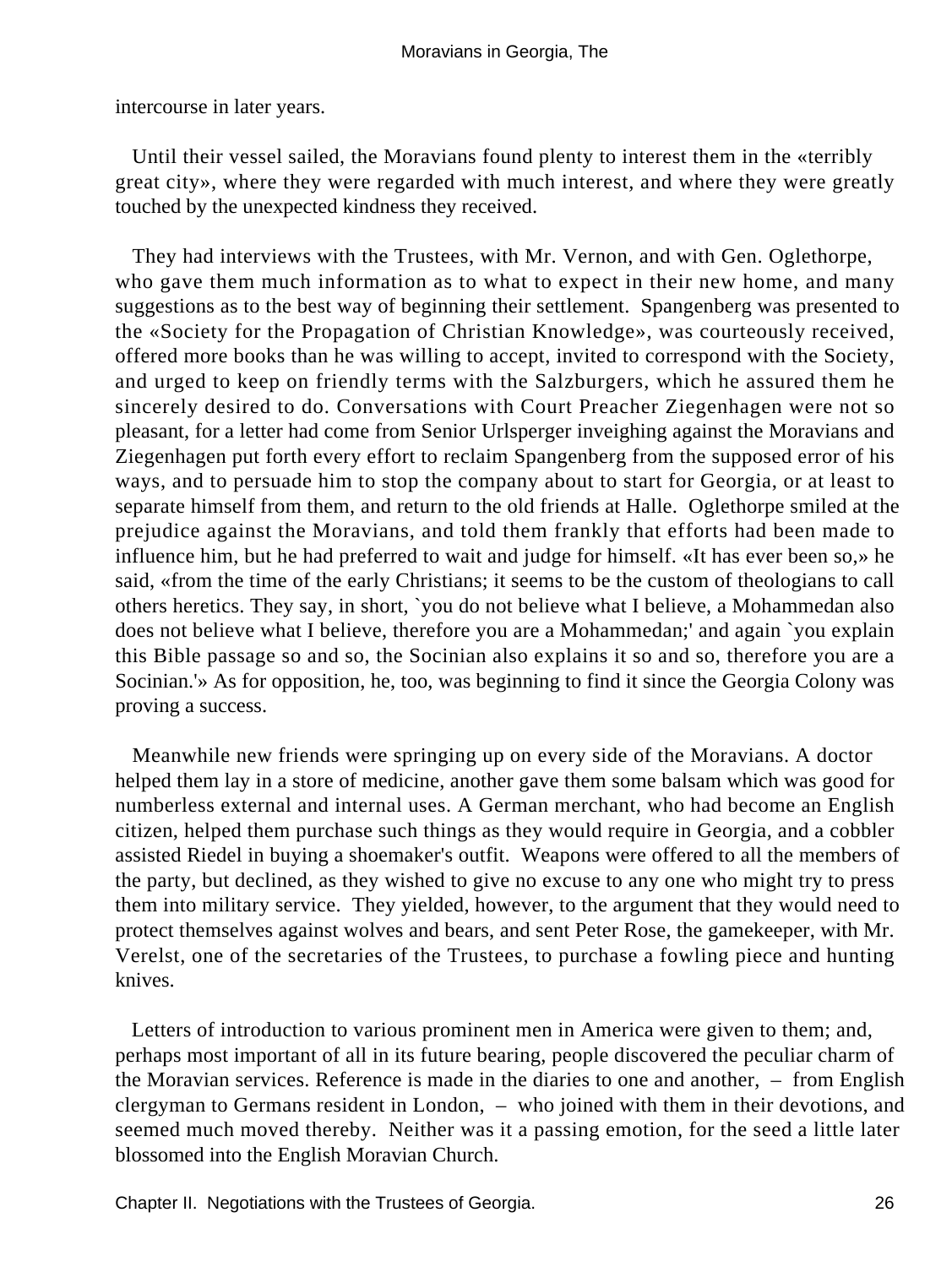And so the month passed swiftly by, and the ship was ready to commence her long voyage.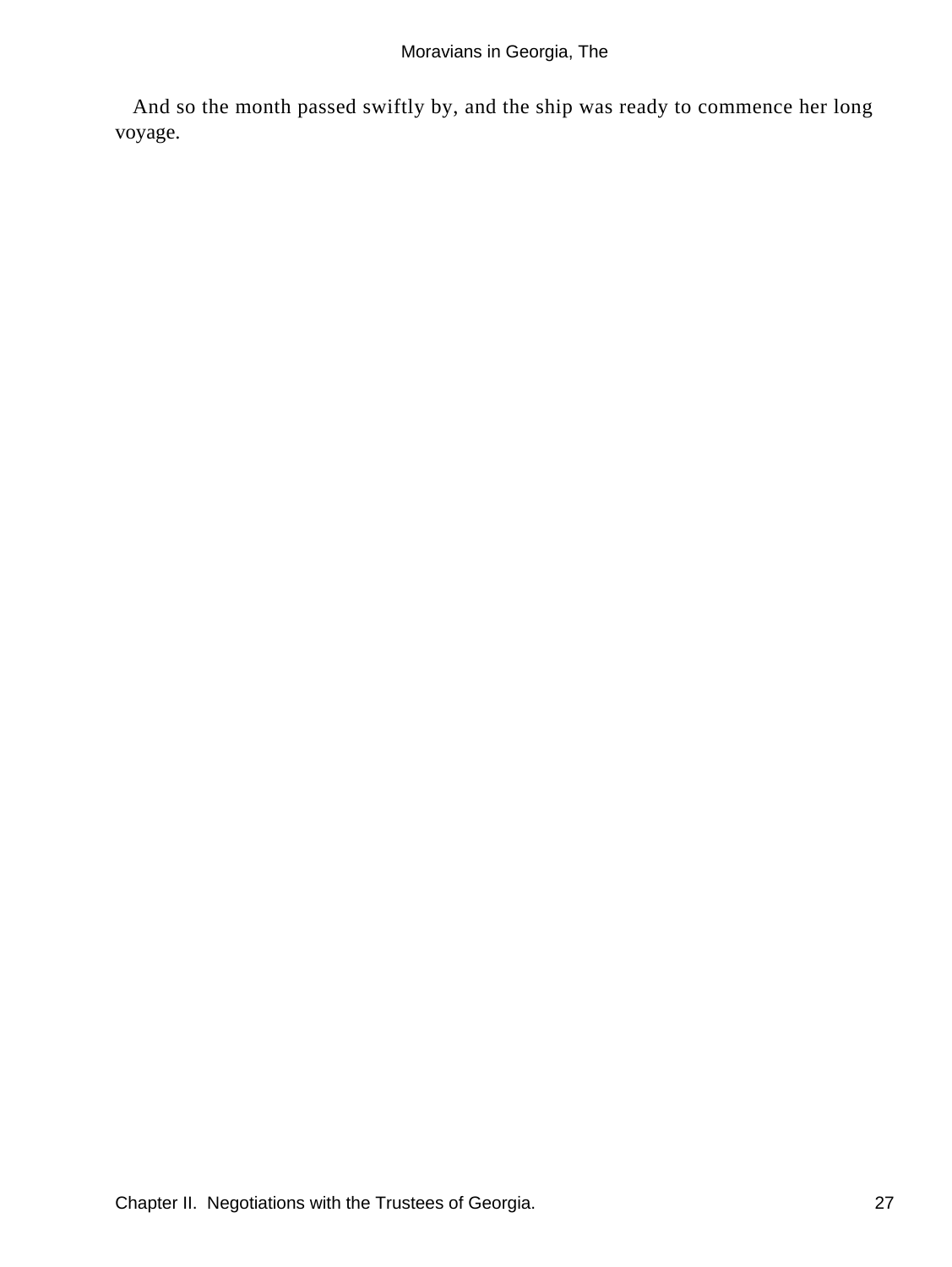## **[Chapter III. The First Year in Georgia.](#page-130-0)**

*T*he Voyage.

 In the year 1735 a voyage across the Atlantic was a very different thing from what it is in this year of grace 1904. To−day a mighty steamship equipped with powerful engines, plows its way across the billows with little regard for wind and weather, bearing thousands of passengers, many of whom are given all the luxury that space permits, a table that equals any provided by the best hotels ashore, and attendance that is unsurpassed. Then weeks were consumed in the mere effort to get away from the British Isles, the breeze sometimes permitting the small sailing vessels to slip from one port to another, and then holding them prisoner for days before another mile could be gained. Even the most aristocratic voyager was forced to be content with accommodations and fare little better than that supplied to a modern steerage passenger, and those who could afford it took with them a private stock of provisions to supplement the ship's table.

 And yet the spell of adventure or philanthropy, gain or religion, was strong upon the souls of men, and thousands sought the New World, where their imagination saw the realization of all their dreams. Bravely they crossed the fathomless deep which heaved beneath them, cutting them off so absolutely from the loved ones left at home, from the wise counsels of those on whom they were accustomed to depend, and from the strong arm of the Government under whose promised protection they sailed, to work out their own salvation in a country where each man claimed to be a law unto himself, and where years were to pass before Experience had once more taught the lesson that real freedom was to be gained only through a general recognition of the rights of others.

 On the 3rd of February, 1735, the Moravians arose early in their London lodging house, prayed heartily together, and then prepared to go aboard their vessel, «The Two Brothers», Capt. Thomson, where the Trustees wished to see all who intended to sail on her. A parting visit was paid to Gen. Oglethorpe, who presented them with a hamper of wine, and gave them his best wishes. After the review on the boat Spangenberg and Nitschmann returned with Mr. Vernon to London to attend to some last matters, while the ship proceeded to Gravesend for her supply of water, where Spangenberg rejoined her a few days later. On the 25th of February they passed the Azores, and disembarked at Savannah, April 8th, having been nine and a half weeks on shipboard.

 The story of those nine weeks is simply, but graphically, told in the diary sent back to Herrnhut. Scarcely had they lifted anchor when the Moravians began to arrange their days, that they might not be idly wasted. In Herrnhut it was customary to divide the twenty−four hours among several members of the Church, so that night and day a continuous stream of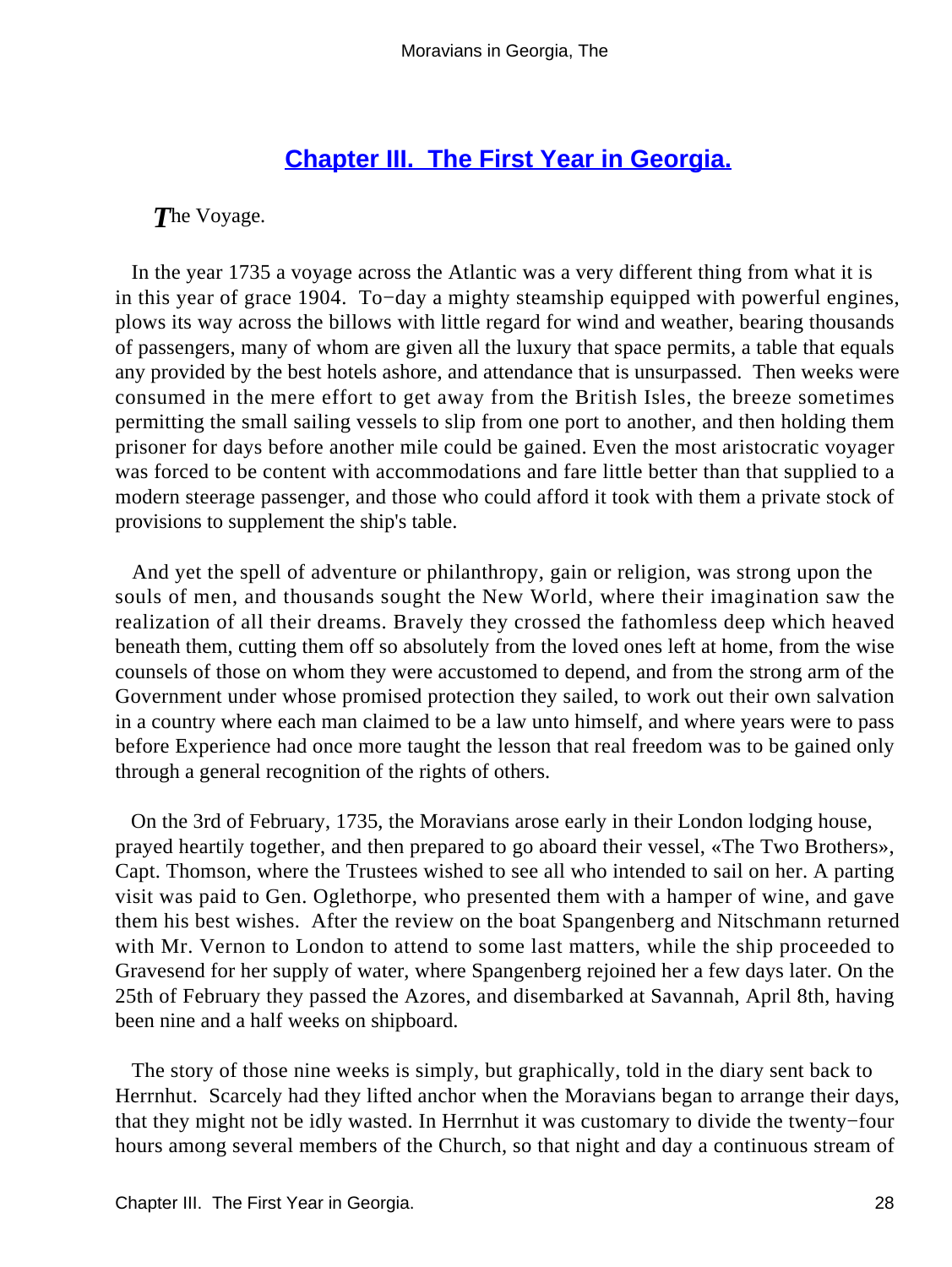prayer and praise arose to the throne of God, and the same plan was now adopted, with the understanding that when sea−sickness overtook the company, and they were weak and ill, no time limit should be fixed for the devotions of any, but one man should pass the duty to another as circumstances required!

 Other arrangements are recorded later, when, having grown accustomed to ship life, they sought additional means of grace. In the early morning, before the other passengers were up, the Moravians gathered on deck to hold a service of prayer; in the afternoon much time was given to Bible reading; and in the evening hymns were sung that bore on the text that had been given in the morning. Spangenberg, Toeltschig, and Seifert, in the order named, were the recognized leaders of the party, but realizing that men might journey together, and live together, and still know each other only superficially, it was agreed that each of the ten in turn should on successive days speak to every one of his brethren face to face and heart to heart. That there might be no confusion, two were appointed to bring the food to the company at regular times, and see that it was properly served, the following being «the daily Allowance of Provisions to the Passengers on board the »Two Brothers", Captain William Thomson, for the Town of Savannah in Georgia.

 "On the four beef−days in each week for every mess of five heads (computing a head 12 years old, and under 12 two for one, and under 7 three for one, and under 2 not computed), 4 lbs. of beef and 2−1/2 lbs. of flour, and 1/2 lb. of plums.

 "On the two pork days in each week for said mess, 5 lbs. of pork and 2−1/2 pints of peas.

"And on the fish day in each week for said mess, 2−1/2 lbs. of fish and 1/2 lb. of butter.

"The whole at 16 ounces to the pound.

"And allow each head 7 lbs. of bread, of 14 ounces to the pound, by the week.

 "And 3 pints of beer, and 2 quarts of water (whereof one of the quarts for drinking), each head by the day for the space of a month.

 «And a gallon of water (whereof two quarts for drinking) each head, by the day after, during their being on their Passage.»

 Another Moravian was chosen as nurse of the company, although it happened at least once that he was incapacitated, for every man in the party was sick except Spangenberg, who was a capital sailor, and not affected by rough weather. His endurance was severely tested too, for while the breeze at times was so light that they unitedly prayed for wind, «thinking that the sea was not their proper element, for from the earth God had made them, and on the earth He had work for them to do,» at other times storms broke upon them and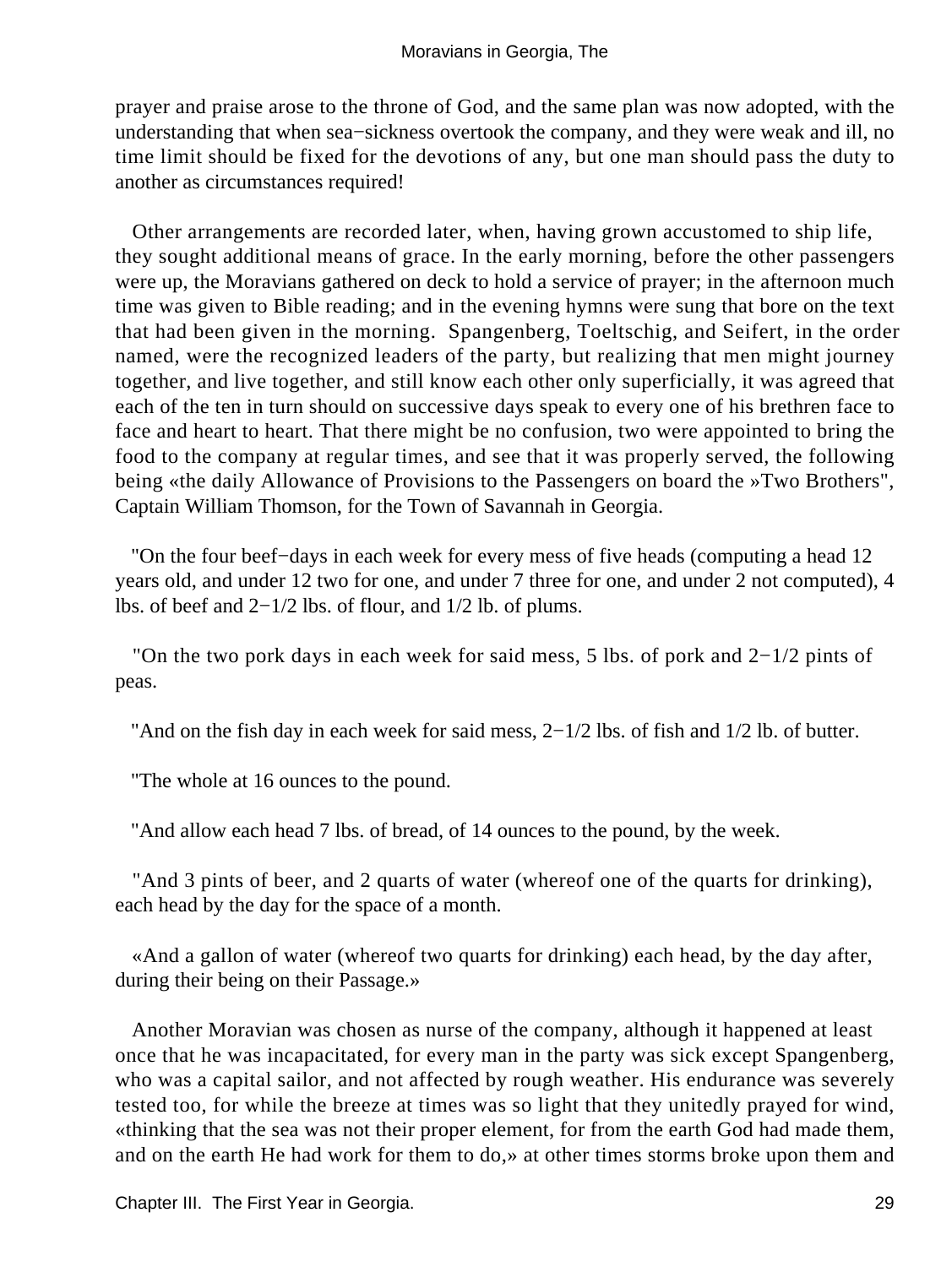waves swept the decks, filling them with awe, though not with fear. «The wind was high, the waves great, we were happy that we have a Saviour who would never show us malice; especially were we full of joy that we had a witness in our hearts that it was for a pure purpose we sailed to Georgia,» – so runs the quaint record of one tempestuous day.

 A more poetic expression of the same thought is given by Spangenberg in a poem written during the voyage, and sent home to David Nitschmann to be set to the music of some «Danish Melody» known to them both. There is a beauty of rhythm in the original which the English cannot reproduce, as though the writer had caught the cadence of the waves, on some bright day when the ship «went softly» after a season of heavy storm.

 "Gute Liebe, deine Triebe Zuenden unsre Triebe an, Dir zu leben, dir zu geben, Was ein Mensch dir geben kann; Denn dein Leben, ist, zu geben Fried' und Segen aus der Hoeh. Und das Kraenken zu versenken In die ungeheure See.

 "Herr wir waren von den Schaaren Deiner Schaeflein abgetrennt; Und wir liefen zu den Tiefen, Da das Schwefelfeuer brennt, Und dein Herze brach vor Schmerze, Ueber unsern Jammerstand; O wie liefst du! O wie riefst du! Bist du uns zu dir gewandt.

 "Als die Klarheit deiner Wahrheit Unsern ganzen Geist durchgoss, Und von deinen Liebesscheinen Unser ganzes Herz zerfloss, O wie regte und bewegte Dieses deine Liebesbrust, Uns zu hegen und zu pflegen, Bis zur suessen Himmelslust.

 "Dein Erbarmen wird uns Armen, Alle Tage wieder neu, Mit was suessen Liebeskuessen Zeigst du deine Muttertreu. O wie heilig und wie treulich Leitest du dein Eigentum; O der Gnaden dass wir Maden Werden deine Kron' und Ruhm.

 "Wir empfehlen unsre Seelen Deinem Aug' und Herz und Hand, Denn wir werden nur auf Erden Wallen nach dem Vaterland. O gieb Gnade auf dem Pfade, Der zum Reich durch Leiden fuehrt, Ohn' Verweilen fortzueilen Bis uns deine Krone ziert.

 «Unser Wille bleibe stille Wenn es noch so widrig geht; Lass nur brausen, wueten, sausen, Was von Nord und Osten weht. Lass nur stuermen, lass sich tuermen Alle Fluthen aus dem See, Du erblickest und erquickest Deine Kinder aus der Hoeh'.»

 (Love Divine, may Thy sweet power Lead us all for Thee to live, And with willing hearts to give Thee What to Thee a man can give; For from heaven Thou dost give us Peace and blessing, full and free, And our miseries dost bury In the vast, unfathomed sea.

 Lord, our wayward steps had led us Far from Thy safe−guarded fold, As we hastened toward the darkness Where the sulphurous vapors rolled; And Thy kind heart throbbed with pity, Our distress and woe to see, Thou didst hasten, Thou didst call us, Till we turned our steps to Thee.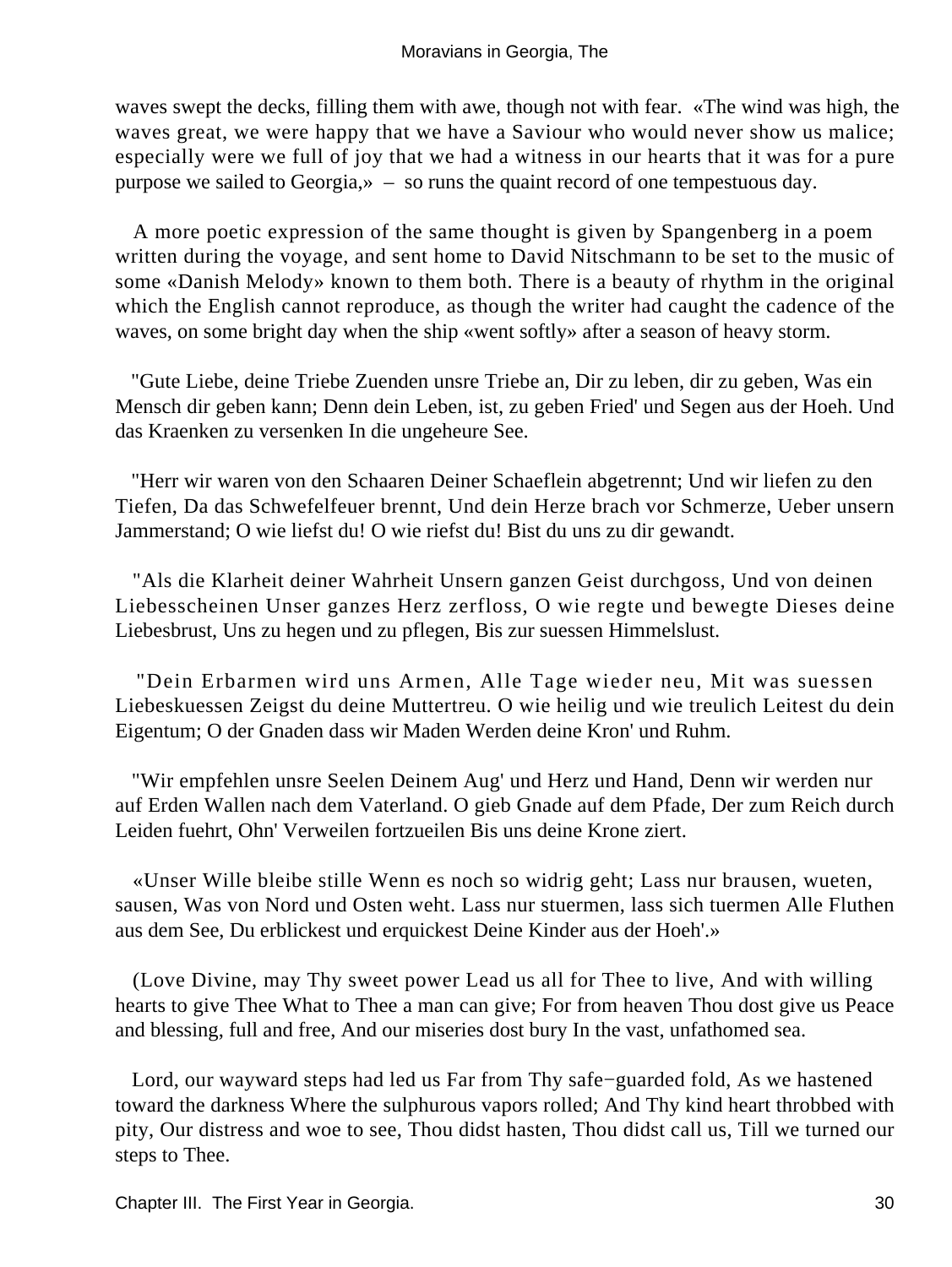As Thy Truth's convincing clearness Filled our spirits from above, And our stubborn hearts were melted By the fervor of Thy love, O Thy loving heart was moved Us Thy righteous laws to teach, Us to guide, protect and cherish Till Thy heaven we should reach.

 Without merit we, yet mercy Each returning day doth bless With the tokens of Thy goodness, Pledges of Thy faithfulness. O how surely and securely Dost Thou lead and guard Thine own; O what wonderous grace that mortals May add lustre to Thy throne.

 In our souls we feel the presence Of Thine eye and heart and hand, As we here on earth as pilgrims Journey toward the Fatherland. O give grace, that on the pathway, Which through trial leads to heaven, Without faltering we may hasten Till to each Thy crown is given.

 Though our path be set with danger Nothing shall our spirits shake, Winds may rage and roar and whistle, Storms from North and East may break, Waves may roll and leap and thunder On a dark and threatening sea, Thou dost ever watch Thy children, And their strength and peace wilt be.)

 Before the vessel sailed the Trustees had followed up their request to Spangenberg by requiring the forty Swiss emigrants to promise submission to his authority, and consequently numerous efforts were made to be of service to them. It was disappointing work, in a way, for attempts to give them religious instruction were met with utter indifference, but their material needs were many. There was a great deal of sickness among them, and four died, being buried hastily, and without ceremony. The Moravians themselves were not exempt, several being dangerously ill at times, even Spangenberg was prostrated, from having, he supposed, stayed too long on deck in the night air, tempted thereto by the beauty of a calm night in a southern latitude. But having work to do among the Swiss on the following day, he roused himself, and soon became better. Two of the Moravians were appointed nurses for the sick Swiss, and by the use of the medicine provided by the Trustees, supplemented by unwearying personal attention, they were made as comfortable as possible.

 Nor were the crew forgotten. From the day when the Moravians helped lift the anchor as they sailed from the coast of Dover, they busied themselves in the work of the ship, always obliging, always helpful, until the sailors came to trust them absolutely, «even with the keys to their lockers.» When the cook was suddenly taken sick they nursed him carefully, and then appointed two of their number to carry wood and water for him until his strength returned, and it is no wonder that such accommodating passengers were well regarded.

 Captain Thomson was disposed to favor them, but when they realized that they were receiving a larger share of food and drink than went to the Swiss, they courteously declined, fearing it would breed jealousy. His kindly feeling, however, continued, and when Toeltschig was ill he brought a freshly killed fowl from which to make nourishing broth, and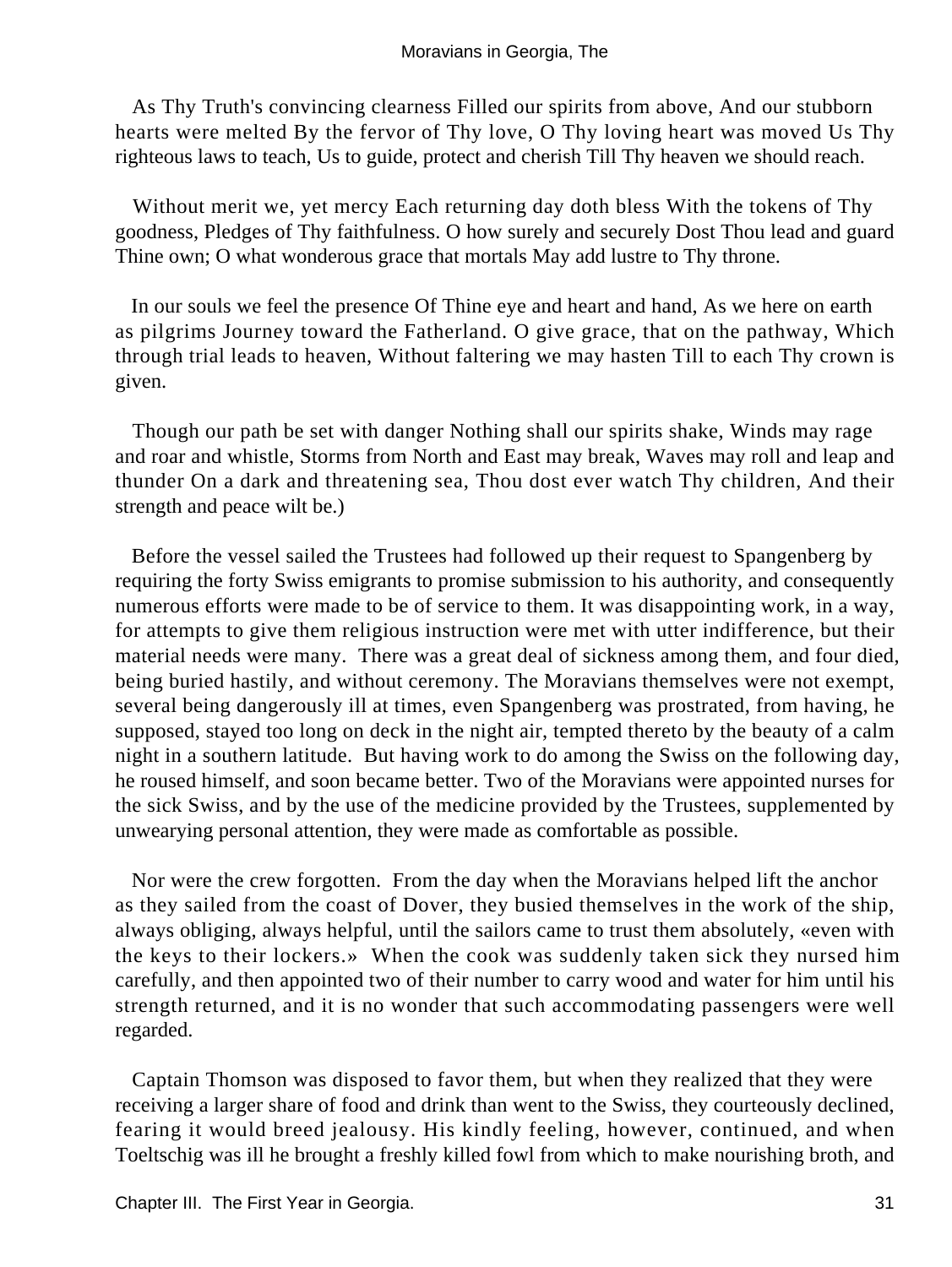on another occasion, after a severe attack of sea−sickness, they all derived much benefit from some strong beer which he urged upon them.

 There were a few cabin passengers on the ship, and on one occasion Spangenberg was invited to dine with them, but their light jesting was distasteful to him, and the acquaintance was not pursued.

#### Making a Start.

 The vessel entered the Savannah River, April 6th, and the Captain, taking Spangenberg and Toeltschig into his small boat, went ahead to the town of Savannah, the capital of Georgia, now the home of about six hundred people. Spangenberg had a letter of introduction to Mr. Causton, who received him and his companion in a friendly fashion, entertained them at supper, and kept them over night. Mr. Causton was one of the three magistrates charged with all civil and criminal jurisdiction in Savannah, and his position as keeper of the Store, from which all provisions promised by the Trustees were dispensed, gave him such additional power that he was really the dictator of Savannah, ruling so absolutely that the people finally rebelled, and in 1738 secured his dismissal from office. On his return to England in 1739, he found great difficulty in trying to explain his accounts to the Trustees, was sent back to Georgia to procure some needed papers, died on the passage over, and was buried in the ocean. His treatment of the Moravians was characteristic, for he was courtesy itself to the new−comers who had money to spend, inconsiderate when hard times came, deaf to appeals for settlement of certain vexing questions, and harsh when their wills were opposed to his.

 The next morning, before sunrise, Spangenberg and Toeltschig went apart into the woods, fell upon their knees, and thanked the Lord that He had brought them hither in safety. The day was spent in gaining information as to the customs of the place, Mr. Causton again claiming them as his guests at dinner, and in the evening they accepted the invitation of a merchant to supper. As they ate, the report of a cannon announced the arrival of their vessel, and Toeltschig went to spend the night aboard, Spangenberg remaining on shore to push the preparation for the reception of the company.

 Early on the following morning, April 8th, he had their town lots assigned, (Nos. 3 and 4 Second Tything, Anson Ward), in order that their baggage might be brought directly to their own property, for he had found that lodgings in the town were very dear, and decided that a small cabin should be built at once and a house as soon as possible. Going then to the ship he guided the company to their new home, and the entire day was consumed in moving their belongings to the town, as it was some distance, and everything had to be carried by hand to the little hut which was hastily erected and roofed over with sacking. Evening came before they had really finished the arrangement of their possessions, but before they prepared and shared their evening meal, they humbly knelt and thanked God for His mercies, discussed the Bible text for the day, and joined in several familiar hymns. A New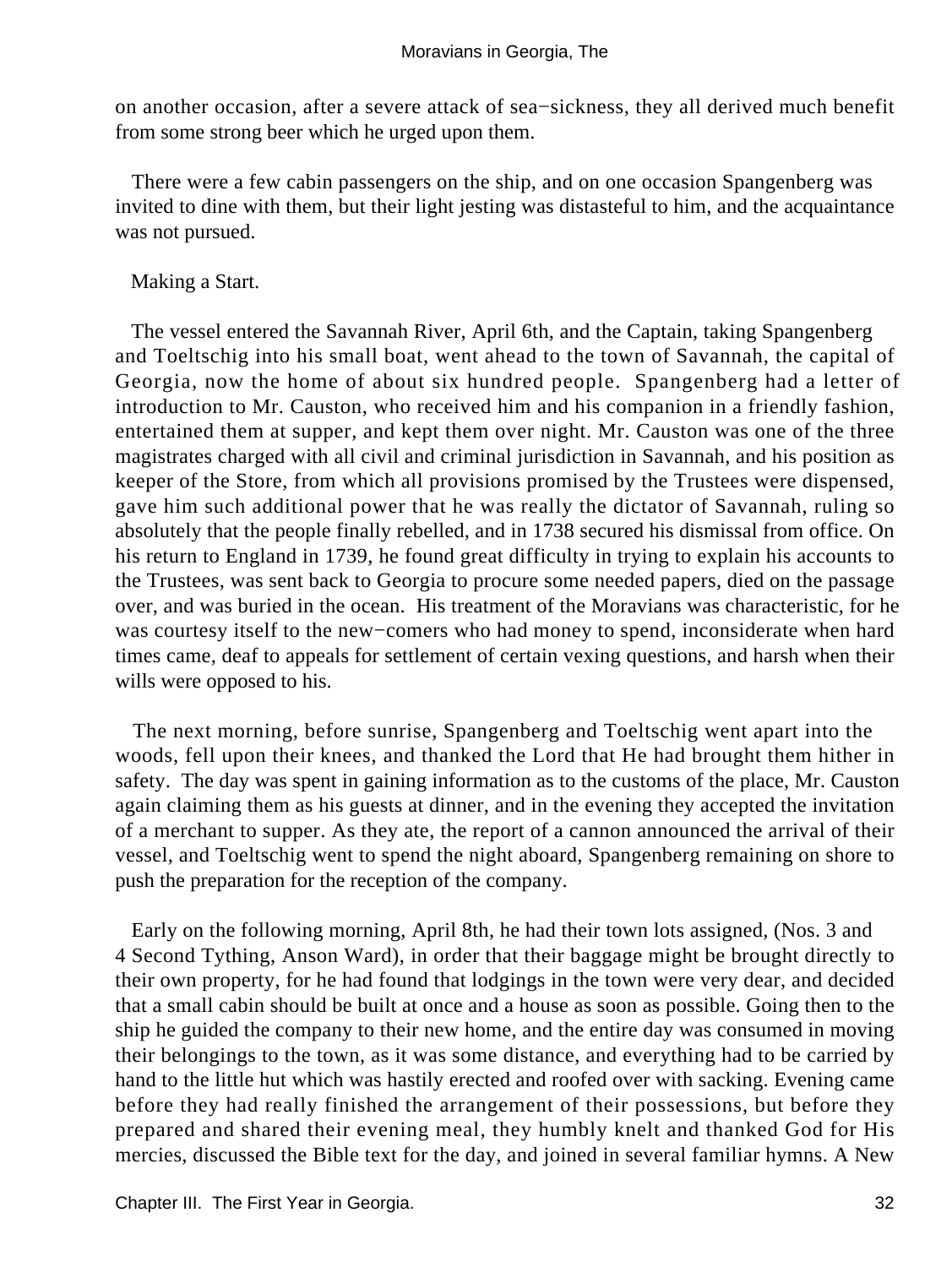York merchant stopped and asked them to sing one of his favorites, which was done, and an Indian who had joined them near the river and followed them home, stayed through the service, and at parting beckoned them to come and visit him. Despite their fatigue, the «Hourly Intercession» was observed throughout the night, their slumbers rendered more peaceful by the knowledge that one and another in turn was watching and praying beside them.

 On the following day two more Indians visited the Moravians. Their faces were adorned with streaks of red paint, and they seemed very friendly, rejoiced over the gift of two pewter mugs, and on leaving made signs that some one should go with them, an invitation that could not then be accepted.

 The 10th of April, the first Sunday in America, Spangenberg attended service in the English Church, and heard a sermon on the text, «Be not overcome of evil, but overcome evil with good,» well fitted to be the watchword of the Moravian settlers in the trials that were before them.

 No unpleasant presentiments, however, troubled them, as they went busily about their work during the next weeks. Mr. Causton was very pleasant to them, selling them provisions at cost, offering them credit at the store, and promising Spangenberg a list of such Indian words as he had been able to learn and write down. He also introduced him to Tomochichi, the Indian Chief, and to John Musgrove, who had a successful trading house near the town. Musgrove had married Mary, an Indian princess of the Uchees, who had great influence with all the neighboring tribes. At a later time, through the machinations of her third husband, she made much trouble in Georgia, but during the earlier years of the Colony she was the true friend of the white settlers, frequently acting as Interpreter in their conferences with the Indians, and doing much to make and keep the bond of peace between the two races.

 On the 11th of April the five acre garden belonging to Spangenberg was surveyed, and work was immediately begun there, as it was just the season for planting corn. Nine days later Nitschmann's garden was laid out aside of Spangenberg's. By the 14th the cabin on Spangenberg's town lot was finished. It was twenty feet long, ten feet wide, and fourteen feet high, with a little loft where they slept, their goods, with a table and benches being in the room below. At daybreak they rose, sang a hymn, and prayed together, breakfasted at eight o'clock, the daily text being read aloud, then worked until half past eleven, when they dined and read the Bible. More work, an evening prayer service, and such conference as was needed that each might engage in the next day's labor to the best advantage, prepared them for their well−earned repose.

 With this simple program steadily carried out, much was accomplished. A fence was built around a small kitchen−garden on their town property, and a chicken−yard was enclosed, while the neighbors came to look on and opine «that the Moravians had done more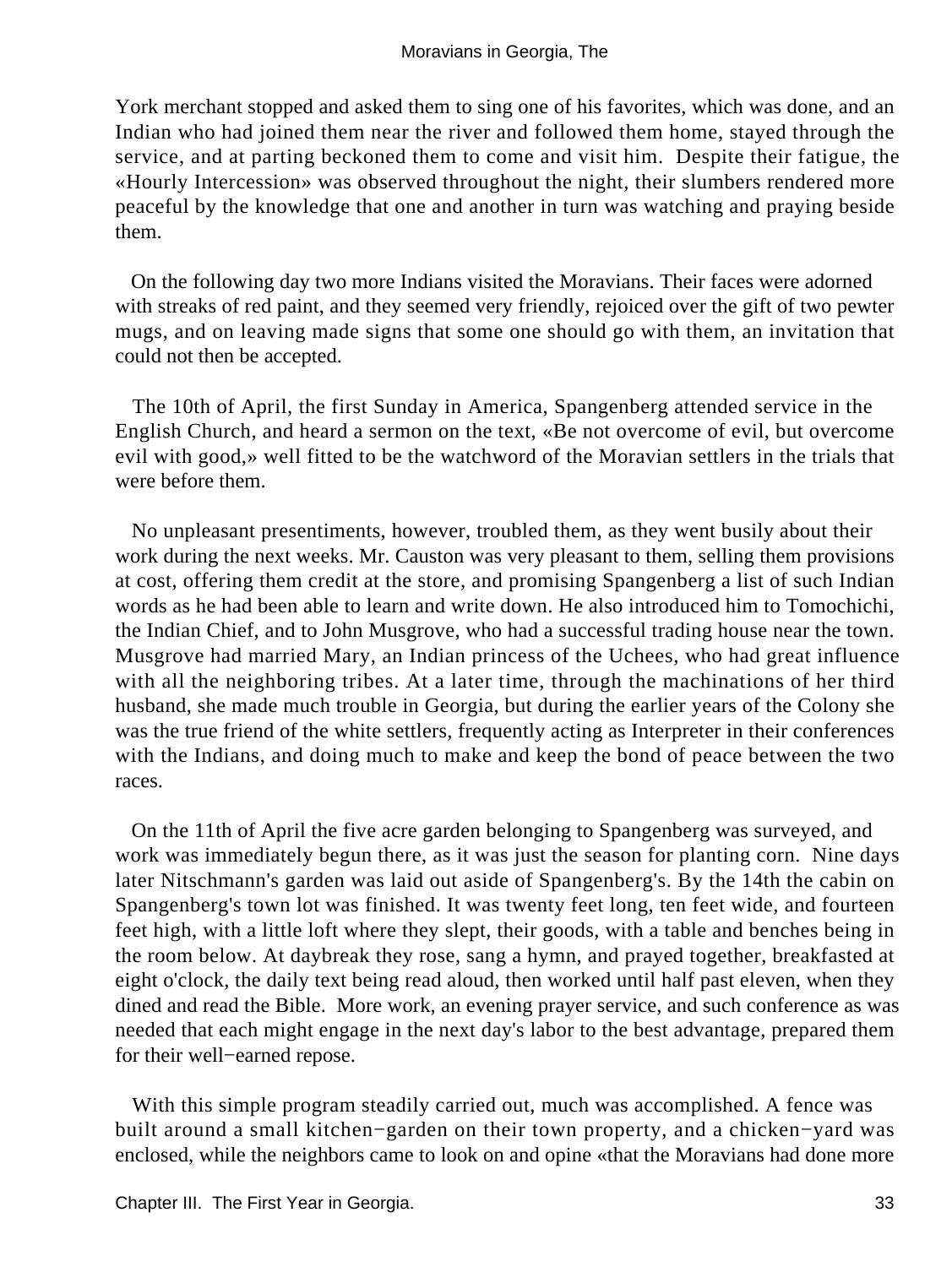in a week than their people in two years.» As the gardens (the five acre lots) lay at some distance from Savannah, a hut was built there, to serve as a shelter against sun and rain, a heavy storm having chased them home one day soon after their arrival.

 Either from the noonday heat, or other conditions to which they were not yet acclimated, Gotthard Demuth and George Haberland became seriously ill, causing Spangenberg much anxiety, for he did not feel at liberty to send for a physician, as they could not afford to pay for medicine. So resort was had to bleeding, then an approved practice, and to such medicine as remained from their voyage, and Rose was fortunate enough to shoot a grouse, which gave them some much needed palatable meat and broth. Perhaps the most serious case was Gottfried Haberecht's, who suffered for several days with fever resulting from a cut on his leg. Finally oak−leaves were heated and bound about the limb, which induced free perspiration and quickly relieved him, so that he was able to return to work!

 A day was appointed on which Spangenberg and several others were to ride out into the country to select the five hundred acre tract granted to Count Zinzendorf, and the additional two hundred acres which the Trustees had promised to hold in reserve, and grant to the Count's «servants» whenever he should request it, but there was rumor of a raid by hostile Indians, under Spanish influence, so the expedition had to be postponed, with the promise, however, that it should be made as soon as possible.

 By the close of the third week in Georgia the invalids were better, and matters were in such a shape that the Moravians resolved «that on each Saturday work should stop early, and every Sunday should be a real day of rest.» As an immediate beginning, they on Saturday evening united in a Lovefeast, where «we recalled much loving−kindness which God has shown us hitherto; Toeltschig washed the feet of the Brethren; we remained together until very late, and were truly blessed.»

Aim and Attainment.

 When the «first company» left Herrnhut for London and the New World, they took with them Count Zinzendorf's formal «Instructions» for the conduct of their affairs:

 "I shall not attempt to tell you what you are to do from day to day. I know that in many ways Love will lead you, prepare the way, and point out your path. I shall only bid you remember the principles and customs of our Congregation, in which, if you stand fast, you will do well. Your one aim will be to establish a little place near the heathen where you may gather together the dispersed in Israel, patiently win back the wayward, and instruct the heathen tribes.

 "You have and will ask nothing more than the opportunity to attain this end through your own labors, but you will request free transportation for yourselves and those who will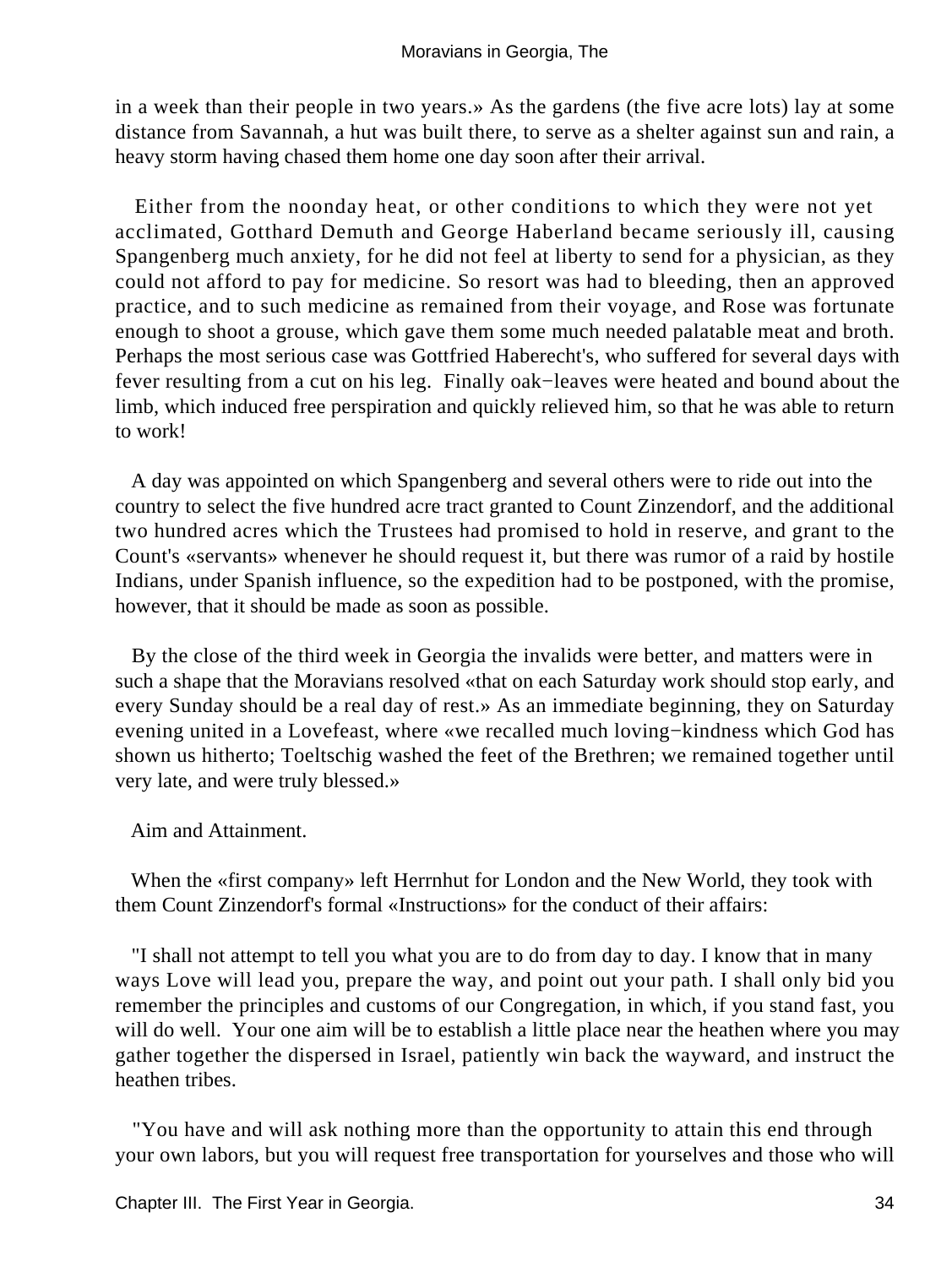follow you, – if they receive your present small number the Lord will send you more.

 "If you should be tempted to injure any work of the Lord for my sake, refrain from doing it, remembering that I am under a gracious guardianship which nothing can disturb.

 "You will take absolutely no part in the Spangenberg−Halle controversy; you know the mind of the Congregation regarding it. If you find people prejudiced against you leave it to Him who has bidden you go to Georgia. Enter into no disputes, but, if questions are asked, give the history of the Congregation, being careful not to censure our opposers, and saying, which is true, that the Congregation at Herrnhut gives them little heed. Entire freedom of conscience must be granted you, but there may be points which you can yield without injuring the cause of Christ, – if so you will find them in due time.

 "You must live alone, establishing your own little corner, where your customs will irritate no one; and as soon as you are settled an ordained minister will be sent you, out of consideration for the scruples of the Salzburgers, although our Brethren in other Colonies are served by laymen, as permitted by our ancient constitution.

 "God willing, I shall soon follow you, and only wait until He opens the way for me. Our dear Elder (Spangenberg) will quickly return from America, and in his absence I commit you to the mighty grace of God.

*Your brother and servant,*

*Lewis Count v. Zinzendorf.* 

"At this time one of the Elders at Herrnhut. November 27th, 1734.

«`He everywhere hath way, And all things serve His might, etc.'»

 That these sensible and liberal instructions were not fully carried out is at once apparent, especially in the two points of free transportation and settlement in a quiet, secluded spot. The inability of the Trustees to grant their request for the first, burdened the Moravian colonists with what was, under the circumstances, a heavy debt, while the location of Zinzendorf's five hundred acre tract was responsible for their failure in attaining the second.

 When Gen. Oglethorpe planned the fortifications and defense of Savannah in 1733, he decided to erect a small fort on the Ogeechee River, some miles south, in order to command one of the trails by which the Indians had been accustomed to invade Carolina. This «Fort Argyle» was garrisoned with a detachment of rangers, and ten families were sent from Savannah to cultivate the adjacent land. The tract selected in London for Count Zinzendorf, was to lie on the Ogeechee, near Fort Argyle, an excellent place from which to reach the Indians in times of peace, but the worst possible location for noncombatants when war was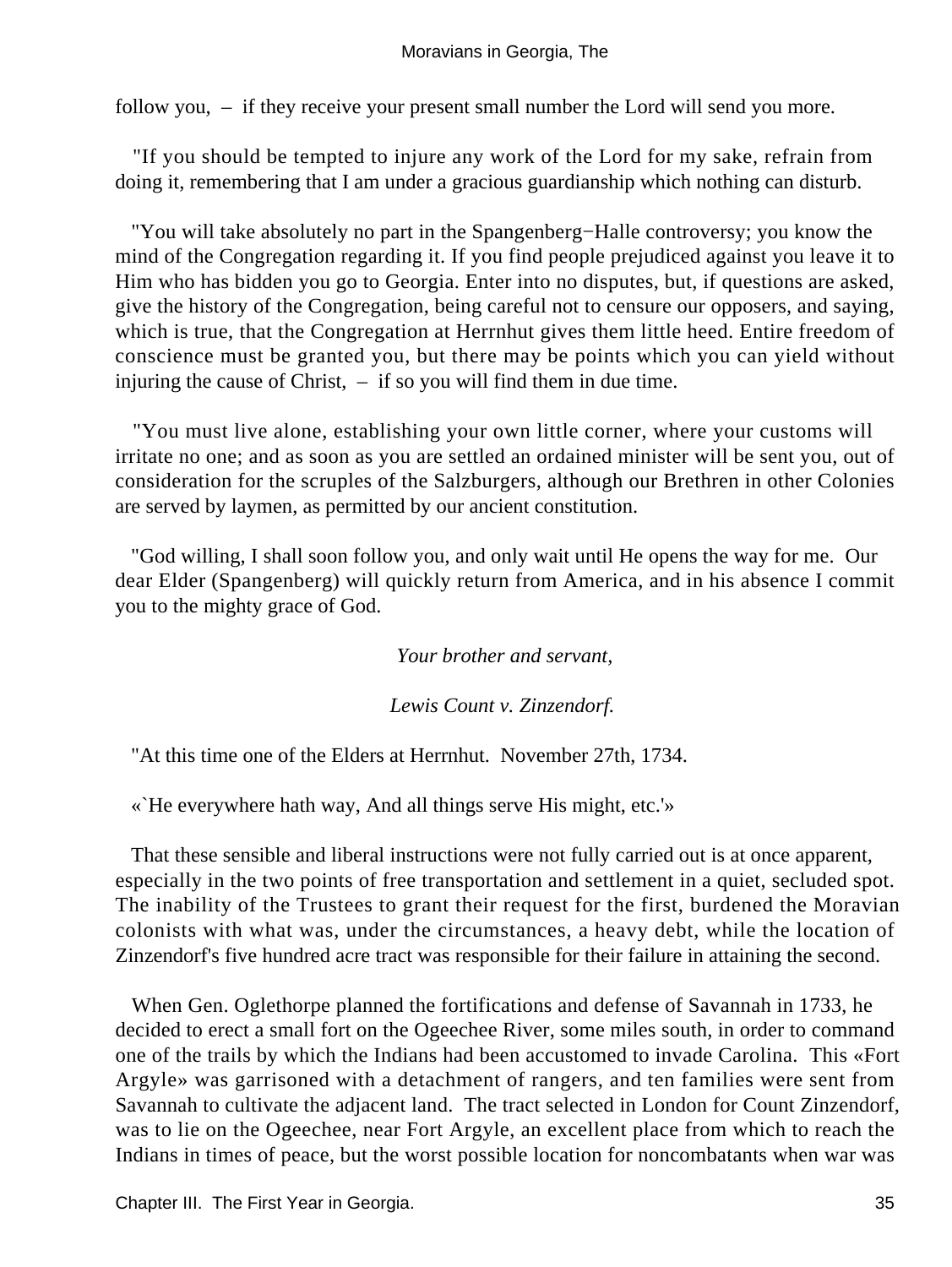threatening.

 Spangenberg urged the survey of the five hundred acre tract as often and as strongly as he dared, but from various causes, chiefly rumors of Indian incursions, the expedition was deferred until Aug. 22nd, when Spangenberg, Toeltschig, Riedel, Seifert, Rose, Michael Haberland, and Mr. Johnson, the Trustees' surveyor, prepared to start on their toilsome journey, going by boat, instead of attempting to follow the circuitous, ill−marked road across the country, impassable to pedestrians, though used to some extent by horsemen.

 At one o'clock in the morning of Aug. 23rd the seven men embarked, taking advantage of the ebbing tide, and made their way down the Savannah River. It was very dark, the Moravians were unaccustomed to rowing, and Mr. Johnson, who steered, went to sleep time after time, so when they accidentally came across a ship riding at anchor they decided to stay by her and wait for the day. When dawn broke they hastened on to Thunderbolt, where a fort had been built, and some good land cleared, and there they found two Indians, who claimed to know the country, and agreed to go with them as pilots. Toward evening they reached Seituah\*, where a stockade was being built as a protection against the Indians, and the night was spent with a Captain Wargessen (Ferguson), who, with several soldiers, was out in a scout boat watching the movements of the Indians and Spaniards in that neighborhood.

 $-$  \* On Skidaway Island, exact site unknown.  $-$ 

 The next day they made their way among the islands until they reached the mouth of the Ogeechee, up which they turned, but night overtook them, and they were forced to drop their anchor. The Indians had been left behind somewhere, and with the return of day it became necessary to retrace their course for some hours in order to learn where they were. That night was spent at Sterling's Bluff, with the Scotch who had settled upon it, and the next morning they proceeded to Fort Argyle. As they rowed up the river, a bear left one of the islands, and swam across to the main land. «He was better to us than we to him, for Peter shot at him twice when he came near us, but he left us in peace and went his way!»

 The following morning Spangenberg and Johnson, accompanied by the Lieutenant from Fort Argyle and several of his rangers, rode out to inspect the land selected for the Moravians. The horses were accustomed to service against the Indians, and went at full gallop, pausing not for winding paths or fallen trees, and the University−bred man of Germany expected momentarily to have his neck broken, but nothing happened, and after looking over the tract they returned to Fort Argyle.

 Despite the exertions of the morning Spangenberg then manned his boat, and started up the river to visit an Indian town, where he hoped to find Tomochichi. Much floating timber rendered the trip dangerous and tedious, and it was not until early Sunday morning that they reached their destination, only to find the place deserted, as the band had left a few days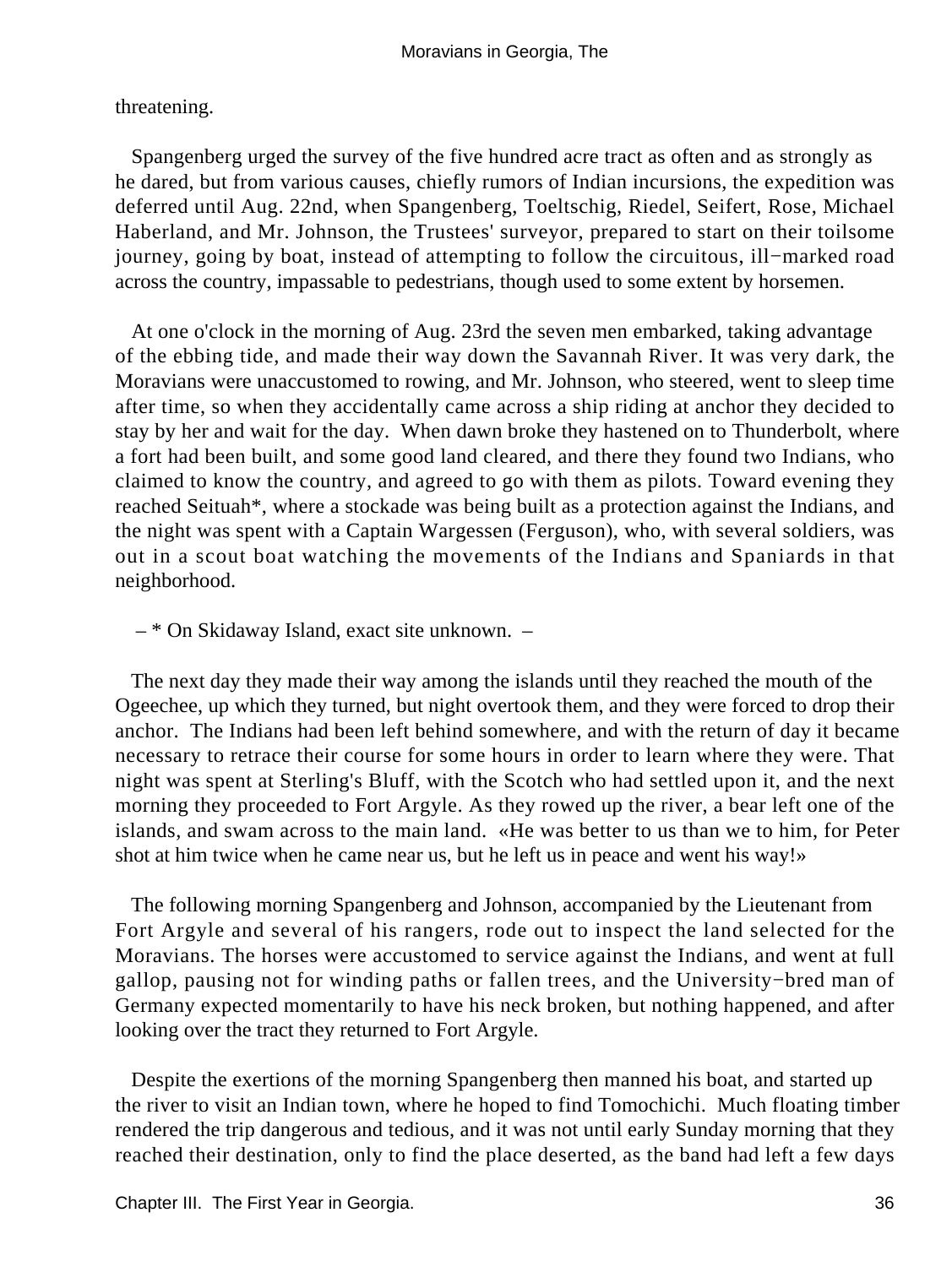before for a hunting expedition, and, if fortune favored them, for a brush with the Spanish Indians, with whom they had a perpetual feud. Soon Johnson appeared, guided by some of the rangers, who, after a hearty meal with the Moravians, returned to the Fort, Johnson remaining behind.

 Monday morning, August 29th, before the sun rose, the party repaired to the Moravian tract, which Johnson surveyed, the Moravians acting as chain−carriers. Spangenberg was much pleased with the tract. It had a half mile frontage on the Ogeechee, extended two miles back into the forest, and gave a good variety of land, some low and damp for the cultivation of rice, sandy soil covered with grass for pasturage, and dry uplands suitable for corn and vegetables. A rapid stream furnished an abundance of pure water, and site for a mill, while the thick growth of timber guaranteed a supply of material for houses and boats. Near the river rose a high hill, where it had once been the intention to build a fort, and a house had really been erected. This the Indians burned, and later another site had been chosen for Fort Argyle, but the place retained the name of «Old Fort», and the hill would serve as the location for the Moravian dwelling.

 Indian tribes which were friendly to the English lived at no great distance, and the trail to Savannah and Ebenezer led directly by Old Fort, while the opening of two roads would bring both those towns within a four hour's ride of the settlement.

 Well content, therefore, with their new acquisition, the Moravians returned to Fort Argyle, whence Johnson rode back to Savannah, leaving them to follow with the boat. At the mouth of the Ogeechee they encountered a severe storm, against which they could make little headway, try as they would. Their anchor was too light to hold against the current, and there was a marsh on one bank and rocks on the other, but at last, after night−fall, in the face of a terrific thunder storm, they forced their way to a place where they could land, and where they passed the rest of the night, enduring as best they could the heavy rain, and the attack of insects, against neither of which they were able to protect themselves. «This place takes its name, – `Rotten−possum', – from an animal frequently found here, which they call a Possum. I am told that it has a double belly, and that if pursued it puts its young into one belly, runs up a tree until it reaches a limb, springs out on that until it is among the leaves, and then lays itself across the branch with one belly on each side, and so hides itself, and saves its life!» The rest of the journey was uneventful, and on Friday morning, September 2nd, they reached Savannah, having been absent ten days.

 It seems a great pity that the Moravians were unable to establish themselves on this tract, where their industry would soon have made an oasis in the wilderness, but one thing after the other interfered, and the «second company» which arrived early in the following year, found them still at Savannah.

 In Savannah matters moved toward a fair degree of prosperity for the Moravians. About four acres of Spangenberg's garden were cleared in time for the first summer's crop of corn,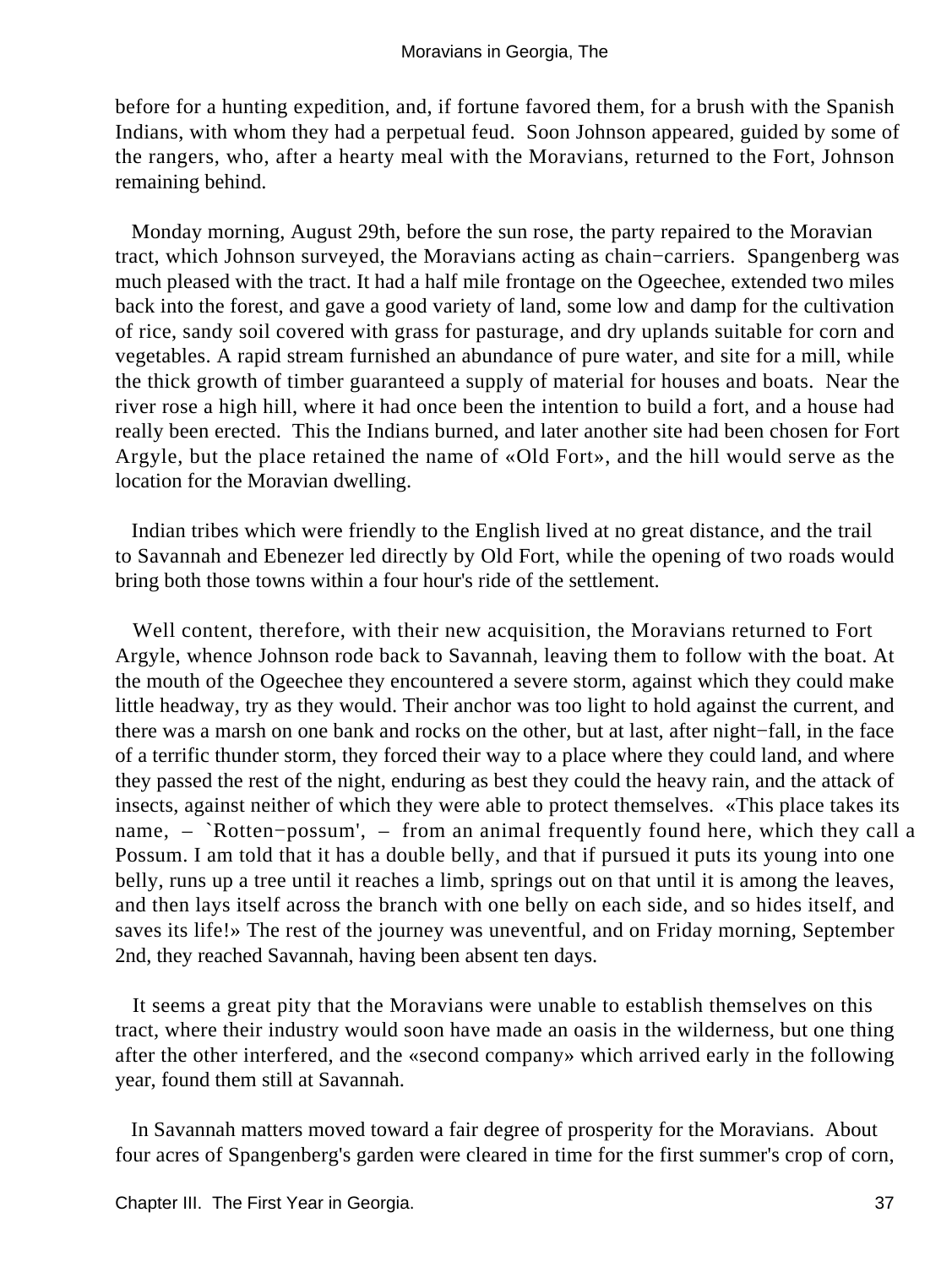## Moravians in Georgia, The

which yielded them sixty bushels. They also raised some beans, which came to maturity at a time when provisions and funds were very low, so helping them greatly.

 The two farm lots were laid out during the summer, Spangenberg assisting with the survey. By the close of the year twenty−six acres had been cleared, – on the uplands this meant the felling of trees, and gradual removal of stumps as time permitted, but on the rice lands it meant far more. The great reeds, ten to twelve feet high, grew so thick that a man could scarcely set foot between them, and in cutting them down it was necessary to go «knee−deep» below the surface of the ground, and then the roots were so intertwined that it was difficult to pull them out.

 Every acre of land that was cleared and planted had to be securely fenced in, for cattle roamed in the woods, and ruined unprotected crops. Indeed, the colonists in Georgia derived little benefit from their cattle, which ran at large, and when a few were wanted for beef or for domestic purposes, they were hunted and driven in. The Moravians had to wait until midsummer before they could get their allotment, and then they received a cow and calf, six hogs and five pigs, with the promise of more. Before the others came the cows had again escaped to the woods, and the swine had been drowned!

 In July Spangenberg wrote to Herrnhut that he had given his fifty acres of land, including the town lot, to the Moravian Congregation at Savannah, and that he would at once apply to the Trustees to vest the title in that body, and if he left Georgia before this was accomplished he would give a full Power of Attorney to Toeltschig. From the first his land had been used as the common property of the party, and he desired that the nine men, who, with him, were bound to the repayment of the 60 Pounds, borrowed from the Trustees, should have the use of it until that obligation was met, and then it should be used as the Savannah Congregation thought best.

 Nitschmann's land seems to have been held in a different way, although granted at the same time, and under similar circumstances. July 11th, Spangenberg sent him a detailed description of the town and garden lots, explaining the advantages and difficulties of cultivation, suggesting several methods by which it could be done, and giving the approximate cost, urging that instructions be sent as to his wishes. Later he wrote that the company had decided not to wait for Nitschmann's reply, but to clear the garden on the terms usual in Georgia, e.g., that the man who cleared a piece of ground held it rent free for seven years, when it reverted to the owner. This had been done, and the garden was ready to plant and fence, and if Nitschmann approved they intended to clear the farm, and would build a small house on the town lot. Zinzendorf had suggested that negroes be employed on Nitschmann's land, but at that time slavery was prohibited in Georgia, and any negroes who ran away from Carolina were at once returned to their masters.

 The two farms lay side by side about four miles from Savannah, the gardens, also adjoining, were about two miles from town, so it was necessary to build cabins at both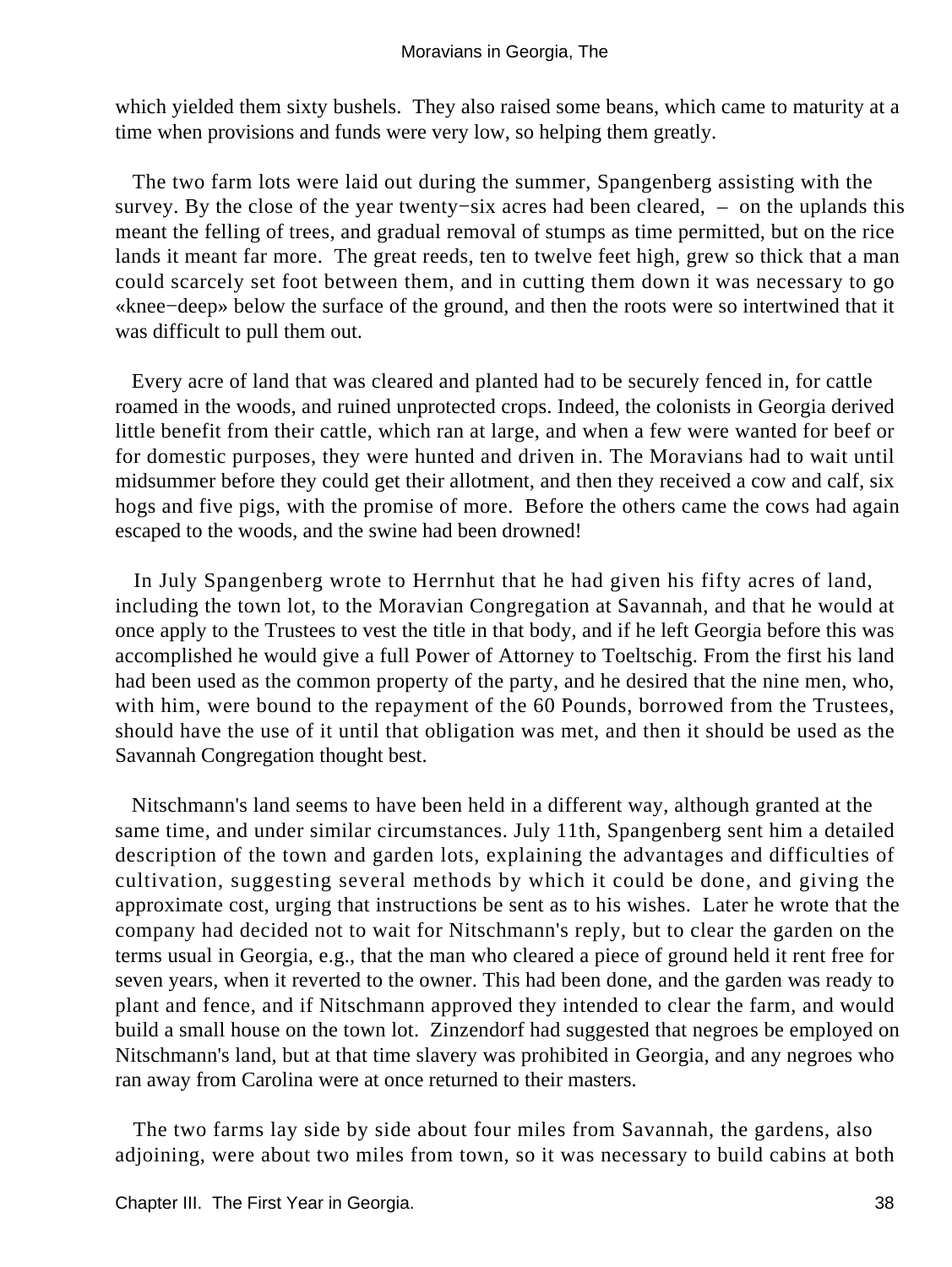places, as shelters from sun and storm, which the settlers found equally trying. Two additional cabins had been built in Savannah on Spangenberg's lot, and by the end of the year a house, thirty−four by eighteen feet in size, was under roof, though not yet finished. This gave an abundance of room, not only for themselves, but for the second company to whose arrival they were looking forward with such eagerness.

 When this reinforcement came they hoped to move to Zinzendorf's tract, and then, as soon as they could be spared, Demuth, Haberecht, Waschke and the two Haberlands wished to claim the twenty acres apiece which the Trustees had promised to the Count's «servants». Riedel was of the same mind, but he did not live to see the arrival of the second company. Some months after reaching Georgia, he was dangerously ill with fever, but passed the crisis successfully, and recovered his full strength. He was one of the party who went to survey Zinzendorf's tract, but was taken sick again three days after the boat left Savannah, and by the time they returned he was obliged to go to bed, and soon became delirious. The other Moravians were greatly distressed, but could do nothing except nurse him carefully and pray for him earnestly, and toward the end his mind cleared, though his body had lost the power to recuperate. He died on the 30th of September, the first Moravian to «fall asleep» in the United States, though others had given up their lives for the mission work in the West Indies. His spiritual condition had at times caused much concern to Toeltschig, who was especially charged with the religious welfare of the first company, many of whom had been under his care in Germany, but in the main he had been an earnest man, a willing and industrious partaker in the common toil, and his death caused much regret. The burial customs in Savannah included the ringing of bells, a funeral sermon, and a volley of musketry, but learning that these ceremonies were not obligatory the Moravians declined the offer of the citizens to so honor their Brother, and laid him to rest in the Savannah cemetery with a simple service of hymns and prayer.

 As they were robing Riedel for his burial, a young man came to the door, and asked if he could not make them some pewter spoons. In the conversations that followed it developed that he was a native of Switzerland, the son of a physician, and after his father's death he had sailed for Pennsylvania, intending there to begin the practice of medicine. But his fellow−passengers stole his books and everything he had, he was unable to pay for his transportation, and forced to sell his service for seven years as a redemptioner. At the end of five years he had become quite ill, and his master, having waited six months for his recovery, heartlessly turned him out, to live or die as the case might be. Instead of dying, his strength returned, and then his former master demanded 10 Pounds Pennsylvania currency, for his unexpired term, although only 5 Pounds had been paid for him, and he had served five years. The young man was obliged to promise to pay this, and Spangenberg encouraged him to push his spoon−making, in order to do it as speedily as possible. Meanwhile the Moravians were so much pleased with his appearance and speech, that they agreed to receive him into their company for as long as he chose to stay, and John Regnier soon became an important factor in their comfort. Spiritually he was somewhat at sea. At one time he had desired to be a hermit, and then he had drifted from one sect to another, seeking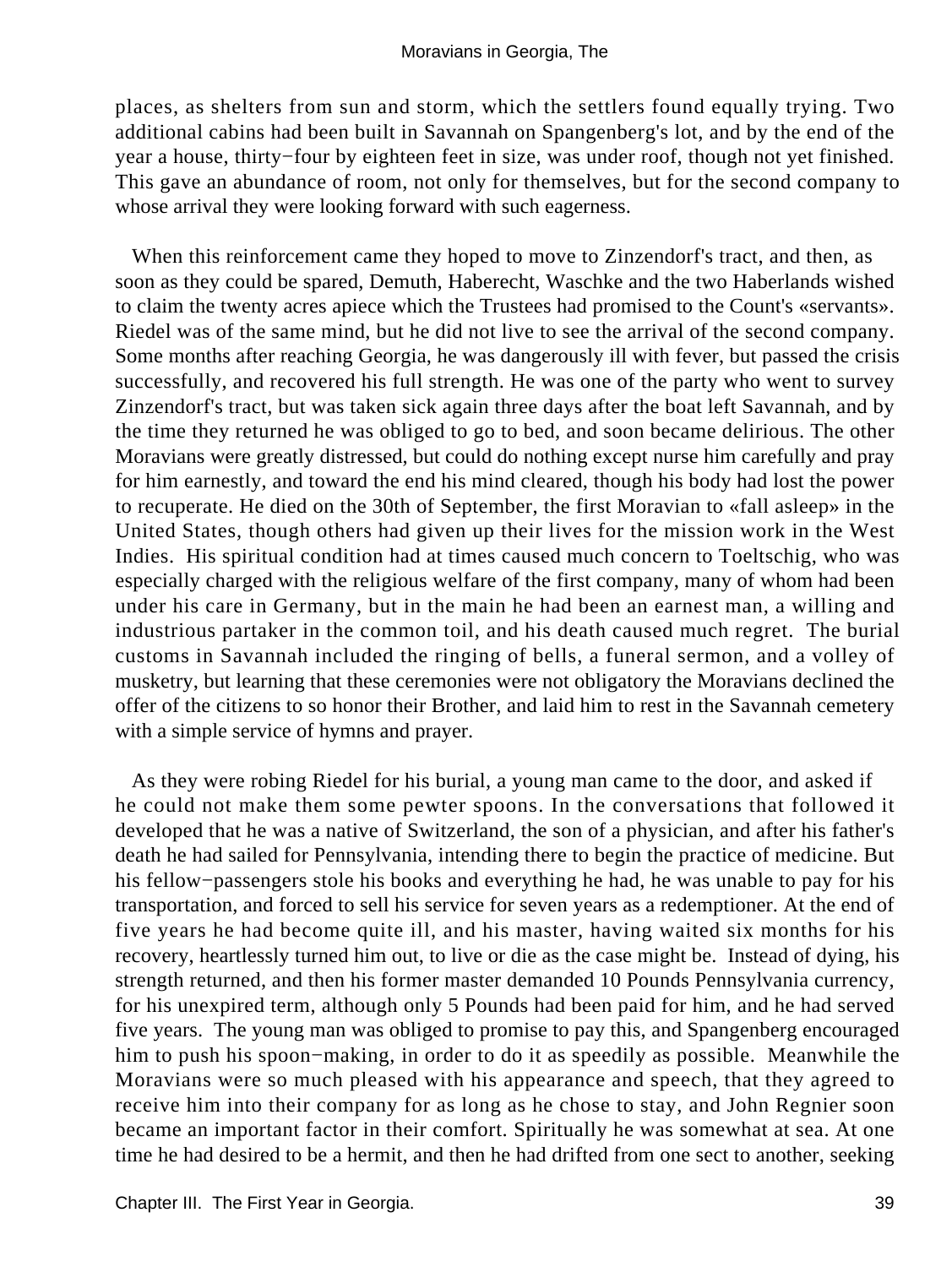something which he could not find, but acquiring a medley of odd customs. Spangenberg advised him to turn his thoughts from men to God, learning from Him «what was better and higher, Faith, Love, Hope, etc.», and under the Moravian influence he gradually laid aside his unwise fancies, giving them encouragement to believe that he would eventually come into the clearer light, as they knew it.

 In material things John Regnier was of great assistance, owing to his ability to turn his hand to almost anything. The shoes of the party were badly torn, but though they had brought leather and tools from England none of them knew the cobbler's trade. John Regnier had never made a shoe, but he took it up, and soon provided for them all, and then he mended their clothing, and added new garments. He also showed much aptitude for nursing, and Spangenberg put him in charge of several cases. A man from a neighboring village sent word that he had severed an artery and could not check the bleeding, and asked for help. Regnier went to him, and was so successful in his treatment that in two weeks the man was entirely restored. Some one discovered a poor Scotchman, dying with dropsy, lying utterly neglected upon the floor of a miserable hut, and appeal was made to the Moravians to take him and care for him. They did so, moving him to one of their cabins, where they made him a bed, and Regnier nursed him until death ended his sufferings. Another man had high fever, and no friends, and him also the Moravians took, and cared for, the Trustee's agent furnishing food and medicine for the sick, but offering no recompense for the care they received.

 Indeed, as the months passed by, the Moravians established a reputation for charity and for hospitality. Not only had they kept free of dispute with the Salzburgers, but the friendliest relations existed, and the Moravian cabins were always open to them when they came to Savannah. Nor were they slow to avail themselves of the kindness. Gronau and Bolzius often lodged with them, and others came in groups of nine or ten to spend the night. During the evening stories would be exchanged as to their circumstances in the home lands, and their reasons for leaving there, and then sometimes the hosts would spread hay upon the floor for their guests, at other times give up their own beds, and themselves sleep upon the floor.

With their nearer neighbors in Savannah, they were also upon cordial terms, though they found few who cared for religious things. The Jews were particularly courteous to them, inviting Spangenberg into their Synagogue, and bringing gifts of meat and fish on several occasions when help was sorely needed on account of the illness of some of their number, – for Riedel was not the only one who was seriously ill, though no others died. All the conditions in Georgia were so different from what they were accustomed to in Germany that it took them some time to adapt themselves, and longer to become really acclimated, and they noticed that the same was true of all new−comers. All of the Moravians were sick in turn, many suffering from frosted feet, probably injured on the voyage over, but Spangenberg, Toeltschig, Haberecht and Demuth were dangerously ill. Nearly all of the medicine brought from Europe was gone, and what they could get in Savannah was

Chapter III. The First Year in Georgia. 40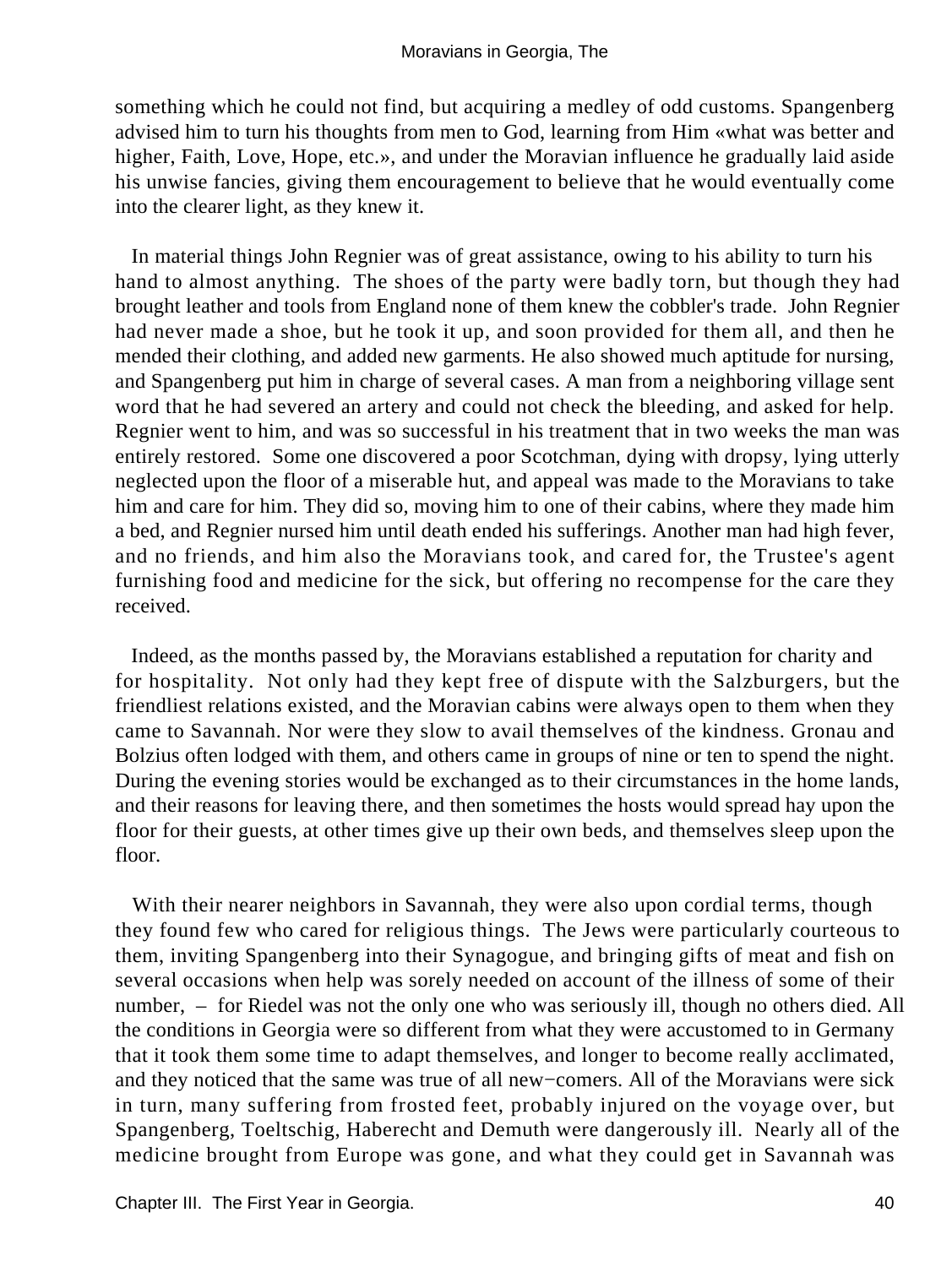expensive and they did not understand how to use it, so they were forced to depend on careful nursing and simple remedies. Turpentine could easily be secured from the pines, Spangenberg found an herb which he took to be camomile, which had a satisfactory effect, and with the coming of the cooler autumn weather most of the party recovered their health.

 Probably the food was partly responsible for their troubles, though they tried to be careful, and cooked everything thoroughly. Rice and salt−meat were their chief articles of diet, for bread cost so much that they soon gave it up entirely, substituting cornmeal mush, and butter was so dear as to be entirely out of the question. During the summer months which preceded the harvest, they could get neither corn, rice nor beans at the store, so lived on mush, salt−meat, and the beans they themselves had planted. Fresh meat was a great treat, particularly when it enabled them to prepare nourishing broth for their sick, and once Rose shot a stag, giving them several good meals, but this happened so seldom as to do little toward varying the monotony of their fare.

 Drinking water was held to be responsible for the swollen feet and nausea from which many of them suffered, so they made a kind of sassafras beer, which proved palatable and healthful, and used it until they had become accustomed to the climate, when they were able to drink the water.

 When the Moravians came to Georgia they brought with them a little ready money, the gift of English friends, and their cash payments secured them good credit at the Trustees' store. Other merchants sought their patronage, but they decided to run an account at one place only, and thought Mr. Causton, as the Trustees' agent, would give them the most liberal treatment. Their hardest time financially, as well as regarding health, was during the summer, when credit came to be accorded grudgingly, and finally Spangenberg, personally, borrowed 15 Pounds sterling, and applied it on their account, which restored their standing in Mr. Causton's eyes. On Feb. 8th, 1736, they decided to buy enough corn, rice and salt−meat to last until harvest, having learned by sad experience how very dear these necessities were later in the year. Very little work had been done which brought in ready money, for their time had been fully occupied in building their house and clearing the land, but all things were prepared for the coming of the second company, with whose assistance they expected to accomplish much. In February the two carpenters were engaged to build a house for Mr. Wagner, a Swiss gentleman who had recently arrived, and rented one of the Moravian cabins temporarily, and this was the beginning of a considerable degree of activity.

 The intercourse of the Moravians with the other residents of Savannah was much impeded by their ignorance of the English language, and it occurred to Spangenberg that it might be a good thing to take an English boy, have him bound to them according to custom, and let them learn English by having to speak to him. About July a case came to his knowledge that roused all his sympathies, and at the same time afforded a good opportunity to try his plan. «I have taken a four−year−old English boy into our family. He was born in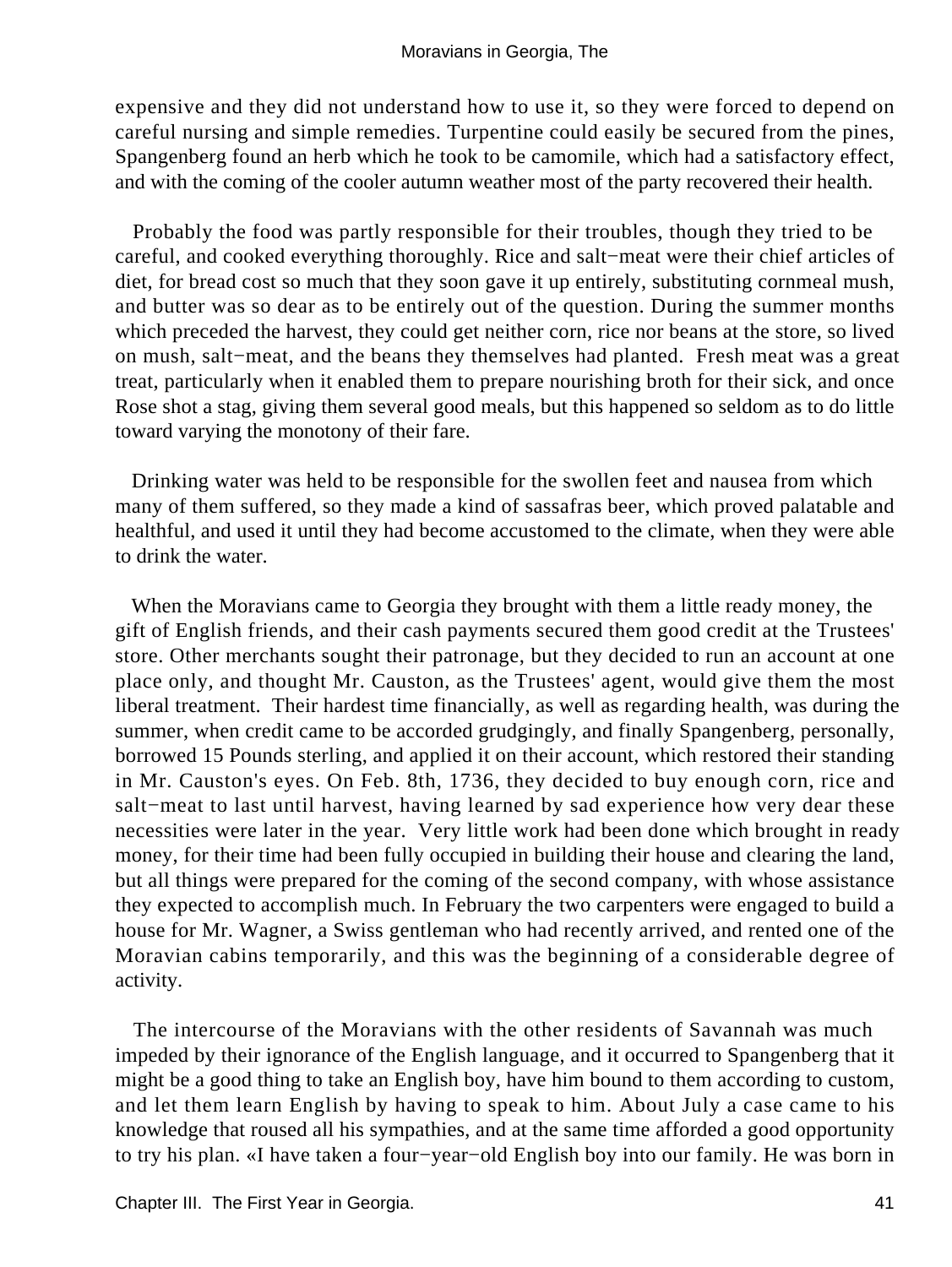Charlestown, but somehow found his way to Savannah. His father was hanged, for murder I have heard, and his mother has married another man, and abandoned the child. A woman here took charge of him, but treated him most cruelly. Once she became angry with him, took a firebrand, and beat him until half his body was burned; another time she bound him, and then slashed him with a knife across the back, and might have injured him still more if a man had not come by and rescued him. The magistrates then gave him to other people, but they did not take care of him, and hearing that he was a bright child, I decided to offer to take him. The Magistrates gladly agreed, and will write to his relatives in Charlestown, and if they do not claim him he will be bound to us. He is already proving useful to the Brethren, as he speaks English to them, and they are rapidly learning to speak and to understand. I am sending him to an English school, as I would rather he would not learn German, but being bright he is learning a good deal of it from the Brethren.»

 On October 31st a widow and her seven−year−old son were received into their household. The woman was in destitute circumstances, and anxious to work, so after four weeks' trial she was installed as maid, and promised \$14.00 a year wages. She proved to be quiet and industrious, but not very bright. On Dec. 17th another boy, six years old, was taken, his mother being dead, and his father a day−laborer who could not care for him.

 Of the Indians the Moravians had seen a good deal, but no start had been made toward teaching them, except that some of their words had been learned. Spangenberg decided that the only way to master their language would be to go and live among them, and this Rose professed himself willing to do as soon as he could be spared. With Tomochichi they were much pleased. «He is a grave, wise man, resembling one of the old Philosophers, though with him it is natural, not acquired. Were he among a hundred Indians, all clothed alike, one would point him out and say, `that is the king.'» When the Indians came to the Moravian cabins they were courteously received, and supplied with food and drink, often remaining as silent listeners at the evening service. In turn their good will took the form of a gift of grouse or dried venison, which the Moravians gratefully received.

 The English were very anxious to keep the friendship of these Indians, on whom much of their safety depended, and when one of the nations came five or six hundred miles to renew a treaty with them, they planned a spectacle which would at once please and impress them. All the settlers were put under arms, and led out to meet them, saluting them with a volley of musketry. With great pomp they were conducted into the town, presented with guns, clothing, etc., and then, through an interpreter, they were assured of the good will and faith of the English, and urged to be true to the treaty, and protect the settlement against those Indian tribes who were under French and Spanish influence.

 Spangenberg was ordered out with the others, but excused himself on the ground of weakness from his recent illness, and when the officials offered to depart from their custom, and allow one of Zinzendorf's «servants» to take his place, he explained that the Moravians did not understand English, and knew nothing of military manoeuvres. During the first year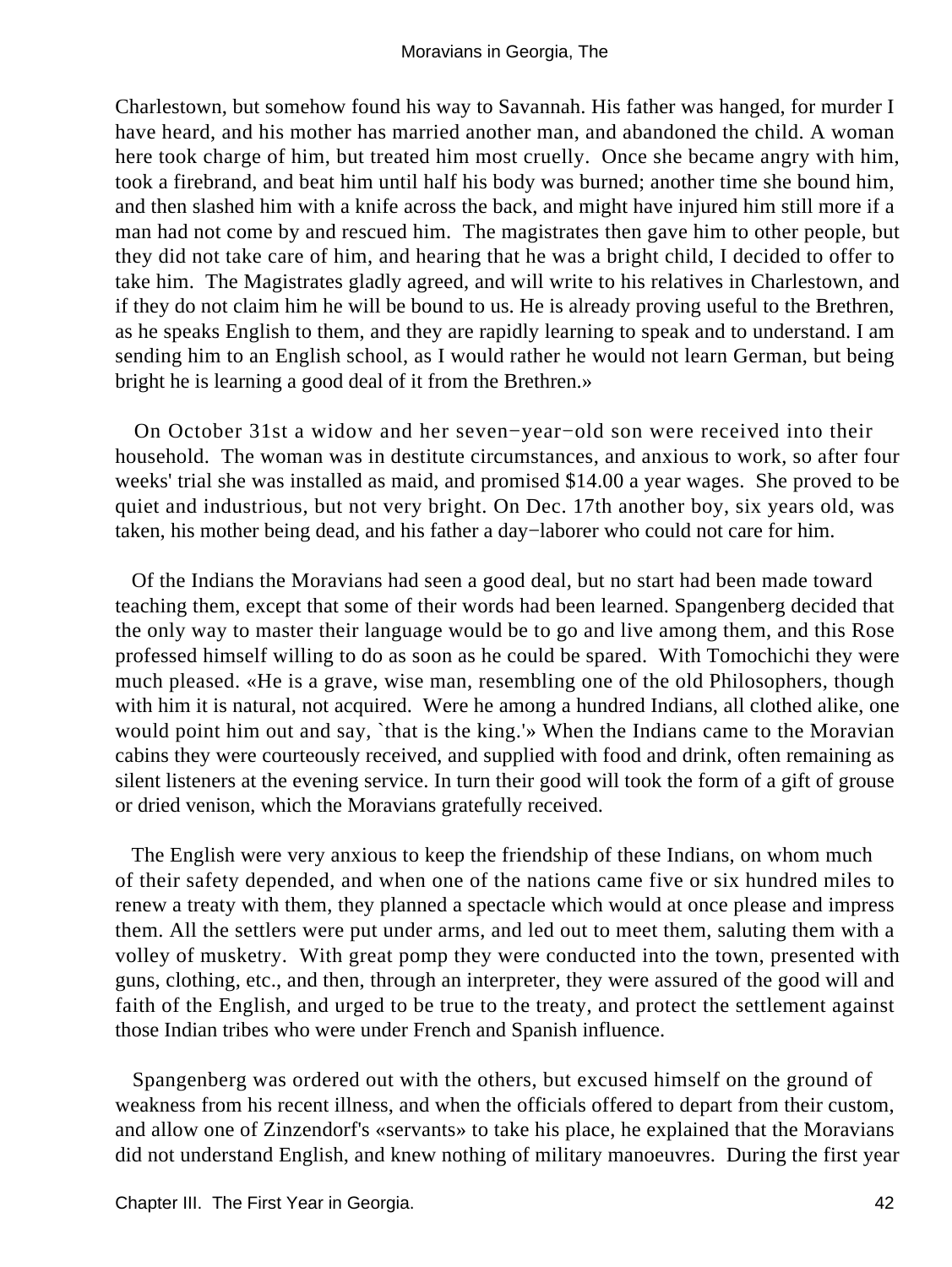the question of military service was not sufficiently prominent to cause real uneasiness, but Spangenberg foresaw trouble, and wrote to Herrnhut, urging that the matter be given serious consideration.

 When the Moravians passed through London they had fully explained their position to Gen. Oglethorpe, who promised them exemption, but they had no written order from the Trustees to show to the local officials, and not even a copy of the letter in which reference to the subject was made. As Count Zinzendorf's «servants» nine of them were ineligible, but Spangenberg, as a free−holder, was expected to take part in the weekly drill, which he quietly refused to do.

 All free−holders were likewise expected to take their turn in the Watch, composed of ten men, who patrolled the town by night and day. Spangenberg admitted that the Watch was necessary and proper, but decided that he had better not take a personal share in it, other than by hiring some one to take his place, which was permitted. As the turn came every seventeen days, and a man expected fifty cents for day and one dollar for night duty each time, this was expensive, doubly so because the officers demanded a substitute for the absent Nitschmann also. Twice had Spangenberg been before the Court, attempting to have the matter adjusted, but he found that this, like many other things, could not be settled until Gen. Oglethorpe came. «All men wait for Gen. Oglethorpe, it is impossible to describe how they long for him.» The Salzburgers especially wished for him, for they did not like the place where they had settled, and wanted permission to move to a more favorable location which they had chosen.

 On the 14th of February, 1736, Capt. Thomson arrived, bringing letters from England, and one to Spangenberg announced that the second company of Moravians was on the way and might soon be expected. At three o'clock in the morning of February 17th, the town was roused by the sound of bells and drums. Thinking it meant fire, the Moravians rushed out, but learned that Gen. Oglethorpe's ship had reached Tybee, and the people were awakened to welcome him. Full of interest to learn whether the second company was with him the Moravians paused for a hasty meal before going to meet the ship, when to their great joy Bishop Nitschmann appeared before them, «and his face was to us as the face of an Angel!»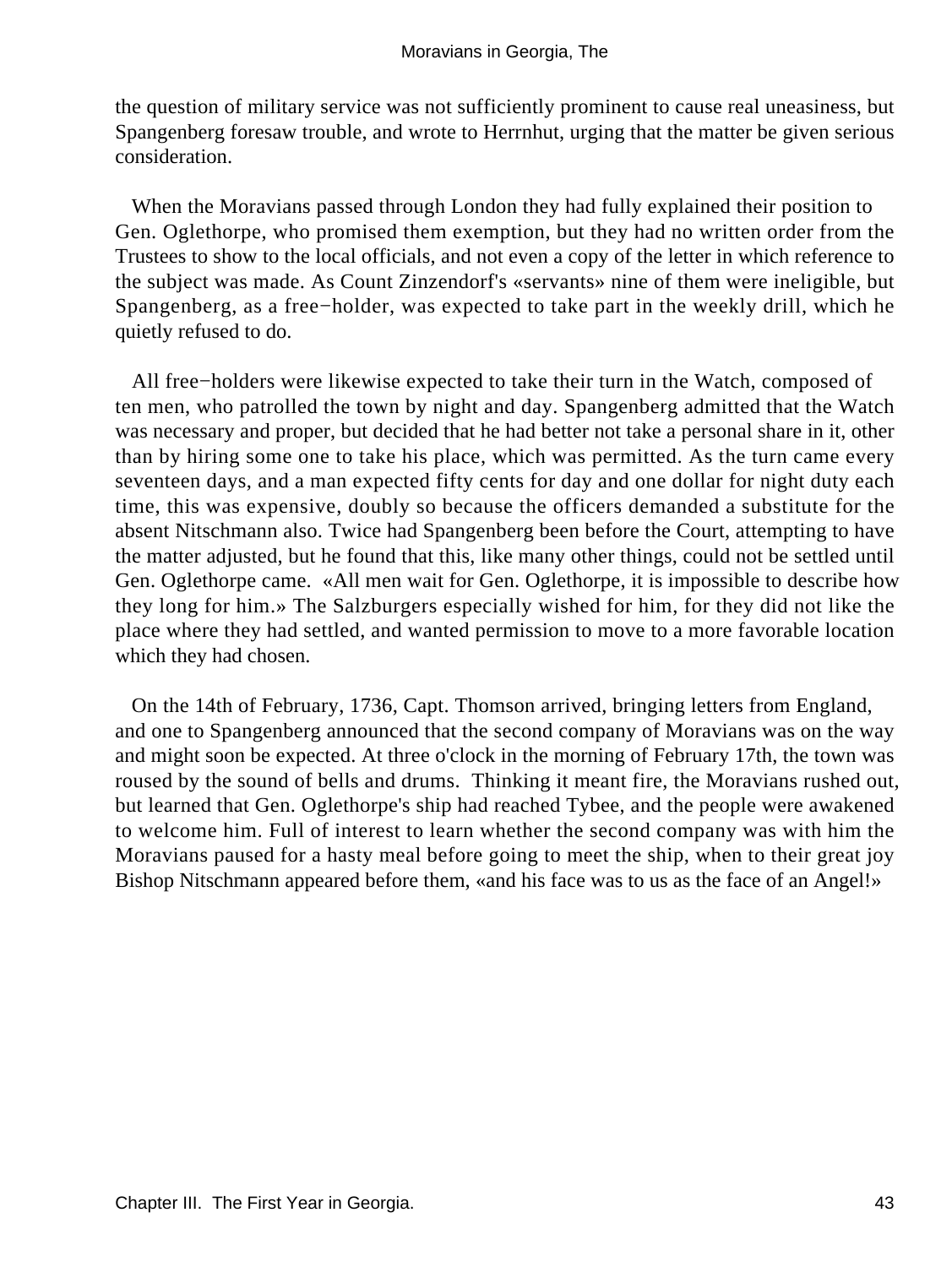## **[Chapter IV. Reinforcements.](#page-130-0)**

*T*he «Second Company».

 Before David Nitschmann, the «Hausmeister», left London, after the sailing of the first Moravian company for Georgia, he presented to the Trustees a series of propositions, the acceptance of which would open the way for a large increase of Moravian emigration. The proposals were, in brief, that the Trustees should give credit to the Moravians to the extent of 500 Pounds sterling, which, deducting the 60 Pounds advanced to the first company, would provide passage money and a year's provision for fifty−five more of Count Zinzendorf's «servants», the loan to be repaid, without interest, in five years, and to bear interest at the usual rate if payment was longer deferred. He also suggested that the money, when repaid, should be again advanced for a like purpose.

 In addition he requested that each man of twenty−one years, or over, should be granted fifty acres near Count Zinzendorf's tract.

 The Trustees were pleased to approve of these proposals, and promised the desired credit, with the further favor that if the debt was not paid within five years it should draw interest at eight per cent. only, instead of ten per cent., the customary rate in South Carolina.

 During the summer, therefore, a second company prepared to follow the pioneers to the New World. On the 5th of August, 1735, two parties left Herrnhut, one consisting of three young men, and the other of thirteen men, women and children, who were joined at Leipzig by Jonas Korte, who went with them to London. On August 8th, five more persons left Herrnhut, under the leadership of David Nitschmann, the Bishop, who was to take the second company to Georgia, organize their congregation, and ordain their pastor.

 This David Nitschmann, a carpenter by trade, was a companion of David Nitschmann, the «Hausmeister», and John Toeltschig, when they left Moravia in the hope of re−establishing the Unitas Fratrum, and with them settled at Herrnhut, and became one of the influential members of the community. When missionaries were to be sent to the Danish West Indies, Nitschmann and Leonard Dober went on foot to Copenhagen (August 21st, 1732), and sailed from there, Nitschmann paying their way by his work as ship's carpenter. By the same handicraft he supported himself and his companion for four months on the island of St. Thomas, where they preached to the negro slaves, and then, according to previous arrangement, he left Dober to continue the work, and returned to Germany. In 1735, it was decided that Bishop Jablonski, of Berlin, and Bishop Sitkovius, of Poland, who represented the Episcopate of the ancient Unitas Fratrum, should consecrate one of the members of the renewed Unitas Fratrum at Herrnhut, linking the Church of the Fathers with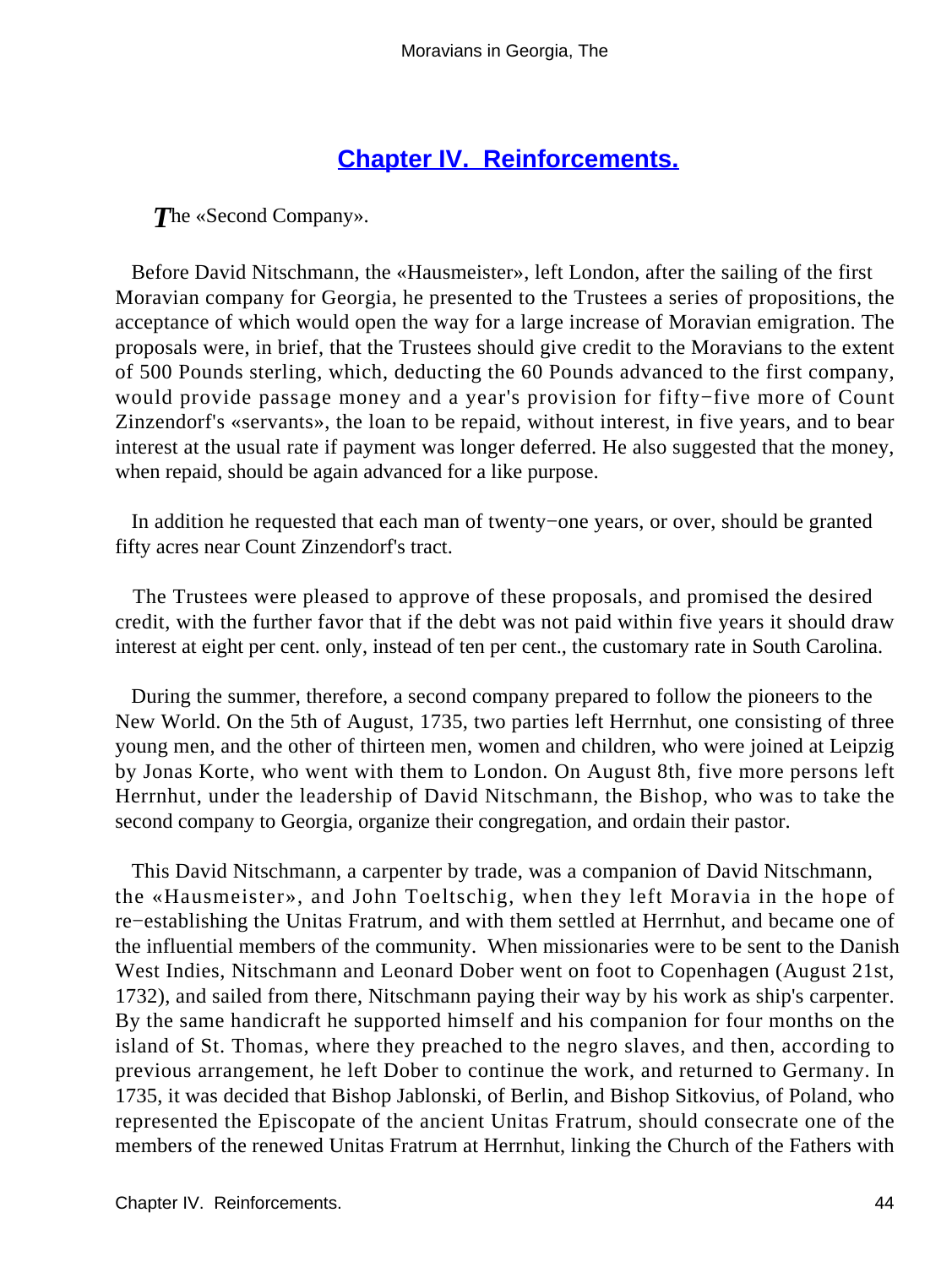that of their descendents, and enabling the latter to send to the Mission field ministers whose ordination could not be questioned by other denominations, or by the civil authorities. David Nitschmann, then one of the Elders at Herrnhut, was chosen to receive consecration, the service being performed, March 13th, by Bishop Jablonski, with the written concurrence of Bishop Sitkovius.

 The three parties from Herrnhut met at Magdeburg on August 13th, proceeding from there to Hamburg by boat, and at Altona, the sea−port of Hamburg, they found ten more colonists who had preceded them. Here also they were joined by Christian Adolph von Hermsdorf, who went with them to Georgia as «a volunteer». Apparently Lieutenant Hermsdorf wanted the position of Zinzendorf's Agent in Georgia, for the Count wrote to him on the 19th of August, agreeing that he should go with the Moravians, at their expense, but saying that if he desired office he must first prove himself worthy of it by service with and for the others, even as the Count had always done. If the reports from Georgia justified it, the Count promised to send him proper powers later, and to find a good opportunity for his wife to follow him. Rosina Schwarz and her child, who had come with them to Hamburg to meet her husband, returned with him to their home in Holstein; and on account of Rosina Neubert's serious illness, she and her husband reluctantly agreed to leave the company, and wait for another opportunity to go to Georgia. In 1742 they carried out their intention of emigrating to America, though it was to Pennsylvania, and not to Georgia.

 The «second company», therefore, consisted of twenty−five persons: David Nitschmann, the Bishop. Christian Adolph von Hermsdorf, a volunteer. John Andrew Dober, a potter. David Zeisberger. David Tanneberger, a shoemaker. John Tanneberger, son of David, a boy of ten years. George Neisser. Augustin Neisser, a young lad, brother of George. Henry Roscher, a linen−weaver. David Jag. John Michael Meyer, a tailor. Jacob Frank. John Martin Mack. Matthias Seybold, a farmer. Gottlieb Demuth. John Boehner, a carpenter. Matthias Boehnisch. Maria Catherine Dober, wife of John Andrew Dober. Rosina Zeisberger, wife of David Zeisberger. Judith Toeltschig, Catherine Riedel, Rosina Haberecht, Regina Demuth, going to join their husbands already in Georgia. Anna Waschke, a widow, to join her son. Juliana Jaeschke, a seamstress.\*

– \* Fifteen of these colonists were originally from Moravia and Bohemia. –

 During an enforced stay of three weeks at Altona, the Moravians experienced much kindness, especially at the hands of Korte and his family, and Mrs. Weintraube, the daughter of a Mennonite preacher, who had come from her home in London on a visit to her father. By this time the Moravian settlement at Herrnhut was coming to be well and favorably known in Holland, and every visit won new friends, many of whom came into organic fellowship with them. A few years later, when the Unitas Fratrum was confronted by a great financial crisis, it was largely the loyalty and liberality of the Dutch members that enabled it to reach a position of safety.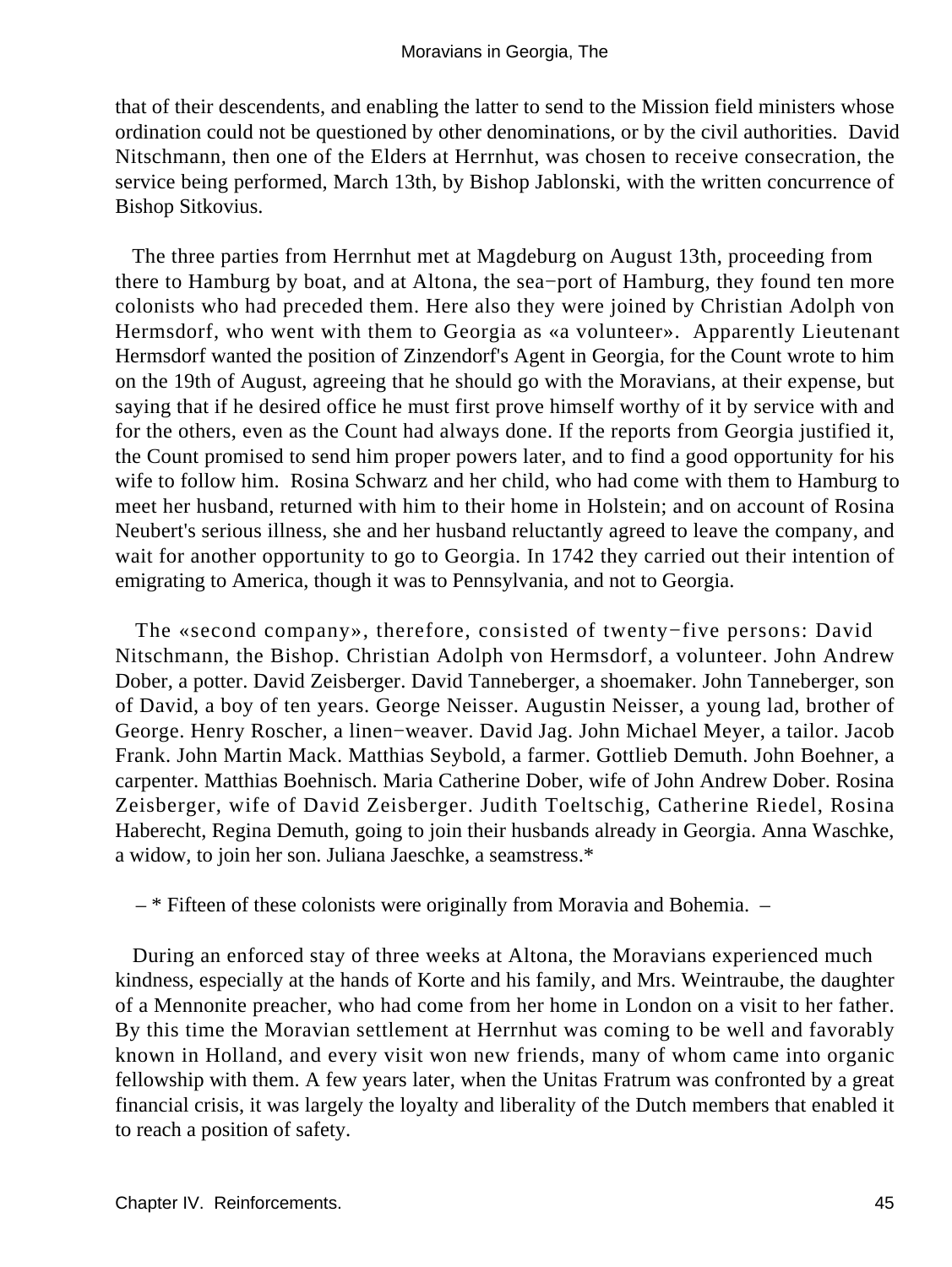On the 9th of September, the company went aboard an English boat, homeward bound, but contrary winds held them in port until the 13th, and it was not until Sunday, Oct. 2nd, that they reached London, after a long and stormy crossing, which gave many of them their first experience of sea−sickness.

 Nitschmann and Korte at once went ashore to report their arrival to Secretary Verelst, and on Monday a house was rented, and the twenty−five colonists and Jonas Korte moved into it, to wait for the sailing of Gen. Oglethorpe's ship, the General having offered them berths on his own vessel. The General was out of town when they reached London, but called on Monday evening, and showed them every kindness, – «Oglethorpe is indeed our good friend, and cares for us like a father.»

 Nitschmann found a good deal of difficulty on account of the language, for he could not speak Latin, as Spangenberg had done, and knew no English, so that all of his conversations with Oglethorpe had to be carried on through an interpreter; nevertheless a number of important points were fully discussed.

 On the question of military service he could reach no definite and satisfactory conclusion, and thought it a great pity that there had not been a perfect mutual understanding between Zinzendorf and the Trustees before the first company sailed. That Zinzendorf's «servants» should be free from military service was admitted by all, but Oglethorpe thought three men must be furnished to represent Zinzendorf, Spangenberg and Nitschmann (the Hausmeister), the three free−holders, and suggested that Lieutenant Hermsdorf might take one place. Nitschmann said that would not do, that the Moravians «could not and would not fight,» and there the matter rested. Nitschmann wrote to Zinzendorf, begging him to come to London, and interview the Trustees, but advised that he wait for Oglethorpe's return from Georgia some nine months later.

 On this account the members of the second company agreed that it would be better for them not to accept land individually, but to go, as the others had done, as Zinzendorf's «servants», to work on his tract. Oglethorpe suggested that an additional five hundred acres should be requested for Count Zinzendorf's son, and Nitschmann referred the proposal to the authorities at Herrnhut. In regard to the five hundred acre tract already granted, the General said that it had been located near the Indians, at the Moravians' request, but that settlers there would be in no danger, for the Indians were at peace with the English, there was a fort near by, and besides he intended to place a colony of Salzburgers fifty miles further south, when the Moravians would be, not on the border but in the center of Georgia.

 Gen. Oglethorpe assured Nitschmann that there would be no trouble regarding the transfer of title to the Georgia lands, for while, for weighty reasons, the grants had been made in tail male, there was no intention, on the part of the Trustees, to use this as a pretext for regaining the land, and if there was no male heir, a brother, or failing this, a friend, might take the title. (In 1739 the law entailing property in Georgia was modified to meet this view,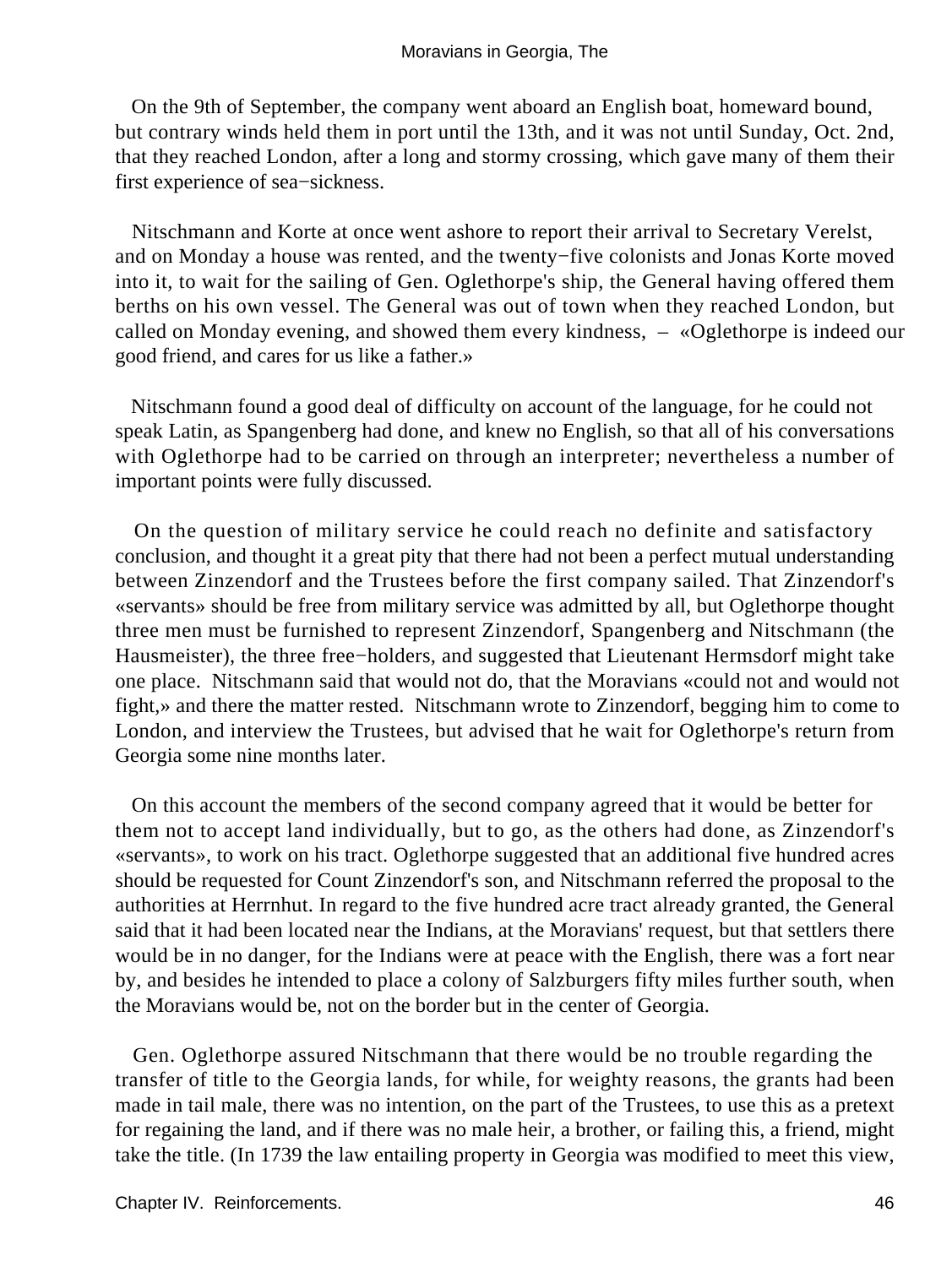and after 1750, all grants were made in fee simple.) He also explained that the obligation to plant a certain number of mulberry trees per acre, or forfeit the land, was intended to spur lazy colonists, and would not be enforced in the case of the Moravians.

 Nitschmann told Gen. Oglethorpe of the wives and children who had been left in Herrnhut, and suggested the advisability of establishing an English School for them, that they might be better fitted for life in Georgia. Oglethorpe liked the idea, and, after due consideration, suggested that some one in Herrnhut who spoke French or Latin, preferably the latter, should be named as Count Zinzendorf's Agent, to handle funds for the English school, and to accompany later companies of Georgia colonists as far as London, his expenses to be paid by the Trustees. Of this the Trustees approved, and donated 40 Pounds sterling, partly for Nitschmann's use in London, and the balance, – about 4 Pounds it proved to be, – for the Herrnhut school. An English gentleman also gave them 32 Pounds, with the proviso that within four years they in turn would give an equal amount to the needy, which Nitschmann readily agreed should be done.

 Various other gifts must have been received, for when the company sailed, Nitschmann reported to Count Zinzendorf that, without counting a considerable amount which Korte had generously expended on their behalf, they had received 115 Pounds in London, and had spent 113 Pounds. «This will seem much to you, but when you look over the accounts, and consider the number of people, and how dear everything is, you will understand.» Unfortunately the colonists had left Herrnhut without a sufficient quantity of warm clothing, thinking that it would not be needed, but letters from Georgia gave them quite new ideas of the climate there, and they were forced to supply themselves in London, though at double what it would have cost in Germany.

 In addition to these expenditures, the second company borrowed from the Trustees the funds for their passage to Georgia, and a year's provision there, binding themselves jointly and severally to repay the money, the bond, dated Oct. 26th, 1735, being for the sum of 453 Pounds 7 Shillings 6 Pence, double the amount of the actual debt. This included Passage for 16 men, 8 women and 1 boy, 25 persons, 24−1/2 «heads». Pounds 122: 10: 0 25 sets of bed−clothes. 6: 5: 0 1 year's provisions in Georgia, being 12 bushels Indian Corn, 100 lbs. Meat, 30 lbs. Butter, 1 bushel Salt, 27 lbs. Cheese, per head. 64: 6: 3 Advanced in London for necessaries. 33: 12:  $6 - - - - - - - - -$ 

Pounds 226: 13: 9

 This was to be repaid in five years, drawing eight per cent. interest after three years, further security to be given within twelve months if requested by the Trustees or their Agent; and any provisions not used to be credited on their account.

 In the matter of forming new acquaintances in London, the second company was far less active than the first had been, Spangenberg's standing and education having given him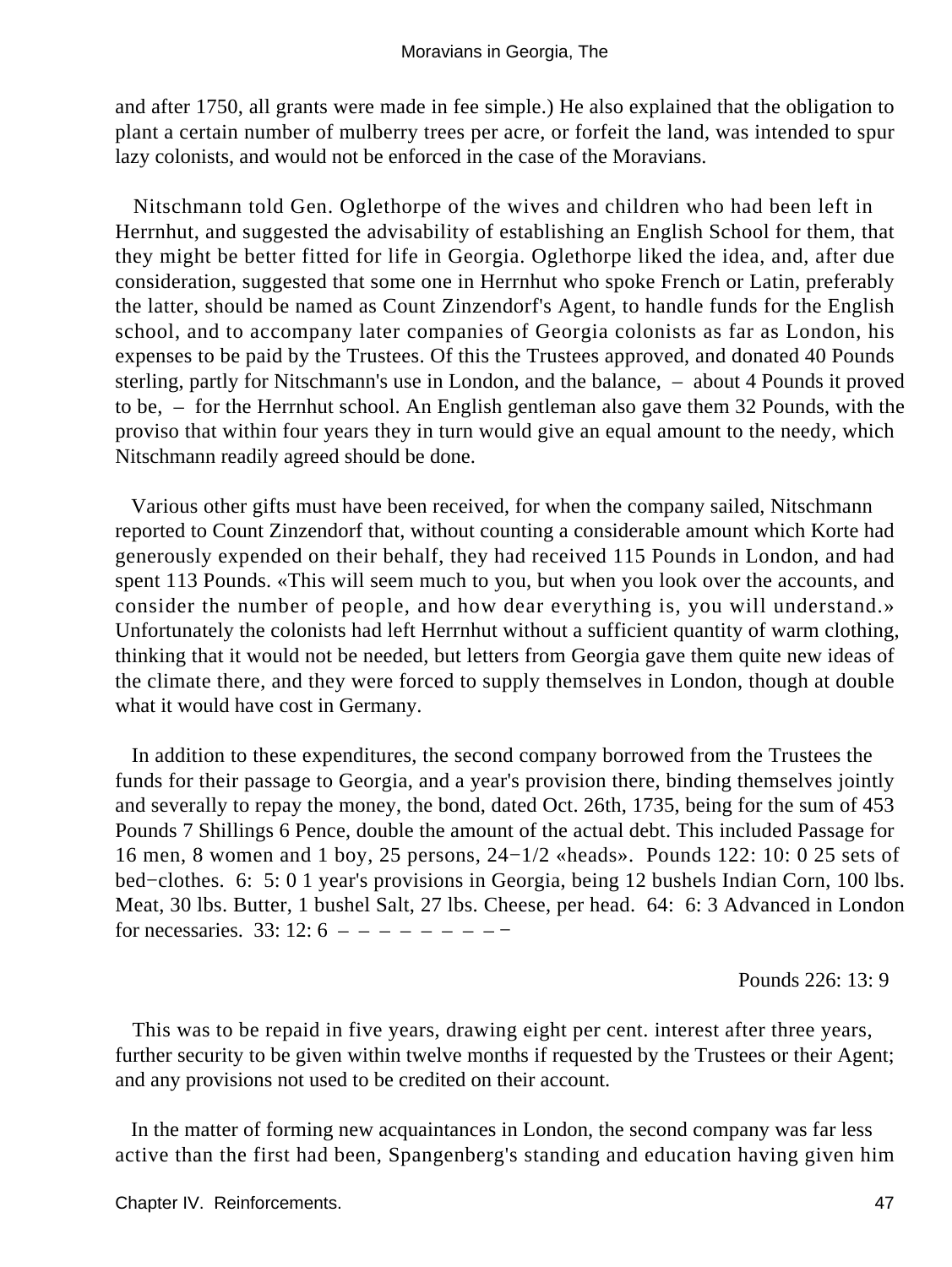access to many people, attracting their attention to his companions. The second company profited by the friends he had made, Mr. Wynantz especially devoting himself to their service, and while Nitschmann and his associates did not reach many new people, they inspired the respect and confidence of those whom Spangenberg had introduced to the Moravian Church, and so strengthened its cause. A carpenter from Wittenberg, Vollmar by name, who was attracted to them, requested permission to go to Georgia with them, although not at their expense, and to this they agreed. A number of Salzburgers who were to go to Georgia with General Oglethorpe, though not on the same ship, were under the leadership of the young Baron von Reck with whom Zinzendorf had corresponded during the early stages of the Moravian negotiations, and the Baron called on the second company several times, offered to assist them in any way in his power, and expressed the wish that the Moravians and Salzburgers could live together in Georgia. Nitschmann doubted the wisdom of the plan, but courteously agreed to refer it to Zinzendorf, who, however, refused his sanction.

 On the 12th of October, the Moravians went aboard Gen. Oglethorpe's ship, the `Simmonds', Capt. Cornish, where they were told to select the cabins they preferred, being given preference over the English colonists who were going. The cabins contained bare bunks, which could be closed when not in use, arranged in groups of five, – three below and two above, – the five persons occupying them also eating together. The Moravians chose their places in the center of the ship, on either side of the main mast, where the ventilation was best, and there would be most fresh air when they reached warmer latitudes. «The number of people on the ship is rather large, for we are altogether one hundred and fifty who are going to Georgia, but besides ourselves they are all Englishmen.» «Many of them are like wild animals, but we have resolved in all things to act as the children of God, giving offence to no one, that our purpose be not misconstrued.»

 After seeing his companions comfortably settled on the vessel, Nitschmann returned to his numerous tasks in London. On the 24th, he came back to the ship, accompanied by Korte, who bade them an affectionate farewell. By the 27th all of the passengers, including Gen. Oglethorpe, were on board, but it was not until the afternoon of October 31st, that the `Simmonds' sailed from Gravesend.

## Four Journals.

 On the `Simmonds', as she sailed slowly down the Thames on her way to Georgia, there were four Englishmen, with whom the Moravians were to become well acquainted, who were to influence and be influenced by them, and through whom a great change was to come into the religious history of England. These were John and Charles Wesley, Benjamin Ingham and Charles Delamotte. The Wesleys were sons of Samuel Wesley, a clergyman of the Church of England, and while at the University of Oxford they, with two companions, had formed a little society for religious improvement, and by their strict and methodical habits gained the name of «Methodists»; both brothers had taken orders in the English Church, and were on their way to Georgia, John to serve as rector at Savannah, and Charles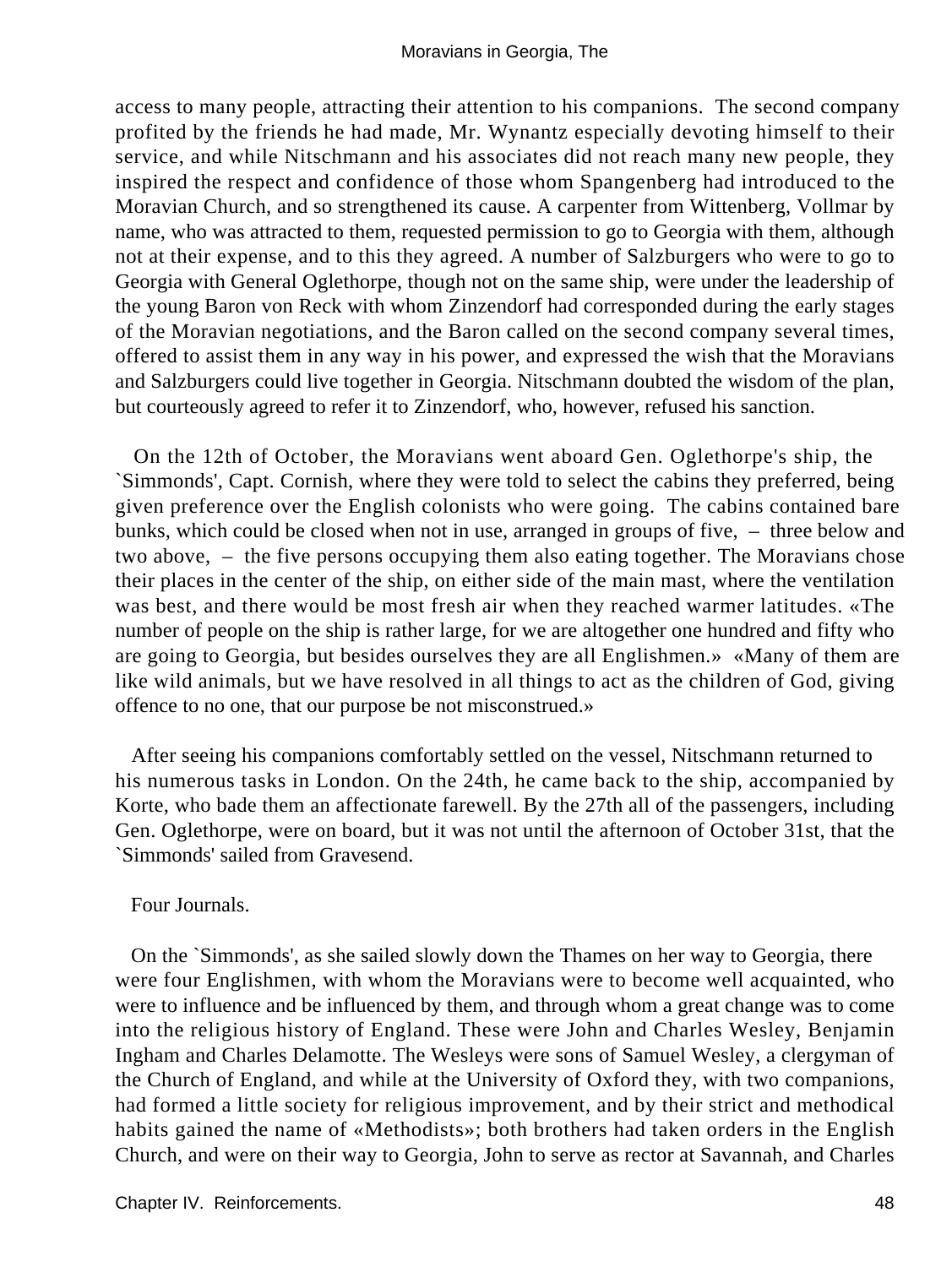as Gen. Oglethorpe's private secretary. Benjamin Ingham was born in Yorkshire, and met the Wesleys at Oxford, where he joined their Methodist society. He, too, had been ordained in the English Church, and now, at the age of twenty−three, had yielded to John Wesley's persuasions, and agreed to go with him «to the Indians». Charles Delamotte, the son of a London merchant, met the Wesleys at the home of James Hutton, shortly before they sailed for Georgia, and was so much impressed by them, and by their object in seeking the New World, that he decided «to leave the world, and give himself up entirely to God,» and go with them.

 For the greater part of his life John Wesley kept a Journal, extracts from which were given to the public from time to time, and Benjamin Ingham's account of the voyage to Georgia was also printed, so that the story of those weeks is quite well known. Nevertheless, something of interest may be gained by comparing these two Journals with the Diaries kept by David Nitschmann, Bishop of the Moravians, and John Andrew Dober, one of the second company.

 To avoid confusion it should be noted that the difference of eleven days in the dates is only apparent, not real, for the Englishmen used the old style calendar, the Germans employed the modern one. In 46 B. C. the Roman Calendar had gained two months on the actual seasons, and a more accurate calculation resulted in the adoption of the so−called «Julian Calendar» (prepared at the request of Julius Caesar), the two missing months being inserted between November and December in that «year of confusion». By 1582, however, the Julian Calendar had fallen ten days behind the seasons, so another calculation was made, and Pope Gregory **XIII** abolished the Julian Calendar in all Catholic countries, dropped the dates of ten days from that year, and established the «reformed», or «Gregorian Calendar». This was adopted in Catholic Germany, in 1583, in Protestant Germany and Holland, in 1700, but in England not until 1752, by which time the difference had increased to eleven days. Following the ancient Jewish custom the Year, for many centuries, began with the 25th of March, but public sentiment came to favor the 1st of January as the more appropriate date, and it was gradually adopted. In England, however, the legal year continued to begin with March 25th, until 1752, although many people were either using the newer fashion, or indicating both, and a date might be correctly written in four ways, e.g. January 10th, 1734, old style, legal, January 10th, 1734−5, or January 10th, 1735, old style, popular, and January 21st, 1735, new style, the last agreeing with the calendar now in general use.

 Bishop Nitschmann gives the outline of their religious services on almost every day, and in the translation which follows these are generally omitted; in the same way some paragraphs are left out of the Wesley Journal. Extracts from Dober's and Ingham's Journals are inserted when they give facts not otherwise noted.

 $=$  $=$  $=$  $=$  $=$  $24$  Oct. 1735.

Nitschmann's Diary. Oct. 24th, 1735.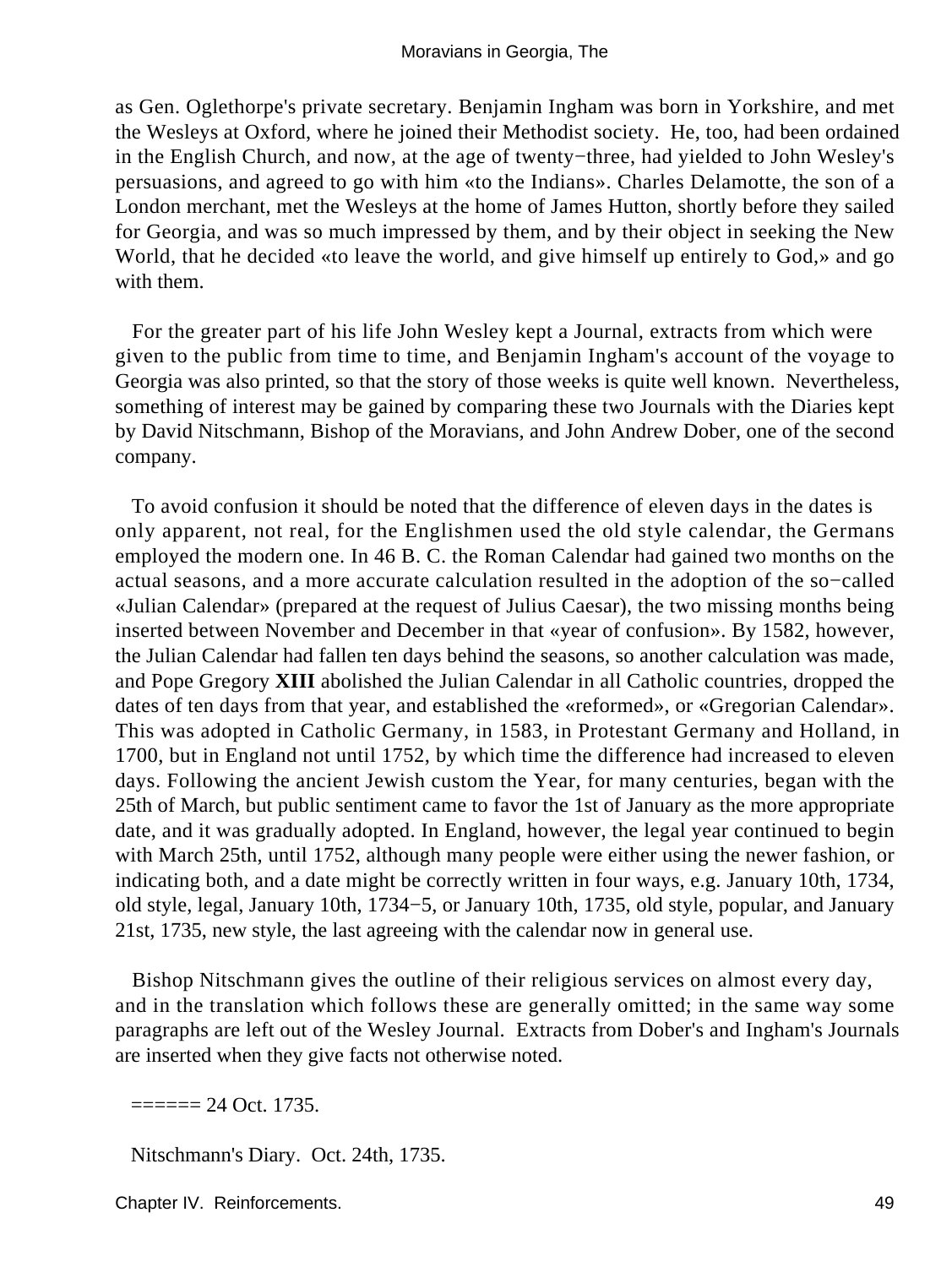I went to the ship, (the `Simmonds', Captain Cornish). My heart rejoiced to be once more with the Brethren. In the evening we held our song service.

 (We have all given ourselves to the Lord, and pray that the Saviour may comfort our hearts with joy, and that we may attain our object, namely, to call the heathen, to become acquainted with those whom we have not known and who know us not, and to worship the name of the Lord. – Letter of Oct. 28.)

 $=$  $=$  $=$  $=$  $=$  $25$  Oct. 1735.

John Wesley's Journal. Oct. 14th, 1735, (O. S.) Tuesday.

 Mr. Benjamin Ingham, of Queen's College, Oxford, Mr. Charles Delamotte, son of a merchant in London, who had offered himself some days before, my brother Charles Wesley, and myself, took boat for Gravesend, in order to embark for Georgia. Our end in leaving our native country was not to avoid want, (God having given us plenty of temporal blessings,) nor to gain the dung or dross of riches or honor; but singly this, – to save our souls, to live wholly to the glory of God. In the afternoon we found the `Simmonds' off Gravesend, and immediately went on board.

 (We had two cabins allotted us in the forecastle; I and Mr. Delamotte having the first, and Messrs. Wesley the other. Theirs was made pretty large, so that we could all meet together to read or pray in it. This part of the ship was assigned to us by Mr. Oglethorpe, as being most convenient for privacy. – Ingham's Journal.)

 $=$  $=$  $=$  $=$  $= 27$  Oct. 1735.

Nitschmann. Oct. 27th.

 Bled Mrs. Toeltschig and Mrs. Zeisberger. On deck one man was knocked down by another, striking his head on the deck so as to stun him. In the evening we held our song service at the same hour that the English had theirs. I spoke with Mr. Oglethorpe and the two English clergymen, who asked concerning our ordination and our faith. Mr. Oglethorpe said he would be as our father, if we would permit it.

 $=$  $=$  $=$  $=$  $=$  $28$  Oct. 1735.

Nitschmann. Oct. 28th.

 At our prayer−meeting considered Eph. 1, how our election may be made sure; I also wrote to the Congregation at Herrnhut. Mrs. Zeisberger was sick, and Mr. Oglethorpe concerned himself about her comfort.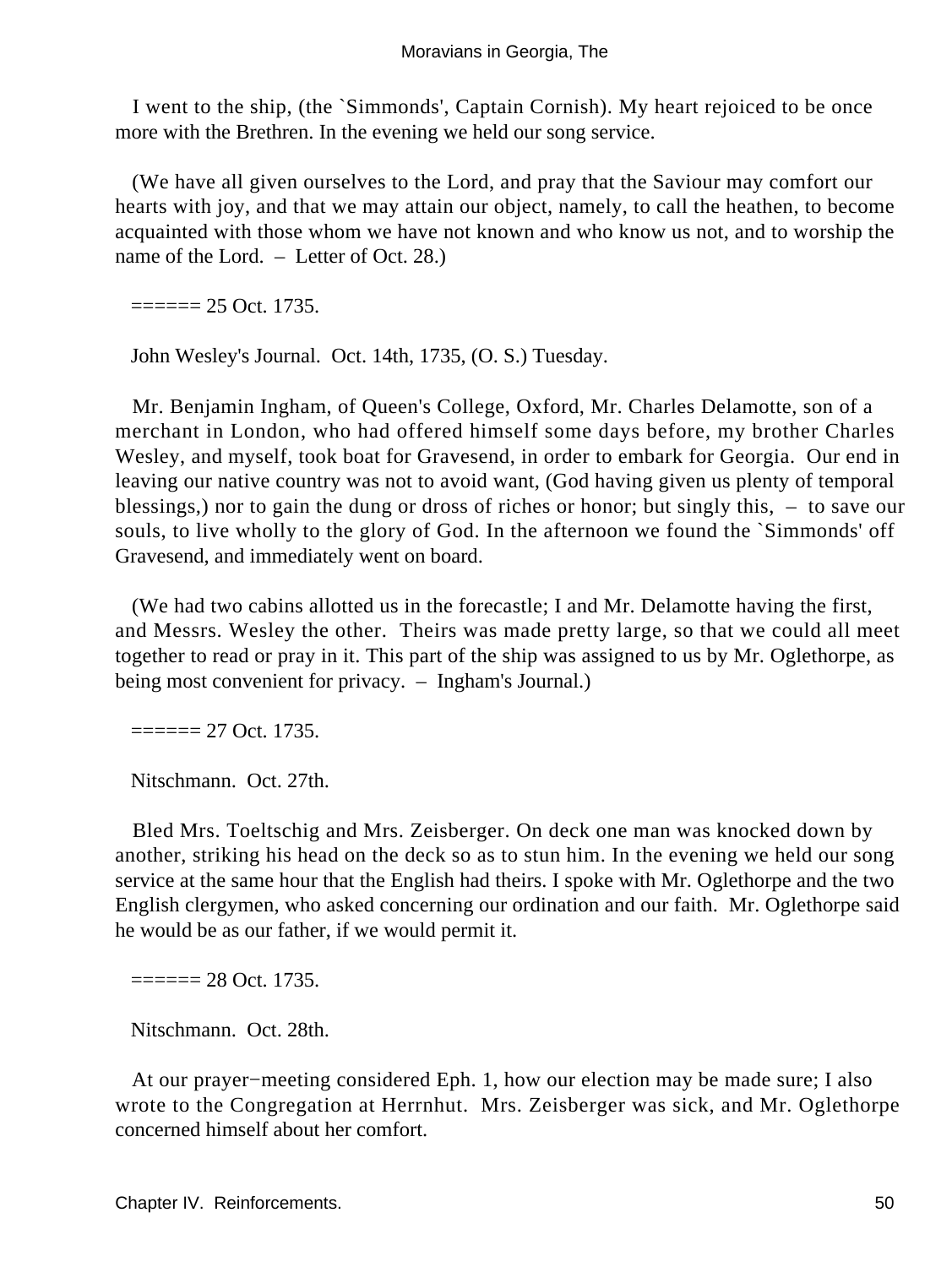$-$  –

Wesley. Oct. 17th.

 I began to learn German in order to converse with the Germans, six and twenty\* of whom we had on board.

– \* Twenty−five Moravians and the Wittenberg carpenter. –

 $=$  $=$  $=$  $=$  $=$  $29$  Oct. 1735.

Nitschmann. Oct. 29th.

Spoke with the Wittenberg carpenter concerning his soul.

 $=$  $=$  $=$  $=$  $=$  $30$  Oct. 1735.

Nitschmann. Oct. 30th.

 We decided who should attend to various duties during the voyage, and held our «Band» meetings. (The «Bands» were small groups, closely associated for mutual religious improvement.) An English boy fell overboard, but was rescued by a sailor.

 $=$  $=$  $=$  $=$  $=$  $31$  Oct. 1735.

Nitschmann. Oct. 31st.

In the afternoon we sailed twelve miles from Gravesend.

– –

Wesley. Oct. 20th, Monday.

 Believing the denying ourselves, even in the smallest instances, might, by the blessing of God, be helpful to us, we wholly left off the use of flesh and wine, and confined ourselves to vegetable food, – chiefly rice and biscuit. In the afternoon, David Nitschmann, Bishop of the Germans, and two others, began to learn English. O may we be, not only of one tongue, but of one mind and of one heart.

 $=$  $=$  $=$  $=$  $=$  $1$  Nov. 1735.

Nitschmann. Nov. 1st.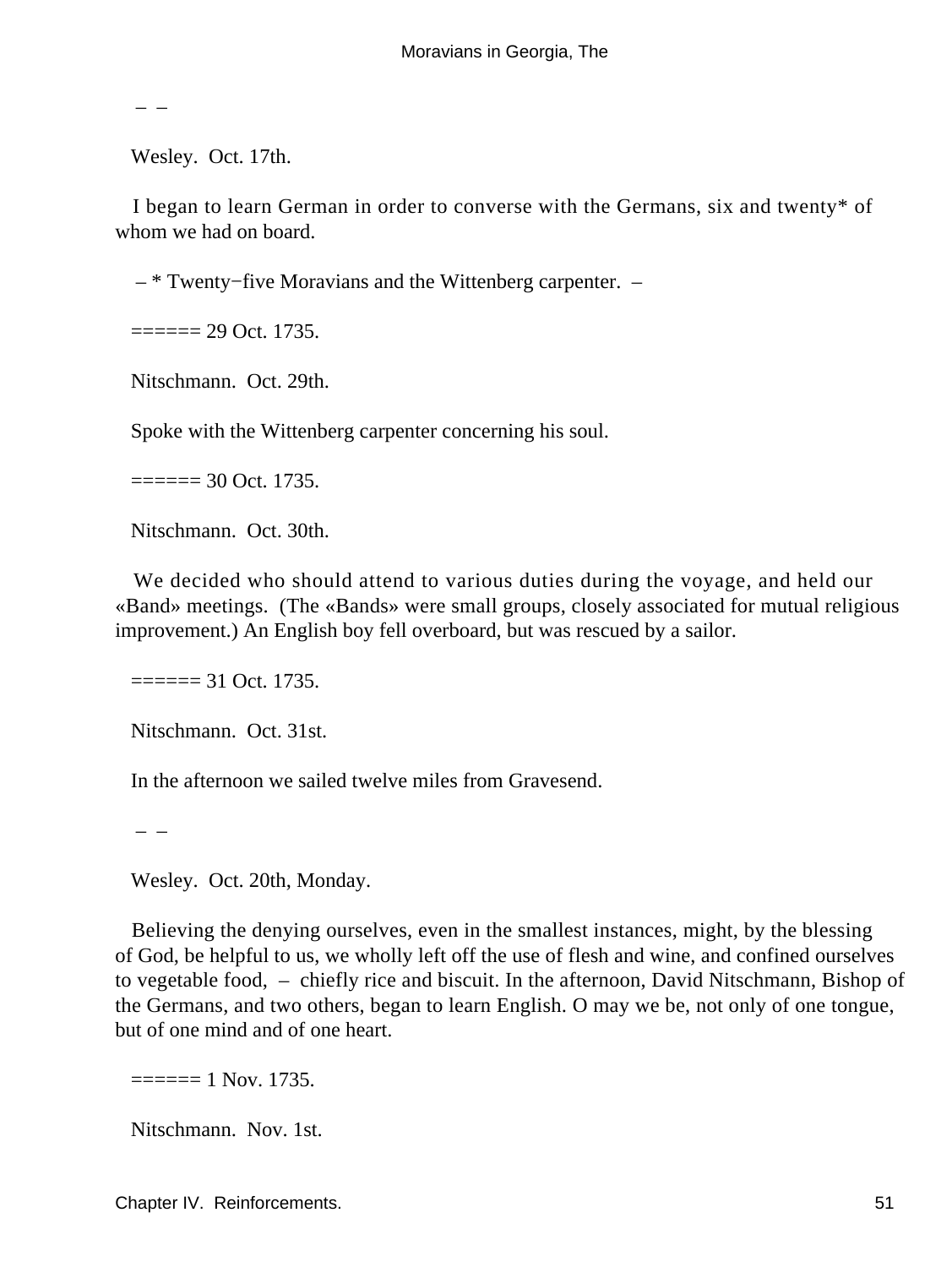The English clergyman began to spend an hour teaching us English. In the early service we read concerning new life in the soul; the preceding night was blessed to me, and the Saviour was near. At the evening service we spoke of earnest prayer and its answer.

 (David Nitschmann, in the presence of all the members, formally installed certain of our members in office, – David Tanneberger as overseer, Dober as teacher and monitor, Seybold as nurse for the brethren, and Mrs. Dober as nurse for the sisters. – Dober's Diary.)

 (We have arranged that one of us shall watch each night, of which Mr. Oglethorpe approves. – Letter of Oct. 18th.)

–  $-$ 

Wesley. Oct. 21st.

 We sailed from Gravesend. When we were past about half the Goodwin Sands the wind suddenly failed. Had the calm continued till ebb, the ship had probably been lost. But the gale sprung up again in an hour, and carried us into the Downs.

 We now began to be a little regular. Our common way of living was this: From four in the morning till five, each of us used private prayer. From five to seven we read the Bible together, carefully comparing it (that we might not lean to our own understanding) with the writings of the earliest ages. At seven we breakfasted. At eight were the public prayers. From nine to twelve I usually learned German and Mr. Delamotte Greek. My brother writ sermons, and Mr. Ingham instructed the children. At twelve we met to give an account to one another what we had done since our last meeting, and what we designed to do before our next. About one we dined. The time from dinner to four, we spent in reading to those whom each of us had taken in charge, or in speaking to them severally, as need required. At four were the Evening Prayers; when either the Second Lesson was explained (as it always was in the morning,) or the children were catechised, and instructed before the congregation. From five to six we again used private prayer. From six to seven I read in our cabin to two or three of the passengers, (of whom there were about eighty English on board), and each of my brethren to a few more in theirs. At seven I joined with the Germans in their public service; while Mr. Ingham was reading between the decks to as many as desired to hear. At eight we met again, to exhort and instruct one another. Between nine and ten we went to bed, where neither the roaring of the sea, nor the motion of the ship, could take away the refreshing sleep which God gave us.

 $=$  $=$  $=$  $=$  $=$  $2$  Nov. 1735.

Nitschmann. Nov. 2nd.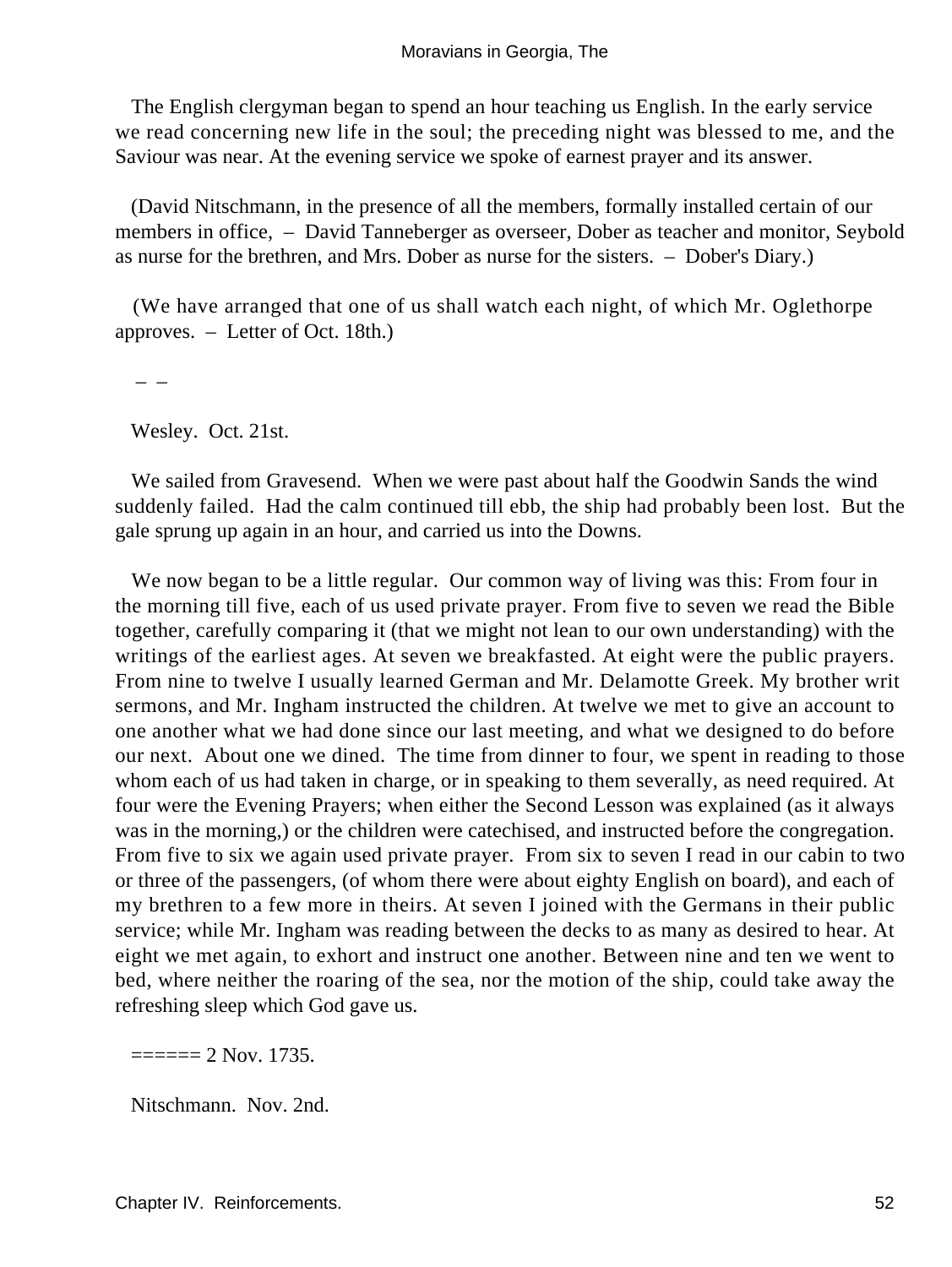We sailed further. In the early prayer service we considered Eph. 4, the unity of the Spirit, and the means of preserving the bond of peace. In the song service many points of doctrine were discussed with the English clergyman, also the decline and loss of power.

 $=$  $=$  $=$  $=$  $=$  $=$  $3$  Nov. 1735.

Nitschmann. Nov. 3rd.

A dense fog and unpleasant weather, so we lay still at anchor.

 $=$  $=$  $=$  $=$  $=$  $4$  Nov. 1735.

Nitschmann. Nov. 4th.

 I visited the other ship, (the `London Merchant', Capt. Thomas) where the so−called Salzburgers are. I spend most of my time studying English.

–  $-$ 

Wesley. Oct. 24th.

 Having a rolling sea, most of the passengers found the effects of it. Mr. Delamotte was exceeding sick for several days, Mr. Ingham for about half an hour. My brother's head ached much. Hitherto it has pleased God the sea has not disordered me at all.

 During our stay in the Downs, some or other of us went, as often as we had opportunity, on board the ship that sailed in company with us, where also many were glad to join in prayer and hearing the word.

 $=$  $=$  $=$  $=$  $=$  $5$  Nov. 1735.

Nitschmann. Nov. 5th.

 We prayed for the Congregation at Herrnhut, and also that we might be one with it in spirit. In the evening we spoke of the Lord's protection, how good it is.

 There is no room for fear, The world may shake and quiver, The elements may rage, The firmament may shiver, We are safe−guarded.

 $=$  $=$  $=$  $=$  $8$  Nov. 1735.

Nitschmann. Nov. 8th.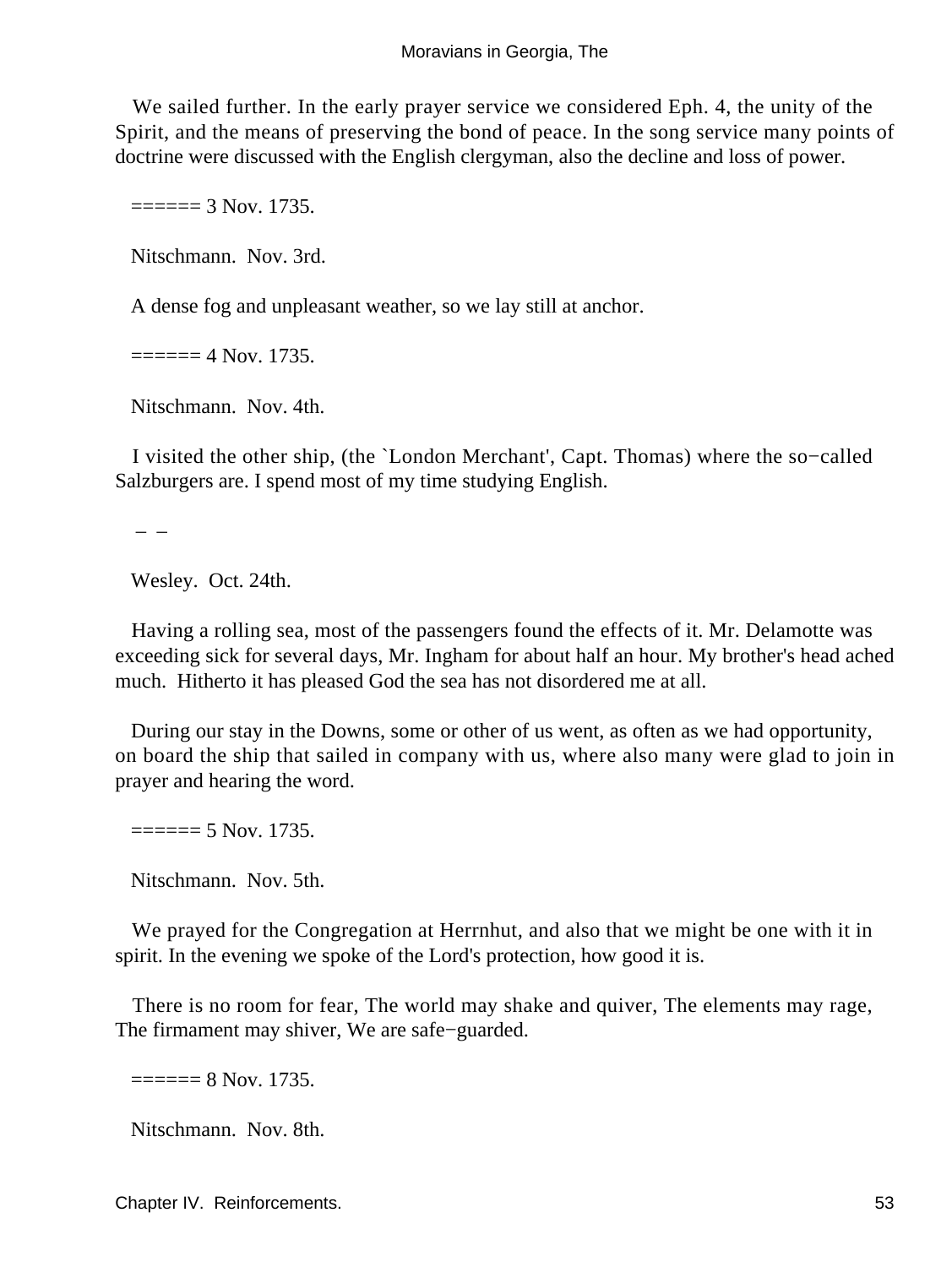An (English) child died, and was buried in the sea at five o'clock.

 $=$  $=$  $=$  $=$  $=$  $11$  Nov. 1735.

Nitschmann. Nov. 11th.

The text was «The Lord is with me, therefore I do not fear.»

– –

Wesley. Oct. 31st.

We sailed out of the Downs. At eleven at night I was waked by a great noise. I soon found there was no danger. But the bare apprehension of it gave me a lively conviction what manner of men those ought to be, who are every moment on the brink of eternity.

 $=$  $=$  $=$  $=$  $=$  $12$  Nov. 1735.

Nitschmann. Nov. 12th.

 (This afternoon we came near Portsmouth, and anchored. Today Dober began to study English, and learned the Lord's Prayer. – Dober's Diary.)

– –

Wesley. Nov. 1st, Saturday.

 We came to St. Helen's harbour, and the next day into Cowes road. The wind was fair, but we waited for the man−of−war which was to sail with us. This was a happy opportunity of instructing our fellow travellers. May He whose seed we sow, give it the increase!

 $=$  $=$  $=$  $=$  $=$  $13$  Nov. 1735.

Nitschmann. Nov. 13th.

Hermsdorf visits Baron von Reck.

 $=$  $=$  $=$  $=$  $=$  $14$  Nov. 1735.

Nitschmann. Nov. 14th.

 We lay at anchor at Cowes on the Isle of Wight, and some of us landed. I went with Baron von Reck to Newport, one mile distant, it is a beautiful place. I conversed with Baron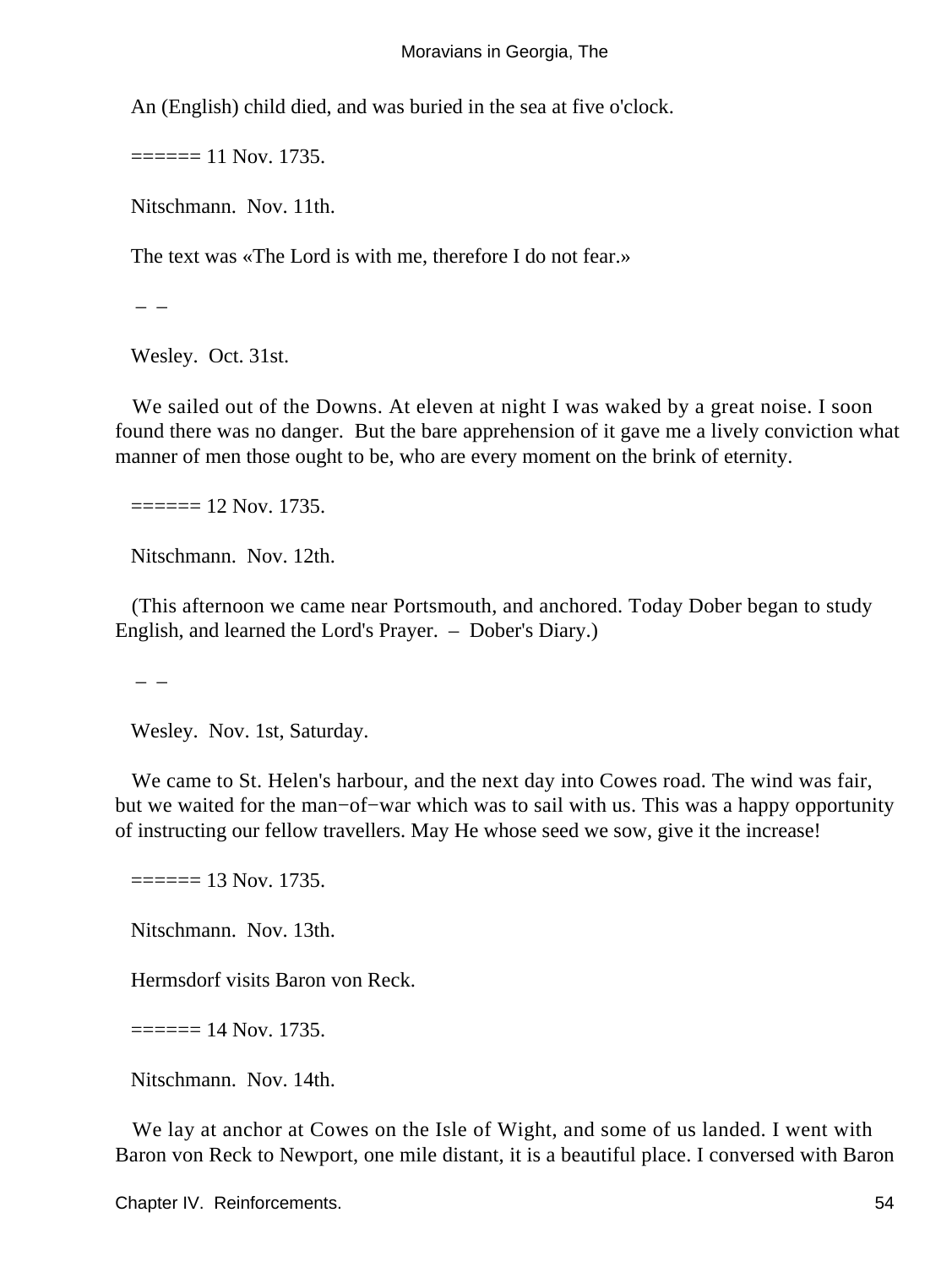von Reck about the Lord's Prayer.

 $=$  $=$  $=$  $=$  $=$  $18$  Nov. 1735.

Nitschmann. Nov. 18th.

 A great storm. To me the time is precious, and passes too swiftly. It is as though we were in the midst of wild beasts, which are bound and cannot harm us. We know the Saviour stands by us, and strengthens us through the Holy Ghost.

 $=$   $=$   $=$   $=$   $=$   $20$  Nov. 1735.

Nitschmann. Nov. 20th.

One older and two young Englishmen were whipped for stealing.

 $=$  $=$  $=$  $=$  $21$  Nov. 1735.

Nitschmann. Nov. 21st.

 Conversed with Mr. Oglethorpe about our ordination, Baron von Reck acting as interpreter. He was well pleased when I explained our view, and that we did not think a Bishop must be a great lord as among the Catholics. He offered to give us anything we wished, but I told him we needed nothing.

 $=$  $=$  $=$  $=$  $= 23$  Nov. 1735.

Nitschmann. Nov. 23rd.

 The Man−of−war (`Hawk', Capt. Gascoine) joined us. A boy was beaten, and sent away from the ship.

 $=$  $=$  $=$  $=$  $= 25$  Nov. 1735.

Nitschmann. Nov. 25th.

 Spoke with Mr. Oglethorpe about Boehner and George Neisser, who are sick and must go ashore for treatment. Boehner has a sore arm, and Neisser a sore foot. An English friend gave us a guinea to buy some things we need.

 $=$  $=$  $=$  $=$  $=$  $29$  Nov. 1735.

Nitschmann. Nov. 29th.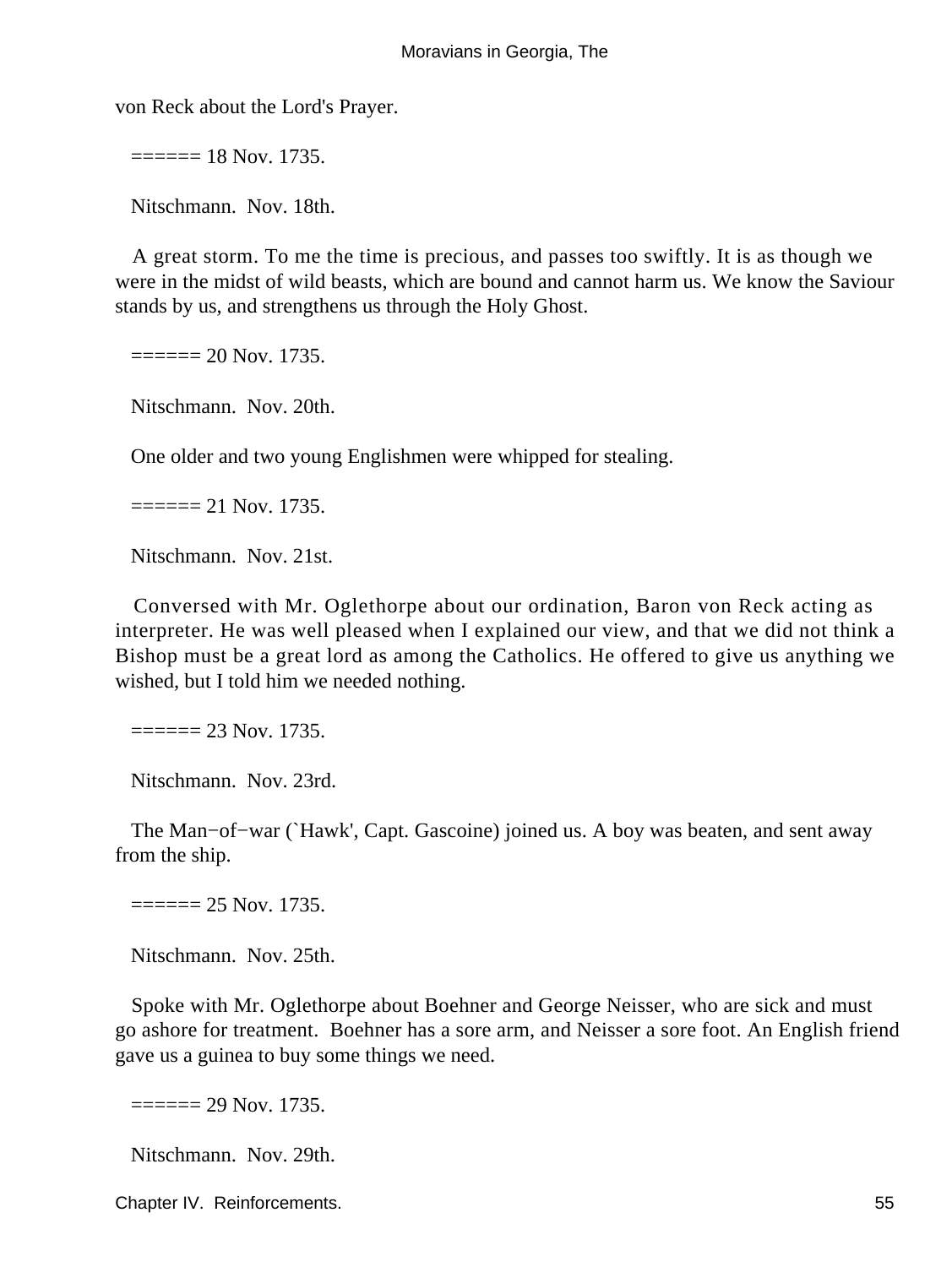In the evening I prayed for a good wind, since we do not wish to lie in one place and be of no use.

 $=$  $=$  $=$  $=$  $=$  $1$  Dec. 1735.

Nitschmann. Dec. 1st.

 The wind was good, we thanked God and sailed about eight o'clock. Not long after the wind fell, and we anchored, but I could not believe that we were not to go. The wind rose again, and we sailed nine miles.

– –

Wesley. Nov. 20th.

 We fell down Yarmouth road, but the next day were forced back to Cowes. During our stay here there were several storms, in one of which two ships in Yarmouth roads were lost.

 The continuance of the contrary winds gave my brother an opportunity of complying with the desire of the minister of Cowes, and preaching there three or four times.

 $=$  $=$  $=$  $=$  $2$  Dec. 1735.

Nitschmann. Dec. 2nd.

About two o'clock we returned to Cowes.

 $=$  $=$  $=$  $=$  $=$  $3$  Dec. 1735.

Nitschmann. Dec. 3rd.

 The women went ashore to wash our clothes. The others went with them, because we do not wish to annoy any one, and desired to be alone that we might celebrate the Lord's Supper. I could not leave the ship, but was with them in spirit.

 $=$  $=$  $=$  $=$  $=$  $4$  Dec. 1735.

Nitschmann. Dec. 4th.

 (Nitschmann and Dober spoke with several of the Brethren concerning their spiritual condition. In the evening a storm sprang up which continued most of the night. Mr. Oglethorpe is ill, which reminds us to pray for him, and the English preacher, John Wesley, has promised to do the same. This preacher loses no opportunity to be present at our song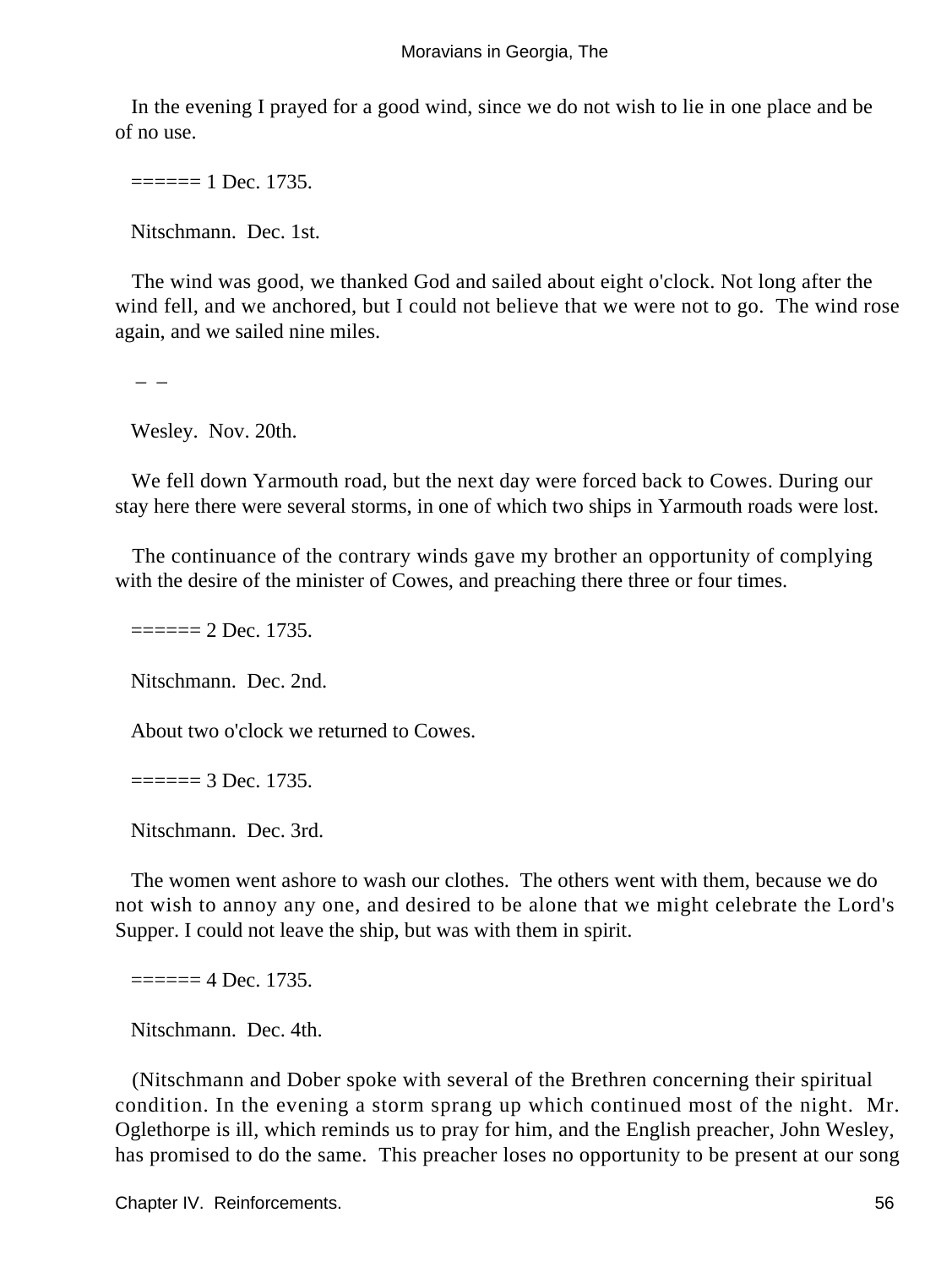service; he spares no pains to perform the duties of his office and he likes us. We wish we could converse freely with him, so that we could more carefully explain the way of God to him. – Dober's Diary.)

– –

Wesley. Nov. 23rd, Sunday.

 At night I was waked by the tossing of the ship, and roaring of the wind, and plainly showed I was unfit, for I was unwilling to die.

 $=$  $=$  $=$  $=$  $=$  $7$  Dec. 1735.

Nitschmann. Dec. 7th.

A great storm, and we thanked God that we were in a safe harbor.

 $=$  $=$  $=$  $=$  $=$  $10$  Dec. 1735.

Nitschmann. Dec. 10th.

 All hands summoned to lift the anchor. Mr. Oglethorpe called me, took me by the hand, led me into the cabin, and gave me 1 Pound for the Brethren. Later the wind was again contrary, and we had to lie still.

 $=$  $=$  $=$  $=$  $=$  $18$  Dec. 1735.

Nitschmann. Dec. 18th.

We lifted the anchor at three o'clock, but as we got under sail the wind changed again. We must stay still, but what the Lord intends we do not know.

– –

Wesley. Dec. 7th, Sunday.

 Finding nature did not require such frequent supplies as we had been accustomed to, we agreed to leave off suppers; from doing which we have hitherto found no inconvenience.

 $=$  $=$  $=$  $=$  $21$  Dec. 1735.

Nitschmann. Dec. 21st.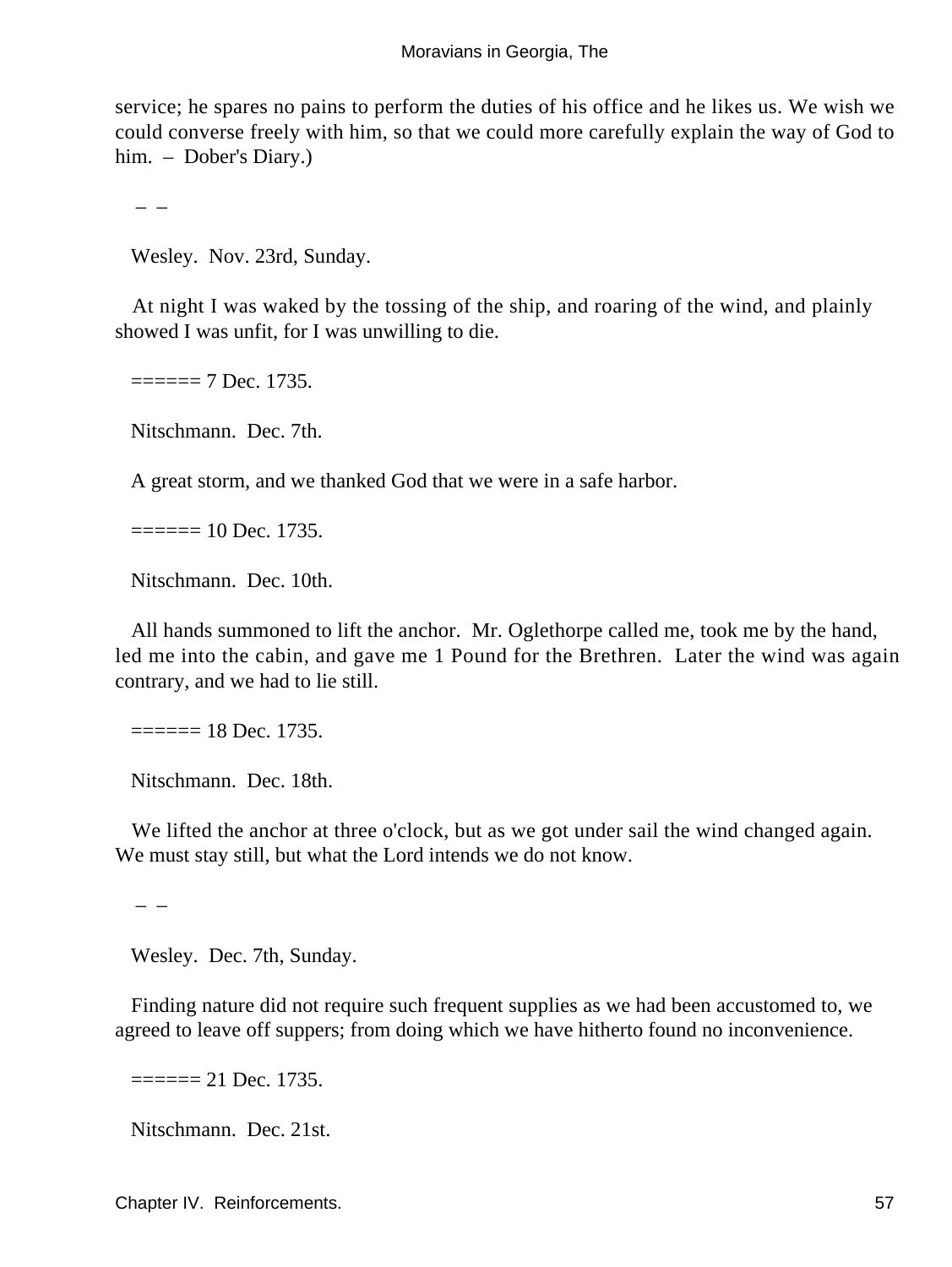An east wind sprang up, and with the help of God we sailed at nine o'clock from Cowes, where we had been for five weeks and three days.

 When we reached the open sea many became sea−sick. There was so much to be done that we could not hold our prayer−meeting, for our people help in all the work, and therefore the sailors treat us well, no matter what they think of us in their hearts. In the evening our song service was much blessed.

 (With us went two ships, the man−of−war, and that which carried Baron von Reck and his Salzburgers. Two of the Salzburgers were on shore, and were left behind when the ship sailed, whereat their wives and children who were on board, were sorely grieved. – Dober's Diary.)

– –

Wesley. Dec. 10th, Wednesday.

 We sailed from Cowes, and in the afternoon passed the Needles. From this day to the fourteenth being in the Bay of Biscay, the sea was very rough. Mr. Delamotte and others were more sick than ever; Mr. Ingham a little; I not at all. But the fourteenth being a calm day, most of the sick were cured at once.

 $=$  $=$  $=$  $=$  $22$  Dec. 1735.

Nitschmann. Dec. 22nd.

The wind was east, and we sailed nine miles an hour, but were all very sea−sick.

 $=$  $=$  $=$  $=$  $=$  $23$  Dec. 1735.

Wesley. Dec. 12th.

 (In the forenoon we left the man−of−war, he not being able to sail as fast as our ships. – Ingham's Journal.)

 $=$  $=$  $=$  $=$  $= 25$  Dec. 1735.

Nitschmann. Dec. 25th.

 As this was Christmas Day we read Matt. 8 in our prayer service. The wind had died down, everyone felt much better, and it was a beautiful day.

 $=$  $=$  $=$  $=$  $27$  Dec. 1735.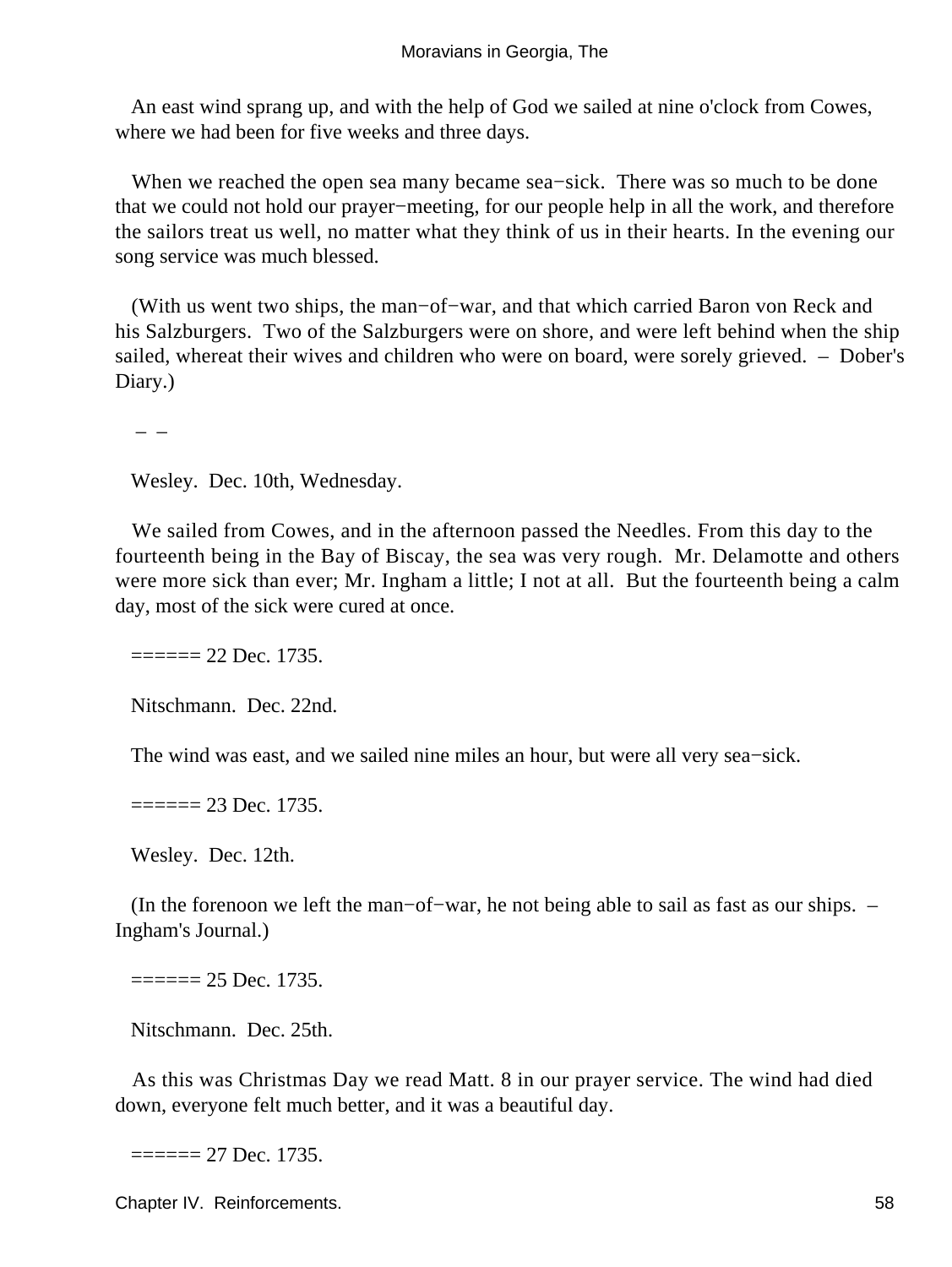Nitschmann. Dec. 27th.

 At midnight there was a great storm, and the waves broke over the ship; the middle hatch was open, and the water poured in, running into our cabin, so that we had to take everything out of them until we could dry them.

 $=$  $=$  $=$  $=$  $=$  $30$  Dec. 1735.

Nitschmann. Dec. 30th.

The weather was again pleasant.

–  $-$ 

Wesley. Dec. 19th.

 (Messrs. Wesley and I, with Mr. Oglethorpe's approbation, undertook to visit, each of us, a part of the ship, and daily to provide the sick people with water−gruel, and such other things as were necessary for them. – Ingham's Journal.)

 $=$  $=$  $=$  $=$  $=$  $1$  Jan. 1736.

Nitschmann. Jan. 1, 1736.

It was New Year's Day, and Mr. Oglethorpe's birthday.

 (Br. Nitschmann asked us to select a number of verses, wrote them out and presented them as a birthday greeting to Mr. Oglethorpe. It was a beautiful day, warm and calm. – Dober's Diary.)

 $-$  –

Wesley. Dec. 21st, Sunday.

We had fifteen communicants, which was our usual number on Sundays.

 (This being Mr. Oglethorpe's birthday, he gave a sheep and wine to the people, which, with the smoothness of the sea, and the serenity of the sky, so enlivened them that they perfectly recovered from their sea−sickness.

 On Christmas Day, also, Mr. Oglethorpe gave a hog and wine to the people. – Ingham's Journal.)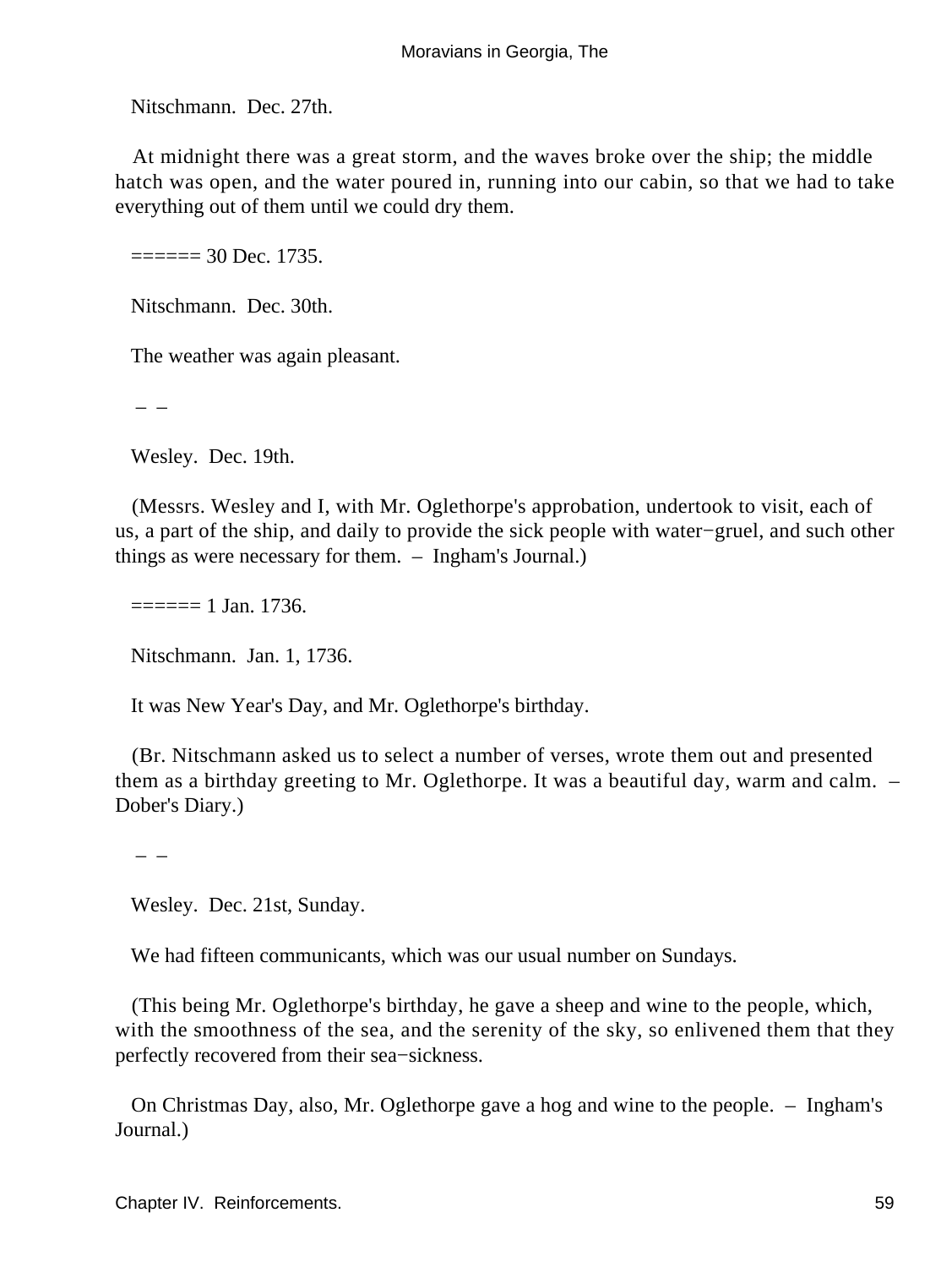$=$  $=$  $=$  $=$  $=$  $=$  $5$  Jan. 1736.

Nitschmann. Jan. 5th.

 (To−day, according to the old style, Christmas was celebrated on our ship. Br. Nitschmann spoke on the words, «Unto us a Child is born, unto us a Son is given.» – Dober's Diary.)

 $=$  $=$  $=$  $=$  $=$  $=$  $9$  Jan. 1736.

Wesley. Dec. 29th.

 (We are now past the latitude of twenty−five degrees, and are got into what they call the Trade winds, which blow much the same way all the year round. The air is balmy, soft, and sweet. The ship glides smoothly and quietly along. The nights are mild and pleasant, being beautifully adorned with the shining hosts of stars, «Forever singing as they shine, The Hand that made us is divine.» – Ingham's Journal.)

 $=$  $=$  $=$  $=$  $=$  $10$  Jan. 1736.

Nitschmann. Jan. 10th.

 (We have been running for several days with the Trade winds. Here the day is two hours longer than it is in Germany at this season. The sailors wished to adhere to their custom of initiating those who crossed the Tropic of Cancer for the first time, but Gen. Oglethorpe forbade it. The weak, the children, and the sick, are well cared for, so that the nine months' old child receives an egg and some goat's milk every day. – Dober's Diary.)

 $=$  $=$  $=$  $=$  $=$  $12$  Jan. 1736.

Nitschmann. Jan. 12th.

To−day, according to the old style, we celebrated the New Year.

 $=$  $=$  $=$  $=$  $= 20$  Jan. 1736.

Nitschmann. Jan. 20th.

 An English clergyman asked us how often we celebrated the Lord's Supper, saying that he thought it a sacrifice which consecrated and improved the life. We told him our view; he said he would like to visit Herrnhut.

(We re−crossed the Tropic of Cancer. – Dober's Diary.)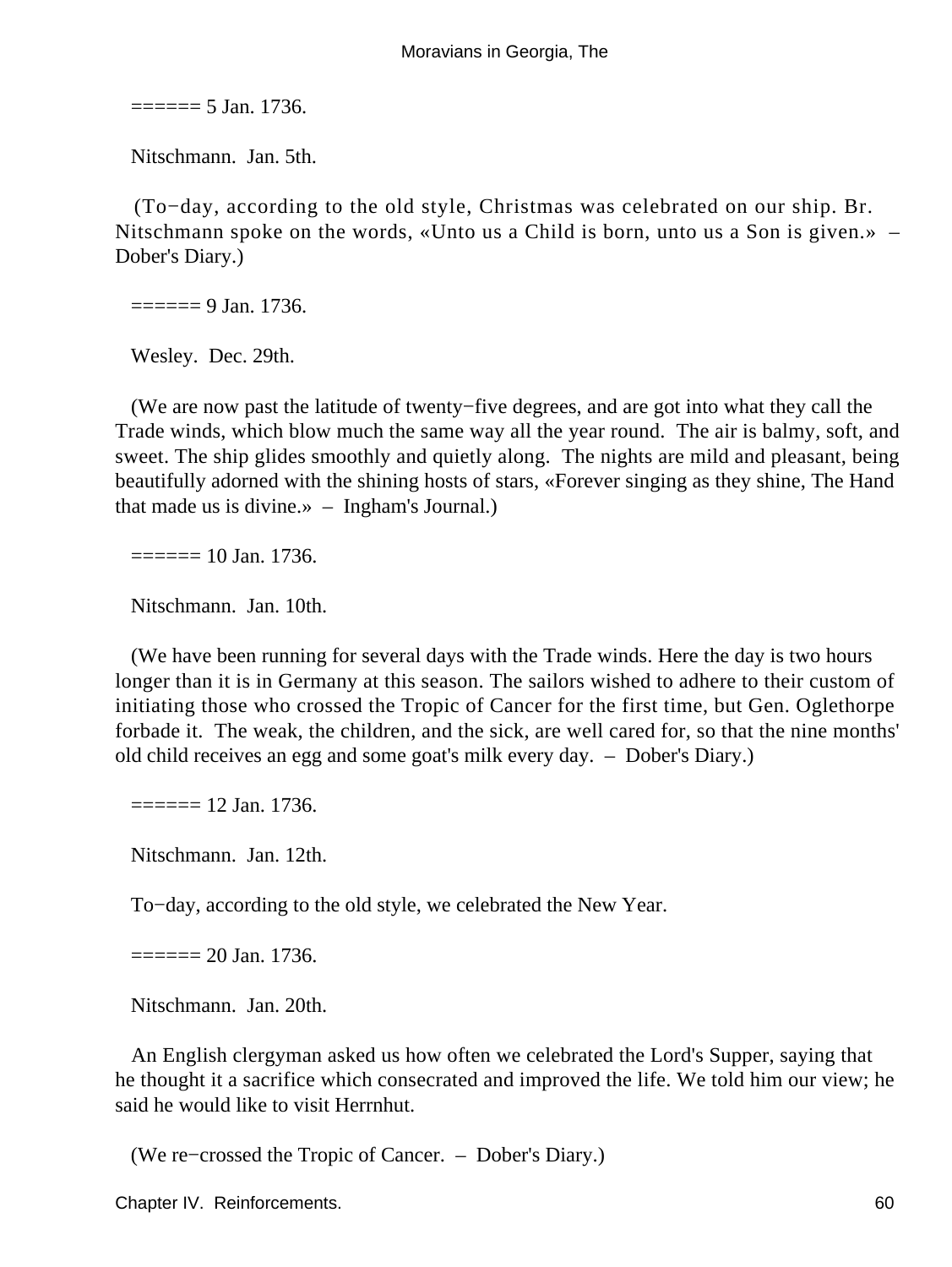$=$  $=$  $=$  $=$  $=$  $21$  Jan. 1736.

Nitschmann. Jan. 21st.

(We are still in the Trade wind, and sail swiftly and steadily.)

 We cannot thank God enough that we are all well, only Mrs. Demuth is always sea−sick when the wind rises.

 $=$  $=$  $=$  $=$  $= 23$  Jan. 1736.

Nitschmann. Jan. 23rd.

We saw a ship.

– –

Wesley. Jan. 12th, 1736.

 (I began to write out the English Dictionary in order to learn the Indian tongue. – Ingham's Journal.)

 $=$  $=$  $=$  $=$  $26$  Jan. 1736.

Wesley. Jan. 15th.

 Complaint being made to Mr. Oglethorpe of the unequal distribution of the water among the passengers, he appointed new officers to take charge of it. At this the old ones and their friends were highly exasperated against us, to whom they imputed the change. But «the fierceness of man shall turn to thy praise.»

 $=$  $=$  $=$  $=$  $= 27$  Jan. 1736.

Nitschmann. Jan. 27th.

 (As there was little good water left the passengers were given poor water, but when Oglethorpe heard of it, he ordered that all, in the Cabin and outside, should be treated alike, as long as the good water lasted. Mr. Oglethorpe and the preacher, John Wesley, are very careful of the passengers' welfare; the latter shows himself full of love for us. – Dober's Diary.)

 $=$  $=$  $=$  $=$  $=$  $28$  Jan. 1736.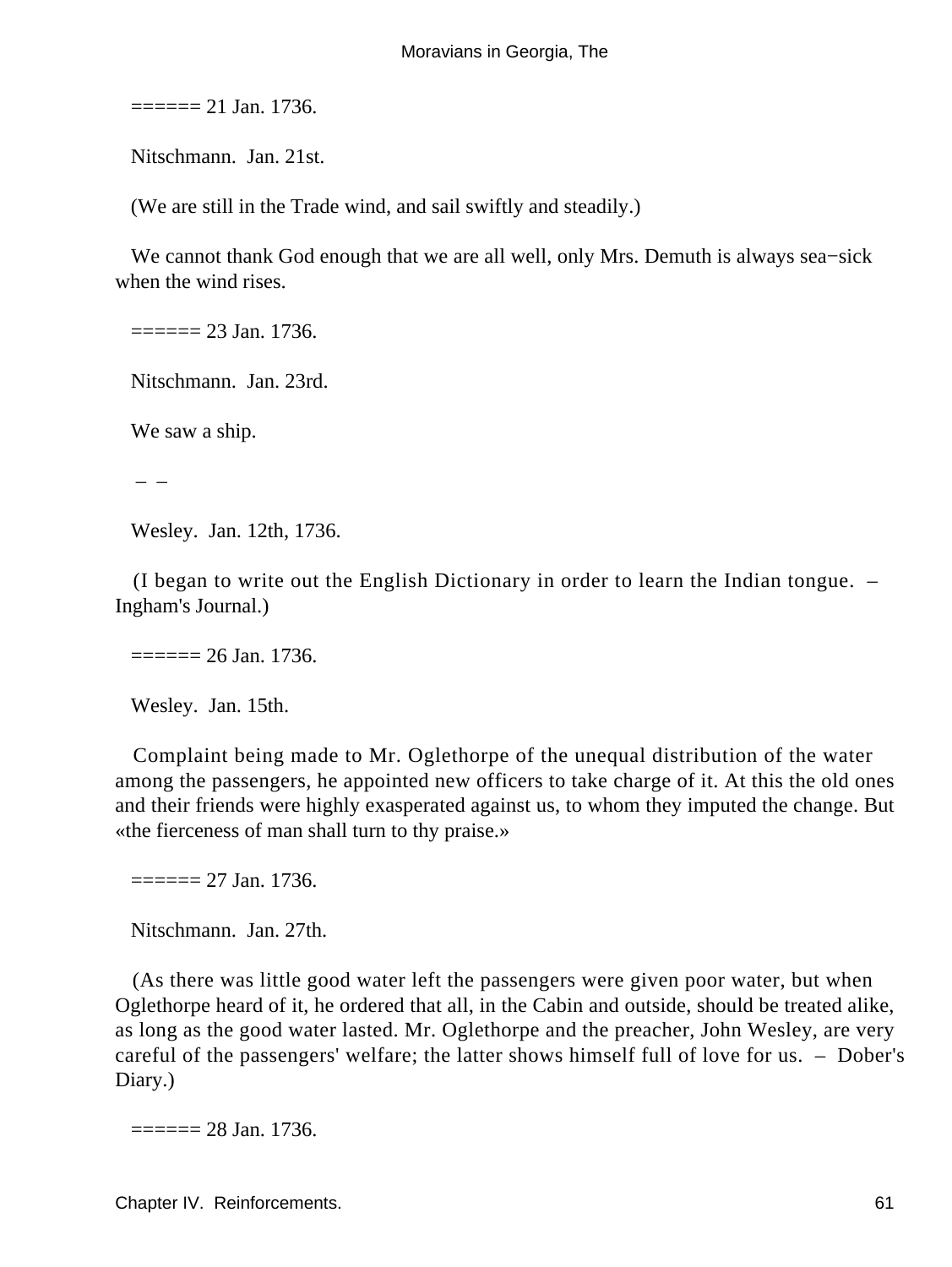Nitschmann. Jan. 28th.

 There was a great storm, the waves went over the ship, and poured into it. Then many who knew not God were frightened, but we were of good cheer, and trusted in the Lord who does all things well. Roscher and Mack are good sailors and not afraid of anything.

– –

Wesley. Jan. 17th, Saturday.

 Many people were very impatient at the contrary wind. At seven in the evening they were quieted by a storm. It rose higher and higher till nine. About nine the sea broke over us from stem to stern; burst through the windows of the state cabin, where three or four of us were, and covered us all over, though a bureau sheltered me from the main shock. About eleven I lay down in the great cabin, and in a short time fell asleep, though very uncertain whether I should wake alive, and much ashamed of my unwillingness to die. O how pure in heart must he be, who would rejoice to appear before God at a moment's warning! Toward morning «He rebuked the wind and the sea, and there was a great calm.»

 $=$  $=$  $=$  $=$  $= 29$  Jan. 1736.

Nitschmann. Jan. 29th.

 We read the 13th chapter of Mark at our early prayer service. The weather was a little better, but the wind was contrary. We also saw a ship which was sailing northeast. In the evening we read the ninety−eighth Psalm, the Lord was with us and we were blessed.

–  $-$ 

Wesley. Jan. 18th, Sunday.

We returned thanks to God for our deliverance, of which a few appeared duly sensible. But the rest (among whom were most of the sailors) denied we had been in any danger. I could not have believed that so little good would have been done by the terror they were in before. But it cannot be that they should long obey God from fear, who are deaf to the motives of love.

 $=$  $=$  $=$  $=$  $=$  $1$  Feb. 1736.

Nitschmann. Feb. 1st.

 The weather was fine, and there was no wind until ten o'clock, when it came from the right quarter. In addition to our usual allowance the Captain sent us fresh meat, which he has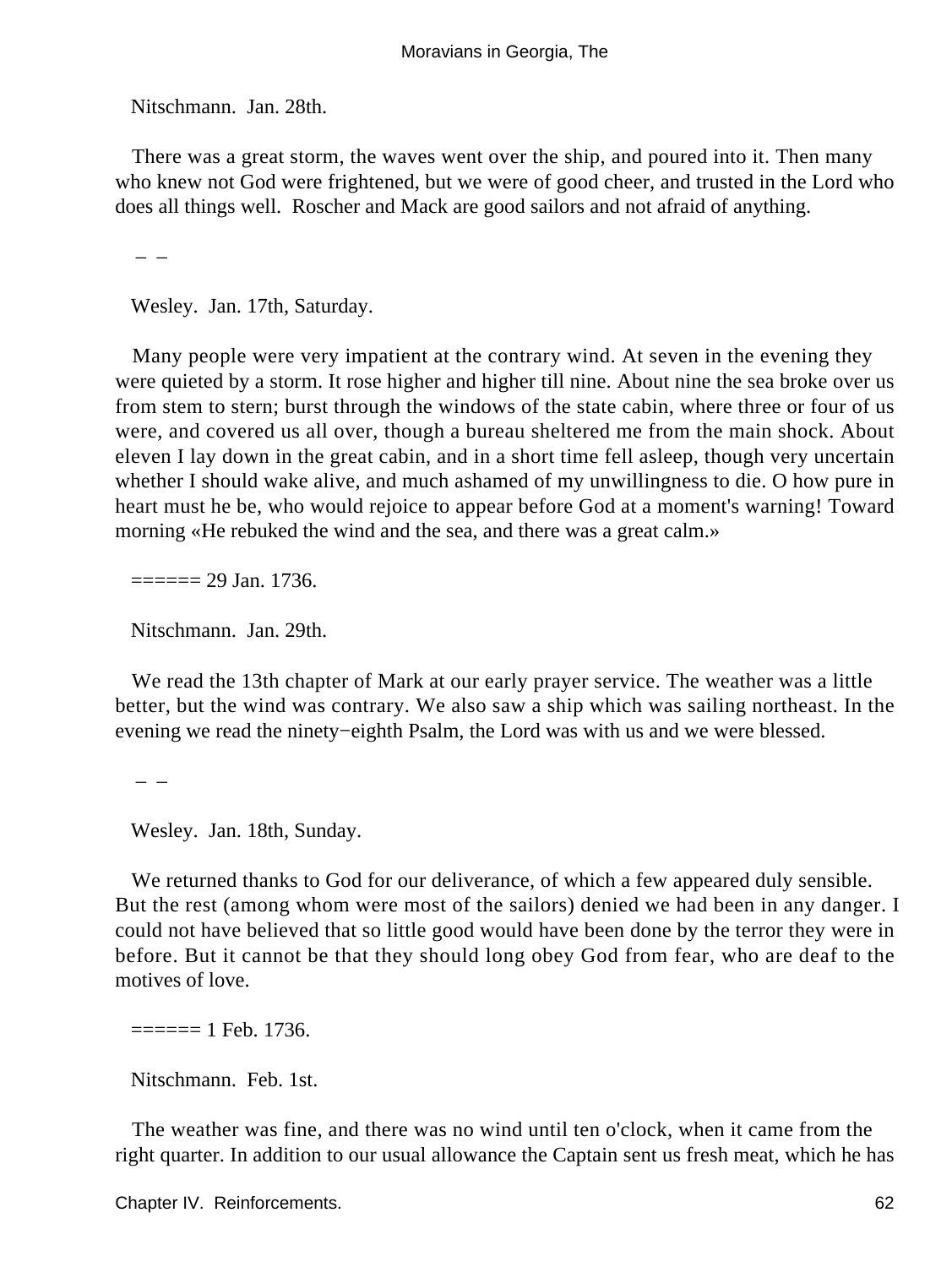done thrice already, and we do not altogether like it, for we are content with what we have, and do not desire more.

 $=$  $=$  $=$  $=$  $=$  $=$  $3$  Feb. 1736.

Nitschmann. Feb. 3rd.

There was a great storm, which lasted all night.

–  $-$ 

Wesley. Jan. 23rd, Friday.

 In the evening another storm began. In the morning it increased, so that they were forced to let the ship drive. I could not but say to myself, «How is it that thou hast no faith?» being still unwilling to die. About one in the afternoon, almost as soon as I had stepped out of the great cabin door, the sea did not break as usual, but came with a smooth full tide over the side of the ship. I was vaulted over with water in a moment, and so stunned, that I scarce expected to lift up my head again, till the sea should give up her dead. But thanks be to God, I received no hurt at all. About noon our third storm began.

 $=$  $=$  $=$  $=$  $=$  $4$  Feb. 1736.

Nitschmann. Feb. 4th.

 The storm lasted all day, and the waves often swept over the ship. The storm rudder was lashed fast, and so we were driven.

 $=$  $=$  $=$  $=$  $=$  $5$  Feb. 1736.

Nitschmann. Feb. 5th.

 In the early morning we had a fairly good breeze, but about ten o'clock, a storm rose, of such violence that the wind seemed to blow from all four quarters at once, and we were in danger of being overpowered. The waves were like mountains; the rudder was lashed fast, only one sail was spread, and we drove on, only the Lord knew whither. But we did not let it prevent us from holding our song service. The text given to us was Psalm 115:14, which assured us that we were blessed of God, – may He ever bless us more and more. During the service the ship was covered with a great wave, which poured in upon us, and on the deck there was a great cry that the wind had split the one sail which was spread. There was great fright among the people who have no God; the English clergyman was much aroused, ran to them, and preached repentance, saying among other things that they could now see the difference. I was content, for our lives are in God's hands, and He does what He will; among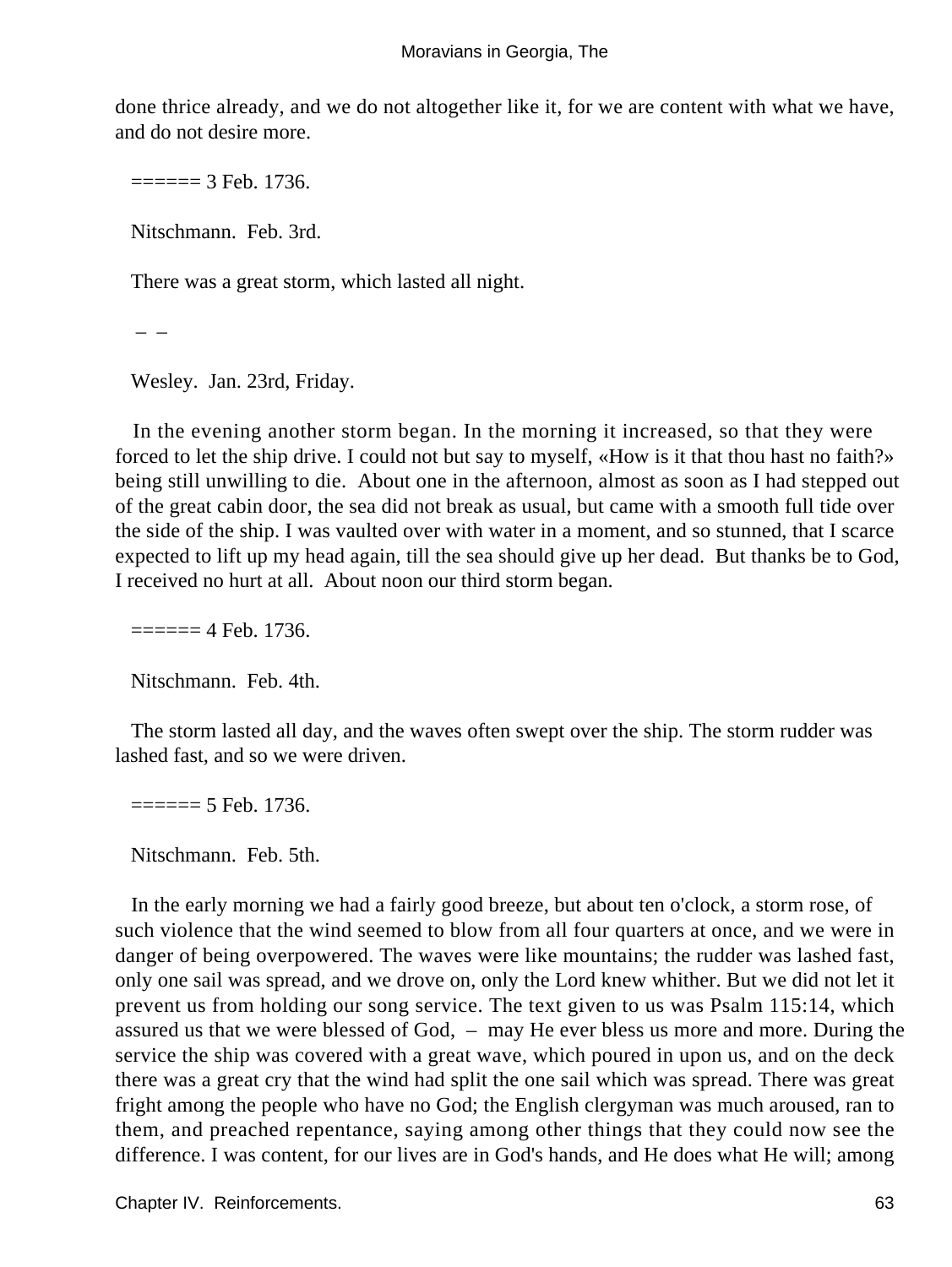us there was no fear, for the Lord helped us.

 (There was a terrible storm which lasted till midnight. During the song service a great wave struck the ship with a noise like the roar of a cannon. The wind tore the strong new sail in two; the people, especially the English women, screamed and wept; the preacher Wesley, who is always with us in our song service, cried out against the English, «Now man can see who has a God, and who has none.» During the last eight days we have had so much contrary wind, and so many storms that we could not approach the land, though we were near it several times. – Dober's Diary.)

– –

Wesley. Jan. 25th, Sunday.

 At noon our third storm began. At four it was more violent than before. The winds roared round about us, and whistled as distinctly as if it had been a human voice. The ship not only rocked to and fro with the utmost violence, but shook and jarred with so unequal, grating, a motion, that one could not but with great difficulty keep one's hold of anything, nor stand a moment without it. Every ten minutes came a shock against the stern or side of the ship, which one would think should dash the planks to pieces.

We spent two or three hours after prayers, in conversing suitably to the occasion, confirming one another in a calm submission to the wise, holy, gracious will of God. And now a storm did not appear so terrible as before. Blessed be the God of all consolation!

 At seven I went to the Germans; I had long before observed the great seriousness of their behaviour. Of their humility they had given a continual proof, by performing those servile offices for the other passengers, which none of the English would undertake; for which they desired, and would receive no pay, saying «It was good for their proud hearts,» and «their loving Saviour had done more for them.» And every day had given them occasion of showing a meekness, which no injury could move. If they were pushed, struck, or thrown down, they rose again and went away; but no complaint was found in their mouth. There was now an opportunity of trying whether they were delivered from the spirit of fear, as well as from that of pride, anger, and revenge. In the midst of the psalm wherewith their service began, the sea broke over, split the mainsail in pieces, covered the ship, and poured in between the decks, as if the great deep had already swallowed us up. A terrible screaming began among the English. The Germans calmly sung on. I asked one of them afterward, «Were you not afraid?» He answered, «I thank God, no.» I asked, «But were not your women and children afraid?» He replied mildly, «No; our women and children are not afraid to die.»

 From them I went to their crying, trembling neighbors, and pointed out to them the difference in the hour of trial, between him that feareth God, and him that feareth Him not.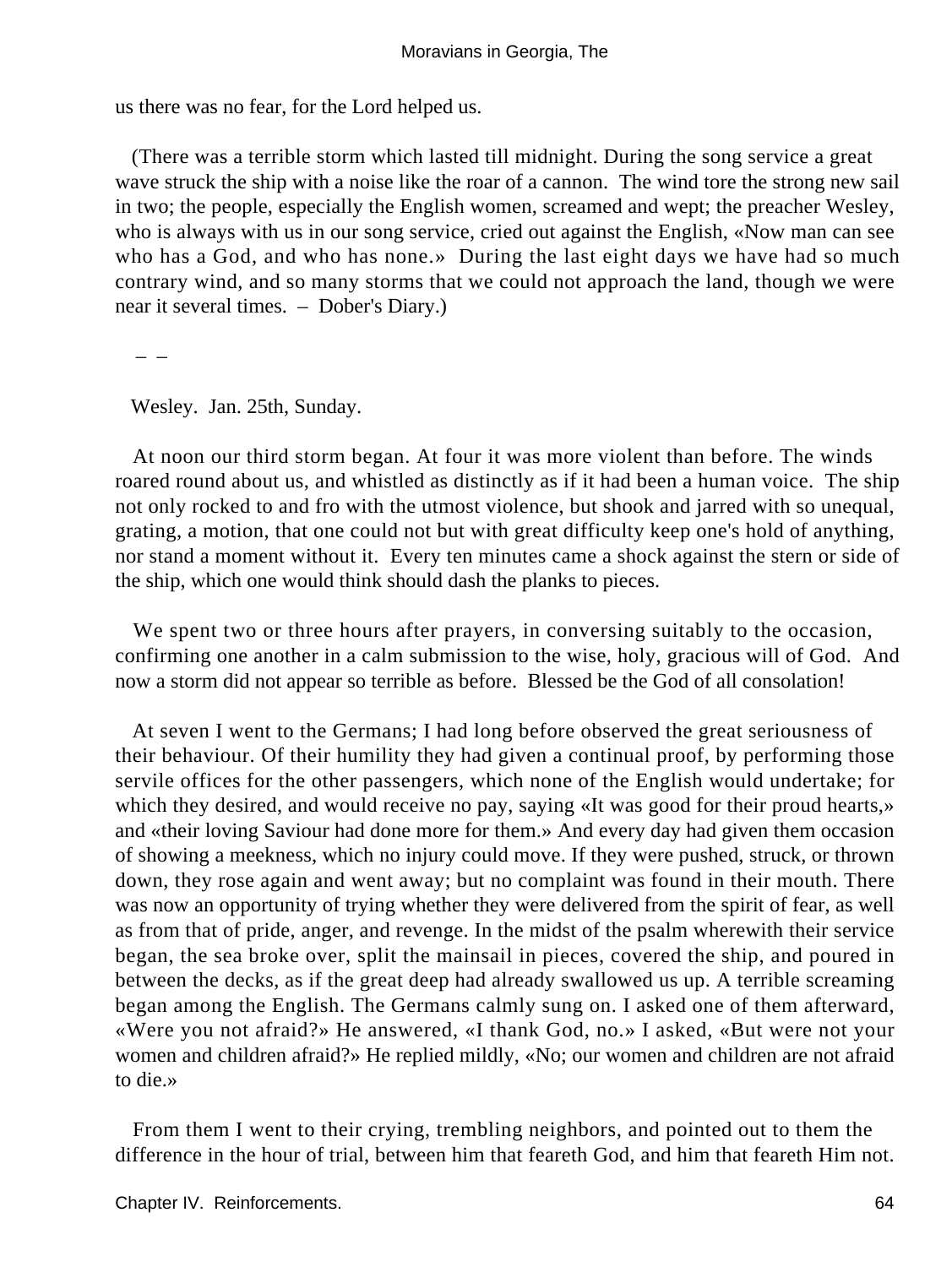At twelve the wind fell. This was the most glorious day which I have hitherto seen.

 $=$  $=$  $=$  $=$  $=$  $6$  Feb. 1736.

Nitschmann. Feb. 6th.

 (The oldest sailors say they have never seen so fierce a storm as the one we had last night. The wind came from all sides at once, lifted the water from the sea, bore it through the air and cast it on the other ship, where Baron von Reck and the Salzburgers were, and so flooded it that twelve persons were kept at the pumps all night. – Dober's Diary.)

– –

Wesley. Jan. 26th.

 We enjoyed the calm. I can conceive no difference comparable to that between a smooth and a rough sea, except that which is between a mind calmed by the love of God, and one torn up by the storms of earthly passion.

 $=$  $=$  $=$  $=$  $=$  $8$  Feb. 1736.

Nitschmann. Feb. 8th.

 (There was a calm, and very fine weather, so that a boat could be lowered to visit the other ship. – Dober's Diary.)

– –

Wesley. Jan. 28th.

 (Being a calm day, I went on board the other ship, read prayers, and visited the people. At my return I acquainted Mr. Oglethorpe with their state, and he sent them such things as they needed. – Ingham's Journal.)

 $=$  $=$  $=$  $=$  $=$  $9$  Feb. 1736.

Nitschmann. Feb. 9th.

(The wind was again favorable to us, but there was much lightning. – Dober's Diary.)

 $-$  –

Wesley. Jan. 29th.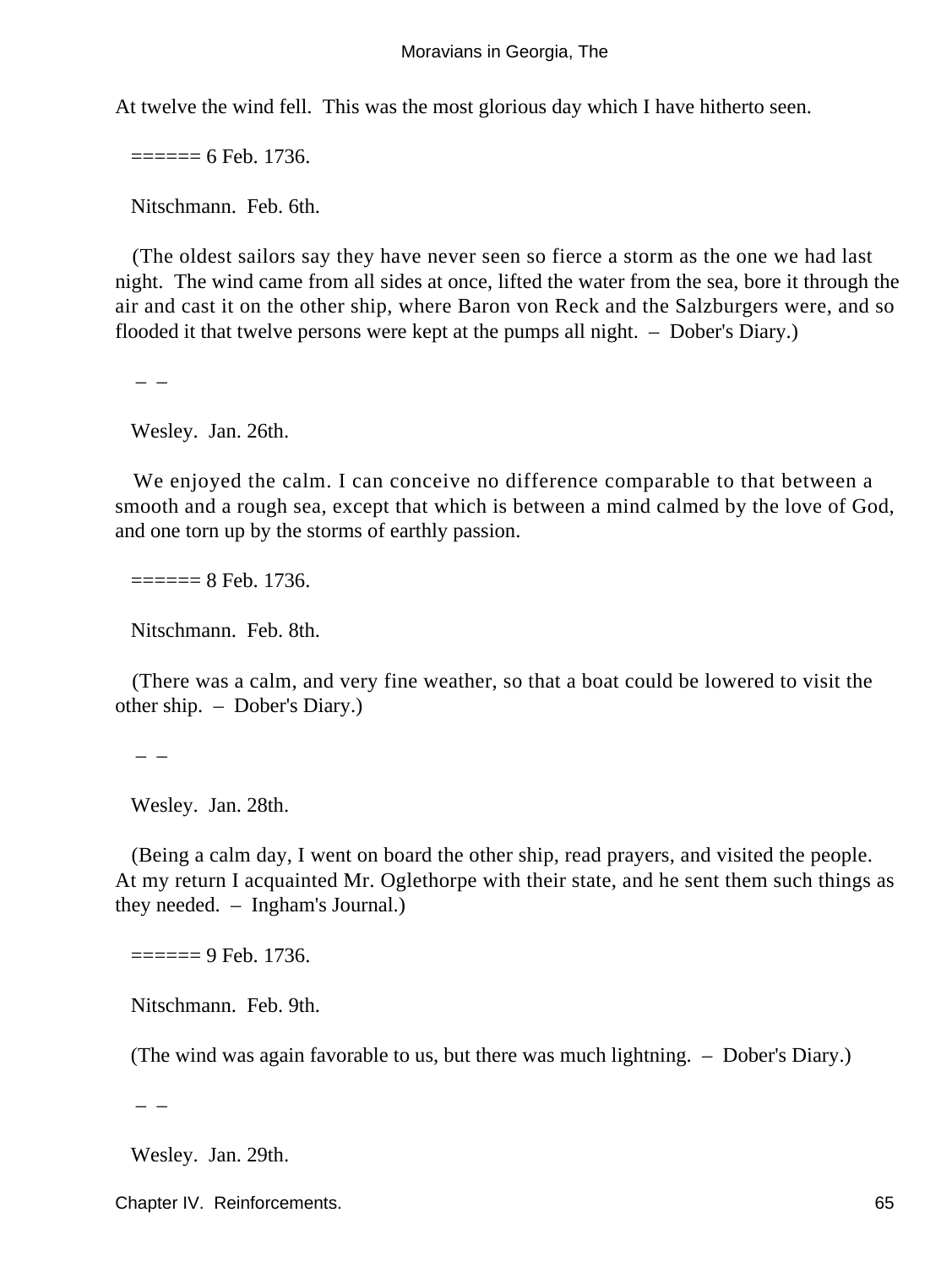About seven in the evening we fell in with the skirts of a hurricane. The rain as well as the wind was extremely violent. The sky was so dark in a moment, that the sailors could not so much as see the ropes, or set about furling the sails. The ship must, in all probability, have overset, had not the wind fell as suddenly as it rose.

 $=$  $=$  $=$  $=$  $=$  $10$  Feb. 1736.

Nitschmann. Feb. 10th.

The whole day was stormy, and all night the waves broke over the ship.

– –

Wesley. Jan. 30th.

 We had another storm, which did us no other harm than splitting the foresail. Our bed being wet, I laid me down on the floor and slept sound till morning.

 $=$  $=$  $=$  $=$  $=$  $12$  Feb. 1736.

Nitschmann. Feb. 12th.

 (We were obliged to drift, because we did not know how far we were from land. About noon we sighted three ships, sailed toward them, and saw they were English; our sailors lowered the boat, we wrote in haste, and sent letters to Herrnhut. The ships came from Charlestown, and told us we were thirty hours' run from Georgia. – Dober's Diary.)

–  $-$ 

Wesley. Feb. 1st, Sunday.

 (Three sails appearing, we made up toward them, and got what letters we could write, in hopes some of them might be bound for England. One of them, that was bound for London, made towards us, and we put our letters on board her. – Ingham's Journal.)

 $=$  $=$  $=$  $=$  $=$  $13$  Feb. 1736.

Nitschmann. Feb. 13th.

 To−day we had another storm, and twice saw the ocean not far from us, drawn up like smoke, so that the water reached up to the clouds, and the ship would have been in great danger if it had struck us.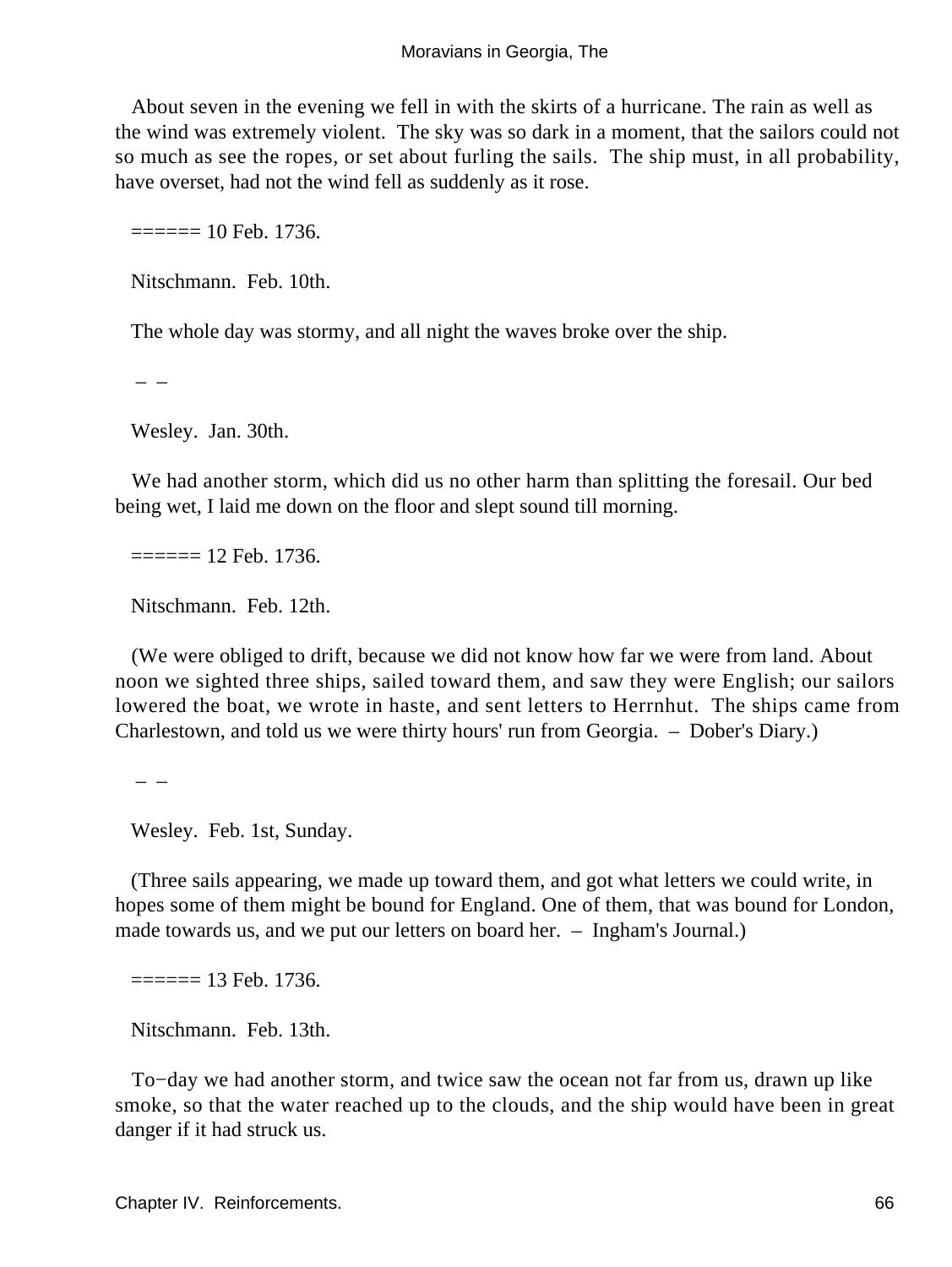$=$  $=$  $=$  $=$  $=$  $14$  Feb. 1736.

Nitschmann. Feb. 14th.

 Soundings toward evening showed twenty−eight fathoms of water, and we hope to see land to−morrow.

 $=$  $=$  $=$  $=$  $=$  $15$  Feb. 1736.

Nitschmann. Feb. 15th.

 About two o'clock we saw land. I climbed the mast, and poured out my heart to God, thanking Him, and praying that He would care for us in our new home. We anchored for the night.

 $-$  –

Wesley. Feb. 4th, Wednesday.

 About noon the trees were visible from the mast, and in the afternoon from the main deck. In the Evening Lesson were these words, «A great door, and effectual, is opened,» O let no one shut it!

 $=$  $=$  $=$  $=$  $=$  $16$  Feb. 1736.

Nitschmann. Feb. 16th.

 It was a beautiful day, and the land looked very fair. At two o'clock we reached Tybee, and were all very happy. The song service was blessed, and we thanked God with prayer and praise.

–  $-$ 

Wesley. Feb. 5th.

 Between two and three in the afternoon God brought us all safe into the Savannah River. We cast anchor near Tybee Island, where the grove of pines, running along the shore, made an agreeable prospect, showing, as it were, the bloom of spring in the depths of winter.

 $=$  $=$  $=$  $=$  $=$  $17$  Feb. 1736.

Nitschmann. Feb. 17th.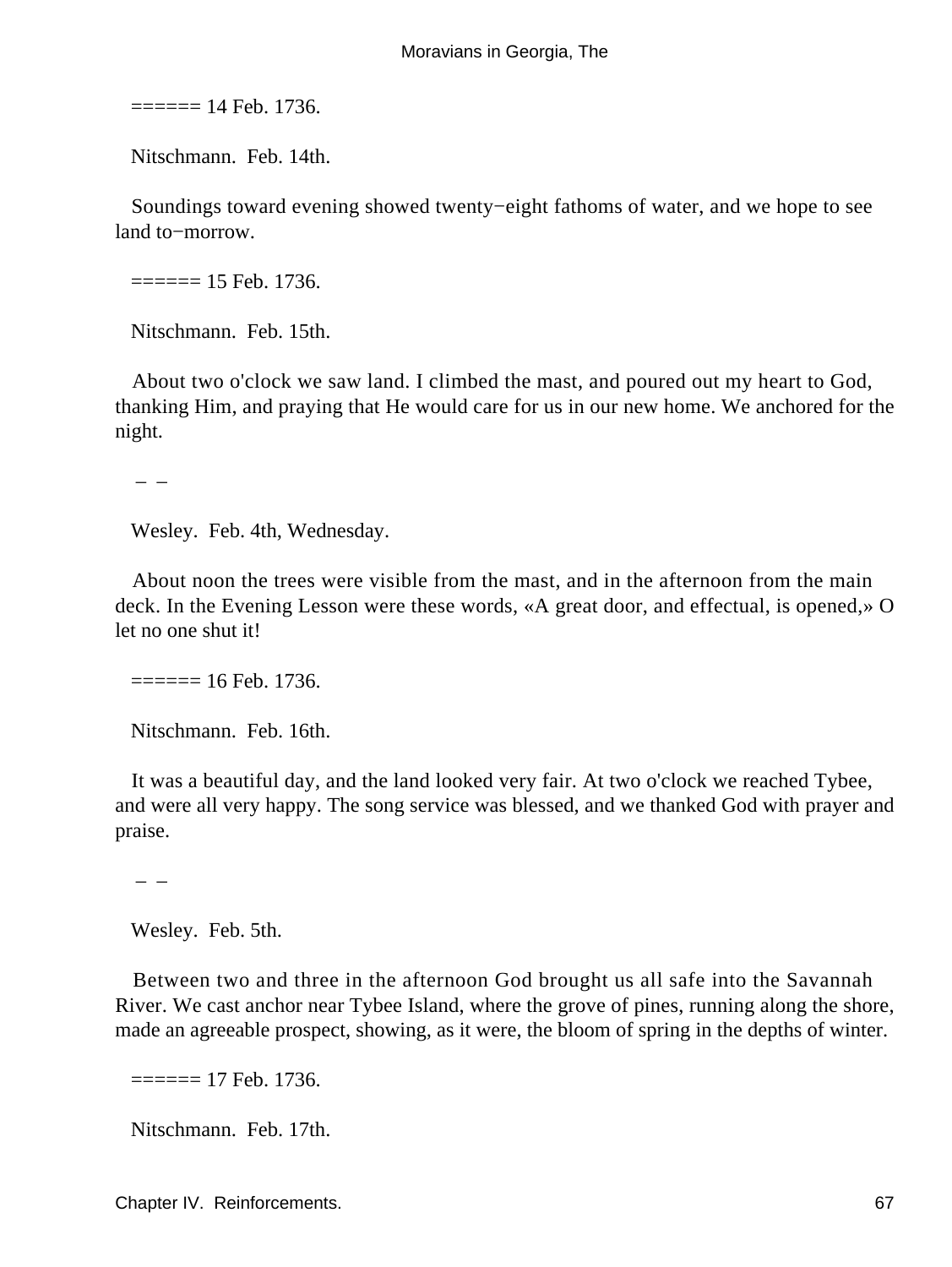I went on shore with Mr. Oglethorpe, and we together fell on our knees and thanked God, and then took a boat to Savannah. I went at once to the Brethren, and we rejoiced to meet again. I found the Brethren well, and looked with wonder at what they had accomplished, went with Toeltschig and Spangenberg to the garden, and also received letters from Herrnhut. Spangenberg had to go immediately to Mr. Oglethorpe to discuss many things with him.

–  $-$ 

Wesley. Feb. 6th, Friday.

 About eight in the morning we first set foot on American ground. It was a small, uninhabited island, (Peeper Island), over against Tybee. Mr. Oglethorpe led us to a rising ground, where we all kneeled down to give thanks. He then took boat for Savannah. When the rest of the people were come on shore, we called our little flock together to prayers. Several parts of the Second Lesson (Mark 6) were wonderfully suited to the occasion.

 $=$  $=$  $=$  $=$  $=$  $18$  Feb. 1736.

Nitschmann. Feb. 18th.

 (About six o'clock in the evening, Br. Spangenberg came from Savannah to us, which made us very glad and thankful. He told us of the death of Br. Riedel, and held the song service, praying and thanking God for having brought us together again. – Dober's Diary.)

– –

Wesley. Feb. 7th.

 Mr. Oglethorpe returned from Savannah with Mr. Spangenberg, one of the pastors of the Germans. I soon found what spirit he was of; and asked his advice with regard to my own conduct.

 $=$  $=$  $=$  $=$  $=$  $19 20$  Feb. 1736.

Nitschmann. Feb. 19th and 20th.

 (We waited for the small vessel that was to come for us. Br. Spangenberg held the prayer and song services. – Dober's Diary.)

 $-$  –

Wesley. Feb. 9th.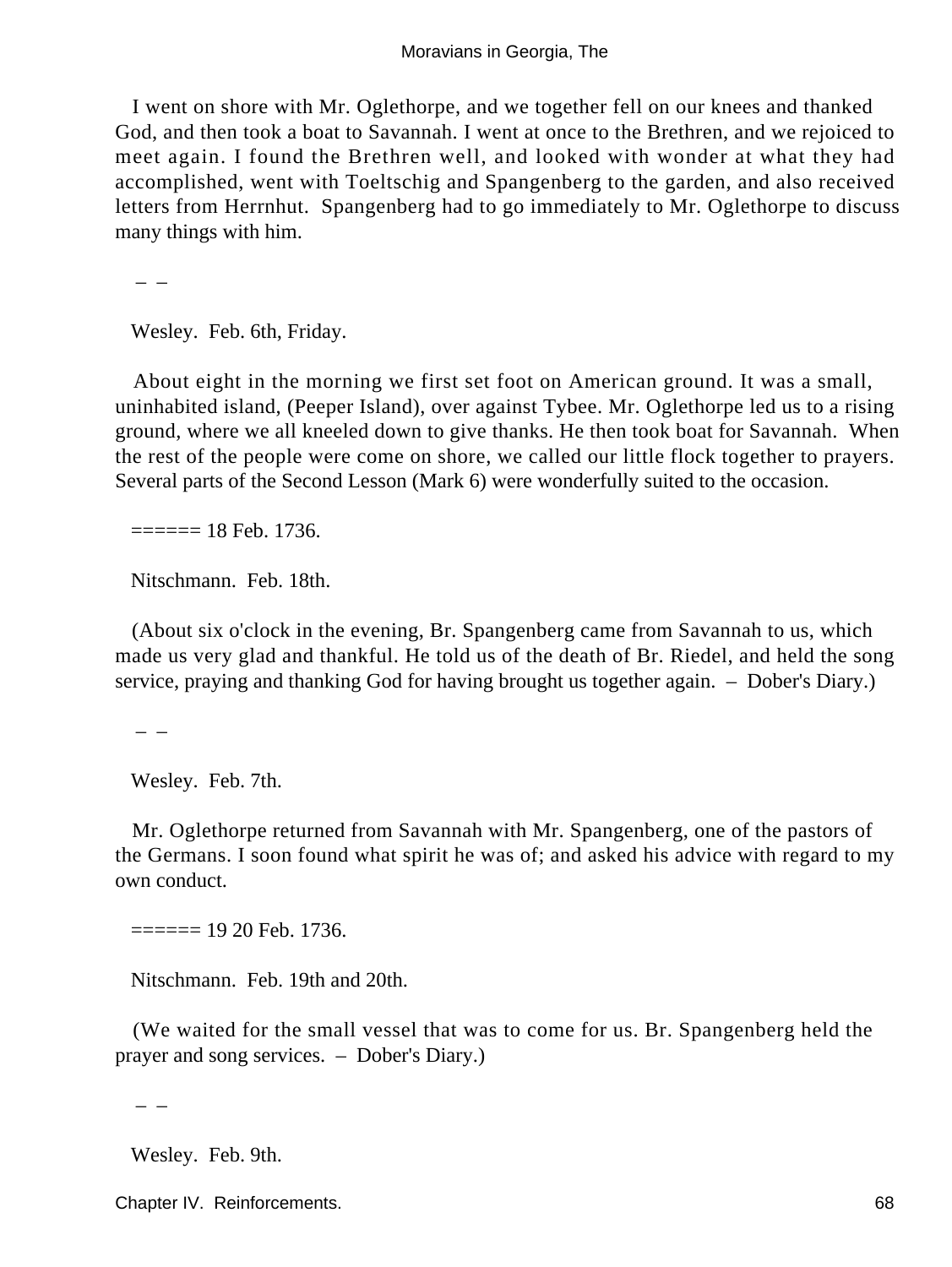I asked Mr. Spangenberg many questions, both concerning himself and the church at Herrnhut.

 $=$  $=$  $=$  $=$  $=$  $21$  Feb. 1736.

Nitschmann. Feb. 21st.

 (The small vessel came; we had much rain, and the wind was so strong against us that we had to spend the night on the transport. – Dober's Diary.)

 $=$  $=$  $=$  $=$  $= 22$  Feb. 1736.

Nitschmann. Feb. 22nd.

 (In the afternoon we reached Savannah, where we were lodged in the house which the Brethren who came a year ago have built in the town. The Lord has done all things well, and has turned to our good all that has befallen us, even when we did not understand His way, and has laid His blessing upon our journey, – thanks be unto Him. – Dober's Diary.)

 $=$  $=$  $=$  $=$  $= 27$  Feb. 1736.

Wesley. Feb. 16th.

 Mr. Oglethorpe set out for the new settlement on the Altamahaw River. He took with him fifty men, besides Mr. Ingham, Mr. Hermsdorf, and three Indians.

 $=$  $=$  $=$  $=$  $=$  $6$  Mar. 1736.

Wesley. Feb. 24th, Tuesday.

 Mr. Oglethorpe returned. The day following I took my leave of most of the passengers of the ship. In the evening I went to Savannah.

======

Organization.

 The arrival of the «second company» was a marked event in the eyes of the Moravians already settled at Savannah. Hitherto all had been preparation, and labor had seemed less arduous and privations less severe because they were smoothing the path for those who were to follow, and it was with well−earned satisfaction that wives and friends were lodged in the new house, taken to the garden and the farm, and introduced to acquaintances in the town. No doubt poor Catherine Riedel's heart ached with loneliness, and her tears flowed fast,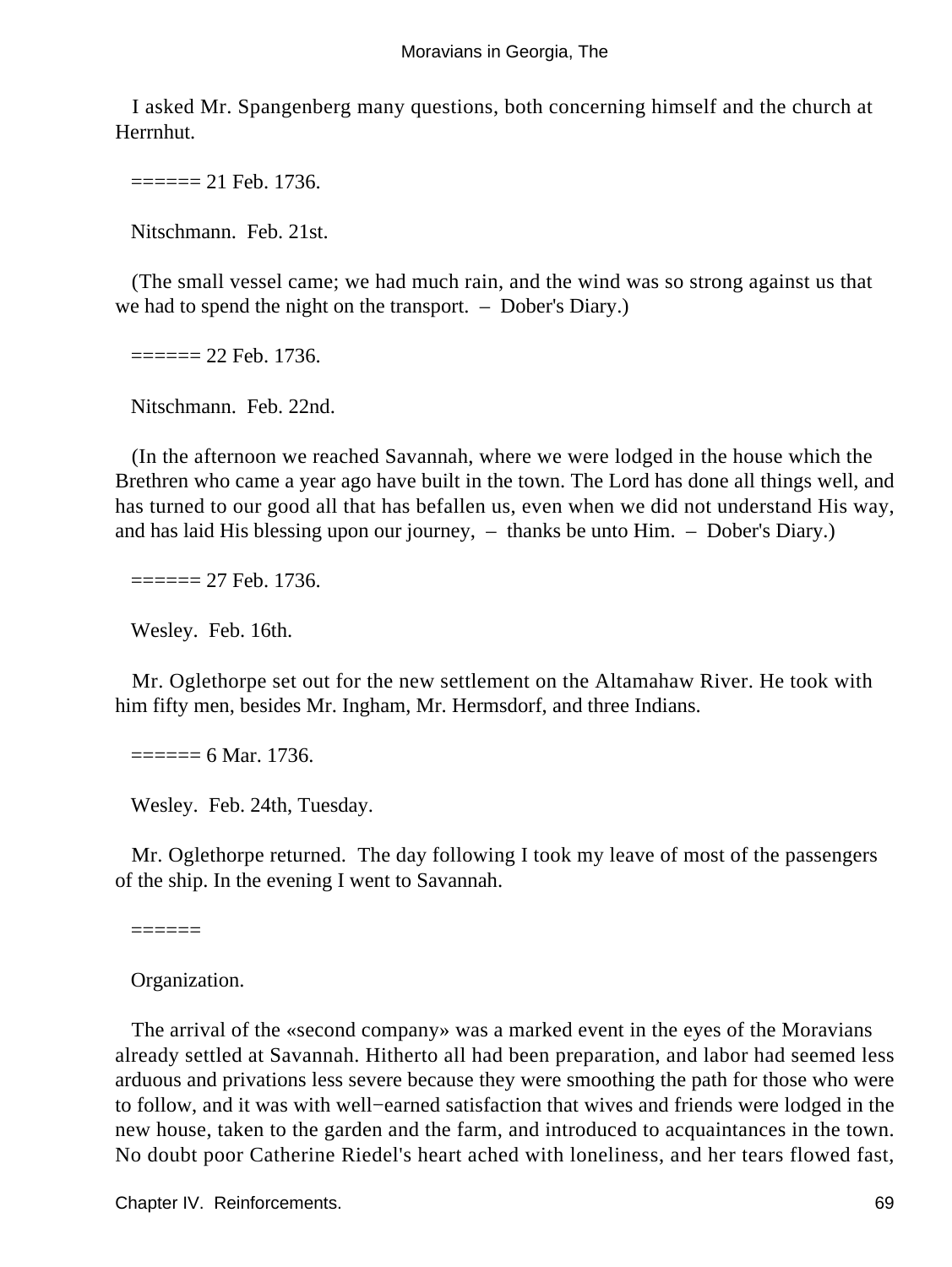when, at the close of that long and stormy voyage, she heard of her husband's death, and stood beside his grave in the Savannah cemetery; – but there was little time for grieving in the press of matters that required attention, for Spangenberg's long visit was now to end, Nitschmann was to remain only until the organization of the Congregation was complete, and there was much to be done before these two able leaders took their departure.

 Scarcely had Bishop Nitschmann greeted the members of the «first company» in the dawn of Feb. 17th, 1736, when Spangenberg and Toeltschig took him to the garden two miles distant, that they might have a private and undisturbed conference. All too soon, however, word was brought that Gen. Oglethorpe wanted to see Spangenberg at once, so they retraced their steps, and Spangenberg received a hearty greeting from the General, and many compliments on what he and his party had accomplished. There is no record of the conversations among the Moravians on that day, but they are not difficult to imagine, for the news from home and from the mission fields on the one side, and the problems and prospects in Georgia on the other, would furnish topics which many days could not exhaust.

 That evening Spangenberg again called on Gen. Oglethorpe, who gave orders that a boat should take him next day to Tybee, where the ship lay at anchor, with all her passengers aboard. He also told Spangenberg about the English preacher whom he had brought over, and made inquiries about Nitschmann's position, asking that the explanation be repeated to the English preacher, who was also interested in him.

 The following day Spangenberg waited upon Gen. Oglethorpe to ask about Hermsdorf, as he heard the General had promised to take him to the Altamaha, where a new town was to be built. He also begged Oglethorpe to help him arrange his departure for Pennsylvania as soon as possible, which the General agreed to do.

 About six o'clock that evening Spangenberg reached the ship at Tybee, and was warmly welcomed by the Moravians, and at their song service he met the much−talked−of English preacher, John Wesley. The two men liked each other at the first glance; Wesley wrote in his Journal, «I soon found what spirit he was of, and asked his advice in regard to my own conduct,» while Spangenberg paralleled this in his Diary with the remark, «He told me how it was with him, and I saw that true Grace dwelt in and governed him.»

 During the two days which elapsed before the transport came to take the Moravians from the ship, Wesley and Spangenberg had several long conversations, each recording the points that struck him most, but without comment. These discussions regarding doctrine and practice were renewed at intervals during the remainder of Spangenberg's stay in Savannah, and the young Englishman showed himself eager to learn the Indian language so that he might preach to the natives, generous in his offers to share his advantages of study with the Moravians, and above all determined to enforce the letter of the ecclesiastical law, as he understood it, in his new parish. He thought «it would be well if two of the Moravian women would dedicate themselves to the Indian service, and at once begin to study the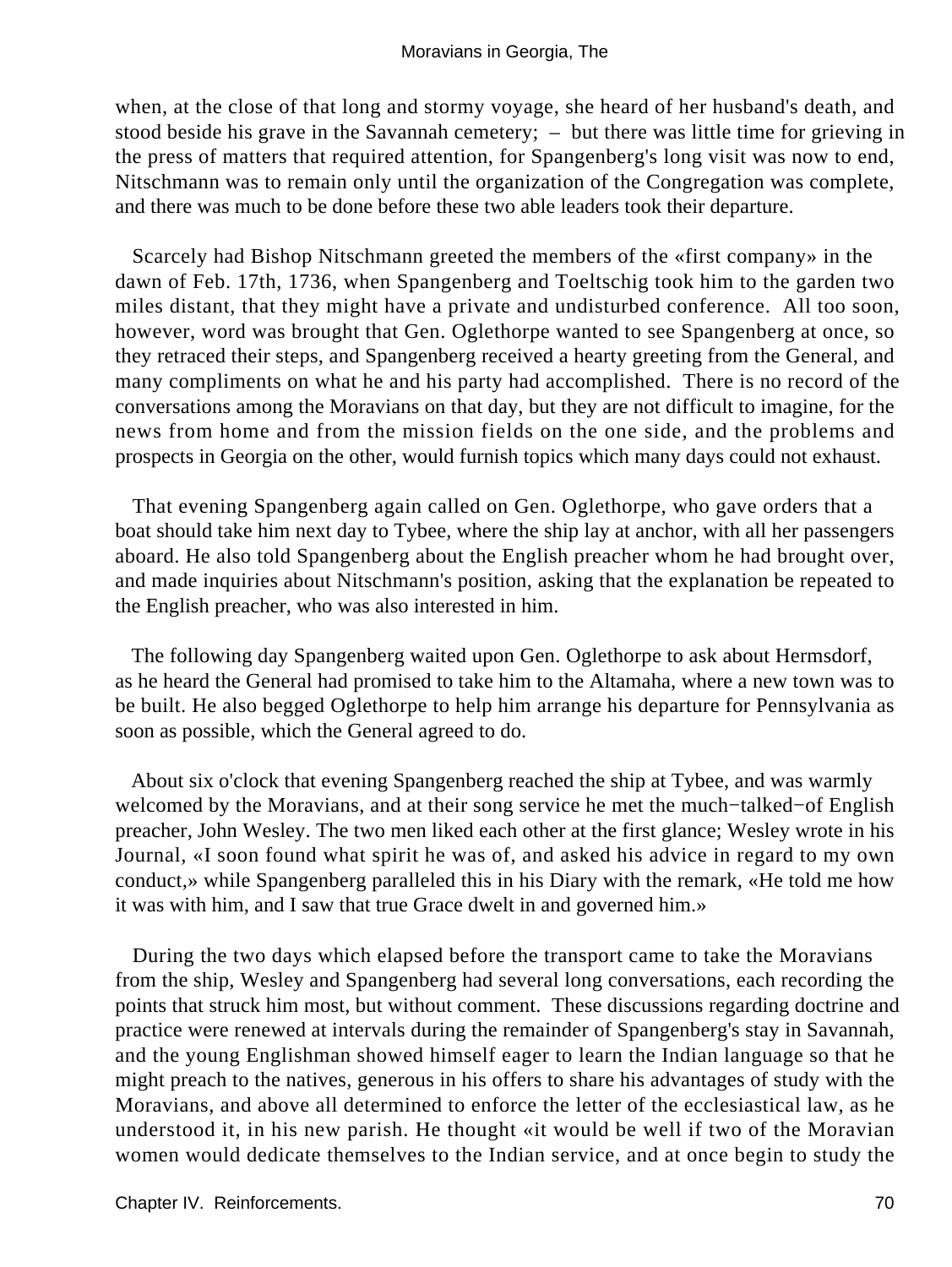language,» and «as the early Church employed deaconesses, it would be profitable if these women were ordained to their office.» He was also convinced «that the apostolic custom of baptism by immersion ought to be observed in Georgia.» «He bound himself to no sect, but took the ground that a man ought to study the Bible and the writings of the Church Fathers of the first three centuries, accepting what agreed with these two sources, and rejecting all else.» He requested the Moravians to use the Lord's Prayer at all their public services, «since this is acknowledged to have been the custom of the early Church,» and since that early Church celebrated the Holy Communion every day, he thought it necessary that all members should partake at least on every Sunday. «He also had his thoughts concerning Fast days.» Spangenberg promised to lay these matters before the congregation, but so far as Fast days were concerned, he said that while he would observe them as a matter of conscience if he belonged to a Church which required them, he doubted the wisdom of forcing them upon a Church in which they were not obligatory.

 On the 21st, the periagua («so they call a rather deep, large boat») came to take the Moravians to Savannah, but it was necessary to call at the other ship, as some of their baggage had been brought in that vessel. Spangenberg went ahead, and found that for some reason the baggage could not be taken off that day. He was pleasantly received by «the younger» Reck, but the Baron was absent, having gone to see the site to which the Salzburgers wished to move their settlement, Gen. Oglethorpe having given his permission. About the time the periagua arrived, a heavy rain came up, and fearing the effect on the new−comers, Spangenberg obtained permission to take them into the cabin. When ten o'clock came they decided to wait no longer, and started for Savannah, with the result that they spent the entire night in the rain, in an open boat, and then had passed but half way up the river! Early in the morning Spangenberg took two men and his small boat and went ahead, stopping at Capt. Thomson's ship to get some things Korte had sent them from London. They reached Savannah in the afternoon, and before daybreak on Thursday, Feb. 23rd, the periagua at last landed its passengers at Savannah.

 That evening Spangenberg returned with Oglethorpe to the ship, that various important matters might be more fully discussed. They agreed, (1) that the five hundred acres already surveyed for Zinzendorf should be retained, and settled, but that it would be wise to take an additional five hundred acres of more fertile land nearer Savannah, where it would be more accessible, the grant to be made to Christian Ludwig von Zinzendorf, the Count's eldest son; (2) that no Moravian could accept a fifty acre tract without pledging himself to military service, but land could be secured for a number of them at the rate of twenty acres apiece, without this obligation. This land could be selected near Zinzendorf's estate, the town to be built on the Count's property. If any wished to leave the Moravian Congregation, he should receive twenty acres elsewhere for himself. (3) Non−Moravians, like John Regnier, might live with them on the same conditions. (4) If one of the Moravians died without male issue, the Congregation should name his successor in the title to the land. (5) The promised cattle should still be given.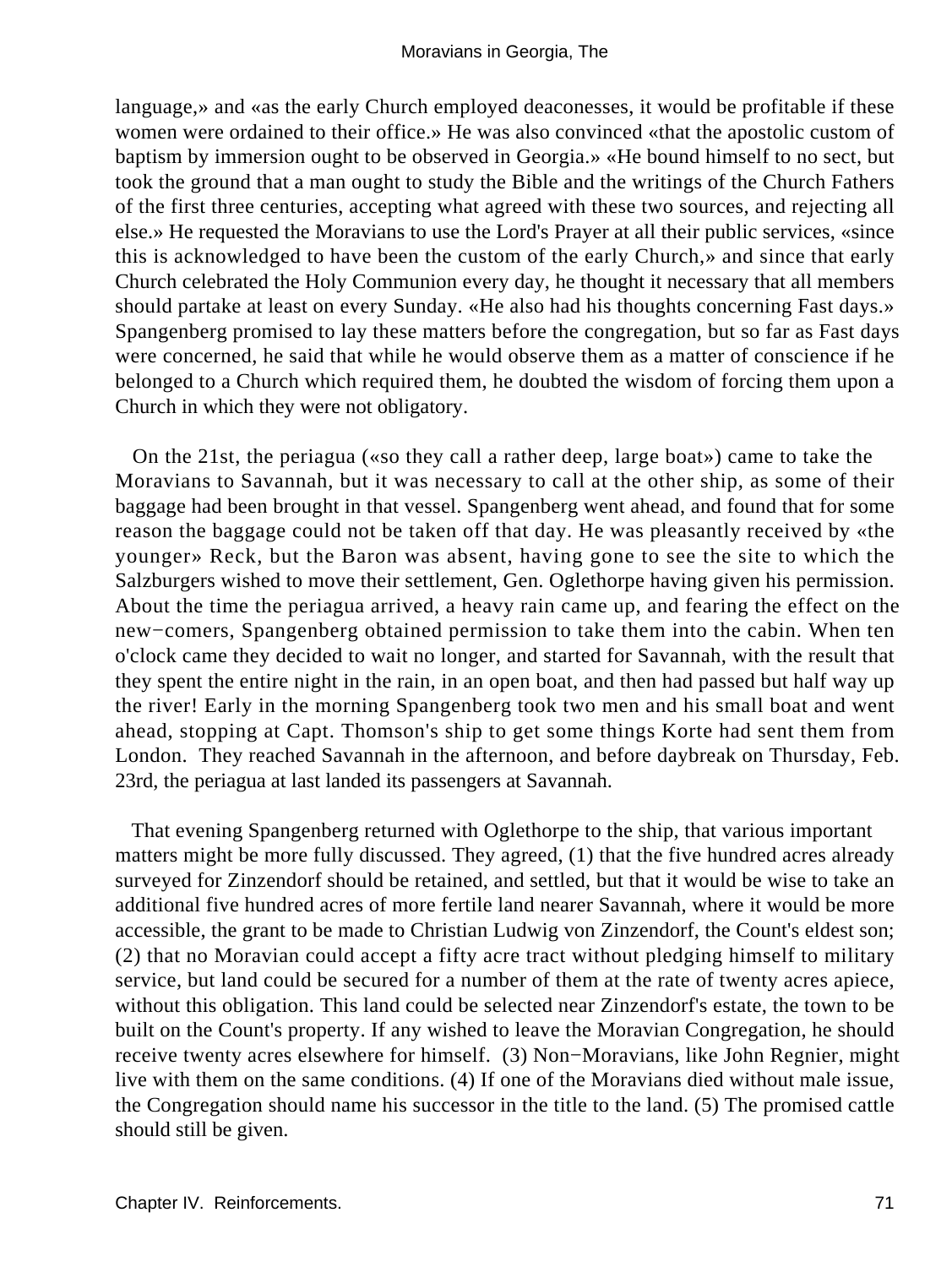It was further arranged that Spangenberg should continue to hold the title to his fifty acres, but with the understanding that it was in trust for the Congregation; the same to apply to Nitschmann's land, if desired.

 On the 25th and 26th, a number of Indians visited the ship, being received with much ceremony. «King» Tomochichi, and others, Spangenberg had often seen, and they were formally presented to Mr. Wesley, of whom they had heard, and to whom they gave a flask of honey and a flask of milk, with the wish that «the Great Word might be to them as milk and honey.» Tomochichi told of his efforts to keep peace among the tribes, in the face of rumors that the English meant to enslave them all, and of his success so far, but he feared the Indians were not in a frame of mind to give much heed to the Gospel message. Still he welcomed the attempt, and would give what aid he could, advising that the missionaries learn the Indian tongue, and that they should not baptize, – as the Spanish did, – until the people were instructed and truly converted.

 On Feb. 27th, General Oglethorpe started for the Altamaha. His journey to Georgia on this occasion had been principally to protect the southern borders of the colony by establishing two new towns on the frontier, and erecting several forts near by. One company, which sailed direct from Scotland, had landed in January, and begun a settlement at New Inverness, on the north bank of the Altamaha, and a second was now to be established on St. Simon Island, and was to be called Frederica. Oglethorpe had expected to take the Salzburgers who came on the `London Merchant', to the southward with him, but nearly all of them decided that they preferred to join those of their number who were preparing to move to New Ebenezer, and the General did not insist, contenting himself with his English soldiers.

 A periagua had been started a little in advance of the sloop which bore the provisions, arms, ammunition, and tools, and in the evening Gen. Oglethorpe followed in a swift, ten−oared boat, called, – from the service in which it was often employed, – a scout boat.

 With the General went Mr. Ingham, and Lieut. Hermsdorf. The latter assured Spangenberg that he had really meant little more than to compliment the General on the occasion when he remarked «that he would ask nothing better than to follow him through bush and valley, and see him carry out his wise designs,» that he did not know at that time that Oglethorpe was going to the Altamaha, nor how far away the Altamaha was. But Spangenberg gravely told him that Gen. Oglethorpe had taken his word as that of an honest man, and that he would not attempt to hold him back, only he wished him to so demean himself as to bring credit and not shame to Zinzendorf and the Moravians, to whom he was at liberty to return when he desired. Hermsdorf, therefore, went with Oglethorpe and his fifty men, was made a Captain and was given a position of importance in superintending the erection of the necessary fortifications on St. Simon.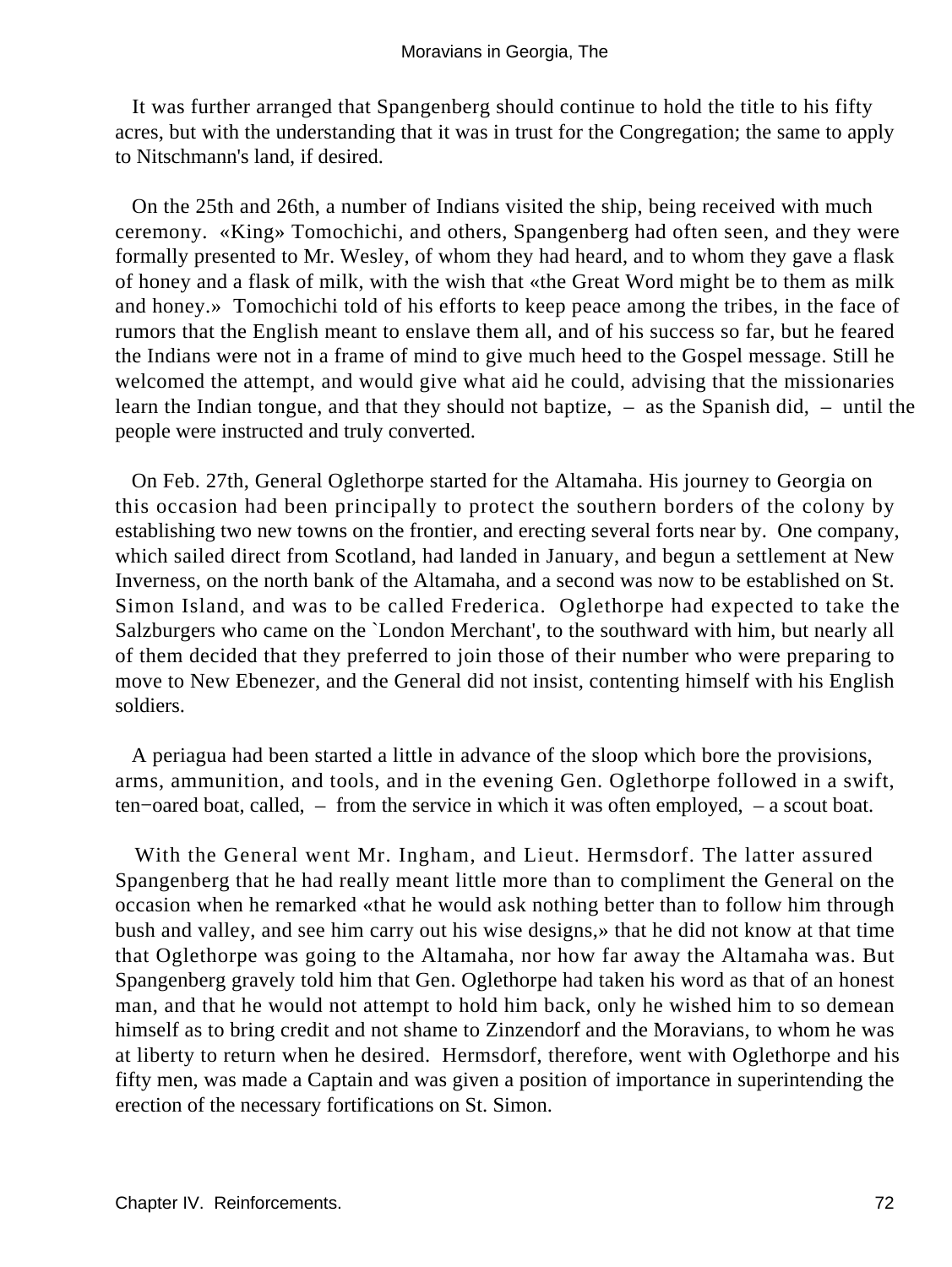Benjamin Ingham's visit to Frederica proved to be his first unpleasant experience in the New World. Like John Wesley, he came with the strictest ideas of Sabbath observance, etc., and as one said, in answer to a reproof, «these were new laws in America.» The effect may be summed up in his own words: «My chief business was daily to visit the people, to take care of those that were sick, and to supply them with the best things we had. For a few days at the first, I had everybody's good word; but when they found I watched narrowly over them, and reproved them sharply for their faults, immediately the scene changed. Instead of blessing, came cursing, and my love and kindness were repaid with hatred and ill−will.»

 Oglethorpe remained on the Altamaha but a few days, and then returned to Savannah for the rest of his colonists. Meanwhile the Moravian Congregation was being fully organized. During Spangenberg's visit to Oglethorpe on his vessel, the Moravians, including Bishop Nitschmann, met together, and John Toeltschig was elected manager (Vorsteher), Gottfried Haberecht, monitor (Ermahner), and Gotthard Demuth to perform various minor duties (Diener). The name of the nurse (Krankenwaerter) is not given, but he was probably John Regnier, who acted as physician, not only for the Moravians, but for many of their poorer neighbors. Andrew Dober was associated with Toeltschig in the management of the finances, and all of these men were solemnly inducted into office, it being the custom to give a kind of specialized ordination even for positions not commonly considered ministerial.

 Three «Bands» were formed among the men, – smaller companies associated for religious improvement, each Band electing a leader charged with special oversight of the members. There was one among the married men, one among the unmarried men who were communicants, and another for the unmarried non−communicants, Toeltschig, Seifert and Rose being the leaders. The women were organized in like manner, though being few in number there was probably but one Band among them, under Mrs. Toeltschig who had been appointed Elderess before leaving Herrnhut. There is no reference to the celebration of the Holy Communion by the first company during their months of preparation in Savannah, nor had opportunity been given to the second company since they left the English coast, but now, with Bishop Nitschmann to preside, they were able to partake together, finding much blessing therein. They resolved in the future to commune every two weeks, but soon formed the habit, perhaps under Wesley's influence, of coming to the Lord's Table every Sunday.

 When Spangenberg returned to them, a conference was held each evening, and on Sunday they had a Lovefeast, especially for those who had been selected to superintend the material and spiritual affairs of the Congregation.

 On the 1st of March, John and Charles Wesley called on them, and on the 6th, Charles Wesley came again, and «opened his heart» to them. The Diary calls him «an awakened but flighty man,» who had come as Gov. Oglethorpe's secretary, and was now about to go to Frederica as pastor of that turbulent flock. From him Spangenberg learned of Oglethorpe's return from Altamaha, and accompanied by Nitschmann went with him to the ship, where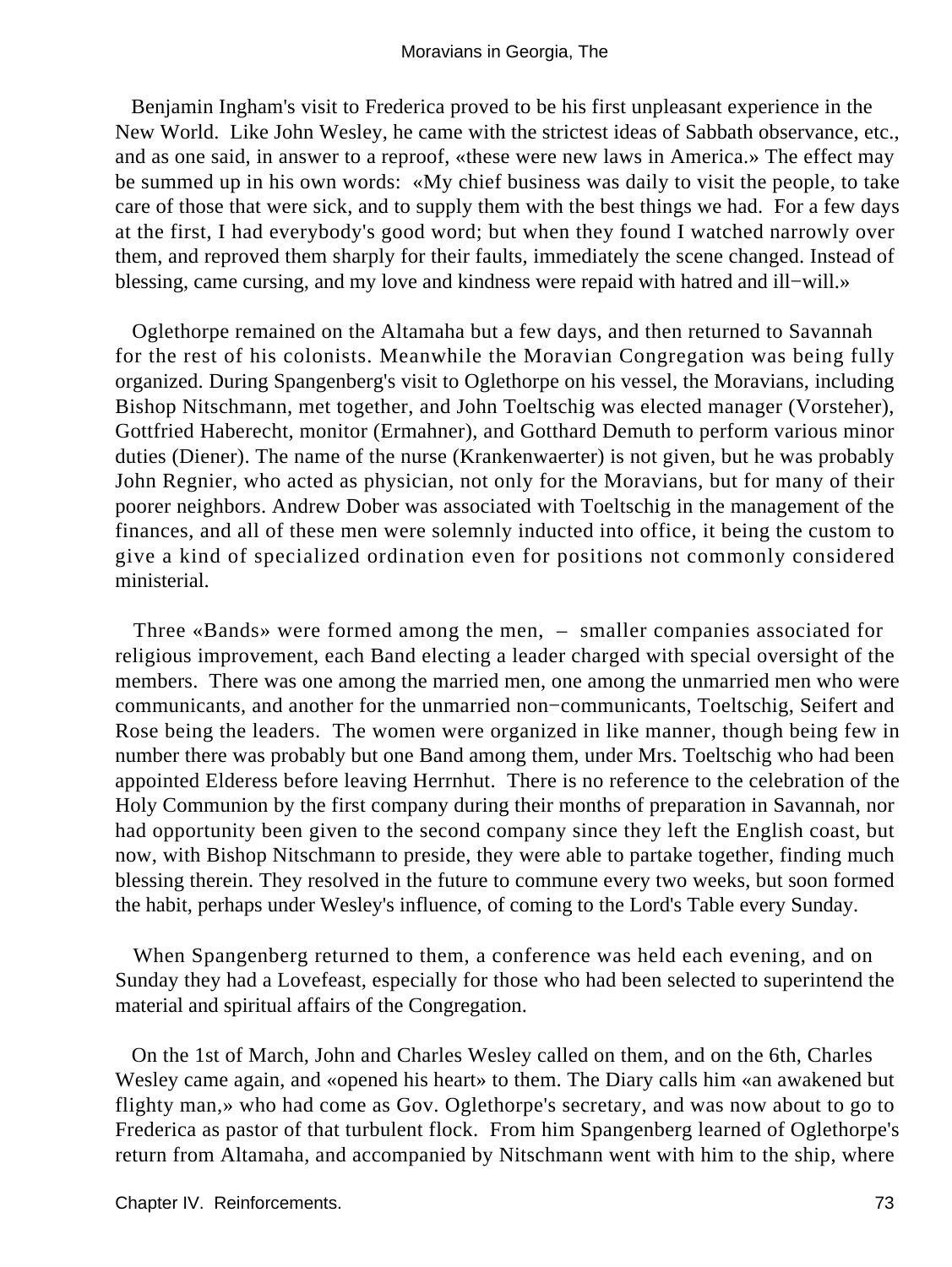the Wesleys were still living. Two days were spent with Oglethorpe, who promised to give them ground containing a good bed of clay, where they could make brick, which should be sold to the Trustees' agent at 15 shillings per 1,000, two−thirds of the price to be applied on their debt, and one−third to be paid them in cash. Moreover several English boys should be apprenticed to them to learn the trade. Hemp and flax seed should also be given them, and he urged them to weave the linen, for they had men who understood the art, and cloth was scarce and dear in Georgia. He also advised them to buy oxen to use in cultivating their land; and said that they should have one−third of the grape−vines he had brought over with him, another portion was to be given to Tomochichi, the remainder to be planted in his own garden.

 On the 8th, Spangenberg and Nitschmann returned to Savannah, and with Andrew Dober and John Wesley, (who had now moved from the ship,) proceeded up the river to Mrs. Musgrove's, about five miles distant. Wesley wished to select a site for a small house, which Oglethorpe had promised to build for him, where he and his companions might live while they were studying the Indian language, under Mrs. Musgrove's direction. Nitschmann wanted to visit and talk with the Indian «King», Tomochichi, and Dober was trying to find some clay suitable for pottery. The following day they returned to Savannah, and Mr. Wesley and Mr. Delamotte took up their abode with the Moravians, as Mr. Quincy, Wesley's predecessor in the Savannah pastorate, had not yet vacated his house. Wesley writes, «We had now an opportunity, day by day, of observing their whole behaviour. For we were in one room with them from morning to night, unless for the little time I spent in walking. They were always employed, always cheerful themselves, and in good humor with one another; they had put away all anger, and strife, and wrath, and bitterness, and clamor, and evil speaking; they walked worthy of the vocation wherewith they were called, and adorned the Gospel of our Lord in all things.» The impression thus made upon John Wesley was lasting, and even during the subsequent years in England, when differences of every kind arose between him and the Moravians, and his Journal is full of bitter denunciations of doctrines and practices which he did not understand, and with which he was not in sympathy, he now and again interrupts himself to declare, «I can not speak of them but with tender affection, were it only for the benefits I have received from them.»

 An event which occurred on March 10th, is of more than local interest, in that it is the first unquestioned instance of the exercise of episcopal functions in the United States. Prior to this, and for a number of years later, clergymen of the Church of England, and English−speaking Catholic priests, were ordained in the Old World, before coming to the New, remaining under the control of the Bishop and of the Vicar Apostolic of London, while the Spanish Catholics were under the Suffragan of Santiago de Cuba, and the French Catholics under the Bishop of Quebec. Tradition mentions the secret consecration of two Bishops of Pennsylvania before this time, but its authenticity is doubted, and the two men did not exercise any episcopal powers. Therefore when Bishop Nitschmann came to Georgia, and in the presence of the Moravian Congregation at Savannah ordained one of their number to be their pastor, he was unconsciously doing one of the «first things» which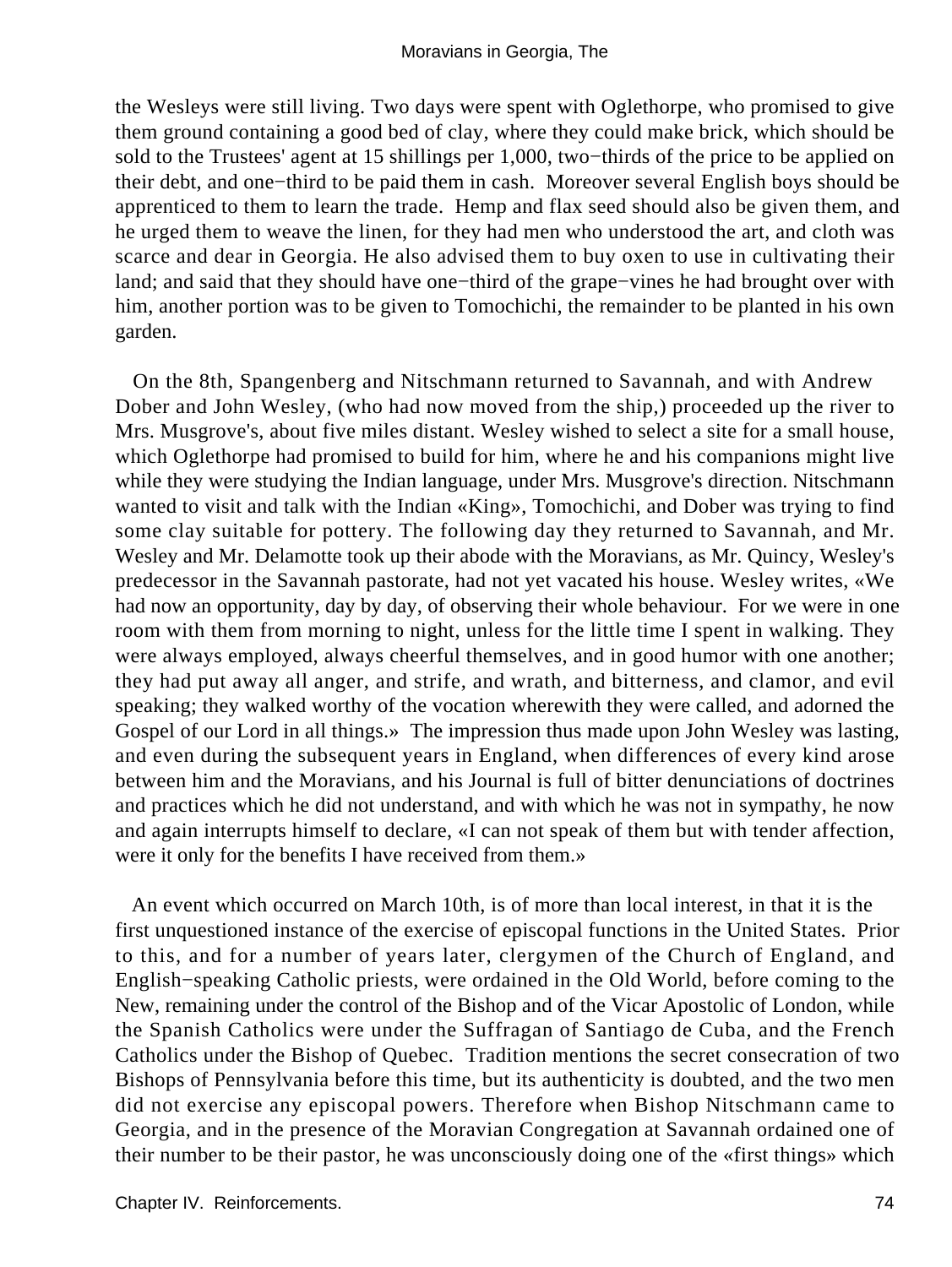are so interesting to every lover of history.

 Whenever it was possible the Moravians spent Saturday afternoon and evening in rest, prayer, and conference, and on this occasion four services were held at short intervals.

 At the first service the singing of a hymn was followed by the reading of Psalm 84, a discourse thereon, and prayer. The second was devoted to reading letters from Germany, and some discussion as to Hermsdorf and his relation to the Congregation. The third service was the important one, and the following account was recorded in the Diary. «When we re−assembled the question: `Must not our Congregation have a Chief Elder (Aeltester)?' was presented for discussion. All thought it necessary, and were unanimous in their choice of Anton Seifert, and no other was even suggested. While his name was being considered, he was sent from the room, and when he had been recalled, we sang a hymn, and Nitschmann and Toeltschig led the Congregation in most earnest prayer. Then Nitschmann delivered an earnest charge, setting before him the importance of his office, which made him the foremost member of the Congregation, especially in times of danger, for in the early Church, as well as among our forefathers in Moravia, the bishops were ever the first victims. He was asked if he would freely and willingly give up his life for the Congregation and the Lord Jesus. He answered, `Yes.' Then he was reminded of the evil which arose when bishops, seeing their power in a Congregation, began to exalt themselves, and to make outward show of their pre−eminence. He was asked whether he would recognize as evil, abjure, and at once suppress any inclination he might feel toward pride in his position as Chief Elder, and his larger authority. He answered with a grave and thoughtful `Yes.' Then our Nitschmann prayed over him earnestly, and ordained him to his office with the laying on of hands. Nitschmann was uncommonly aroused and happy, but Anton Seifert was very humble and quiet.» John Wesley, who was present, wrote «The great simplicity, as well as solemnity, of the whole, almost made me forget the seventeen hundred years between, and imagine myself in one of those assemblies where form and state were not; but Paul the tent−maker, or Peter the fisherman, presided; yet with the demonstration of the Spirit and of power.»

 Both Wesley and Benjamin Ingham refer to Seifert as a «bishop», which is a mistake, though a natural one. Wesley was present at the ordination, and heard the charge, with example and warning drawn from the actions of earlier bishops; while Ingham, in the course of several long conversations with Toeltschig concerning the Moravian Episcopate and Seifert's ordination, asked «is Anton a bishop?» and was answered, «yes, **FOR OUR** CONGREGATION.» This was in view of the fact that Bishop Nitschmann, in ordaining Seifert, had empowered him to delegate another member to hold the Communion, baptize, or perform the marriage ceremony in case of his sickness or necessary absence. At that time the Moravian Church was just beginning to form her own ministry, the ranks of Deacon, Presbyter and Bishop were not fully organized, and the definite system was only established by the Tenth General Synod of the Church in 1745. The exigencies of the case required large powers for a man serving in an isolated field, and they were given him, but strictly speaking, Seifert was only ordained a Deacon, and never was consecrated Bishop.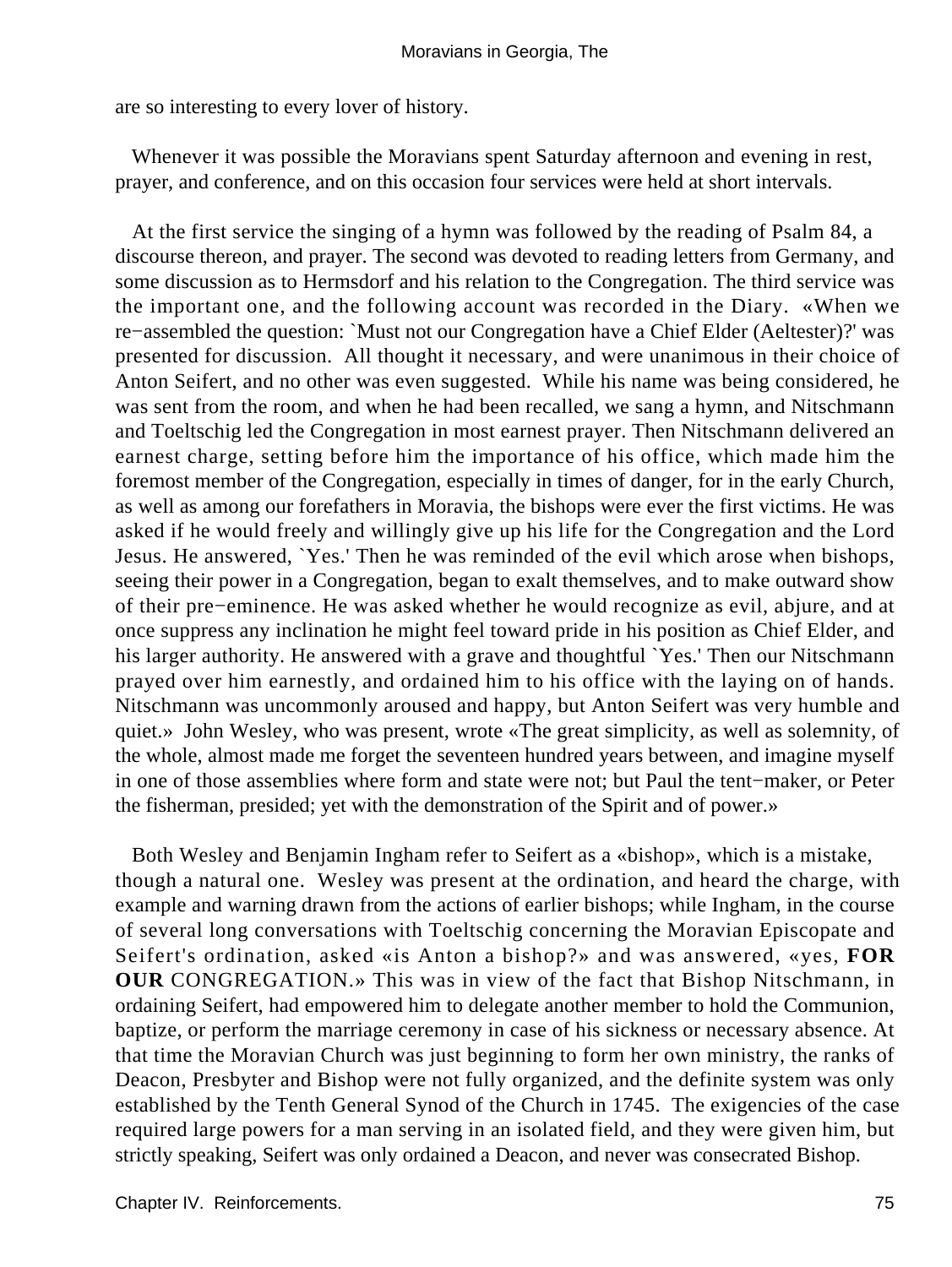The fourth and last service of the day was given up to song, a discourse, and prayer.

 On Sunday, March 11th, after morning prayers, Wesley went to Tybee for an interview with General Oglethorpe. At a general gathering of the Moravians later in the day, the second chapter of Acts was read, with special reference to the last four verses, and the description of the first congregation of Christ's followers, when «all that believed were together, and had all things common,» was taken as the pattern of their «Gemeinschaft». This plan, which had already been tested during the first year, proved so advantageous that it was later adopted by other American Moravian settlements, being largely responsible for their rapid growth during their early years, though in each case there came a time when it hindered further progress, and was therefore abandoned. In religious matters, the organization of the Savannah Congregation had been modeled after that at Herrnhut, so far as possible, but in material things the circumstances were very different. At Herrnhut the estates of Count Zinzendorf, under the able supervision of the Countess, were made to pay practically all the general Church expenses, and many of the members were in the service of the Saxon nobleman, Nicholas Lewis, Count Zinzendorf, in various humble positions, even while in the Church he divested himself of his rank and fraternized with them as social equals. But the men who emigrated to Georgia had undertaken to support themselves and carry on a mission work, and Spangenberg, with his keen insight, grasped the idea that a common purpose warranted a community of service, the labor of all for the benefit of all, with every duty, no matter how menial, done as unto the Lord, whom they all, in varying degrees, acknowledged as their Master. Later, in Bethlehem, Pa., with a larger number of colonists, and wider interests to be subserved, Spangenberg again introduced the plan, and elaborated it into a more or less intricate system, which is described in a clear and interesting manner in «A History of Bethlehem», by Rt. Rev. J. Mortimer Levering, which has recently been published.

 Not only on account of its successor the «Oeconomie», at Bethlehem, and others copied therefrom, but in view of the various modern attempts which have been and are still being made to demonstrate that the action of the early Church at Jerusalem can be duplicated and made financially successful, it is worth while to rescue the resolutions of the Moravian Congregation at Savannah from the oblivion of the manuscript Diary, in which they have been so long concealed, noting the claim that this was the first time since Apostolic days, that a Congregation had formed itself into such a «Society», – a «Gemeinschaft».

 «In our gathering we read Acts 2, and spoke of the `Gemeinschaft', for we are planning to work, to sow and reap, and to suffer with one another. This will be very useful, for many a man who has not understood or exerted himself, will by this means see himself and be led to improve. Others also will see from it that we love each other, and will glorify the Father in Heaven. There has been no »society« like that at Jerusalem, but at this present time it becomes necessary, for material reasons. Were we only individuals all would fear to give one of us credit, for they would think, `he might die', but nothing will be denied the `Society', for each stands for the other. Each member must work diligently, since he does not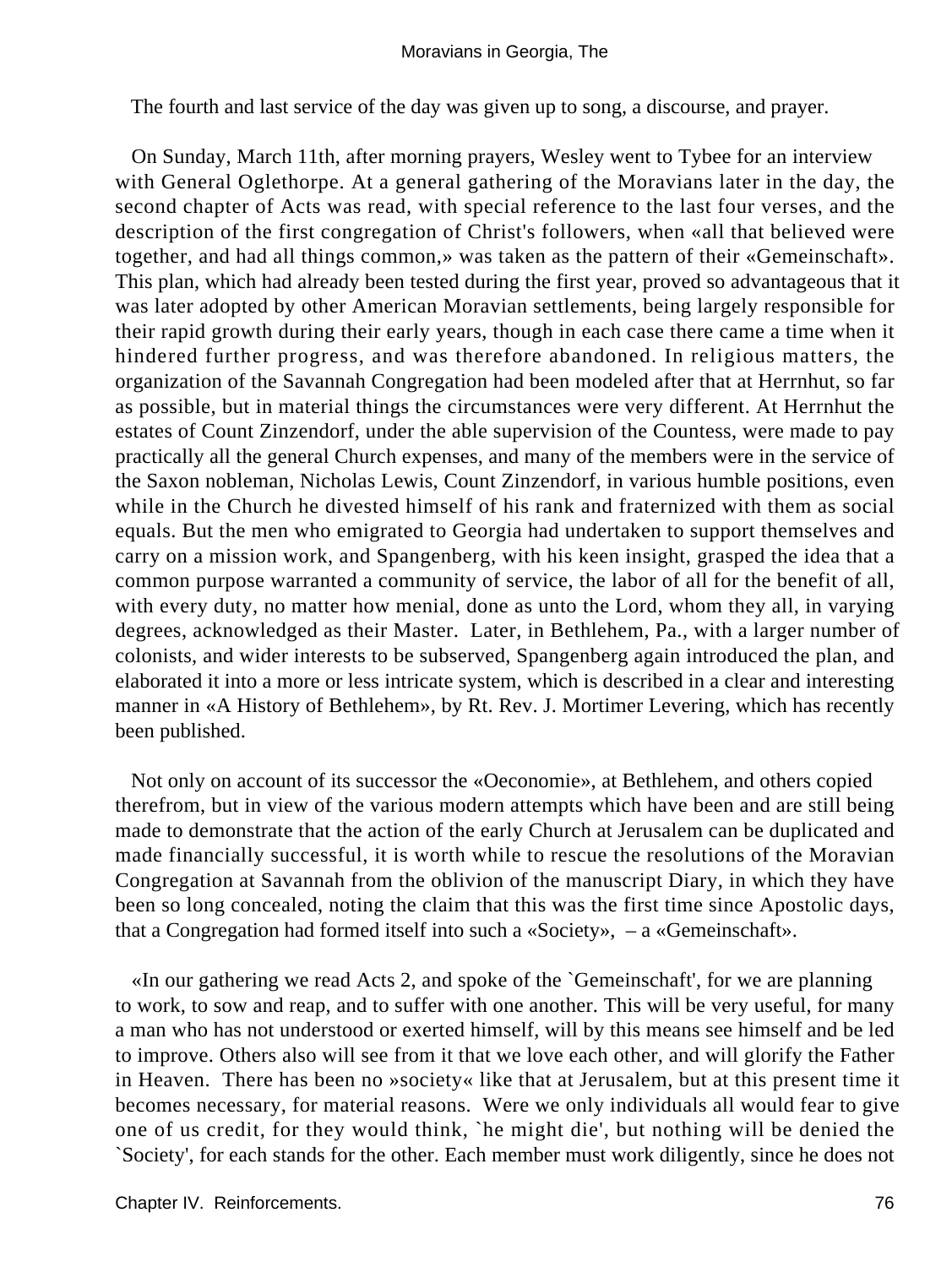labor for himself alone but for his brethren, and this will prevent much laziness. No one must rely on the fact that he understands a handicraft, and so on, for there is a curse on him who relies on human skill and forgets the Divine power. No one will be pressed to give to the `Society' any property which has hitherto belonged to him. – Each person present was asked if he had any remarks to make, but there were no objections raised. Moreover the brethren were told that if one should fall so low that he not only withdrew himself from the brethren, but was guilty of gross sin, he would be forced to work for another master until he had earned enough to pay his transportation here and back again, for we would not willingly permit such a man to remain in the land as an offence to the Indians.»

 It is interesting to observe that care for the poor Indians is the argument given for the course to be pursued in dealing with a recreant member! They had come to preach the Gospel to the Indians, and did not propose that evil should be learned through fault of theirs.

 At his earnest request, John Regnier was now admitted to the «Society», his presence among them so far having been without distinct agreement as to his standing. This did not make him a communicant member of the Church, simply put him on a par with the other non−communicants, of whom there were quite a number in the Congregation.

 In the evening Anton Seifert, so recently ordained Chief Elder, or pastor, of the Congregation, officiated for the first time at a Confirmation service, the candidate being Jacob Frank. He had been in poor health when the second company left Germany, and Count Zinzendorf had advised him not to go, but his heart was set on it, and he would not be persuaded. He grew worse during the voyage and was now very ill with dropsy, but in such a beautiful Christian spirit that no one could deny his wish for full membership in the Church. Having given satisfactory answers to the searching questions put to him, the blessing was laid upon his head, and he expressed so great a desire to partake of the Lord's Supper that his request was immediately granted, the Elders and Helpers (Helfer) communing with him. Two or three days later he asked Spangenberg to write his will, and then his strength gradually failed, until on March 19th, he «passed to the Lord», leaving to his associates the remembrance of his willing and happy departure.

 The term «Helpers» was used to express in a general way all those, both men and women, who were charged with the spiritual and temporal affairs of the Congregation. Many of the words employed as official titles by the Moravians were given a specialized significance which makes it difficult to find an exact English equivalent for them, though they are always apt when the meaning is understood. Perhaps the best example of this is «Diener», which means «servant», according to the dictionary, and was used to designate those who «served» the Congregation in various ways. Until quite recently a Lovefeast, held annually in Salem, N. C., for members of Church Boards, Sunday−School Teachers, Church Choir, Ushers, etc. was familiarly known as «the Servants' Lovefeast», a direct inheritance from the earlier days. It is now more commonly called «the Workers' Lovefeast», an attempt to unite «Helper» and «Diener» in a term understood by all.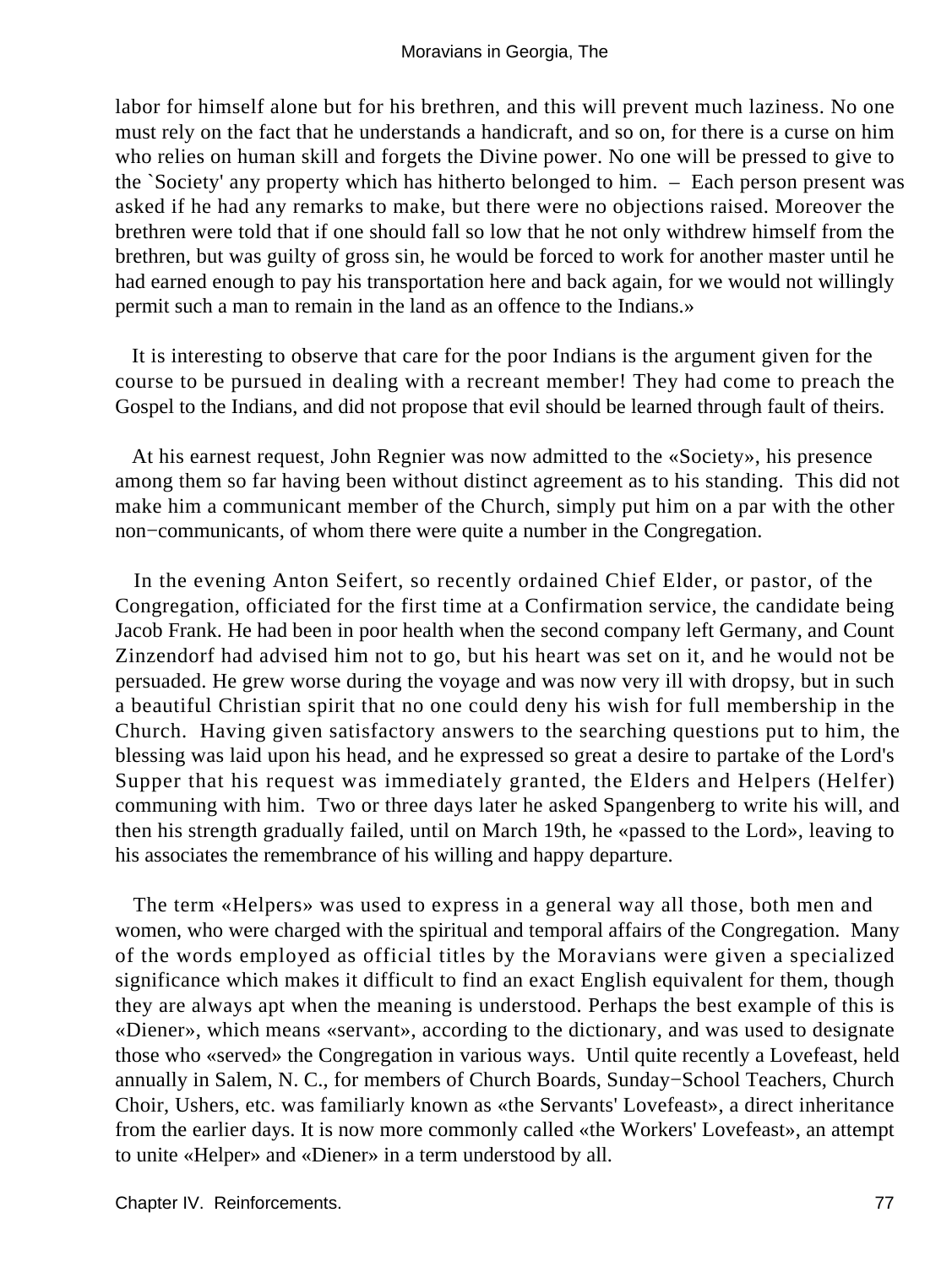At a «Helpers' Conference» held on March 13th, it was decided to have nothing more to do with Vollmar, the Wittenberg carpenter, who had crossed with the second company, had proved false and malicious, and had now joined Herr von Reck's party without the consent of the Moravians. More important, however, than the Vollmar affair, was the proposed departure of Spangenberg for Pennsylvania. Most faithfully had he fulfilled his commission to take the first company of Moravians to Georgia, and settle them there, patiently had he labored for and with them during their days of greatest toil and privation, controlling his own desire to keep his promise and go to the Schwenkfelders, who were complaining with some bitterness of his broken faith; but now his task was ended, the Savannah Congregation was ready to be thrown on its own resources, Gen. Oglethorpe had provided him with letters of introduction, and the «lot» said, «Let him go, for the Lord is with him.»

 Final questions were asked and answered, Spangenberg's Commission was delivered to him, and then Bishop Nitschmann «laid his blessing upon» him. In the Lutheran Church, to which he belonged before he joined the Moravians, Spangenberg had been an accredited minister of the Gospel. The Church of England refused to acknowledge the validity of Lutheran ordination, because that Church had no Episcopate, but the Moravians, influenced by Count Zinzendorf, himself a Lutheran by birth, broad−minded, liberal, and devout, did not hesitate to fraternize with the Lutherans, or even to accept the Sacraments at the hands of Pastor Rothe, in charge of the Parish Church of Berthelsdorf. At the same time they prized the Episcopate lately transferred to them from the ancient Unitas Fratrum, and while continuing in free fellowship with Christians of all denominational names, they now intended to so ordain their own ministry that no church could question it. When the three grades were established in 1745, a license to preach granted by the Lutheran Church was considered equivalent to the rank of Deacon, ordination in the Moravian Church making the minister a Presbyter.

 Now fully equipped for his mission to the English Colony of Pennsylvania, Spangenberg left Savannah on March 15th, going on Capt. Dunbar's ship to Port Royal, where he lodged with a man who was born in Europe, his wife in Africa, their child in Asia, and they were all now living in America! From Port Royal he went by land almost to Charlestown, the last short distance being in a chance boat, and from Charlestown he sailed to New York. From there he proceeded to Philadelphia, and to the Schwenkfelders, making his home with Christopher Wiegner on his farm in the Skippack woods, where George Boehnisch was also living. Spangenberg worked on the farm that he might not be a burden to his host, and might meet the neighbors in a familiar way, meanwhile making numerous acquaintances, and gaining much valuable information.

 Bishop Nitschmann remained in Savannah until March 26th, when he sailed to Charlestown. There he was detained ten days waiting for a northbound ship, and employed the time in delivering several letters of introduction, and learning all he could about Carolina, and the conditions there. On the 28th of April he reached New York, and left on the 9th of May for Philadelphia, going partly by boat, and partly on foot, reaching there on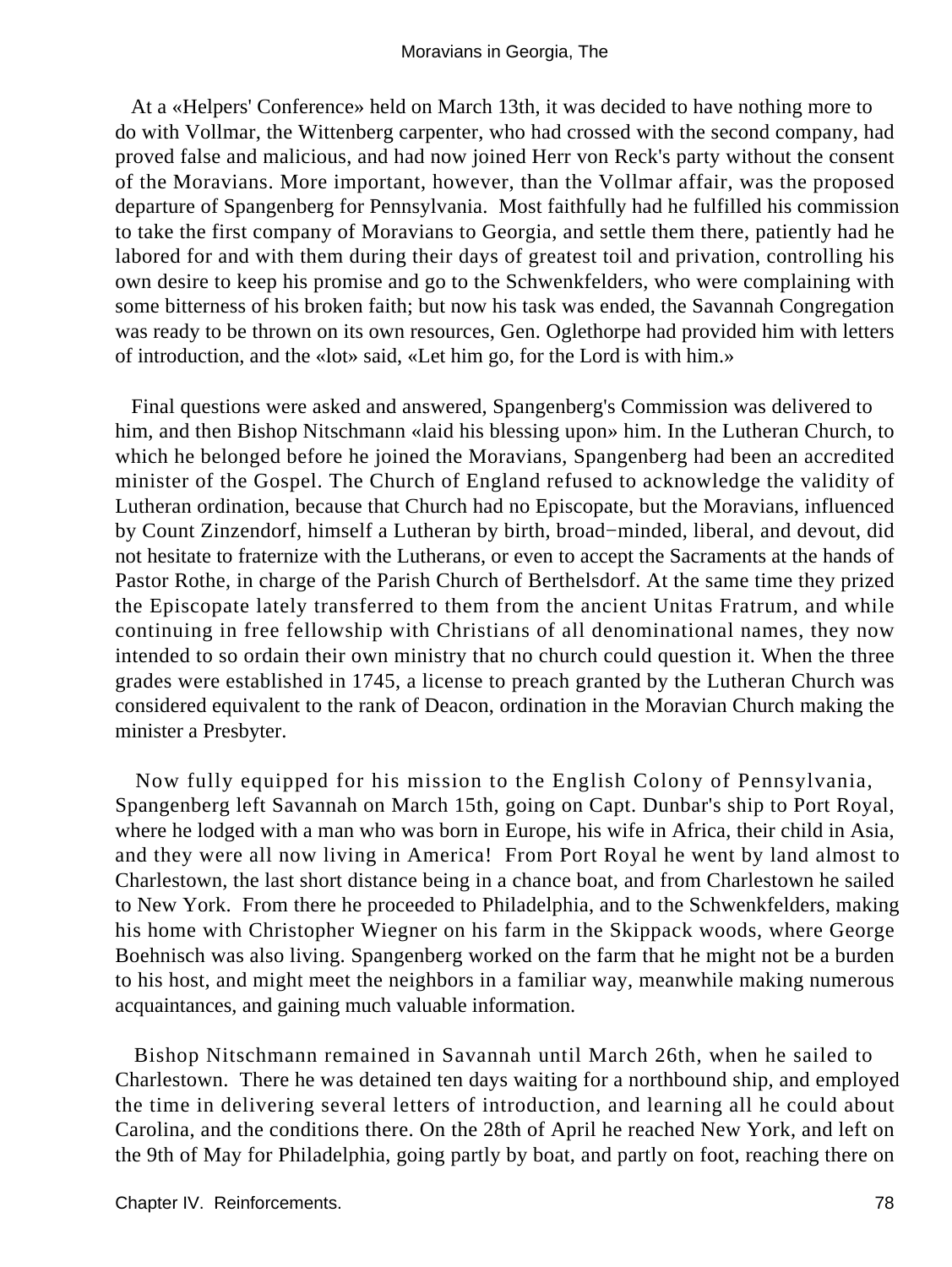the 13th. Six weeks he and Spangenberg spent together, visiting many neighborhoods, and informing themselves as to the religious and material outlook in Pennsylvania, and then Nitschmann sailed for Germany.

 His report gave a new turn to the American plans, for both he and Spangenberg were much pleased with Pennsylvania. Quite a number of the settlers seemed open to the idea of mutual aid in the spiritual life, material conditions were very different from those in Georgia and better suited to the Moravian needs, the Quaker Governor was not likely to force military service upon people who held the same theories as himself in regard to warfare, and there were large tribes of Indians within easy reach, to whom the Gospel might be preached. As troubles thickened in Savannah, therefore, the heads of the Church at Herrnhut began to look toward Pennsylvania, and ultimately sent thither the larger companies originally destined for Georgia.

 In August, Spangenberg went to visit the Moravian Mission on the island of St. Thomas, returning to Pennsylvania in November, where he remained until the following year.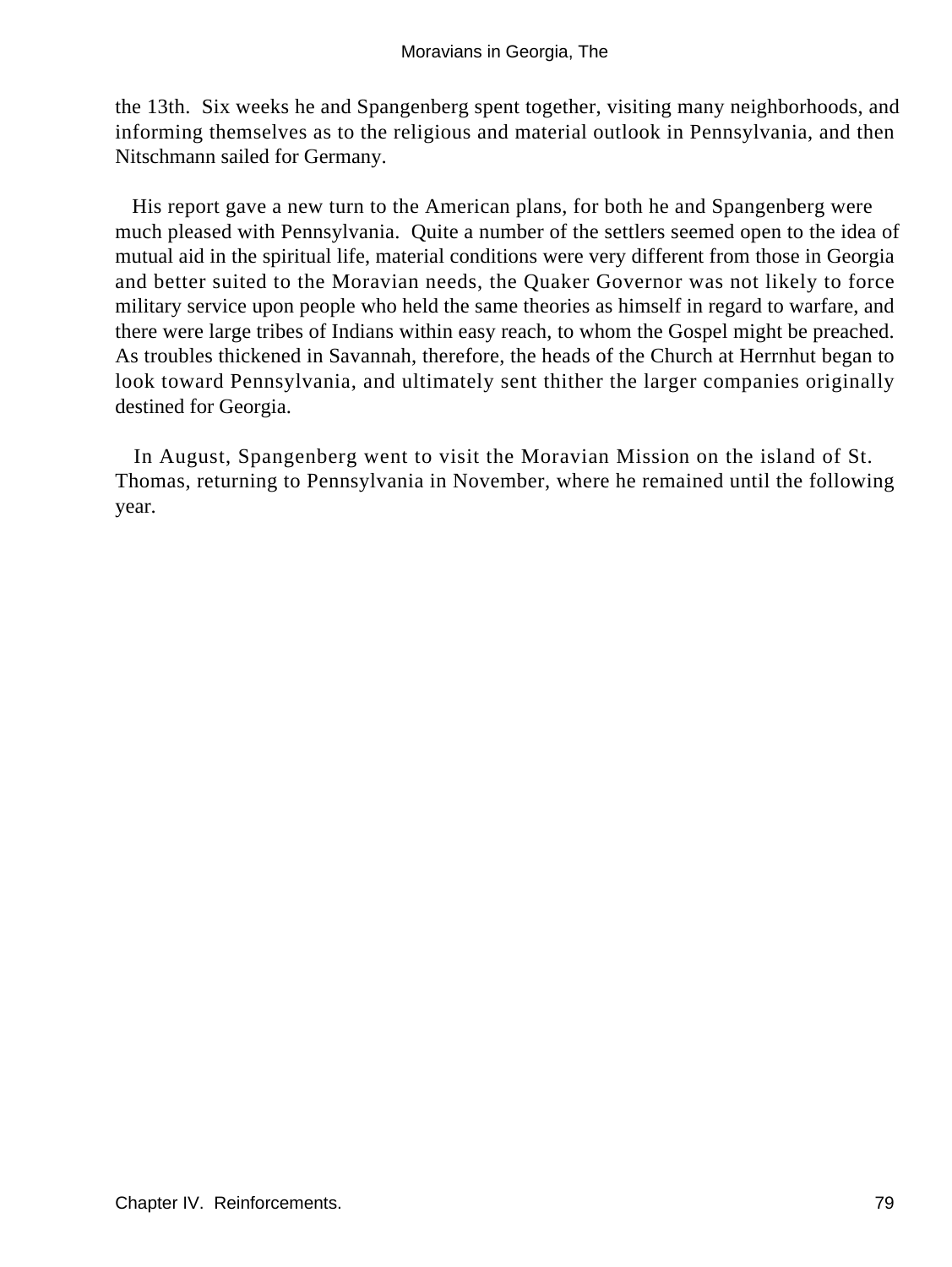## **[Chapter V. The Second Year in Georgia.](#page-130-0)**

**The English Clergymen.** 

 The same day that Bishop Nitschmann left Savannah, John Wesley moved into the parsonage which had just been vacated by his predecessor, Mr. Quincy. A week earlier he had entered upon his ministry at Savannah, being met by so large and attentive an audience that he was much encouraged, and began with zeal to perform his pastoral duties. He was the third Rector of the Savannah Parish, the Rev. Henry Herbert having been the first, and he preached in a rude chapel built on the lot reserved for a house of worship in the original plan of Savannah, – the site of the present Christ Church.

 The first word of discouragement was brought by Ingham, who returned from Frederica on April 10th, with a message from Charles Wesley begging his brother to come to his relief. He told a woeful story of persecution by the settlers, and injustice from Oglethorpe to Charles Wesley, all undeserved, as Oglethorpe freely admitted when he threw off the weight of suspicion laid upon his mind by malicious slanderers, and sought an interview with his young secretary, in which much was explained and forgiven. But poor Charles was in great straits when he sent Ingham to Savannah, sick, slighted, and abused, deprived even of the necessaries of life, and so cast down that on one occasion he exclaimed, «Thanks be to God, it is not yet made a capital offence to give me a morsel of bread!»

 Wesley obeyed the summons, taking Delamotte with him, Ingham caring for the Church and Delamotte's school during their absence. There were poor school facilities in Savannah prior to Delamotte's arrival, and he at once saw the need, and devoted himself to it. Delamotte seems to have been a quiet man, who took little share in the aggressive work of his companions, and consequently escaped the abuse which was heaped upon them.

 On April 22nd, Ingham sent an invitation to Toeltschig to visit him, and this was the beginning of a close personal friendship which lasted for the rest of their lives, and of such a constant intercourse between Ingham and the Moravian Church, that he is often supposed to have become a member of it, though he really never severed his connection with the Church of England. Toeltschig speaks of him as «a very young man, about 24 or 25 years of age, who has many good impulses in his soul, and is much awakened.» He had come to Georgia for the sole purpose of bearing the Gospel message to the Indians, and it was through him that the Moravians were finally able to begin their missionary work.

 When Wesley and Delamotte returned from Frederica, the former resumed his association with the Moravians, continuing to join in their Sunday evening service, and translating some of their hymns into English.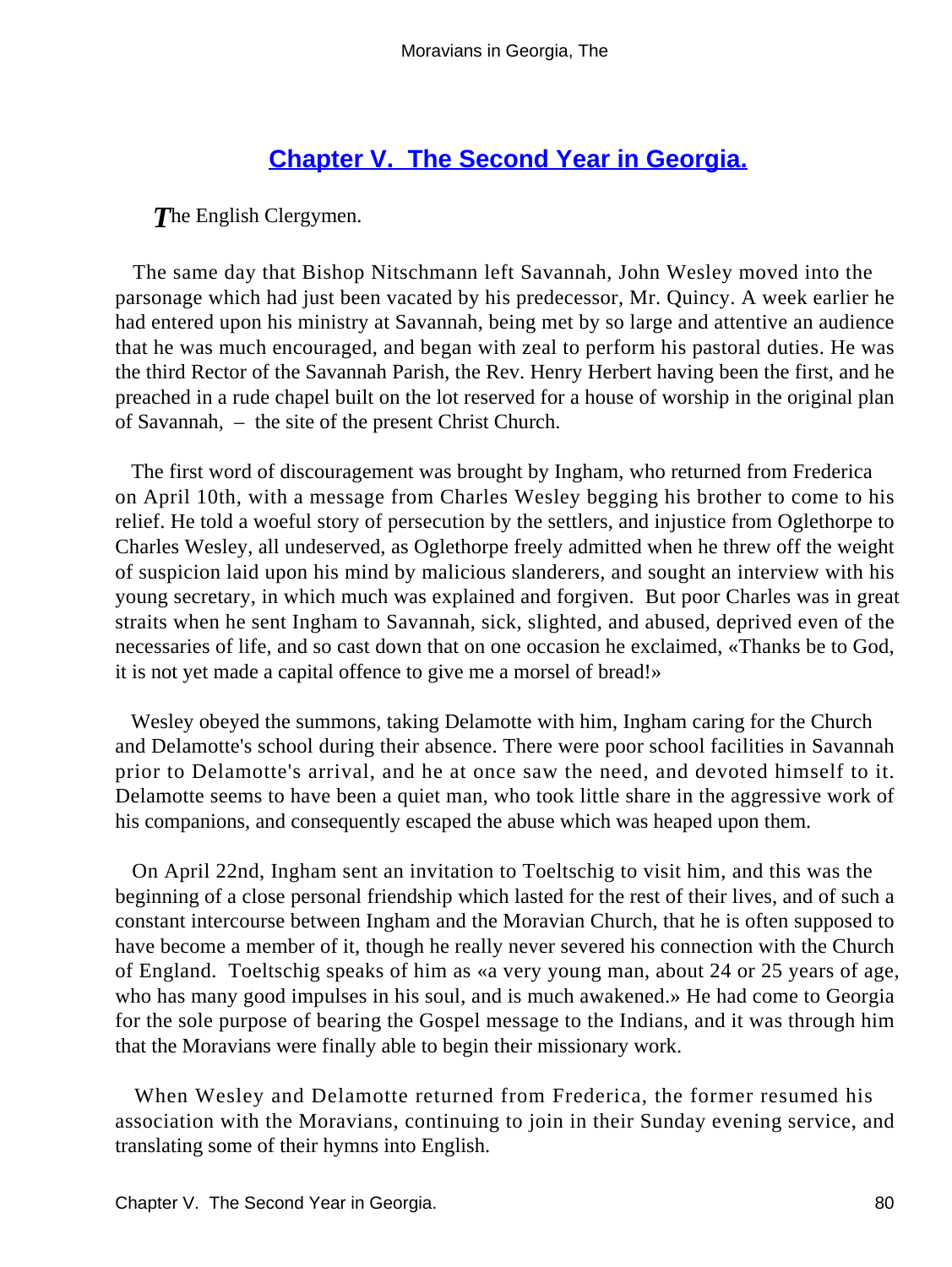In May two questions were asked of Toeltschig, upon the answering of which there depended more than any one imagined. The Diary says, – «The 20th, was Sunday. – Mr. Ingham asked if we could not recognize and receive him as our brother; to which I replied, that he did not know us well enough, nor we him, we must first understand each other better. On the 21st, Mr. Wesley spoke with me, and asked me the selfsame question. I said to him that we had seen much of him day by day, and that it was true that he loved us and we loved him, but that we did not so quickly admit any one into our Congregation.» Then at his request Toeltschig outlined the Moravian view of conversion, and the requisites for church−membership.

 A few days later Charles Wesley unexpectedly returned from Frederica, and Oglethorpe sent word that either John Wesley or Ingham should come down in his place. The latter was by no means anxious to go, – his former experience had not been agreeable, but the reason he gave the Moravians was that a number of Indian traders were soon to visit Savannah, and he was very anxious to see them. They advised him to be guided by John Wesley's wish, which he agreed to do, and then found that Wesley had decided to go himself.

 During the weeks that followed, Ingham and Charles Wesley were frequently with Toeltschig, who answered as best he could their many questions regarding the history of the Moravian Episcopate, a matter of vital importance to a strict member of the Church of England who was thinking of allying himself with them. Everything they heard confirmed Ingham in his intention, and when John Wesley returned in July he and Ingham again made application «to be received as brethren in our Congregation, and to go with us to the Lord's Table. We entirely refused to admit them into the Congregation, and I (Toeltschig) gave them the reasons therefor: (1) That we did not know them well enough; (2) and that they perhaps did not know us well enough, both things which we considered highly important; and (3) that their circumstances and situation were such that it would be difficult if not impossible for them to comply with the requirements of such admission.» The promises expected from a Confirmand, – to which they also must have bound themselves, – are thus summarized. «To give body and soul to the Lord now and forever; to devote and dedicate himself to the service of the Unity, according to the grace and gifts bestowed on him by the Saviour; and willingly to submit to the discipline and regulations which the Unity has established for the welfare and improvement of souls.» Could these two men, in the zeal and vigor of their youth, honestly have made these promises, the Moravian Church would have gained two invaluable co−workers, but they seem to have accepted Toeltschig's argument as conclusive, and dropped the matter, with no ill−will or disturbance of the existing pleasant relations.

 Concerning the Communion «we assured them that we loved them, and would welcome them as honored guests at the Lord's Supper, for we believed that they loved the Lord.» This invitation, however, the young clergymen would not accept.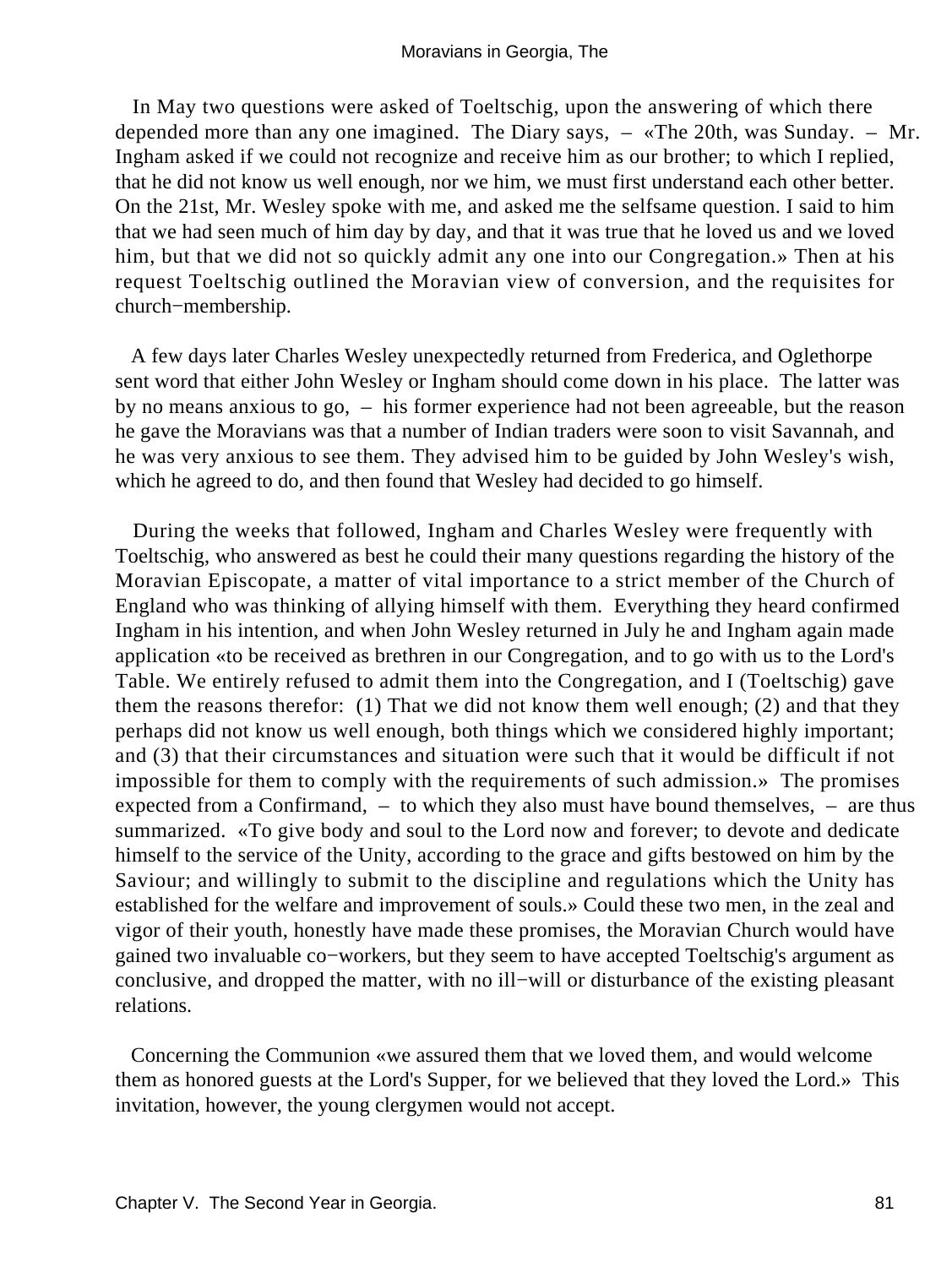On the 6th of August, Charles Wesley left for England, bearing dispatches to the Trustees, and with the hope of interesting others in the evangelizing of the Indians. He meant himself to return to Georgia, but feeble health prevented, and he resigned his office as Secretary to Gen. Oglethorpe the following May. His brother John accompanied him to Charlestown, and then went to Frederica to deliver certain letters to Gen. Oglethorpe. He found there was «less and less prospect of doing good at Frederica, many there being extremely zealous, and indefatigably diligent to prevent it,» his opposers even attempting personal violence. One «lady» tried to shoot him, and when he seized her hands and took away her pistol, she maliciously bit a great piece out of his arm. Still he made two more visits to the place, and then in «utter despair of doing good there,» took his final leave of Frederica.

## Work Among the Indians.

 When the Moravians adopted the conversion of the Indians as their main object for settling in America, they were greatly influenced by the attractive descriptions of the «wild people» which were being published. In a «Report», ascribed to Gen. Oglethorpe, it is stated that «nothing is lacking for their conversion to the Christian faith except a knowledge of their language, for they already have an admirable conception of `morals', and their conduct agrees perfectly therewith. They have a horror of adultery, and disapprove of polygamy. Thieving is unknown to them. Murder is considered an abominable crime, and no one may be killed except an enemy, when they esteem it a virtue.» This, like too many a description written then and now to exploit a colonizing scheme, was far too good to be true. The Indians proved apt learners, but of the vices rather than the virtues of the English, and drunkenness with all its attendant evils, was quickly introduced. Afraid of their dusky neighbors, anxious to keep on good terms with them, distrusting their loyalty to the English under the bribes offered by French and Spanish, the Government tried to limit the intercourse between the Indians and the settlers as much as possible, treating the former as honored guests whenever they came to Savannah, but forbidding the latter to go to them without special permit in times of peace, and not at all in time of war.

 When the Moravians came the restlessness which presaged war was stirring among the tribes, becoming more and more pronounced, and one of the Indian Chiefs said frankly, «Now our enemies are all about us, and we can do nothing but fight, but if the Beloved Ones should ever give us to be at peace, then we would hear the Great Word.»

 Tomochichi, indeed, bade the missionaries welcome, and promised to do all in his power to gain admission for them into all parts of his nation, but the time was not ripe, nor was his influence equal to his good−will. Though called a «king», he was only chief of a small tribe living some four or five miles from Savannah, part of the Creek Confederacy, which was composed of a number of remnants, gradually merged into one «nation». The «Upper Creeks» lived about the head waters of the creeks from which they took their name, and the «Lower Creeks», including Tomochichi's people, were nearer the sea−coast.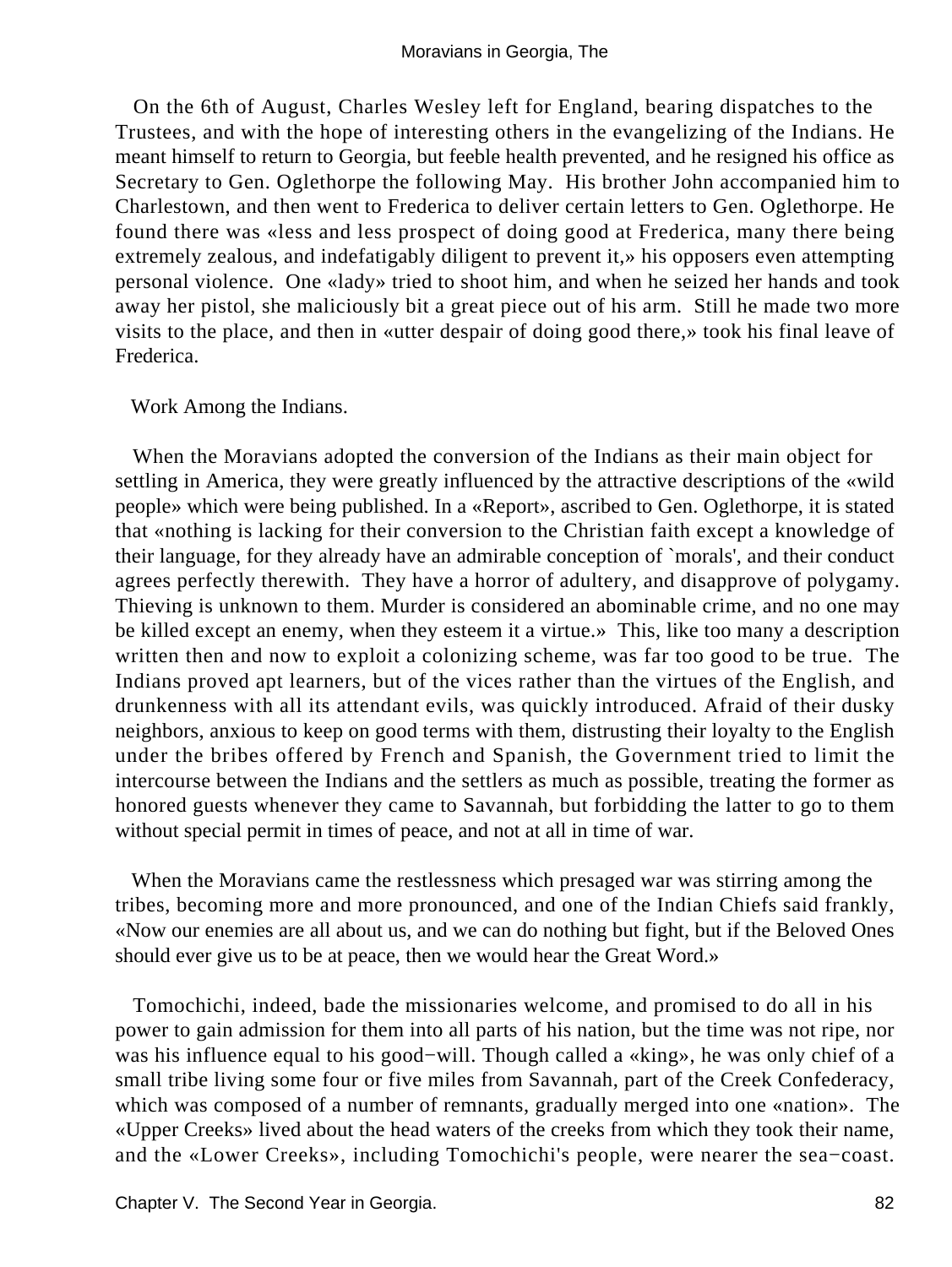Ingham, whose heart was set on the Indian work, was at first very anxious to go to the Cherokees, who lived near the mountains, at a considerable distance from Savannah, having been told that they had a desire to hear the «Great Word». On April 22nd, he spoke of his wish to Toeltschig, inviting Seifert and, if they chose, another Moravian to join him in the work. It was the best opportunity that had yet offered, and Seifert wanted to go to the Indians, having already studied their language as best he could, but they hesitated to undertake the work conjointly with Ingham. After some time the Cherokee plan was abandoned. Oglethorpe objected on account of the danger that they would be intercepted and killed, it being a fourteen day land journey to reach the Cherokee country, and he positively refused to let John Wesley go because that would leave Savannah without a minister. Toeltschig says Wesley's interest in the Indian work failed, and another writer says he gave up the work because he could not learn the Indian language, but Wesley lays all the blame on Oglethorpe.

 In January, 1737, the question of going to the Upper Creeks was submitted to the «lot», and the Moravians were bidden to wait for another opening. Meanwhile an actual beginning had been made among the Lower Creeks. On the 7th of May, Ingham and John Wesley went up the river to the home of Mrs. Musgrove, the half−breed woman who at this time was of such great use as interpreter and mediator between the Indians and the English. Arrangements were made by which Ingham should spend three days of each week with her, teaching her children to read in exchange for instruction in the Indian language. The other three or four days were to be spent in Savannah, communicating to Wesley the knowledge he had acquired, Anton Seifert sharing in the lessons.

 On the 19th of June, the Moravians held a meeting to determine whether the time had come for them to take up the Indian work in earnest. The «lot» was appealed to, and the answer being that the language should be learned, Seifert, George Neisser and John Boehner were appointed to make diligent use of Ingham's instructions. The frequent visits of Tomochichi and his people to Savannah gave them an opportunity to practice speaking, for the Moravian house was always open to the red men, and food and drink were theirs at any time of day, a fact of which the visitors were not slow to take advantage.

 The «lot» had so great an influence on the progress of affairs in the Moravian Congregation at Savannah from this time on that it is necessary to understand how the institution was regarded. The use of the lot was common in Old Testament days; and in the New Testament it is recorded that when an apostle was to be chosen to take the place of the traitor, Judas, the lot decided between two men who had been selected as in every way suited for the place. Following this example the members of the ancient Unitas Fratrum used the lot in the selection of their first ministers, and the Renewed Church did the same when the first elders were elected at Herrnhut in 1727. It was no uncommon practice in Germany, where many persons who desired special guidance resorted to it more or less freely, and Count Zinzendorf, among the rest, had used it from his youth up. Gradually it came into general use among the Moravians, and at a later period in their history had its definite place

Chapter V. The Second Year in Georgia. **83** and the second Second Year in Georgia.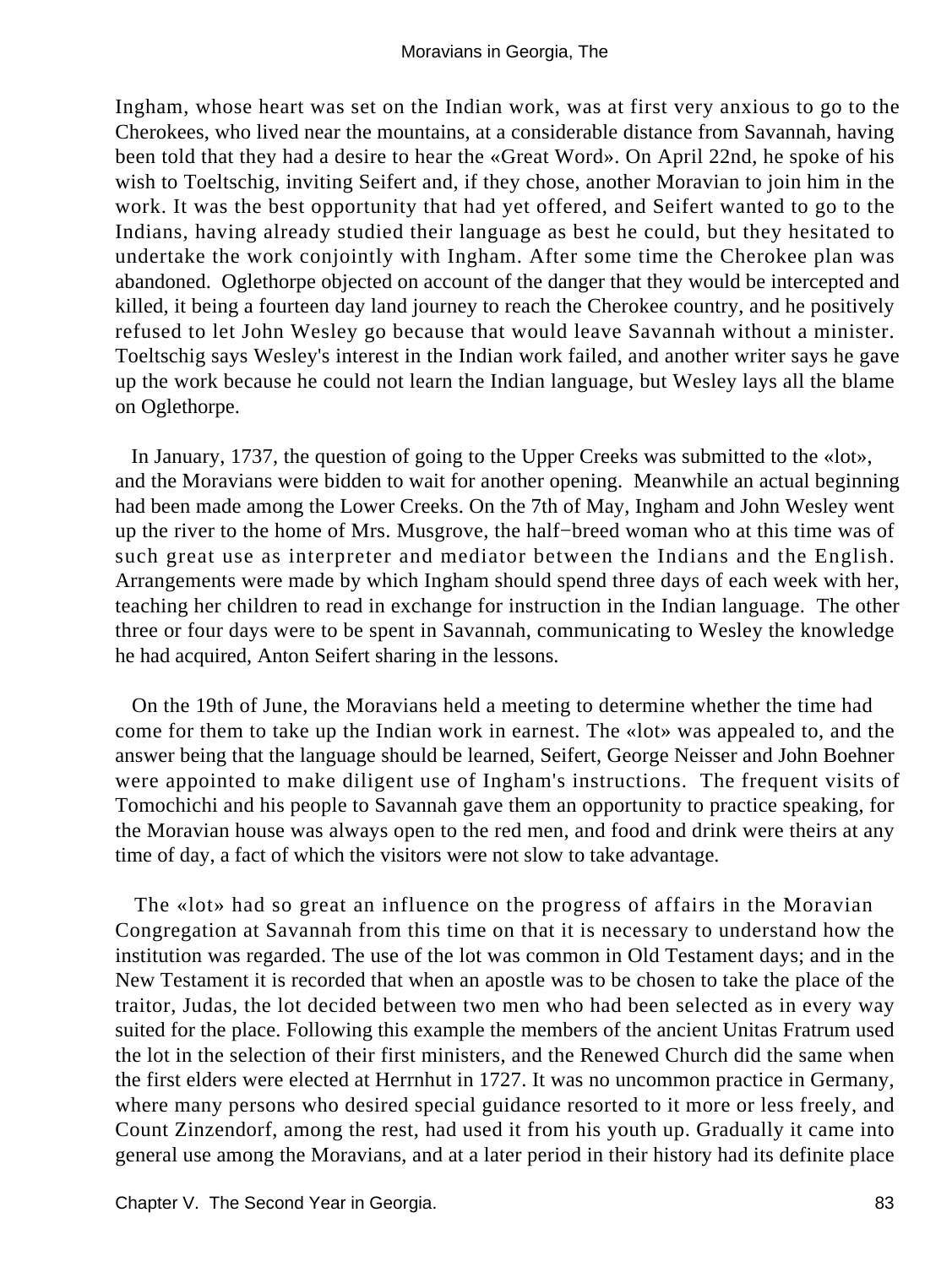in their system of government, though the outside public never fully understood it, and still holds erroneous views, despite the plain statements that have been made. By degrees its use became more and more restricted, and has been long since entirely abolished.

 In its perfection the lot was simply this, – human intellect solving a problem so far as earnest study and careful deliberation could go, and then, if the issue was still in doubt, a direct appeal for Divine guidance, in perfect faith that the Lord would plainly answer his servants, who were seeking to do his will. This standard was not always maintained, but the leaders of the Moravian Congregation in Savannah had the early, absolute, belief that God spoke to them through the lot, and felt themselves bound to implicit obedience to its dictates. Their custom was to write two words or sentences on separate slips, representing the two possible answers to their question, and after earnest prayer to draw one slip, and then act accordingly. Sometimes a third slip, a blank, was added, and if that was drawn it signified that no action should be taken until another time, and after further consideration.

 Some time in July, Peter Rose and his wife, (the widow Riedel) went to live among the Lower Creeks, giving all their time to learning the language, and teaching what they could about religion.

 On August 9th, Mr. Ingham went to the Moravians with a new plan. Gen. Oglethorpe had agreed to build a schoolhouse for Indian children, near Tomochichi's village, with the idea that it would give opportunity also to reach the older men and women with the Gospel message. The house was to contain three rooms, one for Ingham, one for the Moravian missionaries, and one to be used for the school, and it was suggested that the Moravians undertake the erection of the building, the Trustees' fund to pay them for their labor. The proposition was gladly accepted, and preparations were at once made to send the necessary workmen.

 On Monday, the 13th, Toeltschig and five others went to the spot which had been selected for the Indian Schoolhouse, usually called `Irene'. The site of this schoolhouse has been considered uncertain, but a short manuscript account of «the Mission among the Indians in America», preserved in the Herrnhut Archives, says distinctly that it stood «a mile above the town (of Savannah) on an island in the Savannah River which was occupied by the Creeks.»

 When the carpenters arrived the first act was to unite in prayer for a blessing on their work, and then they began to fell trees and cut down bushes, clearing the ground for the hut in which they were to live while building the schoolhouse. The hut was placed on the grave of an Indian chief. «The Indians are accustomed to bury their chiefs on the spot where they died, to heap a mound some 24 feet high above them, to mourn them for a while, and then to abandon the spot,» and this little elevation was a favorable site for their hut. Until the hut was finished the men lodged with the Indians, Tomochichi himself taking charge of their belongings. Toeltschig returned the same day to Savannah, going back later with a supply of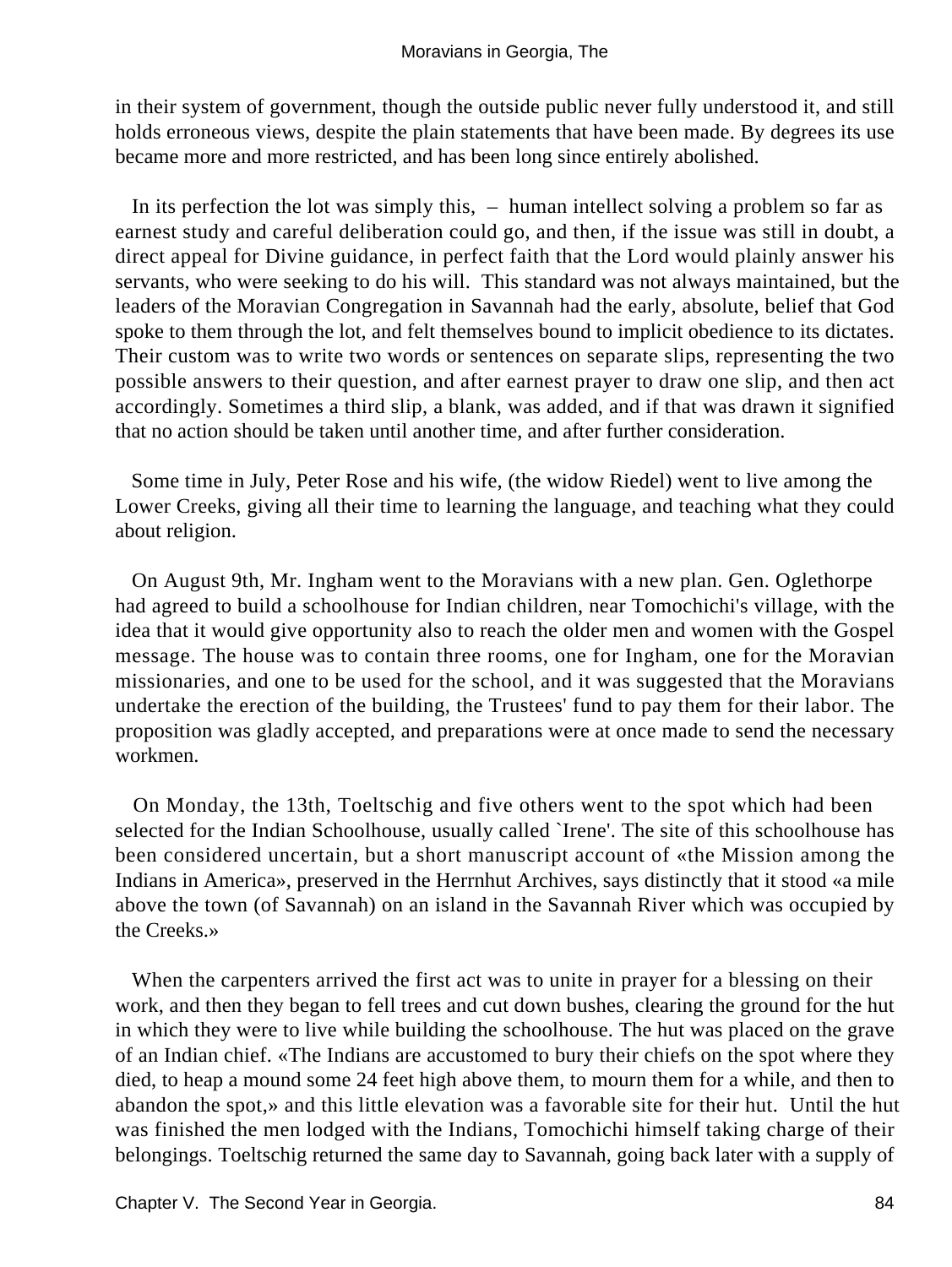provisions. The Indians made them heartily welcome to their neighborhood, and the Moravians, even in the midst of their building operations, began to teach them the English alphabet, at the same time putting forth every effort to learn the Indian tongue, in which Rose was rapidly becoming proficient.

 By the 20th of September the schoolhouse was finished, and Ingham and the Moravians held a conference to plan the future work, and decide what duties each should assume, as he proposed to move thither at once, and, with the approval of the lot, Rose and his wife were to do the same. Morning and evening they were to read the English Bible, accompanied by silent prayer; morning, mid−day and evening an hour was to be given to the study of the Indian language; and Rose and his wife were to have an hour for their private devotions. Mrs. Rose was to teach the Indian girls to read, and the boys, who had already begun to read, were to be taught to write. In their remaining time they were to clear and plant some land, that they might not be too long dependent on the Congregation at Savannah, and on the friendly Indians, who were giving them much.

 The next day Mr. and Mrs. Toeltschig escorted Rose and his wife to their new home, and at Ingham's request united with them in a little prayer service. Four days later fourteen of the Moravians went to the schoolhouse, which was solemnly consecrated by Seifert, the Chief Elder. That evening, in Savannah, Rose and his wife were formally set apart for their missionary work, and the next day they returned to «Irene», as the school was called, to enter upon their duties.

 At first everything was encouraging. The children learned readily, not only to read but some to write; they committed to memory many passages of Scripture, and took special delight in the hymns they were taught to sing.

 The older Indians looked on with wonder and approval, which stimulated the missionaries to new zeal in mastering the language, and in taking every opportunity to make the «Great Word» known to them. Zinzendorf wrote a letter from Herrnhut to Tomochichi, commending his interest in their message, and urging its full acceptance upon him; the Indians gave some five acres of land for a garden, which Rose cleared and planted, and everything looked promising, until the influence of the Spanish war rumor was felt. True to their nature, the fighting spirit of the Indians rose within them, and they took the war−path against the Spanish, for the sake of their English allies, and perhaps more for the pure love of strife. Then Ingham decided to go to England for reinforcements, and Rose was left in charge of the work. He seems to have been a well−meaning man, and much beloved by the Indians, but he was not a man of much mental strength or executive ability, and the Congregation at Savannah soon decided that he and his wife should be recalled until the way opened for one or more of the others to go back to Irene with him.

The «Society».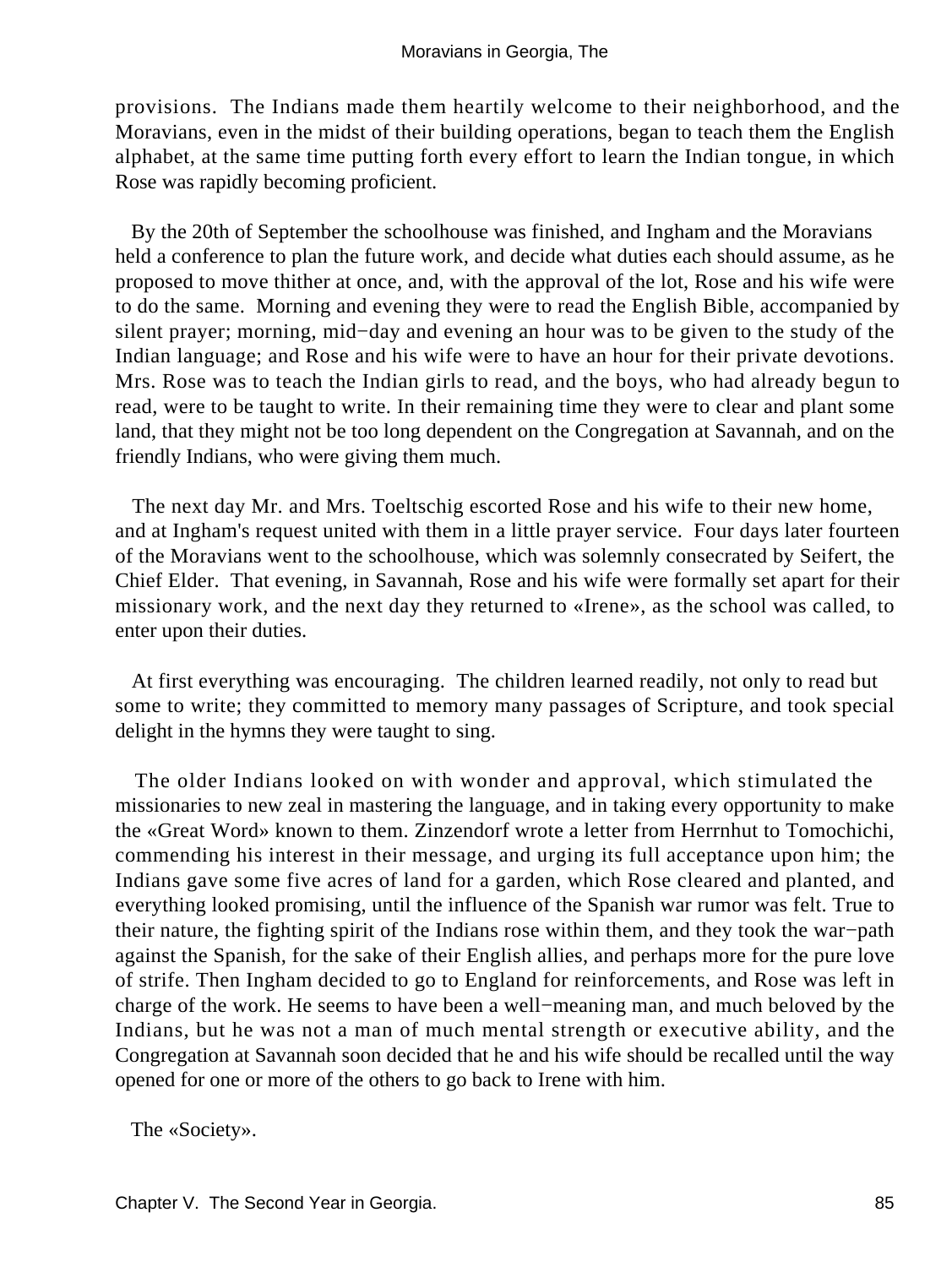In their personal affairs the Moravians were experiencing the usual mingling of light and shadow.

 Dober's effort to make pottery was a failure, for lack of proper clay, but through Gen. Oglethorpe's kindness a good deal of carpenter's work was given to them. They built a house for Tomochichi at his village, and a house in Savannah, both in the style of the Moravian house, and another town house in English fashion, as well as the Indian school, a large share of their wages being applied on account, so that their debt was gradually reduced, and their credit sustained.

 Their manner of living remained very simple. Morning and evening prayers began and ended their days of toil, the company being divided, part living at the garden, and part in town during the week, all gathering in the town−house for Sunday's rest and worship. When the weather was very warm the morning Bible reading was postponed until the noon hour, that advantage might be taken of the cooler air for active labor. Once a month a general conference was held on Saturday evening, with others as needed, so that all might do the work for which they were best fitted, and which was most necessary at the time. «Who worked much gave much, who worked less gave less, who did not work because he was sick or weak gave nothing into the common fund; but when they needed food, or drink, or clothing, or other necessary thing, one was as another.»

 On the 3rd of April, Matthias Seybold asked to be received into the communicant Congregation, which was done on the 5th of May, and he shared in the Lord's Supper for the first time June 3rd. John Boehner also was confirmed on January 12th of the following year.

 On the 11th of November two little girls, Anna and Comfort, were added to their household. The mother had recently died, and the father offered to pay the Moravians for taking care of them, but they preferred to have them bound, so they could not be taken away just when they had begun to learn, and so it was arranged. On the 28th, a man from Ebenezer brought his son, and apprenticed him to Tanneberger, the shoemaker.

 The dark side of the picture arose from two causes, ill health, and matrimonial affairs. There was a great deal of sickness throughout Georgia that summer, and the second company became acclimated through the same distressing process that the first had found so hard to bear. Mrs. Dober, Mrs. Waschke, Mrs. Toeltschig, Gottlieb Demuth, John Boehner and others were sick at various times, and David Jag cut his foot so severely that he was unable to use it for four months. Nor was this the worst, for three more of their number died. Roscher was sick when he reached Savannah, with consumption, it was supposed, but Regnier suspected that this was not all, and when Roscher died, March 30th, he secured permission to make an autopsy, in which he was assisted by John Wesley. The examination showed a large hematoma in the left wall of the abdomen, and other complications. The records say, «we have no cause to grieve over his departure, for he was a good soul,» and died in peace.

Chapter V. The Second Year in Georgia. **86** November 2014 12:30 No. 2014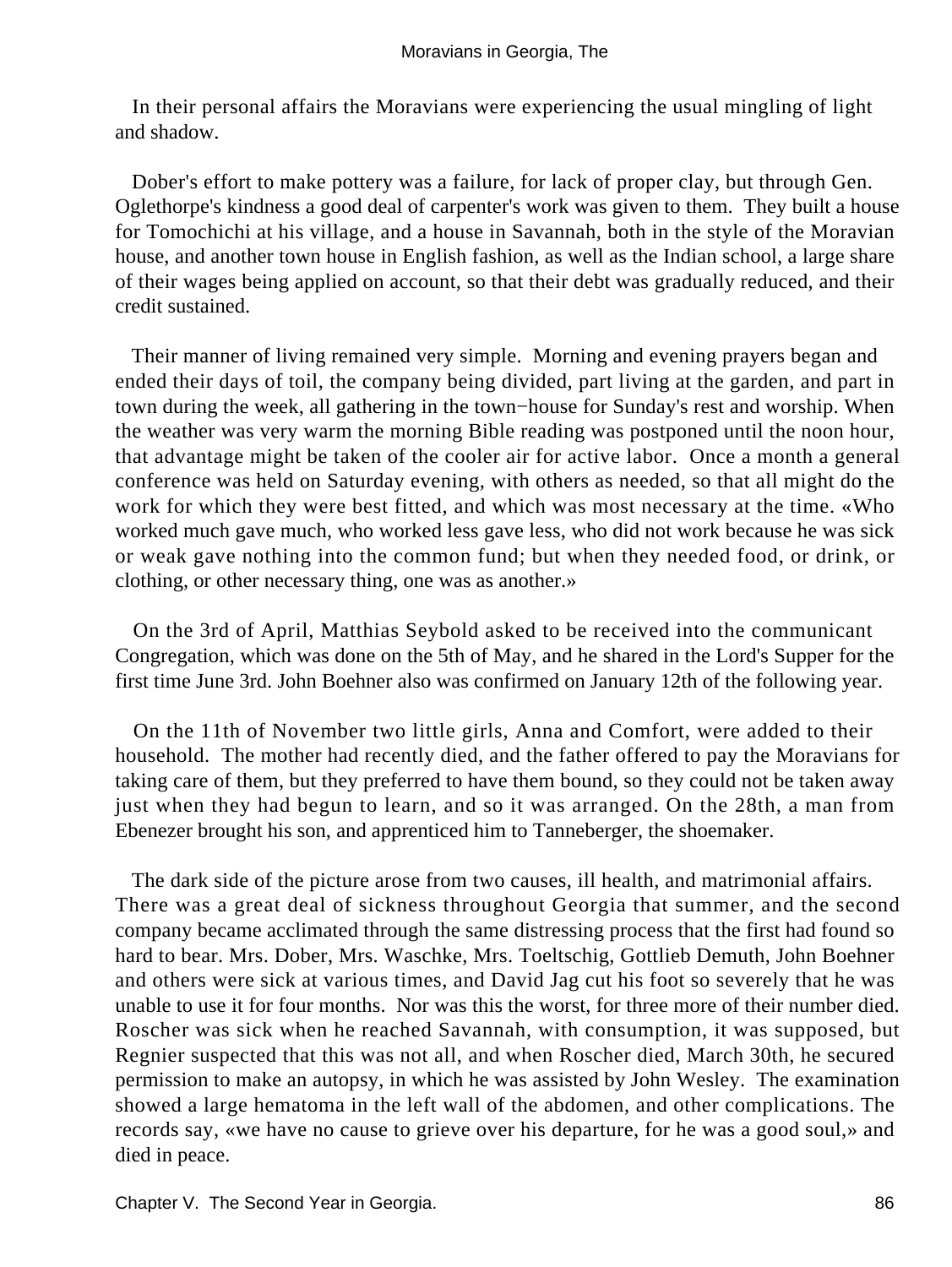The next to pass away was Mrs. Haberecht. Her health began to fail the latter part of March, but she did not become seriously ill until the 26th of May, when she returned from the farm, where she and others had been employed, and told her friends that the Saviour had called her, and her end was near. With joy and peace she waited for the summons, which was delayed for some time, though on several occasions her death seemed only a matter of hours. On the 16th of June she shared with the others in the celebration of the Communion, and on the following evening «went to the Saviour».

 Matthias Boehnisch's illness was of short duration, lasting only from the 27th of September to the 3rd of October. He had had a severe fall on the ship coming over, from which he continued to suffer, and now a hard blow on the chest injured him mortally. Some of his companions found it hard to understand why he should be taken, for he was a good man, who gave promise of much usefulness in the Lord's service. It is an old question, often asked and never fully answered, but Boehnisch, conscious almost to the last, was perfectly willing to go, and his associates felt that the influence of his life «would be a seed, which would bear fruit» in others.

 It was a serious mistake that sent Juliana Jaeschke to Savannah with the second company. A seamstress was badly needed, and had she been so minded she might have been very useful, but in a list giving very briefly the standing of each one in the «Society», it is curtly stated that she was «ill−mannered, and obstructing everything.» Soon after her arrival it was suggested that she marry Peter Rose, but the lot forbade and he found a much better helpmeet in the widow of Friedrich Riedel. Waschke thought he would like to marry Juliana, but she refused, even though Bishop Nitschmann, Mr. and Mrs. Toeltschig pled with her. Her preference was for George Haberland, and the result was an uncomfortable state of affairs, which disturbed the leaders of the «Society» not a little, for living as they did as one large family it meant constant friction on all sides. They did not know whether to force Juliana to submit to their authority, (as a member of the «Society» she had pledged herself to obedience to the duly elected officers), or whether they should wait and hope for a better frame of mind. At last they referred it to the lot, which read «Juliana shall not marry any one yet.» This settled the question for the time being, but did not improve the spirit of the parties concerned. A few of the others were homesick, and lost interest in their work and the cause for which they had come over. Hermsdorf returned from Frederica, sick and depressed, and was kindly received by the Moravians in Savannah, though their first favorable impression of him had been lost on the voyage across the Atlantic, when he complained of the fare, and lay in bed most of the time.

 The leaders of the party, trying to pacify the discontented, comfort the sick, and strengthen those that were left as one and another was called away; planning the daily routine to the best advantage so that they might repay their debt, and still have the necessaries of life for their large company; seeking to teach and convert the Indians, and help the poor about them; – these leaders were further tried by the non−arrival of answers to the letters sent to Germany. Feeling that they **MUST** know the will of those at home if they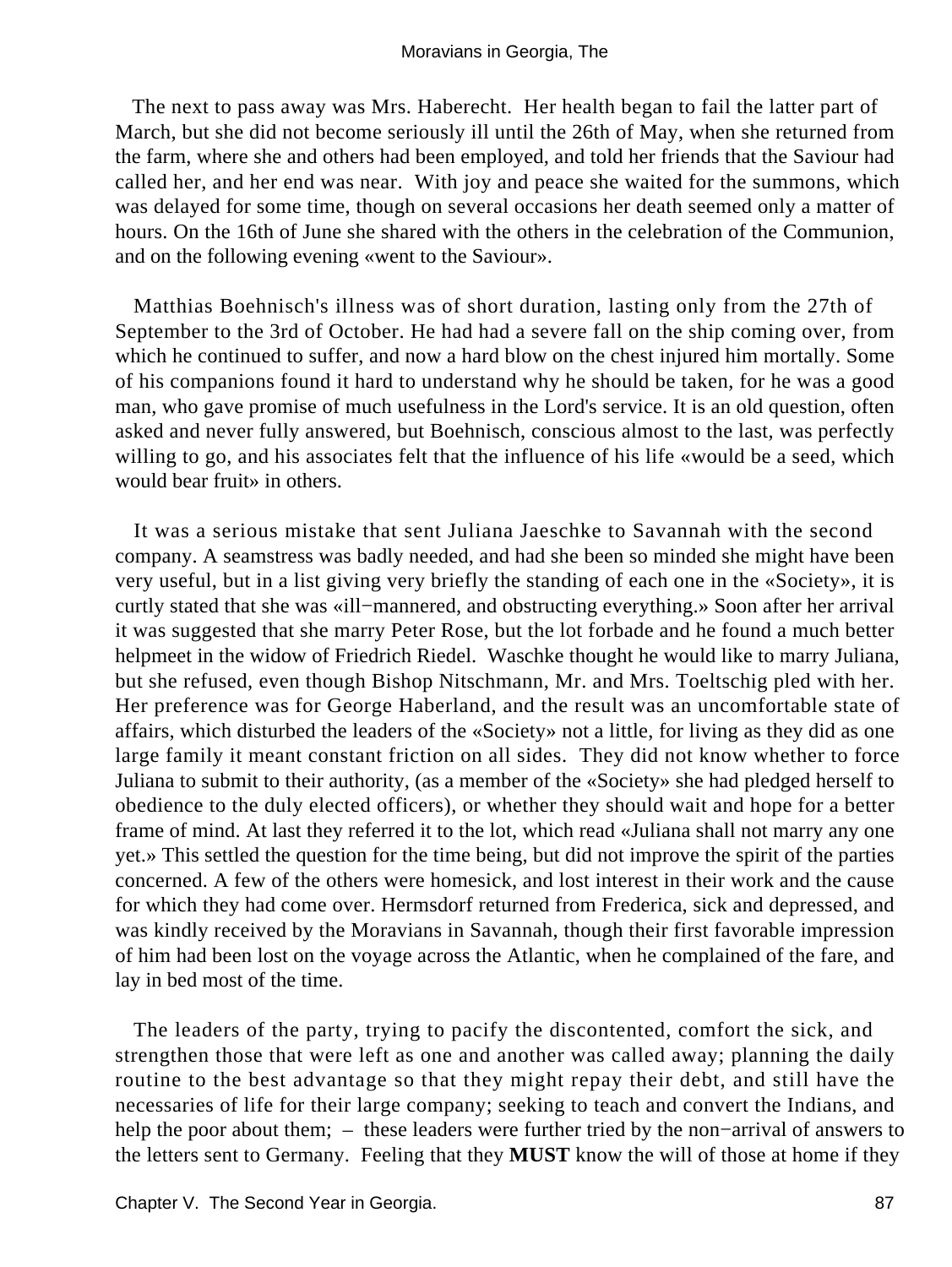were to be able successfully to continue their work, they at last decided to send a messenger to Count Zinzendorf, and the lot designated Andrew Dober.

 A ship was lying at anchor, ready to take Gen. Oglethorpe to England, and he readily agreed to take Dober and wife with him, and on December 2nd, they embarked, Dober carrying a number of letters and papers. Mrs. Dober was quite ill when they left, but rapidly improved in the sea breezes. January 20th, the ship reached London, and Mr. and Mrs. Dober went at once to Mr. Weintraube, who was to forward the letters to Herrnhut. As they were talking Bishop Nitschmann walked in, to their mutual great astonishment. He reported that Count Zinzendorf had just arrived in London, and had sent to inquire for letters, so those brought from Georgia were at once delivered. Zinzendorf rented a house, the Countess arrived a few days later, and Dober and wife remained in his service during the seven weeks of his stay.

 The Count's object in visiting London at this time was fourfold: to confer with the Georgia Trustees about the Moravians in Savannah; to extend acquaintances among the Germans in London and do religious work among them; to discuss the Episcopate of the Unitas Fratrum with Archbishop Potter of Canterbury; and if possible to revive the «Order of the Mustard Seed». This order had been established by Zinzendorf and several companions in their early boyhood, and grew with their growth, numbering many famous men in its ranks, and it is worthy of note that even in its boyish form it contained the germs of that zeal for missions which was such a dominant feature of the Count's manhood.

 Archbishop Potter not only fully acknowledged the validity of the Unity's Episcopate, but urged Zinzendorf himself to accept consecration at the hands of Jablonski and David Nitschmann, and encouraged by him Zinzendorf was consecrated bishop at Berlin, May 20th, 1737.

 The Count held frequent services during his stay in London, and before he left a society of ten members had been formed among the Germans, with a few simple regulations, their object being «in simplicity to look to these three things: – to be saved by the blood of Christ; to become holy, or be sanctified by the blood of Christ; to love one another heartily.»

With the Trustees it was agreed: «That the Count's men» might remain for two years longer at Savannah, without cultivating the five hundred acre tract, «and be exempt from all forfeitures arising from such non−cultivation;» but if they chose they might move to the tract any time during the two years. They might go to Tomochichi's Indians whenever they saw fit and he consented. Other Indians could not be visited in time of war, but in peace four Moravians should be licensed to go to them, on the same footing as the English ministers. Those living with Tomochichi were not included in this number. «As the Moravian Church is believed to be orthodox and apostolic» no one should interfere with their preaching the Gospel, or prevent the Indians from attending their services in Savannah, or elsewhere. The title to their five hundred acre tract was secured to the Moravians, even in case the Count's

Chapter V. The Second Year in Georgia. **88** and the second Second Year in Georgia.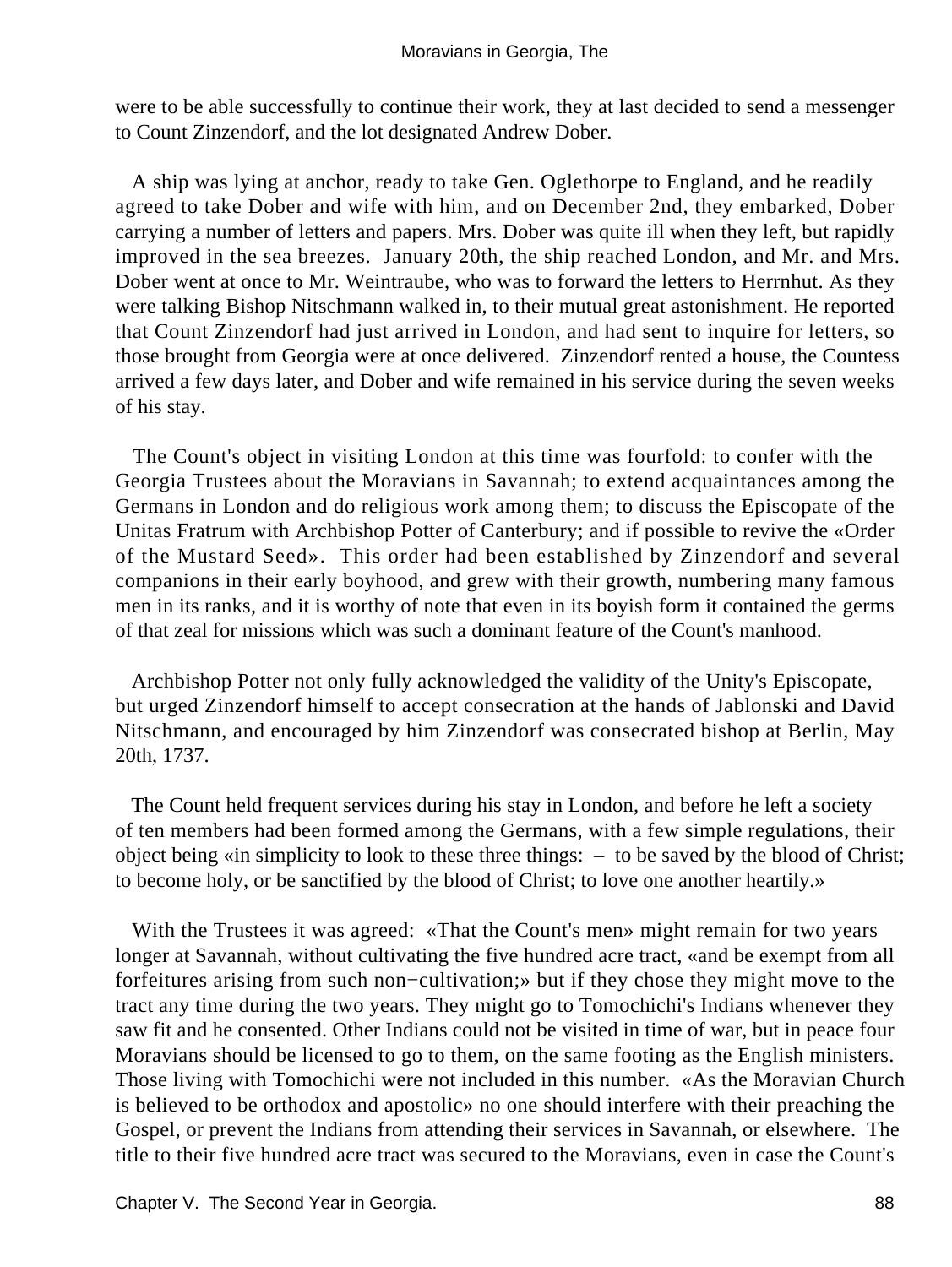male line should become extinct.

 Reference to military service is conspicuous by its absence, and at the very time that these resolutions were being framed, assurance on that one point was being desperately needed in Savannah.

Rumors of War.

 In February, 1737, that which Spangenberg had feared came upon the Moravians, – military service was peremptorily demanded of them, the occasion being a fresh alarm of Spanish incursions.

 The feud between the colonists of Spain and England was of long standing, dating back to rival claims to the New World by right of discovery. The English asserted that through the Cabots they had a right to the greater part of North America, and a grant to the Lords Proprietors of Carolina, in 1663, named the 31 degree of latitude as the southern boundary. Another patent two years later set the line at the 29 degree, but that availed nothing as it included the northern part of Florida, where the Spanish were already settled in considerable numbers.

 No other nation questioned the English claim to the sea−board as far as the 31 degree, which was well south of the Altamaha, but the Spanish greatly resented the settlements in Carolina, as encroaching on their territory, though successive treaties between the two Governments had virtually acknowledged the English rights. With the two nations nominally at peace, the Spanish incited the Indians to deeds of violence, encouraged insurrection among the negro slaves, welcomed those who ran away, and enlisted them in their army. Now and then the Governor of Carolina would send a force, which would subdue them for a time, but the constant uncertainty made Carolina welcome the Georgia colony as a protection to her borders.

 The settlement of Georgia gave further offense to Spain, and her subjects in Florida burned to exterminate the intruders, as they considered them, though nothing was done so long as operations were confined to the Savannah River. But when towns and forts were planned and begun on the Altamaha their opposition became more outspoken. Oglethorpe did all he could to preserve peace without retreating from his position, and in Oct. 1736, he concluded a treaty with the Governor of St. Augustine.

 Only too soon it became apparent that this treaty would not be respected, for the Captain−General of Cuba disapproved, and Oglethorpe sailed for England, in November, to urge the immediate and sufficient fortification of the frontier. The Trustees and the Government approved of the course he had pursued, but Spain recalled and executed the Governor of St. Augustine, for presuming to make such a treaty, and so plainly showed her intention to make war on Georgia that the English Government authorized Oglethorpe to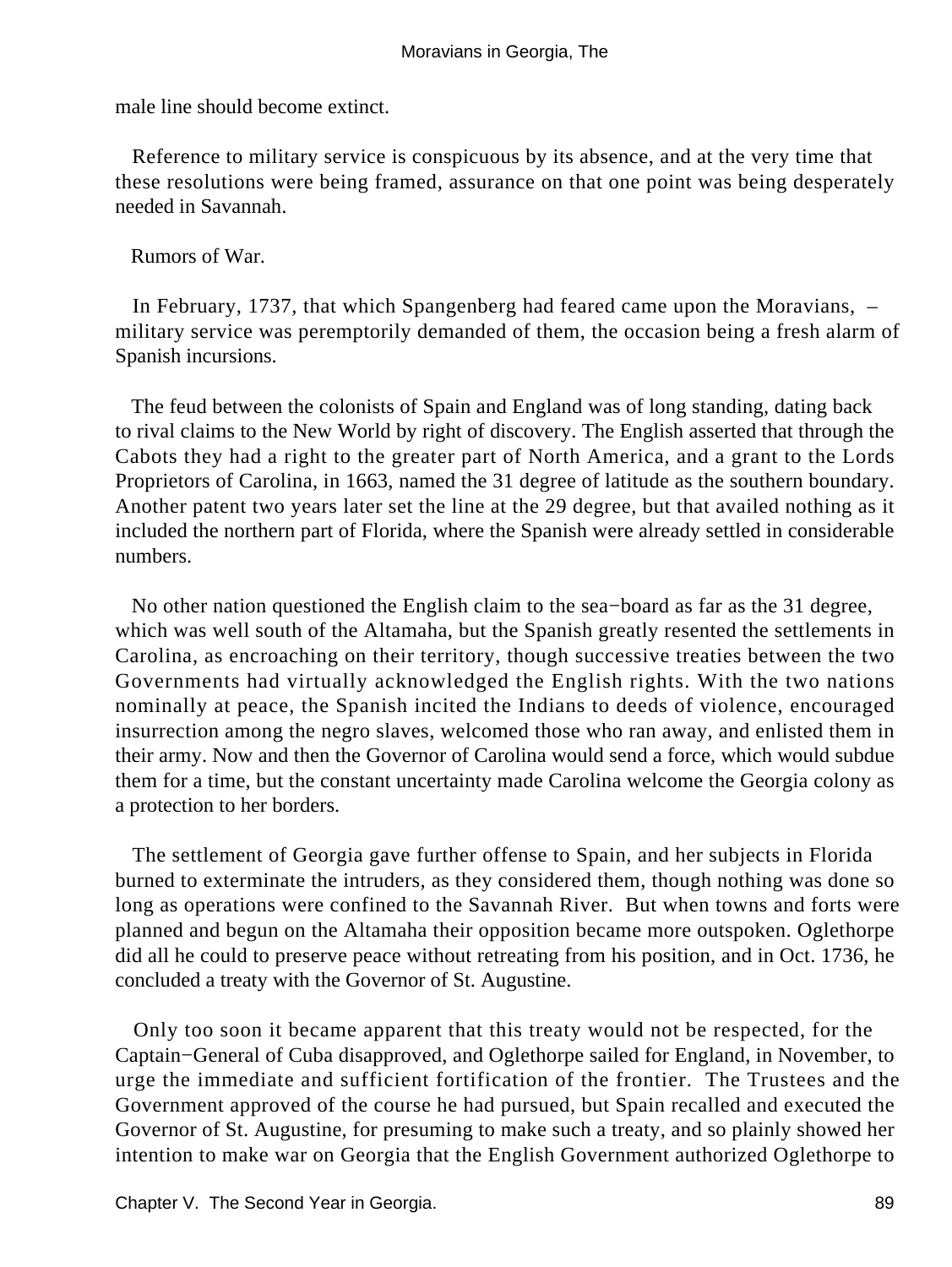raise a regiment for service there, and in July, 1738, he sailed for America, commissioned to take command of all the military forces of Carolina and Georgia, and protect the colonies.

 During the nineteen months of his absence, the Georgia colonists were in a continual state of uneasiness, which now and then became sheer panic at some especially plausible report of imminent danger.

 On February 17th, 1737, Mr. Causton received a letter from Charlestown, in which the Governor informed him that he had news of the approach of the Spaniards, and Savannah at once became excited, and prepared for defence. On the 20th, officers went through the town, taking the names of all who could bear arms, freeholders and servants alike. Three of them came to the Moravian house and requested names from Toeltschig. He answered «there was no one among them who could bear arms, and he would get no names from them.» They said, «it was remarkable that in a house full of strong men none could bear arms, – he should hurry and give them the names, they could not wait.» Toeltschig answered, «if they wanted to go no one would stop them, there would be no names given.» They threatened to tell Mr. Causton, Toeltschig approved, and said he would do the same, and they angrily left the house.

 Ingham accompanied Toeltschig to Mr. Causton, who at once began to argue the matter, and a spirited debate ensued, of which the following is a resume.

 Causton. «Everybody must go to the war and fight for his own safety, and if you will not join the army the townspeople will burn down your house, and will kill you all.»

 Toeltschig. «That may happen, but we can not help it, it is against our conscience to fight.»

 Causton. «If you do not mean to fight you had better go and hide in the woods, out of sight of the people, or it will be the worse for you; and you had better go before the enemy comes, for then it will be too late to escape, the townspeople will certainly kill you.»

 Toeltschig. «You forget that Gen. Oglethorpe promised us exemption from military service, and we claim the liberty he pledged.»

 Causton. «If the Count, and the Trustees and the King himself had agreed on that in London it would count for nothing here, if war comes it will be **FIGHT OR DIE.** If I were an officer on a march and met people who would not join me, I would shoot them with my own hand, and you can expect no other treatment from the officers here.»

Toeltschig. «We are all servants, and can not legally be impressed.»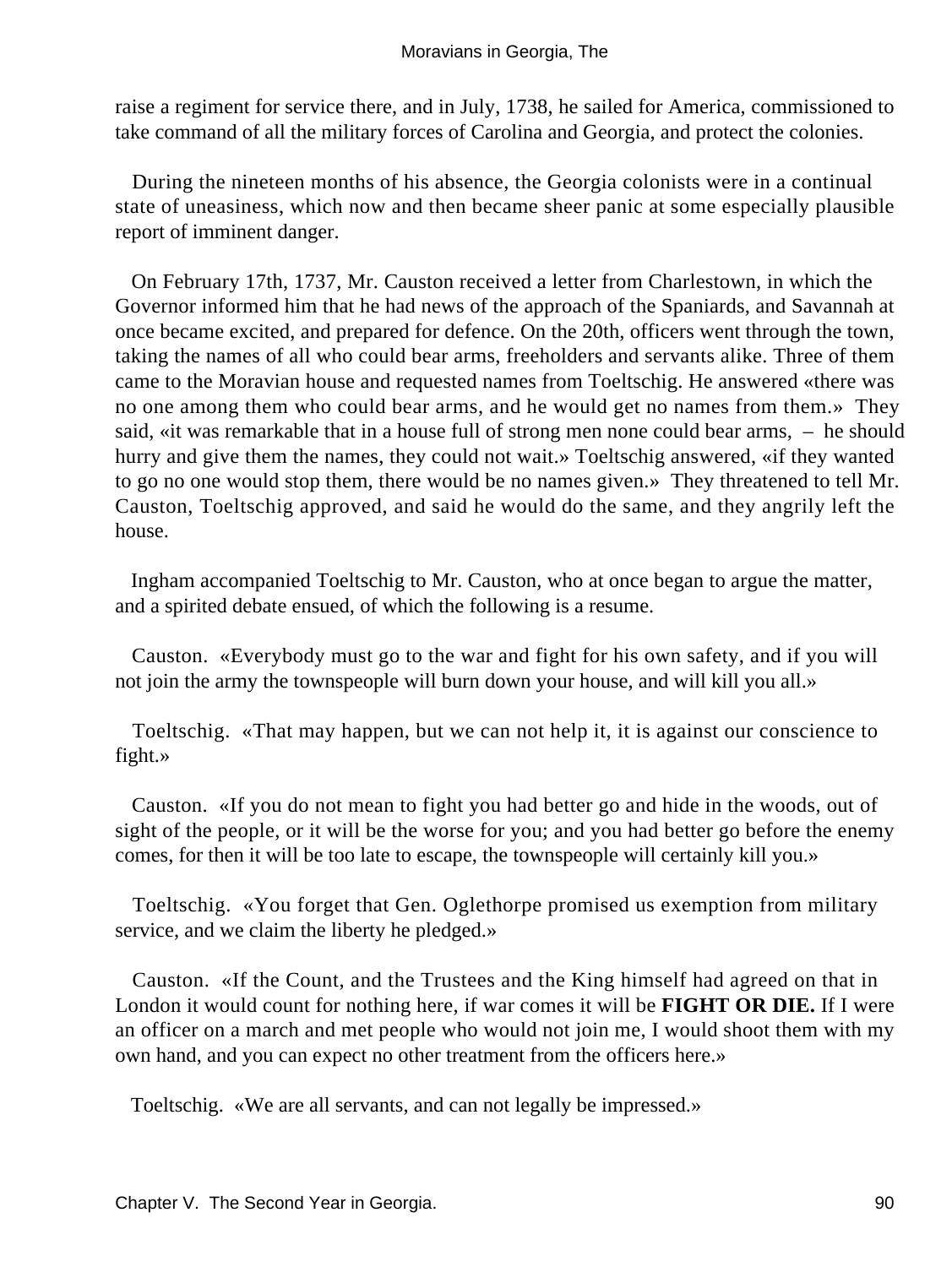Causton. «If the Count himself were here he would have to take his gun on his shoulder, and all his servants with him. If he were living on his estate at Old Fort it would make no difference, for the order of the Magistrates must be obeyed. If the English, to whom the country belongs must fight, shall others go free?»

 Toeltschig finally yielded so far as to tell him the number of men in their company, «it could do no harm for we could be counted any day,» but their names were resolutely withheld, and service firmly refused.

 Then the townspeople took up the cry. Should they fight for these strangers who would not do their share toward defending the land? They would mob and kill them first! They only injured the colony at any rate, for they worked so cheaply that they lowered the scale of wages; and besides they received money from many people, for their services, but spent none because they made everything they needed for themselves!

 Still the Moravians stood firm in their position, indeed they could do nothing else without stultifying themselves. The instructions from Zinzendorf and the leaders of the Church at Herrnhut, with the approval of the lot, were definite, – they should take no part in military affairs, but might pay any fines incurred by refusal. To Oglethorpe and to the Trustees they had explained their scruples, making freedom of conscience an essential consideration of their settling in Georgia, and from them they had received assurances that only freeholders were liable to military duty. Therefore they had claimed no land as individuals, but had been content to live, and labor, and be called «servants», paying each week for men to serve in the night watch, in place of the absent owners of the two town lots. In Savannah their views were well known, and to yield to orders from a Magistrate, who openly declared that promises made by the Trustees, who had put him in office, were not worth regarding, and who threatened them with mob violence, would have been to brand themselves as cowards, unworthy members of a Church which had outlived such dire persecution as that which overthrew the ancient Unitas Fratrum, and recreant to their own early faith, which had led them to abandon homes and kindred in Moravia, and seek liberty of conscience in another kingdom. That Georgia needed armed men to protect her from the Spaniards was true, but equally so she needed quiet courage, steady industry, strict honesty, and pious lives to develop her resources, keep peace with her Indian neighbors, and win the respect of the world, but these traits were hardly recognized as coin current by the frightened, jealous men who clamored against the Moravians.

 On the 28th, it was demanded that the Moravians help haul wood to the fort which was being built. They replied that their wagon and oxen were at the officers' service without hire, and that they would feed the animals, but personally they could take no share in the work. This angered the people again, and several of the members began to wonder whether they might perhaps comply so far as to assist, as a matter of friendship, in hewing logs for the fort, refusing the wages paid to others. The lot was tried, and absolutely forbade it, which was well, for it developed that the people were watching for their answer, having agreed that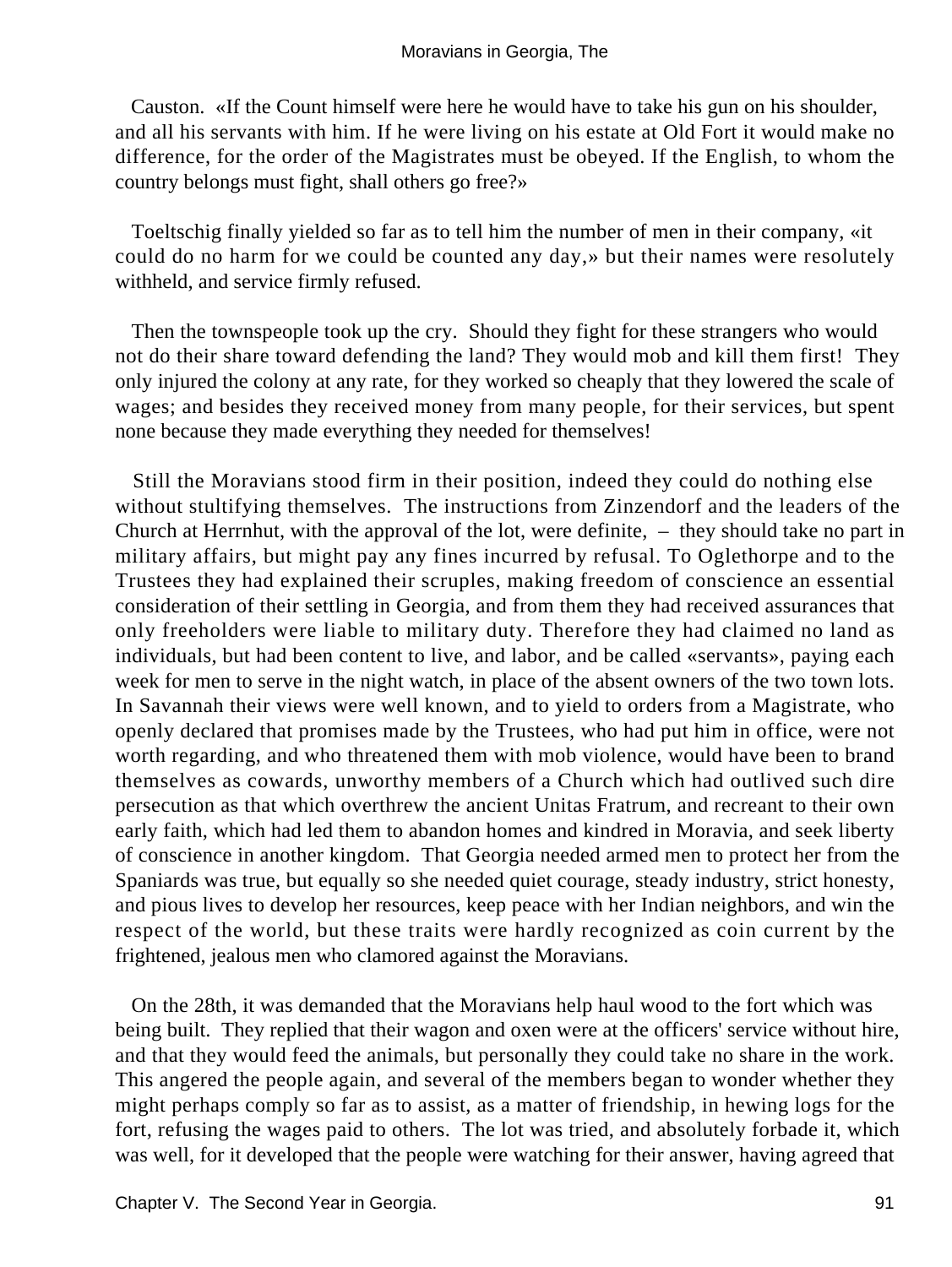if they helped on the fort it would be a proof that they **COULD** do what they chose, and were simply hiding behind an excuse in refusing to fight.

 But the tension was not relaxed, and on the 2nd of March, the Moravians met to decide on their further course. Should they keep quiet, and wait for times to change, or should they go away? It was referred to the lot, and the paper drawn read «GO **OUT FROM AMONG** THEM.» This meant not merely from the city, but from the province, for Mr. Causton had told them that they would be subject to the same requirements if they were living in the adjoining country.

 On the strength of this they wrote a letter to Mr. Causton, rehearsing their motives in coming to Georgia, and the promises made them, reiterating their claim for liberty of conscience, and concluding, «But if this can not be allowed us, if our remaining here be burdensome to the people, as we already perceive it begins to be, we are willing, with the approbation of the Magistrate, to remove from this place; by this means any tumult that might ensue on our account will be avoided, and occasion of offense cut off from those who now reproach us that they are obliged to fight for us.»

When it came to this point Mr. Causton found himself by no means anxious to drive away some thirty of his best settlers, who stood well with Oglethorpe and the Trustees, and had given him all their trade for supplies, so he began to temporize. «They trusted in God, and he really did not think their house would be burned over their heads.» Toeltschig said that was the least part of it, they had come for freedom, and now attempts were made to force them to act contrary to the dictates of their consciences. Then he declared that he had no power in the matter of their leaving, that must be settled between the Count, the Trustees, and themselves, but he could not permit them to go until he received an order from the Trustees. Meanwhile he would do what he could to quiet the people's dissatisfaction with them.

 As their debt to the Trustees was not yet fully paid, Causton's refusal bound them in Savannah for the time being, according to their bond, so they had to turn elsewhere for help. Early in February, they had heard of Spangenberg's return to Pennsylvania from his visit to St. Thomas, and had written to ask him to come and help them for a while, but being busy with other things he did not go. On the 5th of March, Ingham suggested that he and one of their number should go to England to the Trustees. They thought it over and decided that George Neisser should go with him as far as Pennsylvania, where the case should be laid before Spangenberg, with the request that he go to London, arrange matters with the Trustees, and get permission for them to leave Georgia. Ingham was going, with the approval of Wesley and Delamotte, to try and bring over some of their friends to help in the work of evangelizing the Province.

 A ship was ready to sail for Pennsylvania on the 9th, so Ingham and Neisser took passage on her, and sailed, as the event proved, never to return.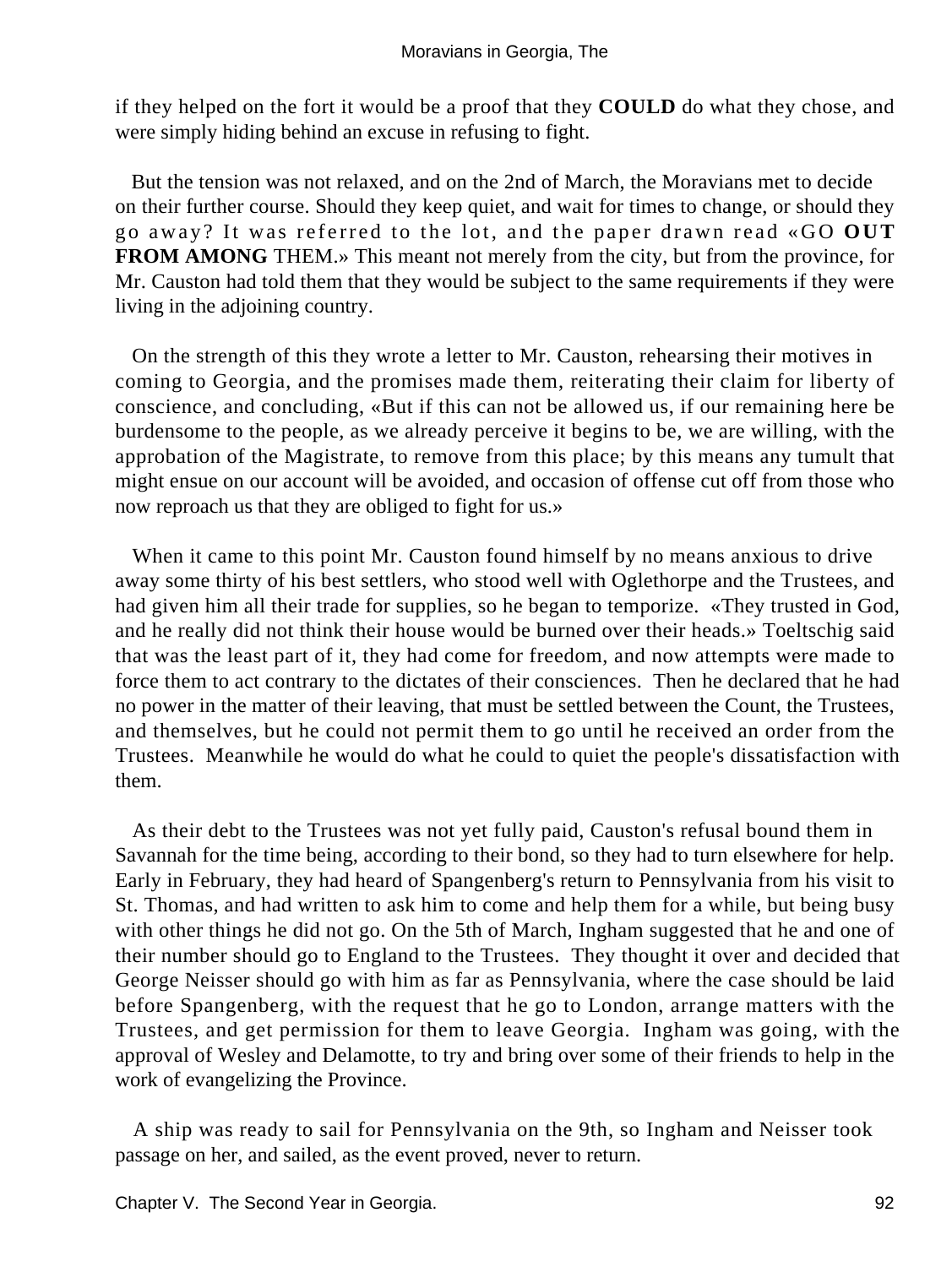## **[Chapter VI. Disintegration.](#page-130-0)**

*S*pangenberg's Visit.

 After Spangenberg had decided not to comply with the request contained in the letter from Savannah, but to stay and prosecute the work among the Schwenkfelders, where a door seemed to be opening, he became conscious of a feeling of uneasiness, an impression that he was needed in Georgia. This was increased by news of the expected Spanish outbreak, for so general was the alarm that all the war−ships in the northern harbors were ordered to Carolina, and the selling of supplies to the Spaniards was absolutely prohibited.

 At this point George Neisser and Benjamin Ingham came, bringing word of the pressure on the Moravians, their decision to leave Georgia as soon as it could be arranged, and their request that Spangenberg should go to England with Ingham to see the Trustees, and secure their consent. Of this plan Spangenberg did not approve, for he thought the war would ruin everything, or else the danger would be over, before he could make the long journey to England, and return. Ingham professed himself ready to carry letters to the Trustees, and do his best to influence them to grant the Moravian requests, so Spangenberg decided to entrust that errand to him, and himself go at once to Georgia, to see whether he could not help matters there.

 John Eckstein, a resident of Germantown, a middle−aged man who was in entire sympathy with Spangenberg's plans for religious work in Pennsylvania, resolved to accompany him on his trip to Georgia. They sailed from Philadelphia on the 22nd of May, 1737, and had a long and very trying voyage. The Captain and crew were evil men, given to cursing and swearing, and more than once they threatened to murder the two passengers, whom they called sorcerers, and accused of bringing the continuous head winds and frequent storms upon them. Seventy−seven long days the voyage lasted; twice they sailed southward past Cape Hatteras, and twice were they driven back to north and east, taking weeks to recover the distance lost; and the Captain finally discovered that not only were the elements against him, but his helmsman was slyly hindering their progress all he could, for some malicious purpose of his own.

 To the mental strain of the long journey was added physical discomfort, for firewood gave out, so that no cooking could be done, and for a month the crew lived on hard tack, dried cherries soaked in water, and raw fish, – dolphins caught as need required. Spangenberg and his companion had brought provisions to supplement the ship's fare, but long before the voyage was ended their store of butter and sugar was exhausted. Dried ham and tongue had a tendency to increase their thirst, but by soaking tea in cold water they made a beverage which bore at least a fancied resemblance to that brewed on shore. Then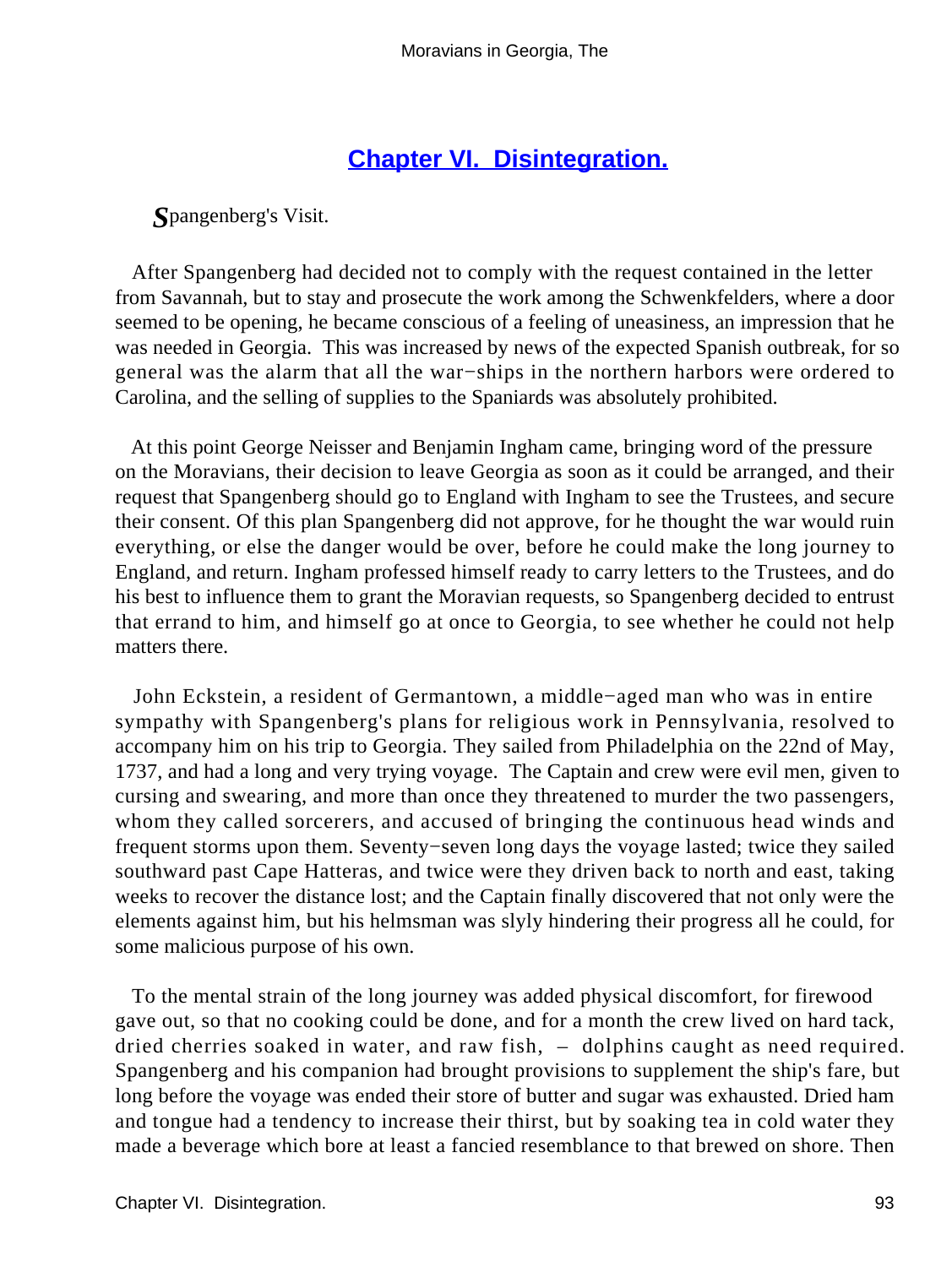the supply of water ran low, each man's allowance was reduced to a pint a day, and even this small amount would have failed had they not been able occasionally to catch rainwater to replenish their casks. The Captain at last opened a keg of beer found in his cargo, and sold his passengers enough to relieve their thirst, for which they were very grateful.

 But unkind words, delay, uncooked food, thirst, were not all that Spangenberg and his companion had to bear, for actual danger was added to their experience from time to time. High waves broke over the ship, winds tore away the sails, and a water−spout threatened total destruction. So late was the ship in reaching port that she was given up for lost, and word was sent to Pennsylvania which caused much grief, – needless grief, for Spangenberg's days of service were not to be ended thus. It sounds almost trivial to say that in the midst of trials of body, mind and soul Spangenberg occupied himself with making buttons, but no doubt the homely, useful labor did its part toward rendering endurable the seemingly endless days.

 At last, on the 7th of August, the ship ran on a sandbank near Tybee, and the Moravians, hearing that Spangenberg was on board, took a boat and brought him to Savannah. They had asked him to go to England, he had disregarded their request and come to Georgia, but he was dear to them through many months of united service and mutual help, and they gave him a hearty welcome, ignoring all cause for complaint, and taking him at once into their full confidence. He and Toeltschig sat up all of the first night carefully discussing the condition of affairs and what could be done to remedy them. Their views were very different, for Spangenberg thought they had been too hasty in deciding to leave Georgia, while Toeltschig felt that it was a reflection on the lot to try and hold them in Savannah, when the lot had said «go». But Toeltschig possessed the rare art of seeing a disputed question through the eyes of those who did not agree with him, as well as from his own standpoint, and now, with no petty self−assertion, he quietly awaited developments, and told Spangenberg all that had happened since Neisser's departure.

 As the alarm concerning an immediate invasion by the Spanish had died away, the inhabitants of Savannah had regained their composure, and the wild outcry against the Moravians gradually ceased. The wagon and oxen which had been taken for work on the fort had been returned to their owners, after seven or eight weeks of hard usage, and the hope that starvation would shake the resolution of the non−combatants had signally failed of fulfillment. The ship which was to bring the town supplies had been twelve weeks late in coming, and the stock in the store−house was almost exhausted. The authorities therefore had announced that provisions would be sold only to those who were helping build the fort. This entirely excluded the Moravians, but instead of suffering from hunger they had been able to share with some of their neighbors. The prices charged at the store in Savannah were always high, so, as he was passing through New York on his return from St. Thomas, Spangenberg had asked a friend to send the Moravians two thousand pounds of flour and salt−meat, for which they were to pay. The merchant at that time knew of no ship sailing for Savannah, so in Philadelphia, Spangenberg had arranged that two thousand pounds of meat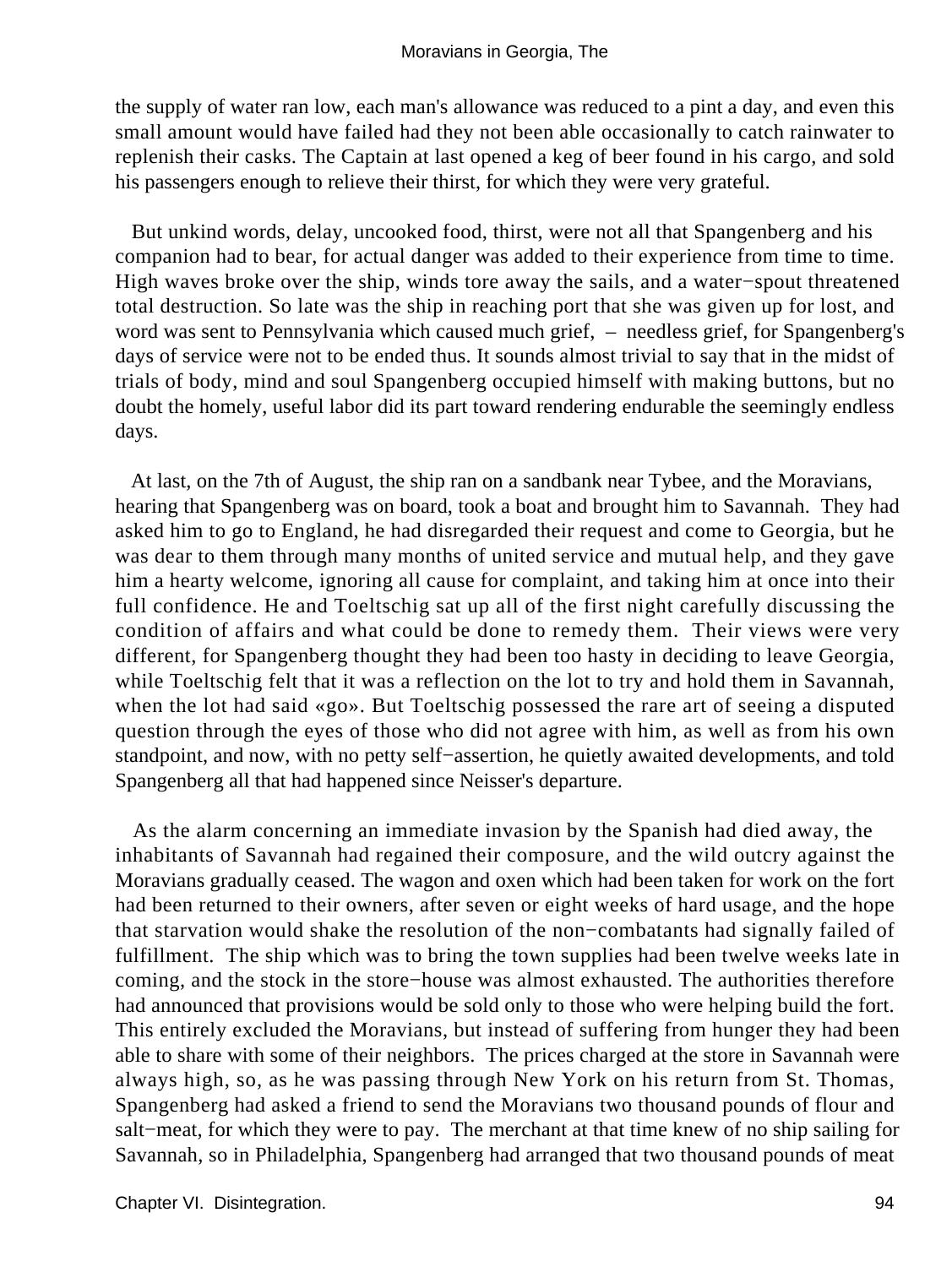should be sent from there at once on a year's credit. Meanwhile the New York merchant found an opportunity to send what was ordered from him, so the Moravians had been surprised by a double quantity, which proved to be just what they needed during the general scarcity. When the friends in Pennsylvania heard that provisions had been sent, but not enough to last until the next harvest, they gave thirty−six hundred pounds of flour to Spangenberg to be taken, as a present, to the Georgia Moravians, and when word was received that Spangenberg's ship was lost, they sent an additional eighteen hundred pounds, so the «Society» was well supplied with this necessary article of food for some time to come.

 In their household affairs the Moravians had had various experiences. Hermsdorf had been so thoroughly frightened by the demonstrations against the Moravians that on the 16th of May he had sailed for Germany, regardless of Toeltschig's efforts to persuade him to wait, as his wife might even then be on her way to join him. Not only did he fear the townspeople so greatly that day and night he stayed in his room «as in a prison», but he was still more afraid to face Gen. Oglethorpe, who, it was said, would soon return. Only once had he joined in the devotional exercises of the household after his return from Frederica, and it was rather a relief when he left for home, having first repaid the amount of his passage to Georgia. He seems to have retained his connection with the Moravian Church, for he was in Herrnhut when Wesley visited there, and showed him many courtesies; and he is mentioned in 1742, as bearing letters to the «Sea Congregation», then about to sail for Pennsylvania.

 On the 6th of June a four−year−old English boy had been taken into their household. He was an orphan, and they meant to bring him up, but the little fellow died on the 23rd of July.

 On the 10th of June the matrimonial troubles of George Waschke and Juliana Jaeschke had been happily terminated by their marriage. Waschke had been one of the discontents ever since the arrival of the second company, but when his marriage was finally arranged he professed himself contrite, and promised all obedience to the rules of the «Society», so long as he stayed in Savannah, though he retained his desire to leave as soon as possible. Juliana also had greatly improved in her behaviour before the wedding.

 This marriage was the cause of a very interesting discussion among the Moravians, as to who should perform the ceremony. «In the afternoon the Brethren met to decide who should be appointed to marry Waschke and Juliana. Properly Br. Peter (Rose) should have been ordained by Br. Anton (Seifert) to the office of a »Diener« in the Congregation, that he might marry and baptize, but the Brethren did not think it necessary to ordain him on Waschke's account, and voted that Toeltschig should marry them. He objected, but they said Toeltschig had been made a `Diener' of the Congregation at Herrnhut. He protested that he had not been sent to Georgia to marry and baptize, and did not wish to do it. The others insisted, and asked that the lot be tried; Toeltschig agreed to submit to their wish, and the lot drawn read `he shall marry these two',» which he did the next day.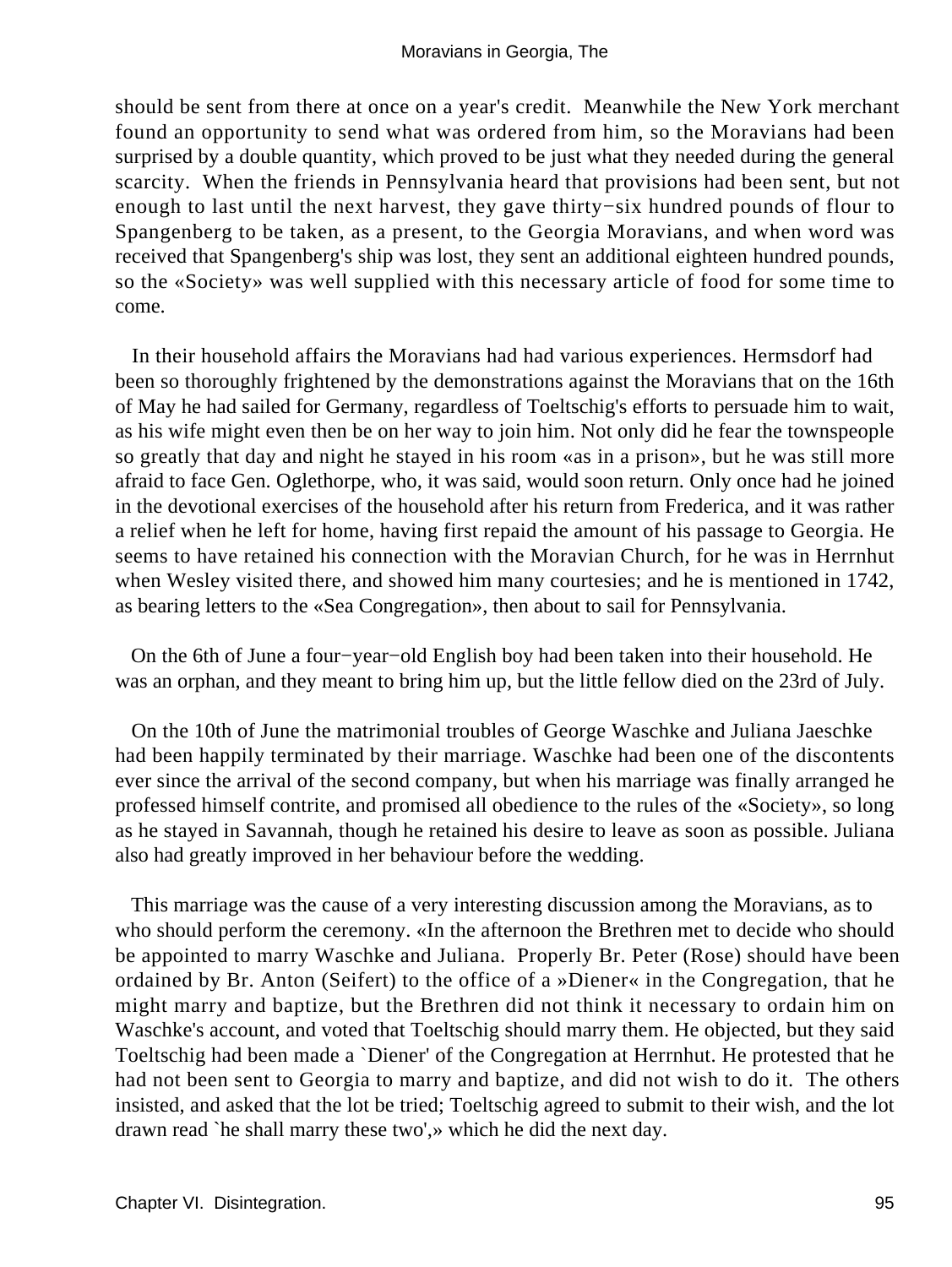Parallel with this is the baptism of Rose's twin daughters, Anna Catherina and Maria Magdalena, who were born on the 16th of September, 1737, – Anna Catherina dying later in the same year. Of this Toeltschig wrote: «I, at the request of the Brethren, baptized them in the name of the Father, the Son, and of the Holy Ghost, after Br. Anton (Seifert) had ordained me a »Diener« in the Congregation.»

 It frequently happens that a puzzling action becomes clear when it is considered from the standpoint of the man who has done it, but when the motive can not be fathomed many things are hard to understand. That Seifert had been empowered to delegate to another member a duty usually reserved for the clergy, was reasonable, though unusual, for his serious illness or death would have left the Congregation without ministration until word could be sent to Germany, and some one else could come to take his place, – a matter of months, – but, when the «Aeltester» was present, in full health, in entire accord with his Congregation, and when he in person confirmed candidates for Church membership, why did he not marry and baptize directly, instead of ordaining a «Diener» especially for those two offices? There must have been some regulation in the Congregation at Herrnhut which led to it, for the idea that Seifert himself should marry Waschke and Juliana, and baptize the Rose children, evidently did not occur to them, but the rule can not now be found, and there is no clue to the strange proceeding.

 Soon after the Waschke affair had been settled to the satisfaction of all parties, serious trouble had arisen with Jag and Haberecht. It was reported to the Moravians that Jag had engaged himself to a Swiss woman living in Savannah, and when questioned he admitted that it was true. They argued with him, and pled with him, but to no avail, and finally told him plainly that they would not allow him to bring the woman to their house, and more than that, if he persisted in his determination he would have to leave them; and angry and defiant he did take his departure the next day, July the 10th.

 That «troubles never come singly» was exemplified, for the very day that Jag left, Haberecht went to Toeltschig, and asked if some way could not be found so that HE could marry that same Swiss woman! Toeltschig was almost stunned by this second blow, and gave a stern answer, whereupon Haberecht applied to Seifert, the Aeltester, who was equally as unyielding in his condemnation of the acquaintance already made, and his refusal to countenance further steps. Poor Haberecht, less resolute than Jag in his rebellion, drank deeply of the waters of Marah during the next weeks; promising to give up the woman, who was really unworthy of his regard, and then trying to draw Toeltschig into a discussion of his possible marriage; despairingly making his way to the garden to hide himself among the swine, feeling he was fit for no better company, and then going to the woman and asking her to marry him, to which she consented, having already thrown Jag over; again bitter repentance, confession, and a plea that his associates would forgive him. Either he was really in earnest this time, or Spangenberg's arrival had a salutary effect, for after that the Swiss woman disappears from the story, and two months later Jag returned, promised good behaviour, and humbly asked for readmittance to the household which was at once accorded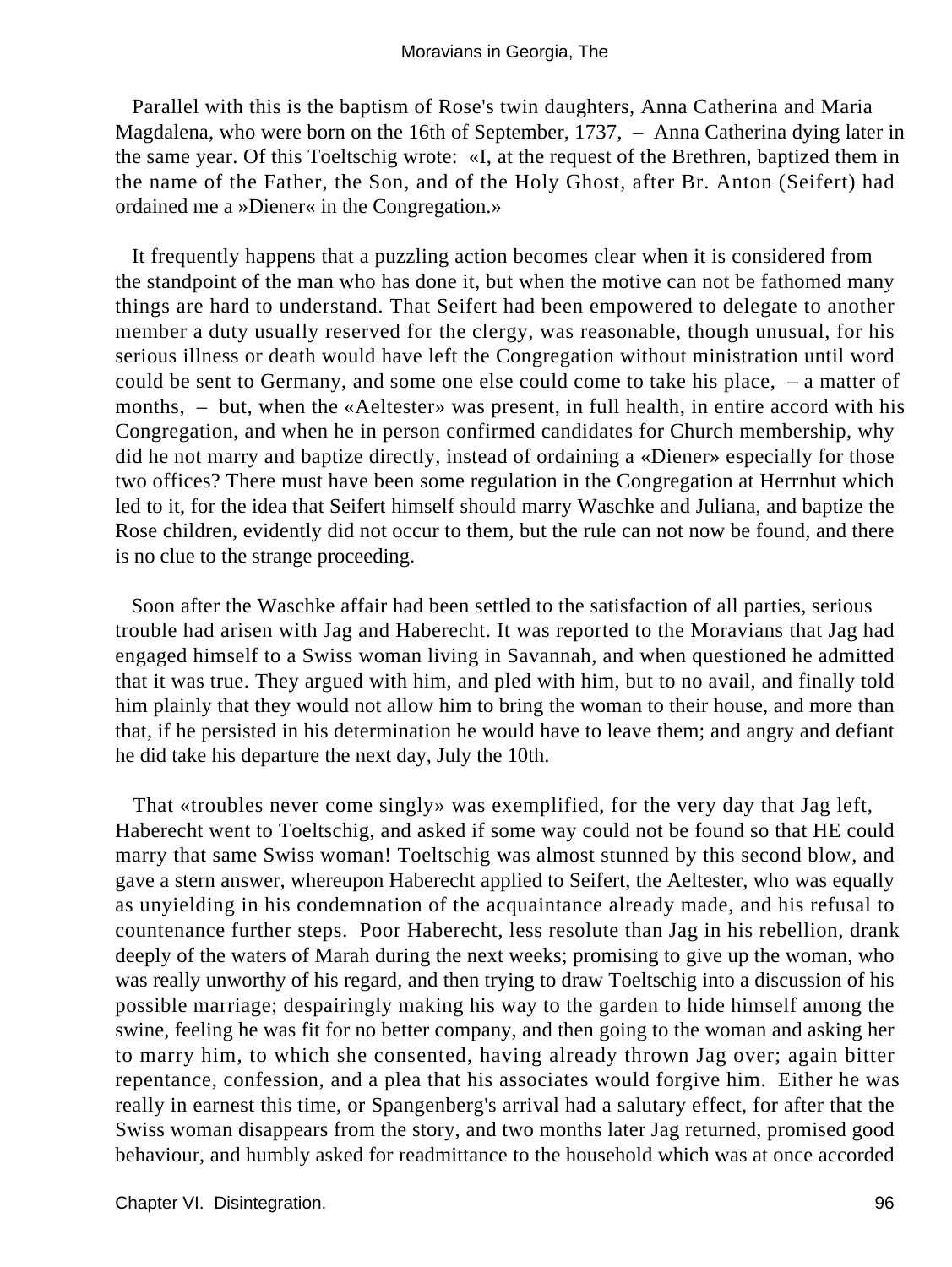him.

 The first days of his visit to Savannah, Spangenberg spent in acquainting himself with the condition of affairs, and in interviews with the members singly and collectively, trying to persuade them to content themselves in Georgia. The «bands» were reorganized, but he was unable to re−establish a feeling of unity among them, and even those who were willing to stay, and work, and try whether their plan might not still be carried out, felt that it would be unwise to hold the rest, for as Toeltschig wrote, almost with a groan, «it is a blessed thing to live with a little company of brethren, who are of one heart and one soul, where heart and mind are dedicated to Jesus, but so to live, when many have weak wills and principles, and there must be a community of goods, is rather difficult, especially when many seek their own ends, not the things of Christ.»

 Spangenberg was forced to see that his arguments were futile, and wisely yielded to the inevitable. At a general conference each man was called upon to state his wishes. Several desired to leave at the earliest possible moment, others as soon as the debt was fully paid; two or three wanted to return to Europe, others preferred to go to Pennsylvania to Spangenberg; some longed to live among the Indians as missionaries, while quite a number were content to stay in Savannah, unless absolutely forced to leave, or definitely called to labor elsewhere. However, no immediate steps were taken toward breaking up the settlement.

 On the 12th of August, Spangenberg and Wesley visited the Salzburgers at Ebenezer, by the invitation of Bolzius, the senior pastor. They, too, had had their troubles without and within, and Gronau had mourned over the fact to the Moravians, who deeply sympathized with him. At this time Gronau and Bolzius differed greatly in their feeling for the Moravians. Gronau was openly and honestly on the best of terms with them, but Bolzius, while occasionally accepting their hospitality in Savannah, sent complaints to the Trustees, in keeping with his original protest against their coming to Georgia. The English friends of the Moravians heard of these letters, and were much puzzled, as the reports from the Savannah Congregation spoke only of pleasant relations with the Salzburgers, and requests for union of the two forces. Probably Bolzius was fretted by their refusal to join him, even as the leaders at Halle resented the independence of Herrnhut, and after Gronau's death, in 1745, the pastors of Ebenezer steadily opposed the efforts of the Moravians to recommence a mission work in Georgia.

 Apart from the friction with their fellow townsmen and the lack of united purpose among their own number, Spangenberg found the Moravian colony in good condition. Their devotional hours were steadily observed, the Lord's Supper was celebrated regularly, and a weekly conference kept the many interests of the «Society» running smoothly.

 By the aid of the second company, various improvements had been made, so that their lots and garden presented a prosperous appearance. "They have a house in town (on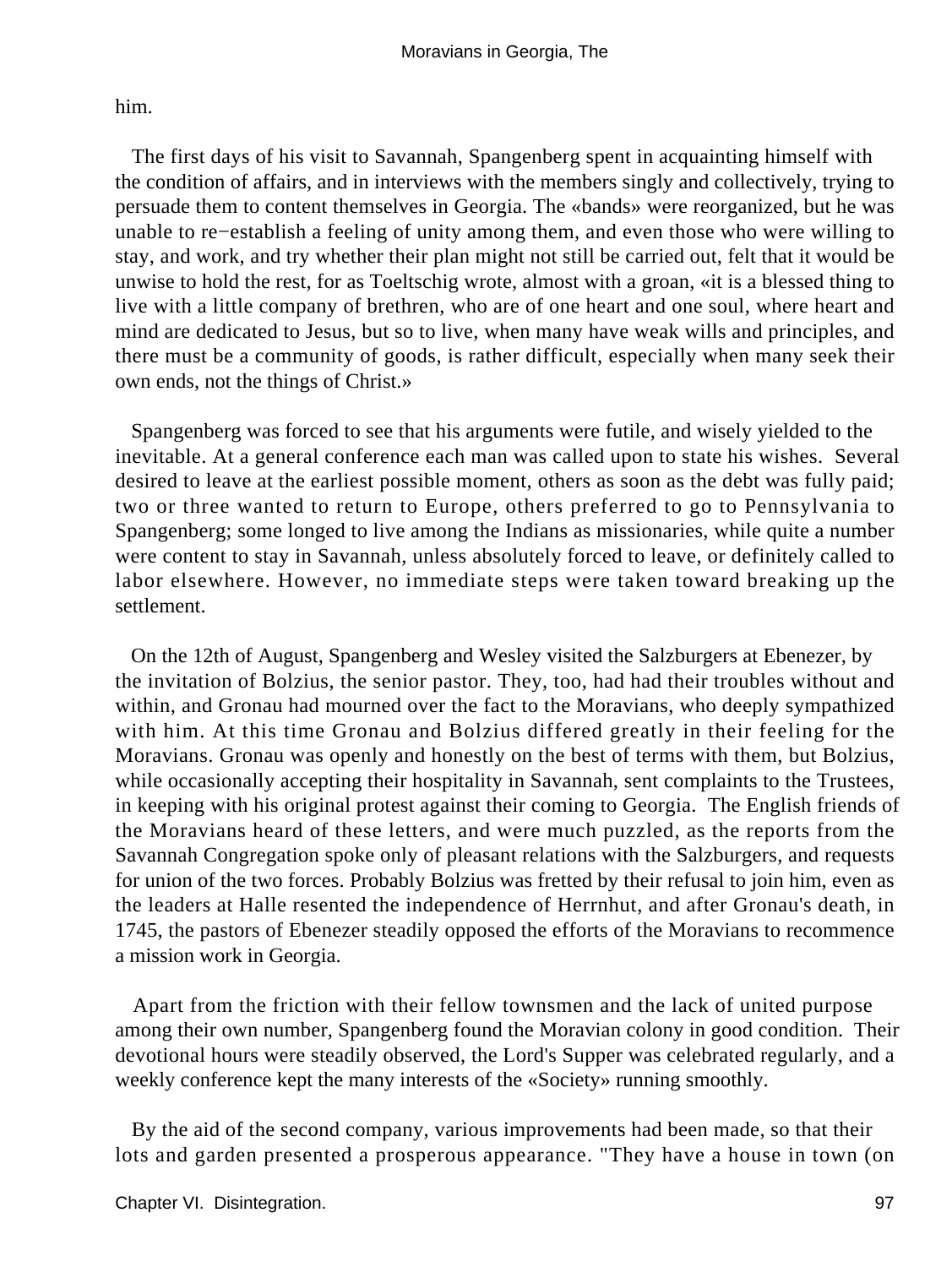Spangenberg's lot) with a supply of wood for the kitchen. Behind the house is a well, with a pump, on which almost the whole town depends, for it not only never goes dry, as do all the others, but it has the best water to be found in the town. From early morning to late at night the people come with barrels, pails and pitchers, to take the water to their homes. Once some one suggested that strangers should be charged so much a pail for the benefit of the orphans, but Frank said `they have so far received spiritual water from us without price, let them also have this freely.' Between the well and the house is a cow shed. They have a cow, which is pastured out during the day, but comes back in the evening, and they use the milk and butter for the sick. Near the shed is a kitchen and bake−oven, and on the other side a hut for their provisions. Behind the well, on Nitschmann's lot, stands on one side Tanneberger's and on the other Rose's cabin, with a roof between, under which the leather is stored, which is to be made into shoes.

 «Two English miles from the town they have cleared ten acres, (the garden) and planted corn and rice, which is growing nicely. They have set out mulberry, peach, and apple trees, which are doing well; in the middle of the garden, which is enclosed with a fence and ditch, they have built a corn−house, a cabin in which to live, and a stable.» Another cabin, the first erected in the garden, had been burned in January, at which time Mrs. Waschke was living in it, though she was away when it caught fire, and returned too late to give an alarm and save it. The farm four miles from town was proving unsatisfactory, requiring much labor and yielding little return, and they had about decided to stop cultivating it, and give all their effort to the garden, which was paying well.

 From the 14th to the 17th of August, Spangenberg busied himself with the account between the Moravians and the Trustees. In addition to the bonds signed by the first and second companies for their passage to Georgia, and provisions to be delivered on arrival, it had been necessary to get a great deal at the store on credit. On the other hand the men had done a considerable amount of carpenter work and hauling for the Trustees and for others. The account on the books at the Trustees' store was all in confusion, and as everybody at the store claimed to be too busy to unravel it, Spangenberg obtained permission to do it himself, and found that in addition to the bonds, (60 Pounds and 226 Pounds 13 Shillings 9 Pence,) the Moravians had taken supplies to an amount which gave them a total debt of some 500 Pounds (\$2,400.00). Against this they had a credit which entirely paid their current account at the store, and reduced their debt to the Trustees to 121 Pounds 2 Shillings 9 Pence, (\$580.80).

 On the 19th, a Lovefeast was held in honor of Spangenberg and Eckstein, and on the 21st of August the two visitors sailed for Pennsylvania, landing there safely in due time.

## A Closing Door.

 With the month of September letters began to come from England and Germany in response to Dober's report, and the communications sent by Ingham, who presented the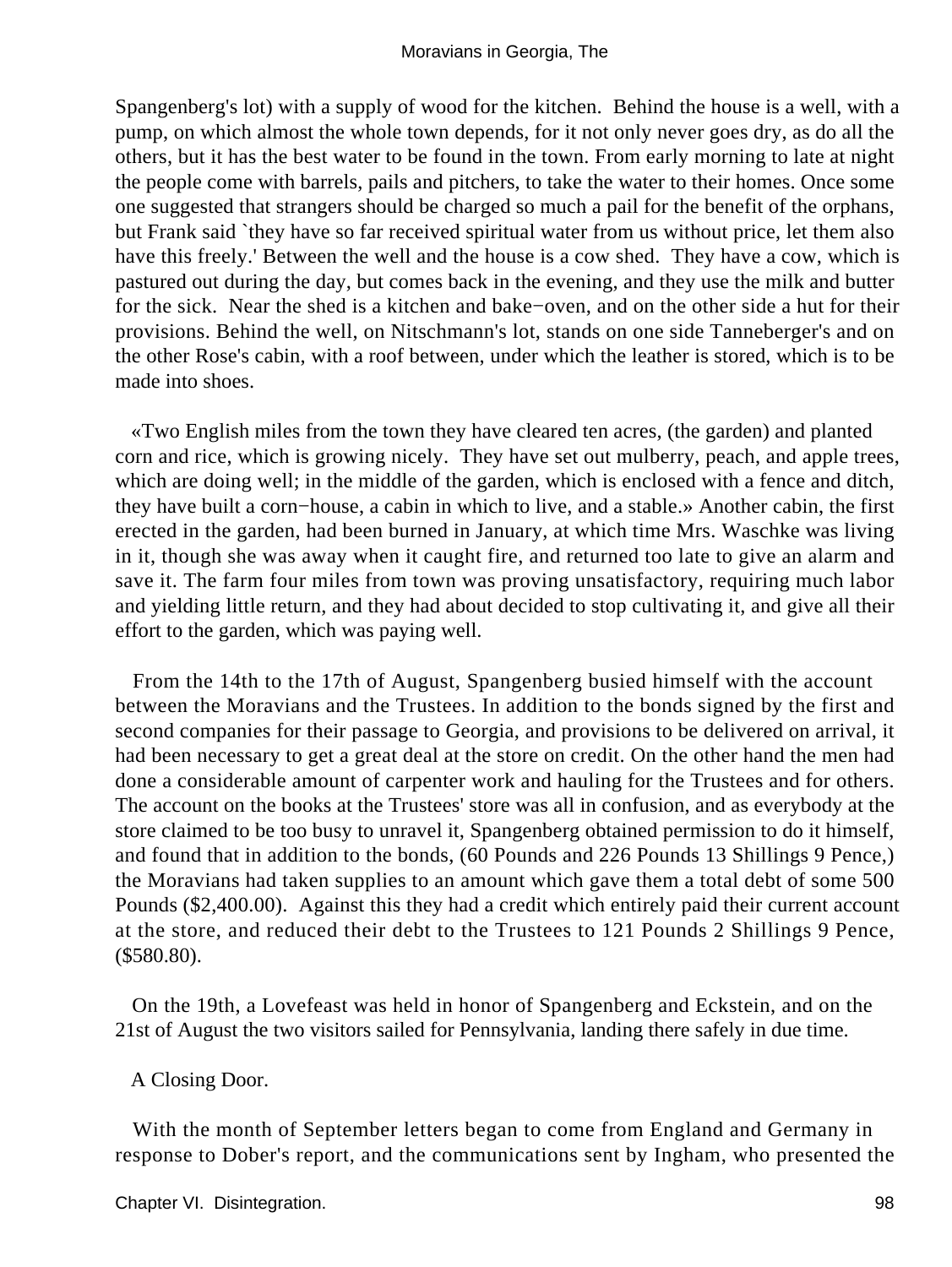Moravian request to the Trustees, (receiving «a sour answer»,) and also sent a full account of their circumstances to Count Zinzendorf. The Count had already written to his distressed brethren, giving his advice on various points, and this letter, which was the first to arrive, gave them little comfort. They had once hoped for reinforcements, earnest men and women who would strengthen their hands for the work among the Indians, and even now it was disappointing to hear that Zinzendorf had decided not to send any more colonists to Georgia. He argued that it would take very few men to supply teachers for Tomochichi's little village, and that as the Trustees would only permit four missionaries among the more distant tribes, that number could easily be spared from the company already in Savannah.

 Regarding military service he repeated his former definite instructions, «you will not bear arms either defensive or offensive.» He said that he had tried to secure from the Trustees a formal «dispensation», either verbal or written, exempting the Moravians entirely from military duty, but they refused to give it, insisting that the Moravians must at least employ two men to represent the two town lots in defense of the country. Zinzendorf had agreed to this, so far as the night watch was concerned, since such a watch was necessary for civic peace and well−being, and the Moravians were authorized to pay the necessary sums therefor, but he considered it inconsistent to refuse to fight as a matter of conscience and then hire others to do it, and so, as he said, «there is nothing to do but to say NO, and wait.»

 Although Spangenberg had hoped it would not be necessary for the Moravians to leave Georgia, he had sent the Trustees their request for permission to go, adding, «Nor indeed is there any reason why they should be detained, since it is their full intention and design to pay every farthing of their debt before they stir a foot; and they have never yet sold their liberty to any man, neither are they bound to any man by any writing or agreement whatsoever. I doubt not therefore but ye will readily shew the same clemency towards innocent and inoffensive men, which any one may expect from your Honors, whose business is not to destroy but to save and benefit mankind. May it please you therefore to send orders to the Magistrate of Savannah that these people may have leave to depart that Province. I do assure your Honors they always thought it a great favor that ye were pleased to send them thither; but now they will think it a greater to be dismissed.»

 In reply the Trustees wrote to Mr. Causton, forbidding the introduction of martial law without their express order, and reproving him for having required more than two men from the Moravians, but in that very reproof practically insisting that two must serve. The Moravians thought they had defined their position clearly at the outset, and believed they had the Trustees' promise that all should be as they desired, and if the Trustees realized the construction placed upon their words they had taken a most unfair advantage of the Moravians by offering them the two town lots as a special favor, and then using the ownership of those lots as a lever to force unwelcome service. On the other hand the Trustees claimed that Zinzendorf had tacitly agreed to furnish two fighting men when he allowed Spangenberg and Nitschmann to take the two freeholds, and one can hardly imagine that the gentlemen who served as Trustees of Georgia would stoop to a subterfuge to gain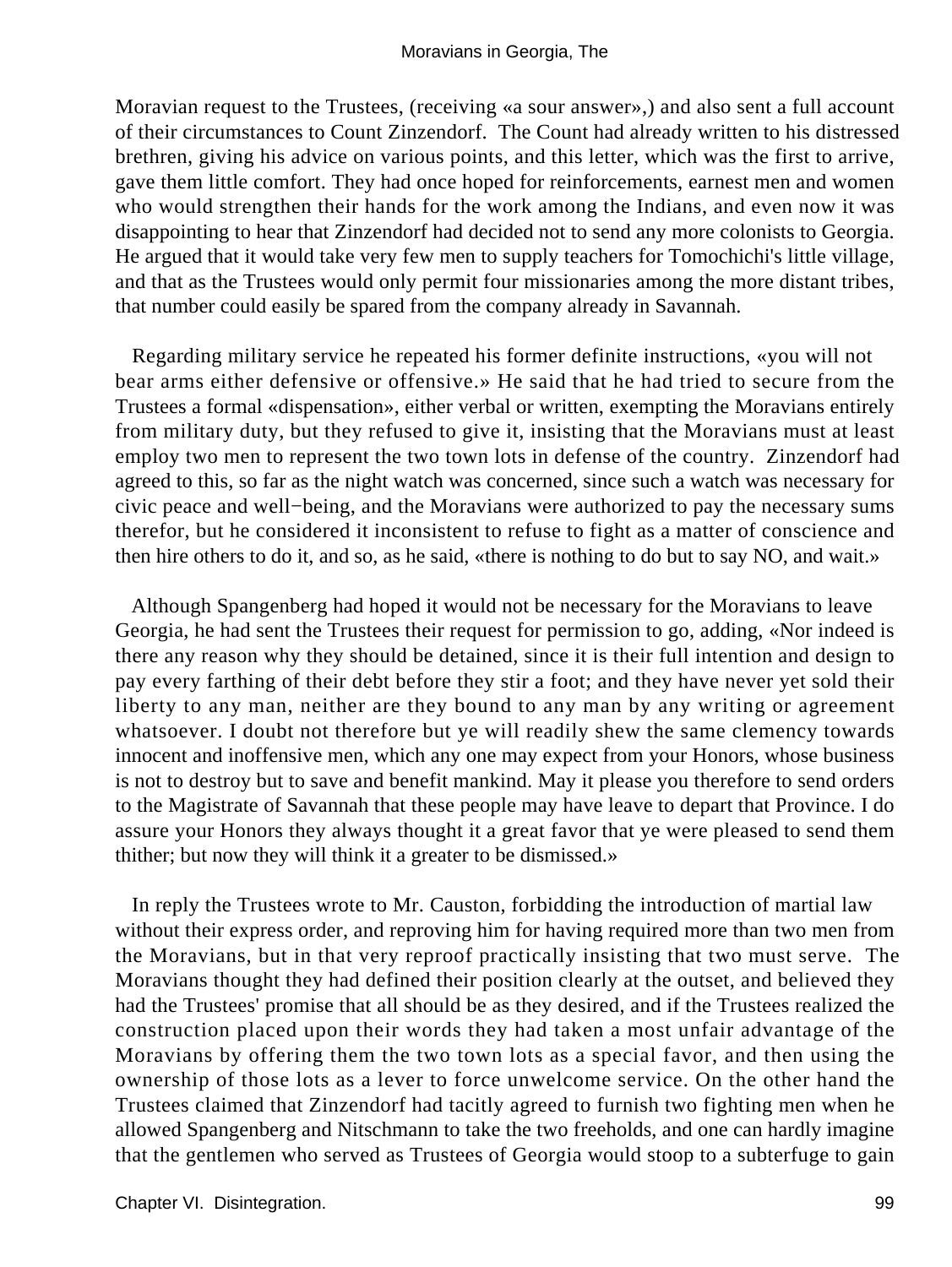two soldiers. Probably it was an honest misunderstanding for which neither side was to blame, and of which neither could give a satisfactory explanation, each party having had a clear idea of his own position, and having failed to realize that in the confusion of tongues the other never did grasp the main point clearly.

 Regarding the Moravian request for permission to leave, the Trustees declined to give instructions until after an exchange of letters with Zinzendorf; but in a second letter to his Congregation, the Count wrote, «If some do not wish to remain, let them go,» and «if the authorities will not do what you demand it is certain that you must break up and go further; but whether to Pennsylvania, or New York or Carolina, the Lord will show you.» Carolina would be no better than Georgia for their purpose, for the military conditions were identical, and Bishop Nitschmann's advice that they go to Pennsylvania, together with Spangenberg's residence there, decided them in favor of that location.

 Zinzendorf's permission having cleared the way for departure, they resolved to wait no longer on the Trustees, and a general conference was held on September 18th, in which definite arrangements were made for the assumption of the debt by those who were willing as yet to remain in Georgia, freeing the four who were to go first. A recent letter had informed Tanneberger of the death of his wife and children in Herrnhut, and the news shattered his already weak allegiance. Without them he cared little where he went, or what became of him, if only he could get away, and Haberecht was more than ready to join him. His young son went as a matter of course, and Meyer, another member who had been lazy and unsatisfactory, completed the party, which sailed for Pennsylvania on the 16th of October. Jag also intended to go, but for some reason waited for the next company.

 Haberecht settled at Ephrata, and the two Tannebergers at Germantown. In 1741, Haberecht joined the Moravians who were building in «the forks of the Delaware», and became one of the first members of the Bethlehem Congregation. In 1745, David Tanneberger married Regina Demuth, who had lost her husband the previous year, and they ultimately moved to Bethlehem also. Meyer never renewed his association with the Moravians.

 Before the four started to Pennsylvania, another member had taken the longer journey, and had been laid beside his brethren in the Savannah cemetery. This was George Haberland, who died September 30th, from flux, a prevalent disease, from which almost all of the colonists suffered at one time or another. He had learned much during his life in Georgia, had been confirmed in June with his brother Michael, and had afterward served acceptably as a «Diener» of the Congregation.

 On the 7th of October, Seifert and Boehner moved to Tomochichi's village to perfect themselves in the language, and begin their missionary work. As some of the congregation had already left Savannah, and others were soon to follow, Seifert thought that he could be spared even though he was «Aeltester», especially as at first he returned to Savannah every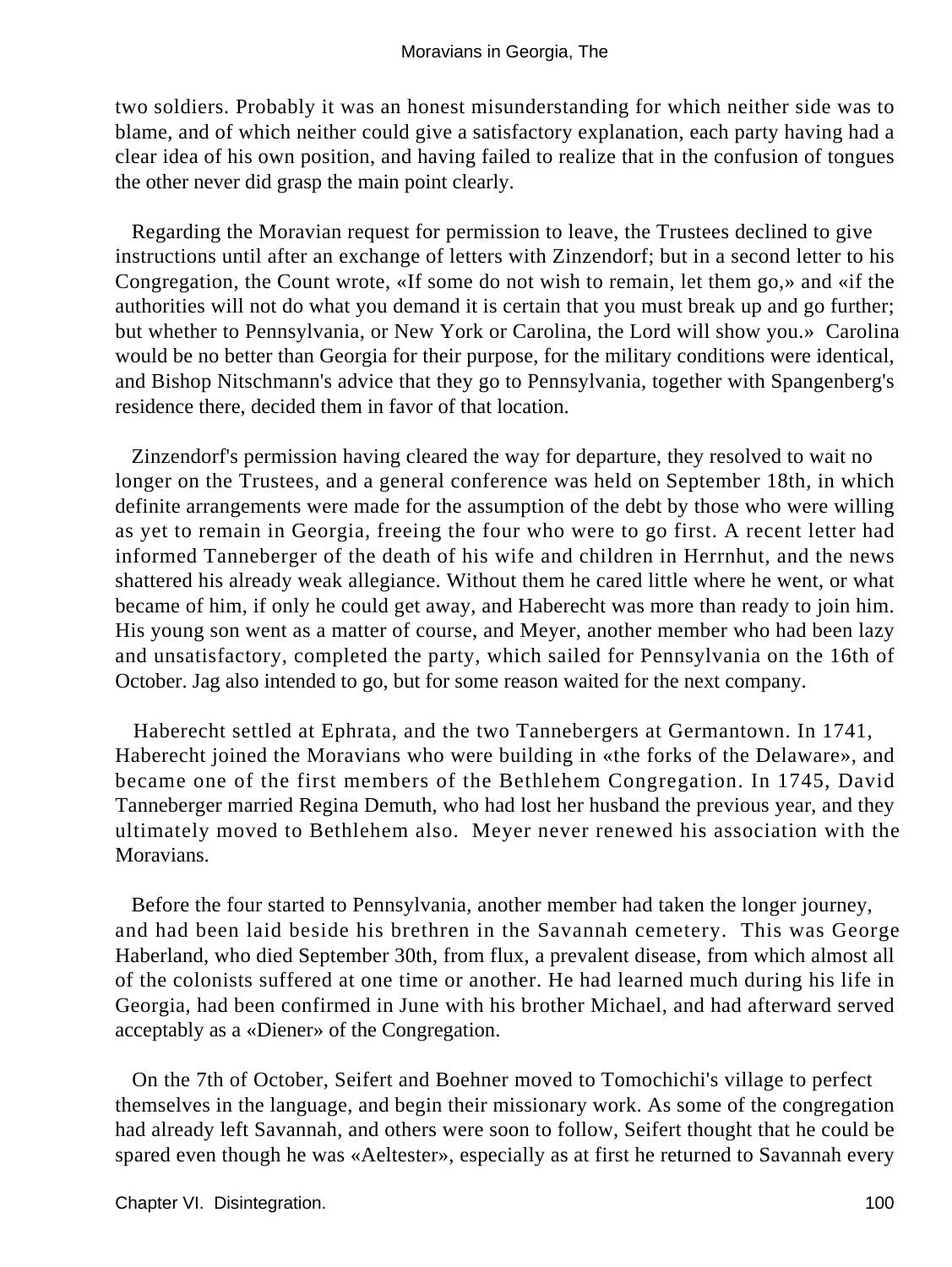Saturday to hold the Sunday services. In November he and Boehner spent several weeks in town helping the carpenters raise the frame of a large house they were building, and when they returned to the Indians in January, 1738, Peter Rose, his wife, and surviving daughter went with them.

 Friday, December 13th, John Wesley left Savannah, to return to England. His popularity had long since waned, in the face of his rigid insistance on ecclesiastical rules, and it was said «the Brethren alone can understand him, and remain in love with him.» He was unfortunate enough to provoke a spiteful woman, a niece of Mr. Causton, the Magistrate, and so greatly did the persecution rage under her influence, that Wesley's chance of doing further good was ruined, and nothing was left but for him to withdraw. The Magistrates forbade him to leave, (secretly rejoicing that they had driven him away,) but he boldly took his departure, without molestation, making his way to Beaufort, where Charles Delamotte joined him. Together they went to Charlestown, where he parted from Delamotte, and on the 2nd of January, 1738, sailed from the continent that had witnessed the shattering of so many fond hopes and ambitions.

 Forty−seven years later Brierly Allen settled in Savannah, the first minister there to represent the great denomination which grew from Wesley's later work in England, and the first Methodist Society in that city of his humiliation was organized in 1806.

 During the preceding summer Zinzendorf had written to the Trustees, asking once more for (1) entire exemption from military service for the Georgia Moravians, for (2) permission for them to leave Georgia if this could not be granted, and (3) that at least four might remain among the Indians as missionaries.

 In answer the Trustees (1) repeated their former decision regarding freehold representation, (2) gave consent for the Moravians to leave if they would not comply with this, and (3) refused to let them stay as missionaries. «The privilege of going among the Indians was given to your people out of consideration for Your Excellency, and also on account of their good conduct, they being citizens of this colony; but if they cease to reside there, this privilege will not be continued to any of them. To employ them as missionaries to instruct the Indians would be a reflection on our country, as if it could not furnish a sufficient number of pious men to preach the Gospel of Jesus Christ. Therefore your people may continue among the Indians, only so long as they are citizens of the colony.»

 This was the death−blow to the Moravian settlement in Georgia. Had the Trustees exemplified their much−vaunted religious toleration by respecting the conscientious scruples of the Moravians, there were enough members of the Savannah Congregation who wanted to stay in Georgia to form the nucleus of the larger colony which would surely have followed them, for while they were willing to give up everything except religious liberty, they were human enough to regret having to abandon the improvements which they had made at the cost of so much labor and self−denial. The Church at large shared this feeling, and for many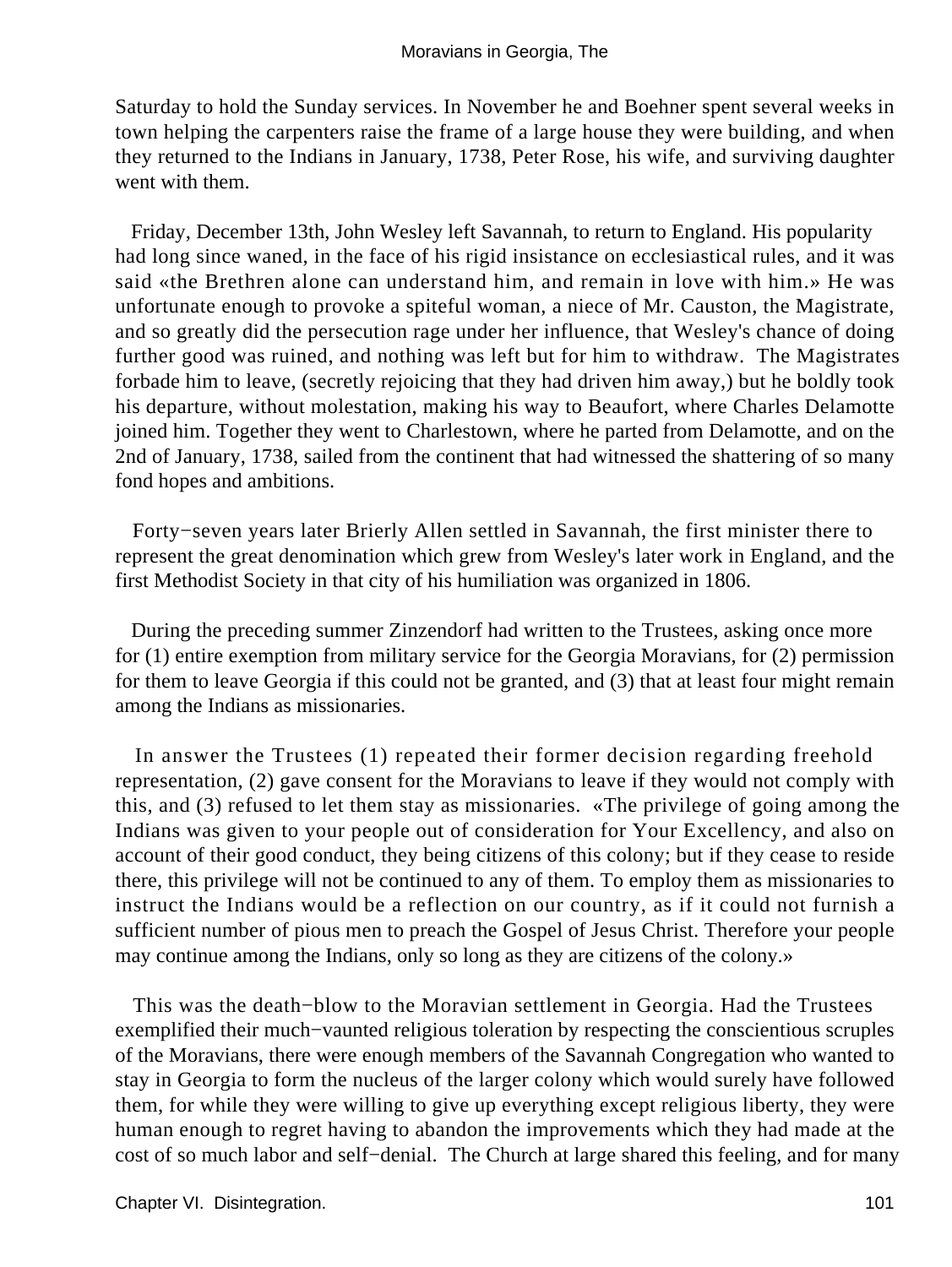years watched and waited for an opportunity to re−open the work in Savannah, but without result. If the Trustees had even permitted the Moravians to stay as missionaries it might have saved the settlement to Georgia, for within a decade the English Parliament passed an Act granting the Moravians the very exemption for which they now asked in vain, and had there been a promising work begun among the Indians during the intervening years it would inevitably have drawn more laborers, as it did in Pennsylvania. But the Trustees shut the door in their faces, other promising and more hospitable fields opened, and the Moravian efforts were thereafter given to the upbuilding of other commonwealths.

 In the latter part of January, 1738, eight more of the Moravian colonists left Savannah, – Gotthard Demuth and his wife, George Waschke, his wife and mother, Augustin Neisser, Gottlieb Demuth, and David Jag, those who remained giving them money and provisions for their journey to Pennsylvania. Gotthard Demuth and wife settled in Germantown, later moving to Bethlehem and joining in the organization of that Congregation. In 1743 they were again living at Germantown, where Gotthard died the following year. Regina subsequently married David Tanneberger and moved once more to Bethlehem. Gottlieb Demuth lived at several places, but finally married, and settled in the Moravian Congregation at Schoeneck. Jag, who located at Goshenhopper, and the Waschkes and Augustin Neisser who went to Germantown, never rejoined the Church.

 On the 28th of January, the Moravians in Savannah received an unlooked−for addition to their number. Toeltschig wrote to Spangenberg, «Yesterday two boys, who belong to Herrnhut, came unexpectedly to our house. They ran away from the Brethren in Ysselstein and went to Mr. Oglethorpe in London, begging him to send them to the Brethren in Georgia. He did so, but we will have to pay their transportation. One is Zeisberger's son David, about 17 years old, and the other John Michael Schober, about 15 years old. Both are bad boys.» It appears that when Zeisberger's parents went to Georgia he was left in Herrnhut to finish his education. From there Count Zinzendorf took him to a Moravian settlement near Utrecht, Holland, where he was employed as errand boy in a shop. He was treated with well−meant but ill−judged severity, and finally after a particularly trying and undeserved piece of harshness in October, 1737, he and his friend Schober decided to try and make their way to his parents in Georgia. In this they succeeded, and though their story was received with disapprobation, they soon made a place for themselves. Schober did not live very long, but Zeisberger, from the «bad boy» of Toeltschig's letter, became the assistant of Peter Boehler in South Carolina, and later the great «apostle to the Indians».

 During this Spring the Moravians strained every nerve to do an amount of work sufficient to balance their account with the Trustees. It took a little longer than they expected, but at last Toeltschig was ready for his journey to England, the lot having previously decided that he should go as soon as financial affairs made it proper. His wife remained in Savannah, it being uncertain whether he would stay in Germany or return to America. John Regnier took his place as financial agent of the Moravians.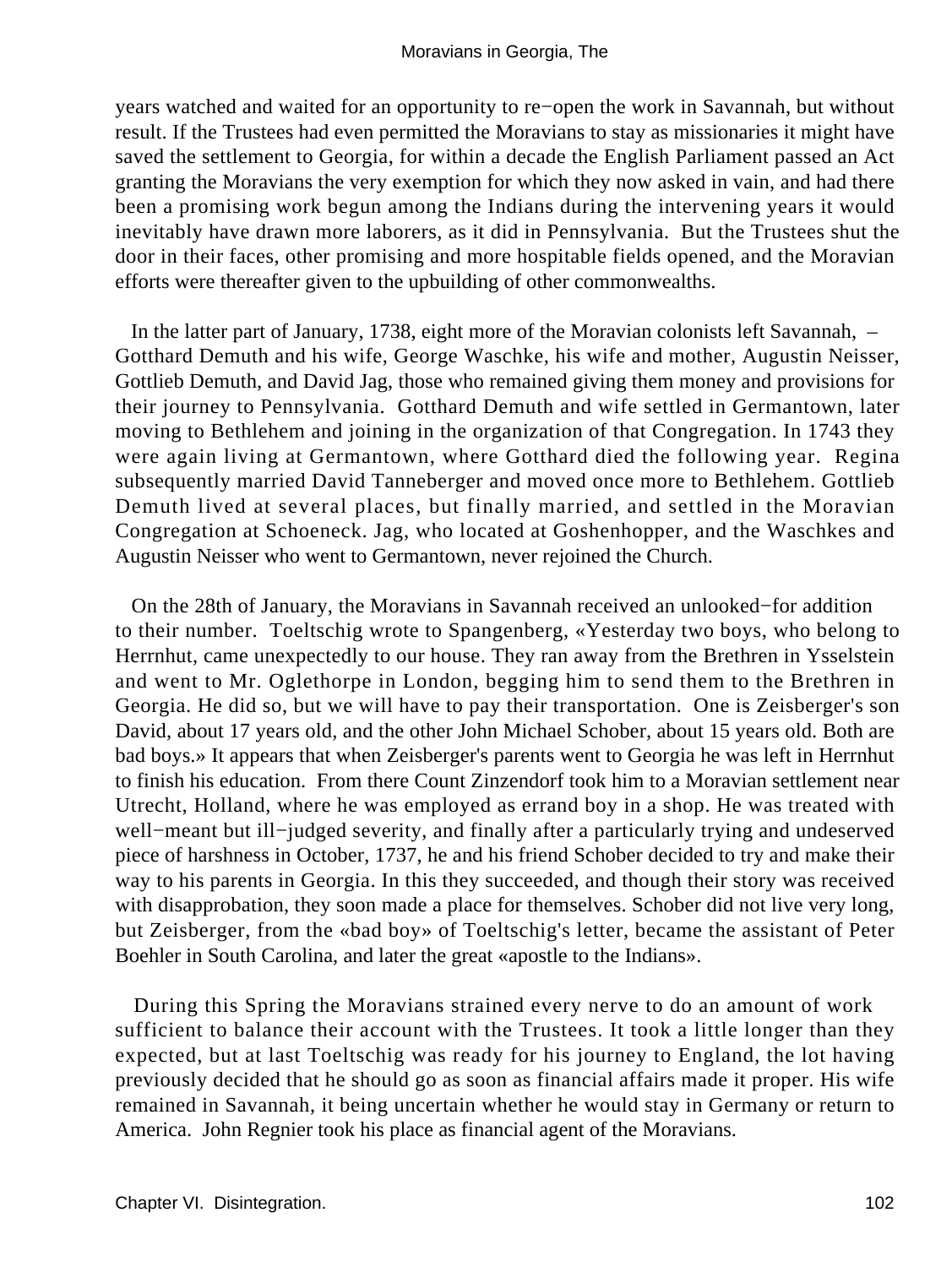On March 12th, Toeltschig went aboard a ship, bound for Charlestown, sailing from Tybee two days later. On the 18th, he reached Charlestown, whence he sailed April 1st, bearing with him the record of their account with the Trustees, and commissioned to tell the authorities at Herrnhut all about the Georgia colony. On the 30th of May, the vessel touched at Cowes, where Toeltschig landed, making his way overland to London which he reached on the 2nd of June.

 On the 11th of June, Toeltschig, accompanied by Richter, went to present the account to the Trustees. They asked him many questions concerning Georgia, all of which he answered frankly, receiving most courteous attention. Three days later a settlement was reached. The written accounts showed that the Moravians were short 3 Pounds 5 Shillings 5 Pence, which Toeltschig offered to pay in cash, but the Trustees said they realized that the supplies provided for in the second bond had been rated at a higher price in Georgia than in England, and they were content to consider the obligations as fully discharged, interest included. Toeltschig answered «I am **VERY** glad,» a short sentence which spoke volumes!

Wesley, Ingham and Toeltschig.

 During the days which elapsed between his arrival in London and the meeting of the Trustees, Toeltschig had many interviews with those who had been «awakened» by the two companies of Moravian colonists, by Count Zinzendorf, and by Peter Boehler and George Schulius. The last two were even then at Portsmouth, on their way to America, and the interest caused by their visit was very manifest.

 John and Charles Wesley had been particularly attracted to Boehler, the former especially finding great relief in laying his many spiritual perplexities before him. Wesley complained that when he conversed with Spangenberg in Georgia, and they could not agree on any point, Spangenberg would drop the subject and refuse to discuss it further, but in Boehler he found a clearness of argument, and power of persuasion which convinced without irritating him.

 Having passed through many stages with the guidance, sympathy, and encouragement of Boehler, Wesley at last found the assurance of salvation he had sought for so many years, and three weeks after Boehler left London, he records that at a meeting of their society «I felt I did trust in Christ, Christ alone for salvation, and an assurance was given me that he had taken away my sins, even mine, and saved me from the law of sin and death.» A few days previously his brother Charles had made the same happy experience, and this gave to their religious life the warmth and fervor which, added to the zeal, industry and enthusiasm that had always characterized them, made their labors of so much value to England, and founded the denomination which has grown so rapidly in America, still bearing the name once given in derision to the little group of Oxford «Methodists».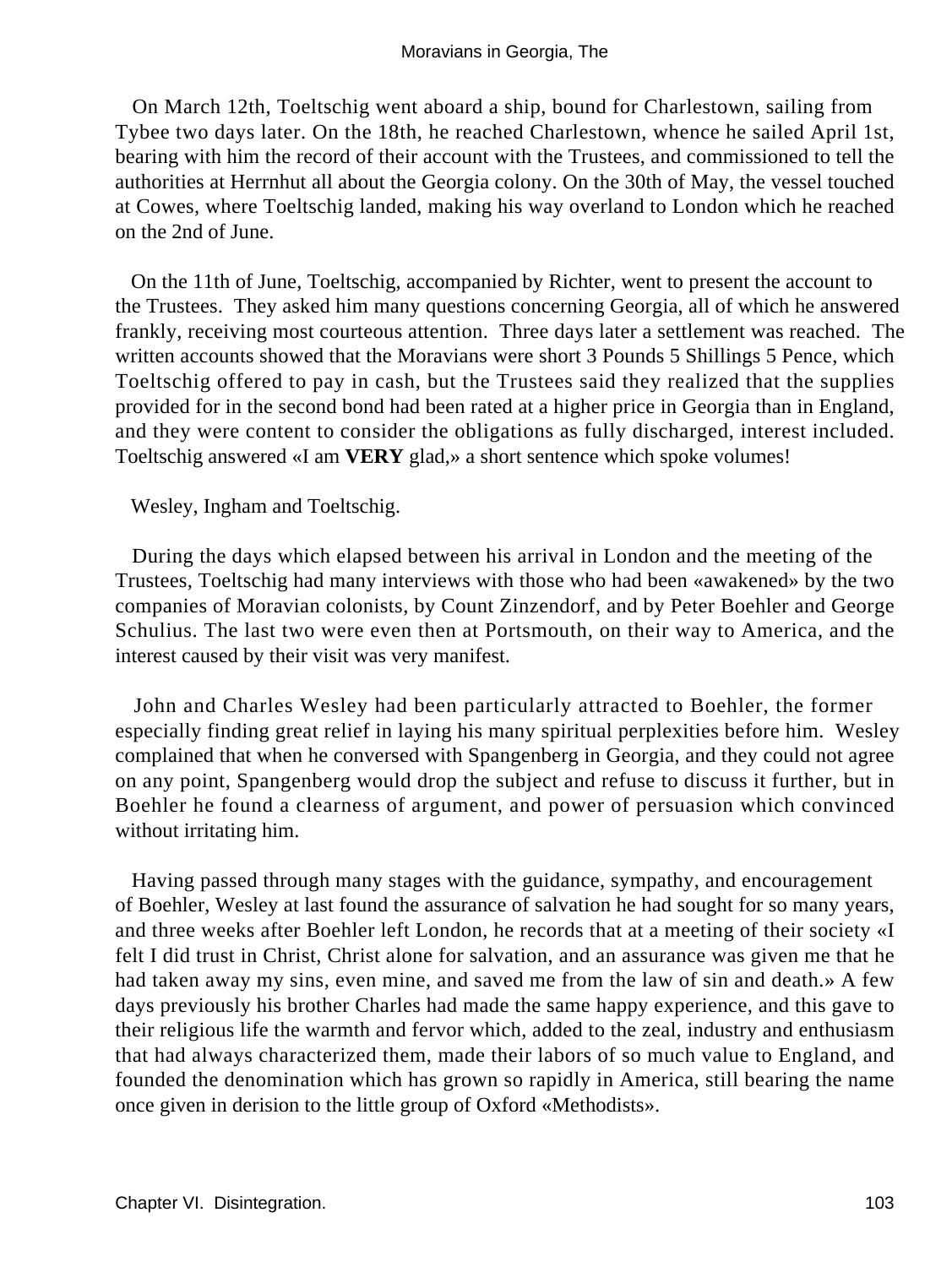But Wesley's mind was not one of those which can rest contentedly upon one vital truth, he must needs run the whole gamut of emotion, and resolve every point raised by himself or others into a definite negative or affirmative in his own life. Once settled in a position to his entire satisfaction, he was as immovable as a mountain, and this was at once the source of his power and his weakness, for thousands gladly followed the resolute man, and found their own salvation therein, while on the other hand the will which would never bend clashed hopelessly with those who wished sometimes to take their turn in leading. So he became an outcast from the Church of England, alienated from Ingham, Whitefield, and other friends of his youth, estranged from the Moravians, even while he was one of the greatest religious leaders England has ever produced.

 At the time of Toeltschig's sojourn in London, however, he was in the early, troubled stage of his experience, rejoicing in what he had attained through Boehler's influence, but beset with doubts and fears. And so, as he records in his Journal, he determined «to retire for a short time into Germany, where he hoped the conversing with those holy men who were themselves living witnesses of the full power of faith, and yet able to bear with those that are weak, would be a means, under God, of so establishing his soul, that he might go on from faith to faith, and from strength to strength.»

 Ingham, meanwhile, informed of Toeltschig's arrival in London, had hastened «over one hundred and forty miles» to see his friend, a fact that seems to have touched Toeltschig deeply, and arranged to go with him to Herrnhut, as they had often planned while still in Georgia. John Wesley joined them, and the three young men sailed on June 24th, landing at Rotterdam two days later. Wesley's Journal does not mention Toeltschig by name, but on leaving Rotterdam he says, «we were eight in all, five English and three Germans,» and there is no doubt that Toeltschig went with them to Marienborn to report to Count Zinzendorf, who was living there during his temporary exile from Herrnhut.

 In Rotterdam, Dr. Koker showed the party much kindness, while at Baron von Watteville's in Ysselstein, they were received «as at home». At Amsterdam, they joined in the meeting of the «societies» established under Moravian influences, and from there proceeded to Cologne, and up the Rhine to Frankfort. Having neglected to supply themselves with passports, they experienced much difficulty whenever they reached a walled city, sometimes being refused admittance altogether, and at other times being allowed to enter only after much delay, which caused Wesley to «greatly wonder that common sense and common humanity do not put an end to this senseless, inhuman usage of strangers.» When any of their number had an acquaintance in the city to which they had come they sent in a note to him, and he would arrange for their entrance, and at Frankfort they applied to Peter Boehler's father, who entertained them «in the most friendly manner.»

 On Tuesday, July 15th, they reached Marienborn, where Wesley remained for fifteen days, and Ingham for about seven weeks.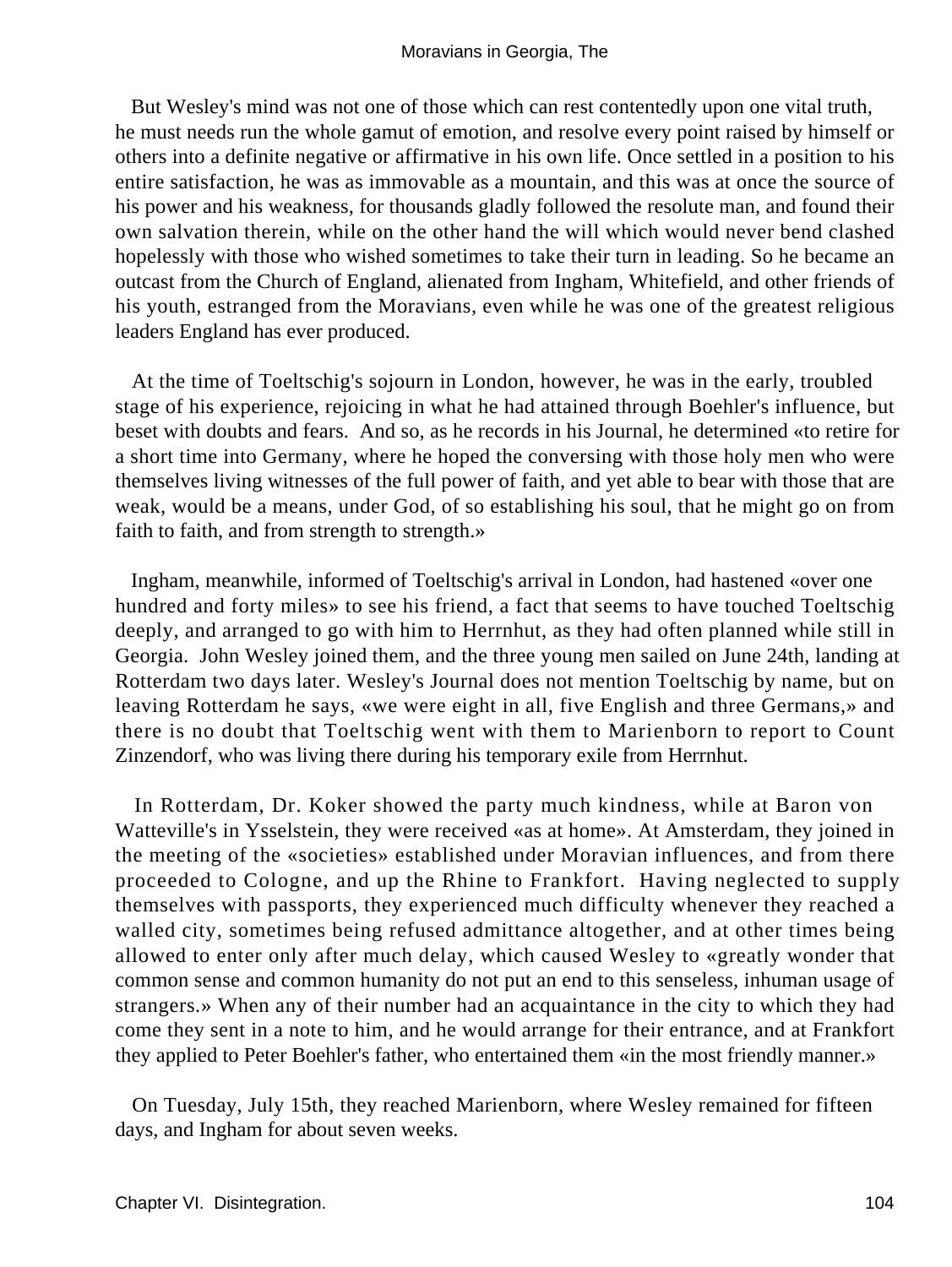From Marienborn, Wesley went to Herrnhut, stopping at Erfurt, Weimar, Jena, Halle, Leipsig and Dresden on the way. He remained at Herrnhut twelve days, and then returned by the same route to Marienborn, and to England.

 This trip to Germany has been given as the beginning of the breach between Wesley and the Moravians, but it is doubtful whether such was really the case. In the «Memoirs of James Hutton» it is stated that Wesley was offended because Ingham was admitted to the Communion at Marienborn, while permission was refused him, and that he secretly brooded over the injury, but Wesley himself does not mention the occurrence, and refers to Marienborn as a place where he met what he «sought for, viz.: living proofs of the power of faith,» and where he stayed twelve days longer than he at first intended. The tone of his account of Herrnhut is also distinctly friendly, though he did not unreservedly accept two or three theological statements made to him, but the long conversations he records prove his joy at finding sympathy, and confirmation of what he wanted to believe concerning justification by faith, and the fact that a weak faith was still a real faith, and as such should be cherished and strengthened, not despised. He could not have been greatly influenced against the Moravians by his visit to Halle, for each time he stayed but one night, and on the first occasion Professor Francke was not at home, nor were their arguments new to him, that they should have impressed him deeply.

 It frequently happens that when a controversy has arisen between friends, both parties look backward and read into former words and deeds a meaning they did not have at the time they transpired, and most probably this is what has happened in regard to the trip to Germany and its effect on Wesley.

 Immediately on his return to England, Wesley began an active religious campaign, drawing such crowds of all kinds of people that the various churches in turn closed their doors upon him, and eight months later he followed Whitefield into open air preaching, after consultation with the Fetter Lane Society. This Society had been organized at the time of Boehler's visit to London, and was composed of members of the earlier Methodist societies, Germans residing in London, and English who had been interested in salvation by Zinzendorf and the Moravian companies bound for Georgia. It had met in the home of James Hutton until it outgrew the rooms, and was then transferred to the Chapel at 32 Fetter Lane. It was an independent Society, with no organic connection with the Moravian Church, and the religious work was carried on under the leadership of John Wesley, and, in his frequent absences, by James Hutton and others who leaned strongly toward the Moravians, some of whose customs had been adopted by the Society. The Hutton «Memoirs» state that Wesley made an effort to break off intercourse between the Society and the Moravians soon after his return from Germany, but failed, and matters continued to move smoothly until about the time that Wesley began his field preaching. During the subsequent months disputes arose among the members, largely on account of views introduced by Philip Henry Molther, who at that time had a tendency toward «Quietism». Molther was detained for some time in England, waiting for a ship to take him to Pennsylvania, he having received a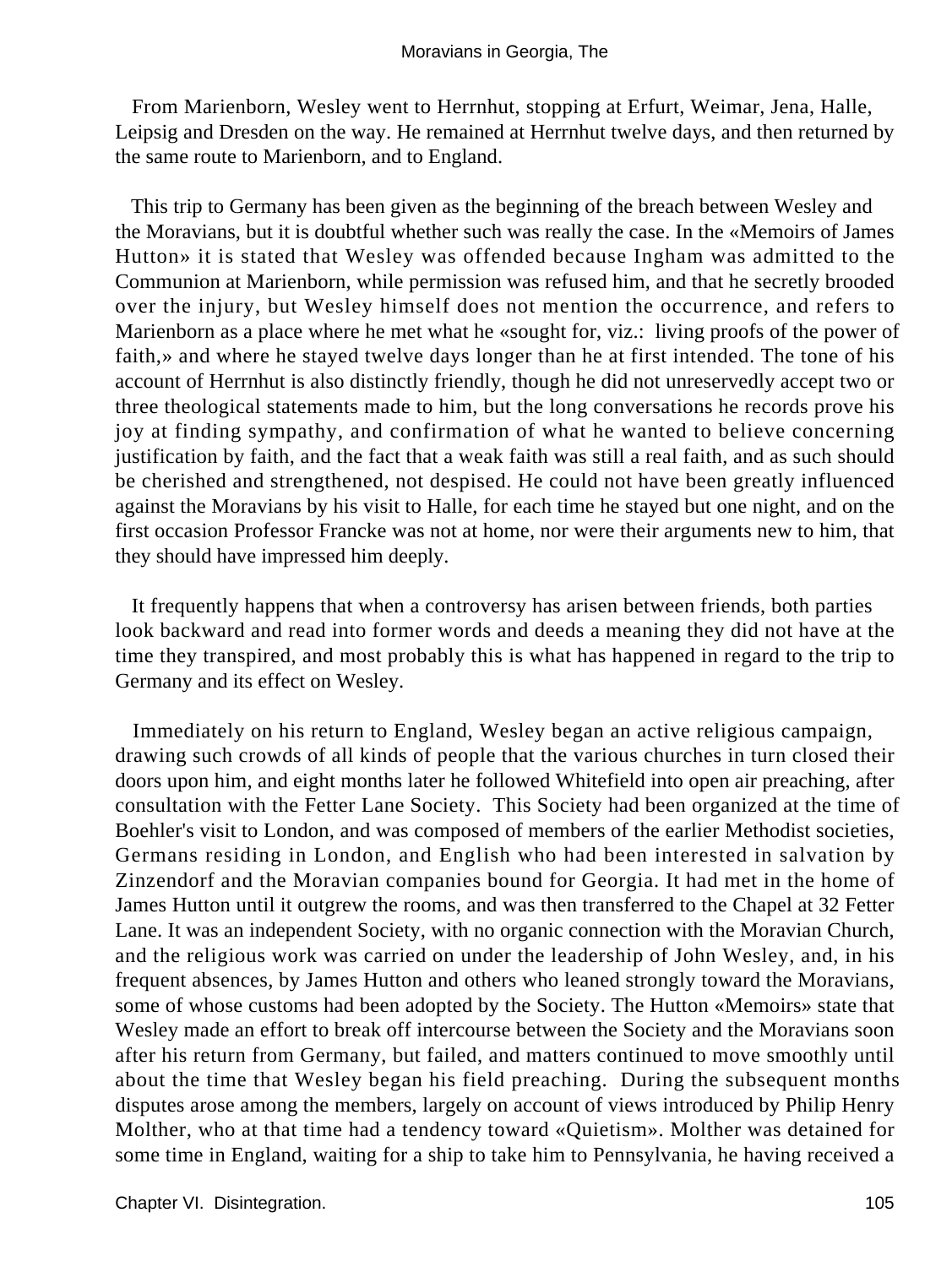call to labor in the Moravian Churches there, and being a fluent speaker he learned English rapidly and made a deep impression on many hearers.

 Wesley was much hurt by the dissensions in his Society, and entirely opposed to Molther's views, and after several efforts to bring all the members back to his own position, he, on Sunday, July 31st, 1740, solemnly and definitely condemned the «errors» and withdrew from the Fetter Lane Society, adding «You that are of the same judgment, follow me.» About twenty−five of the men and «seven or eight and forty likewise of the fifty women that were in the band» accepted his invitation, and with them he organized the «Foundry Society». Into the Foundry Society and the many others organized among his converts, Wesley introduced lovefeasts and «bands» (or «classes»,) both familiar to him from the Fetter Lane Society, which had copied them from the Moravians. When his societies grew so numerous that he could not personally serve them all he selected lay assistants, and then «became convinced that presbyter and bishop are of the same order, and that he had as good a right to ordain as to administer the Sacraments.» He, therefore, ordained bishops for America, and Scotland, and registered his chapels in order to protect them, according to the Act of Toleration. This gave the Methodist body a separate legal status, but Wesley always claimed that he was still a member of the Church of England, and would not allow the preachers of his English societies to administer the Sacraments, a right which was finally granted them by the Methodist Conference after his death.

 When Benjamin Ingham returned from Georgia he commenced to preach the Gospel in Yorkshire, his native place, and at the time of his journey to Germany a promising work was begun there. From Herrnhut he wrote to Count Zinzendorf asking that Toeltschig be permitted to visit him in England, and the request was granted a few months later. Meanwhile Ingham's work prospered mightily, so that in June, 1739, he was forbidden the use of the churches, and forced to imitate Wesley and preach in the open air. Some forty societies were formed, and in November, Toeltschig went to him, making many friends among the people, repeating his visit at intervals during the following months.

 The intimacy between Ingham and the Moravians became closer and closer, and in July, 1742, he formally handed over the care of his societies in Yorkshire and Lascashire to the Moravian Church, himself going into new fields, and then giving new societies into their keeping. It has often been stated that Ingham was a Moravian, but this is a mistake. During these years he worked with them shoulder to shoulder, but there is no record of his having been received into their Church as a member, nor did they reordain him into their ministry. The situation would be more strange to−day than it was then, for there was apparent chaos in England, the Spirit of God moving upon the face of the waters before «light shone, and order from disorder sprung,» and the Moravians did not care to emphasize their independence of the Anglican Church lest it injure their usefulness. In 1744, when England was threatened with a French invasion, a number of loyal addresses were presented to the King, and among them one from the «United Brethren in England, in union with the ancient Protestant Episcopal Bohemian and Moravian church,» a designation selected after long and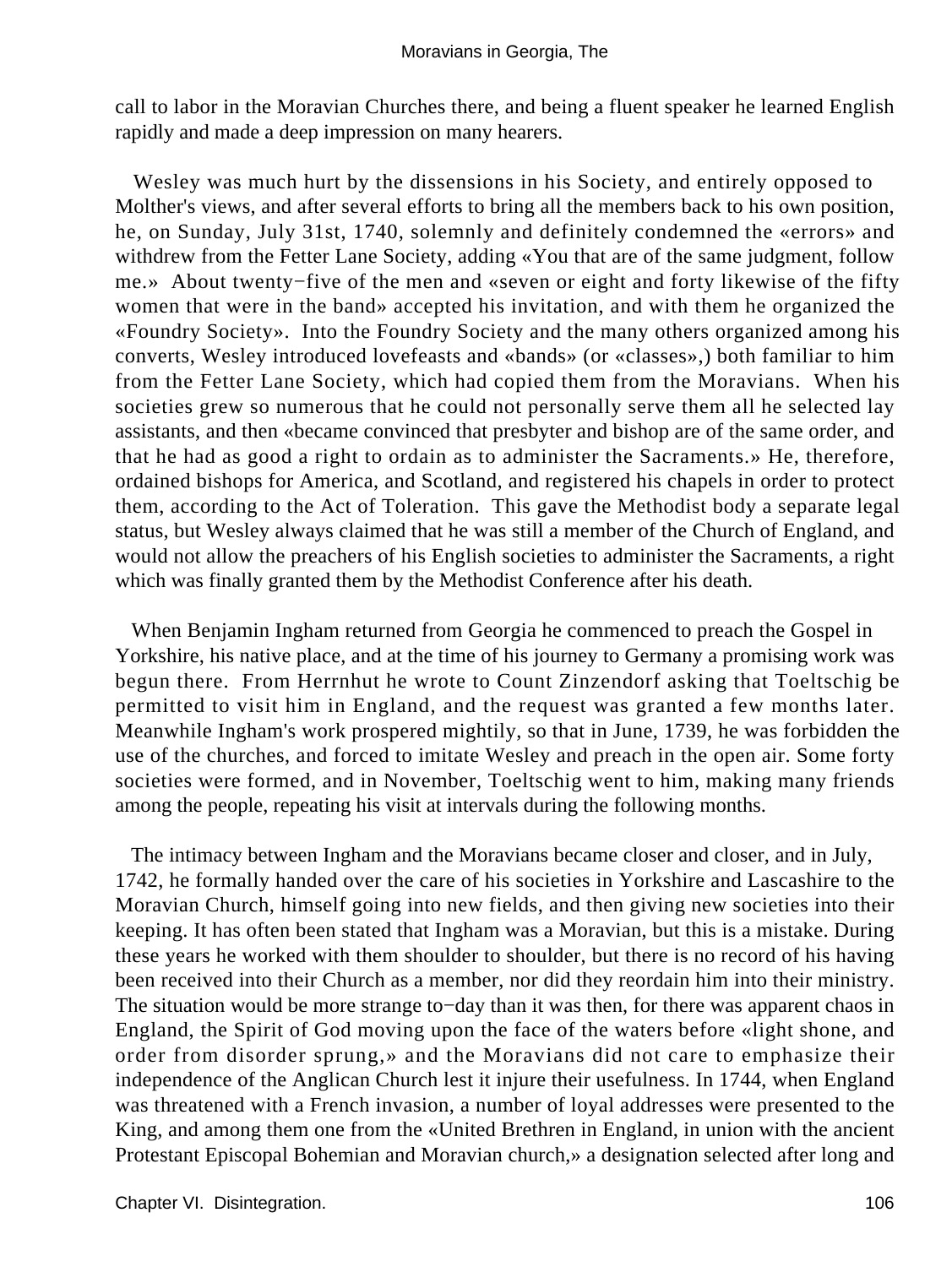careful discussion as to a true term which would avoid placing them among the Dissenters from the Church of England.

 When the Moravians took over the Yorkshire Societies in 1742 they established headquarters at Smith House, near Halifax, but this not proving permanently available, Ingham, in 1744, bought an estate near Pudsey, where the Moravians planted a settlement which they called «Lamb's Hill», later «Fulneck». In 1746 and 1749 Ingham presented to the Moravians the ground on which the Chapel and two other houses stood, but for the rest they paid him an annual rent. The property is now held of Ingham's descendents on a lease for five hundred years.

 In 1753 Ingham withdrew from his close association with the Moravians, and established a new circle of societies, himself ordaining the ministers who served them. These societies flourished for a while, but about 1759 Ingham became imbued with the doctrines of a certain Sandeman, and the result was the almost total wrecking of his societies. This broke Ingham's heart, and affected his mind, so that his last days were very sad. He passed away in 1772, and his societies gradually merged themselves into other churches.

 John Toeltschig, Ingham's friend in Georgia and his co−laborer in Yorkshire, came to England in November, 1739, in company with Hutton, who had been to Germany to form a closer acquaintance with the Moravians. After the debt to the Trustees was paid, Toeltschig had eagerly planned new things for Georgia,  $-$  extension of work among the Indians, a settlement further up the Savannah River, the strengthening of the Savannah Congregation, from which missionaries could be drawn and by which they should be supported while laboring among the heathen tribes. He offered to return to America at once, ready for any duty, but requesting that he might not be sole financial manager again, as he had found it most difficult to attend to those duties, and at the same time share in the spiritual work.

 The elders of the Church, after carefully weighing all the circumstances, decided not to send him back to Georgia, but that he should go to England, to labor in the Fetter Lane Society, and among its friends.

 The first step was a visit to Ingham in Yorkshire, and the reception given him was so cordial and the field so promising that he went again, and yet again. Boehler and Spangenberg returned to England and traveled hither and thither in response to the calls that came from every side, other members aided as they could, and the societies under their direction grew apace. Fetter Lane Society was organized into a congregation in November, 1742, and the others followed in due time. The Moravian Church was introduced into Ireland, and took a firm hold there. In England its successes were paralleled with much opposition, and in 1749, after several years of preparation, an appeal was made to Parliament for recognition as a Protestant Episcopal Church, with full liberty of conscience and worship throughout Great Britain and her colonies. General Oglethorpe warmly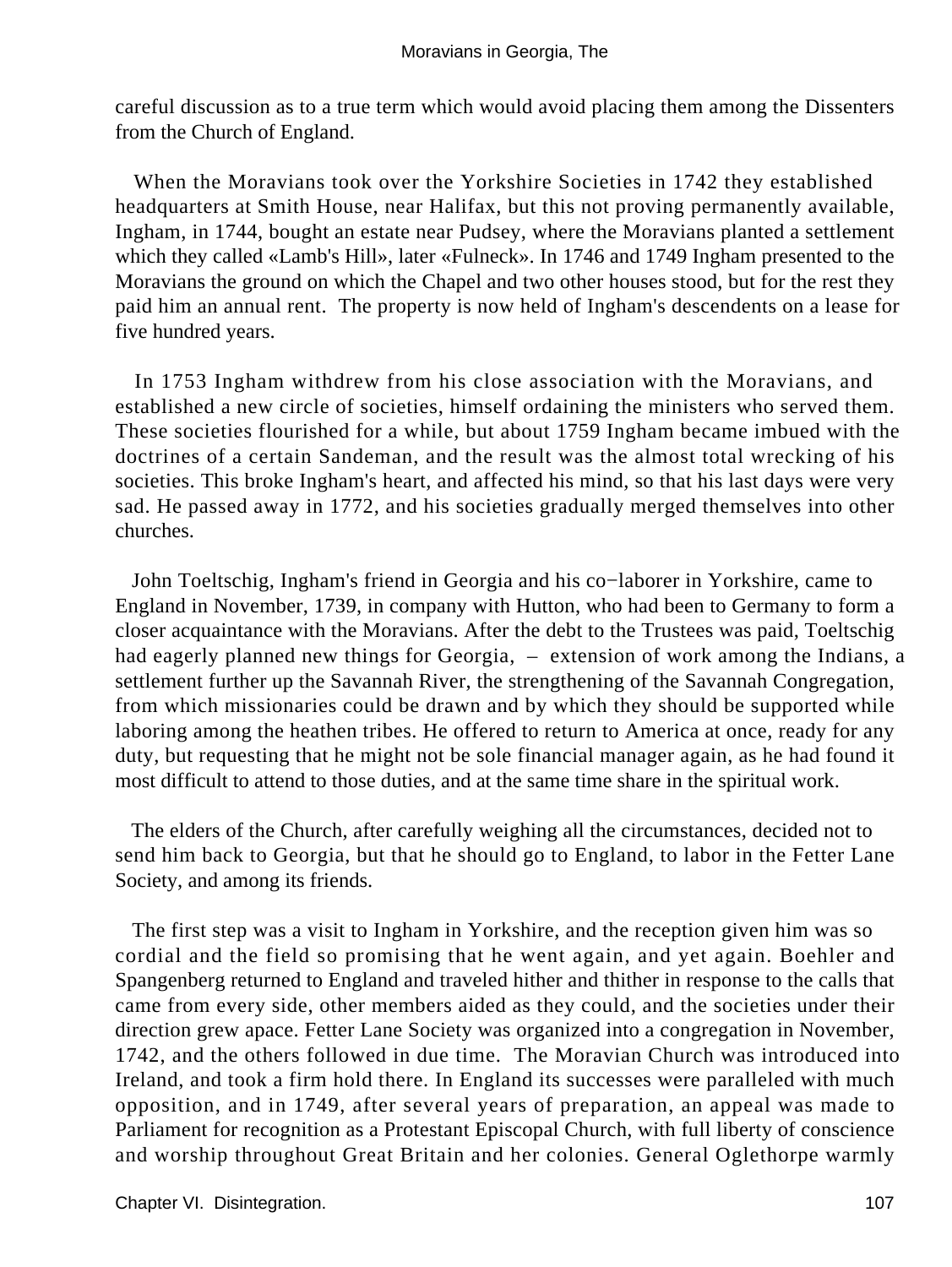championed their cause, and after a thorough investigation of Moravian history and doctrine, the bill was passed, May 12th, 1749, and the Moravian right to liberty of worship, freedom from military service, and exemption from oath−taking was unreservedly granted.

 While not involved in these Parliamentary proceedings, Toeltschig played an important part in the development of the Moravian Church in England and Ireland. Although he had great success as a preacher, his especial talents were as an organizer, and as leader of the «bands», as might be expected of a man with a judicial mind, executive ability, and great tact. He was Elder of the «Pilgrim Congregation» formed at Fetter Lane in May, 1742, a congregation composed exclusively of «laborers» in the Lord's vineyard, and he was also one of the committee charged with the oversight of the general work.

 In February, 1748, he went to Ireland, as superintendent of the societies there, some of which had been organized by Wesley, but now wished to unite with the Moravians. In 1752 he conducted a company of colonists to Pennsylvania, but the next year went back to Ireland, where certain troubles had arisen which he could quiet better than any one else.

 After Zinzendorf's death in 1760, Toeltschig was one of that company of leading men who met in Herrnhut to provide for the immediate needs of the Moravian Church, whose enemies prophesied disintegration upon the death of the man who had been at its head for more than thirty years. These predictions failed of fulfillment, and «it was demonstrated that the Lord had further employment for the Unitas Fratrum.»

 Less renowned than many of his confreres, Toeltschig was a type of that class of Moravians who carried their Church through slight and blight into the respect and good−will of the world. Industrious and scrupulously exact in business affairs, courteous and considerate in his dealings with others, firm and fearless in matters of conscience, bold to declare his faith, and witness for his Master, energetic and «conservatively progressive» in promoting the growth of his church, he took little part in the controversies of his day, but devoted himself unreservedly to preaching the Gospel as it was read by John Hus, by the founders of the ancient Unitas Fratrum, by the renewers of that Church in Herrnhut, «Salvation by faith in Christ and real Christian living according to the precepts of the Bible.»

### The Negro Mission.

 John Toeltschig had been the diarist of the Moravian Congregation in Savannah, as well as their treasurer and most able member, and after he left very little record was kept of the daily occurrences. A few stray letters have been preserved, but little of interest appears therein, beyond the facts that the summer of 1738 was hot and dry, and that the Moravians were not molested, although always conscious of the under−current of antagonism.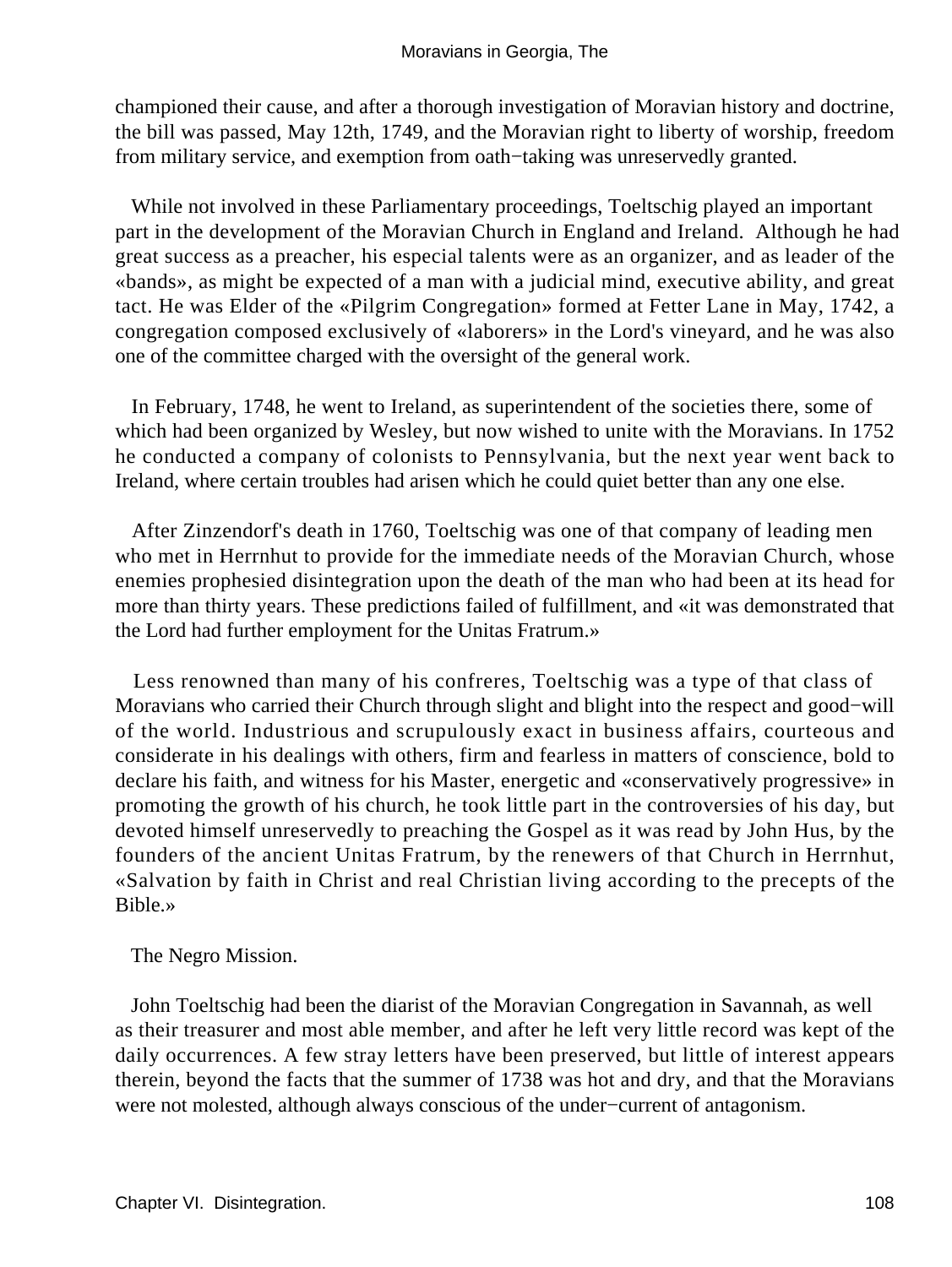Some time during these months Matthias Seybold left for Pennsylvania, where he married, and was one of the company that established the settlement at Bethlehem. He returned to Europe in 1742, and died at Herrnhut in 1787.

 In May, the Rev. George Whitefield reached Georgia, «authorized to perform all religious offices as Deacon of the Church of England, in Savannah and Frederica,» in the place of John Wesley. The poverty of the people touched him deeply, he distributed to the most needy such sums as he had brought for their relief, and with James Habersham, who had come over at the same time, he agreed upon the erection of an Orphan House. Whitefield visited Ebenezer, and acquainted himself with conditions there and elsewhere, and then returned to England, in August, to raise funds for his Orphan House, Habersham meanwhile beginning to collect and instruct the most neglected children.

 During his stay in Georgia, Whitefield lodged with Charles Delamotte, who was still carrying on the little school. During the winter Delamotte had boarded for a while with the Moravians, and when he returned to England in the autumn, he at once associated himself with the English members. Tyerman in his «Life and Times of John Wesley», says, «On his return to England, Charles Delamotte became a Moravian, settled at Barrow−upon−Humber, where he spent a long life of piety and peace, and died in 1790.»

 On the 16th of October, Peter Boehler and George Schulius arrived in Savannah, accompanied by the lad, Simon Peter Harper. They came as missionaries to the negroes of Carolina, the hearts of various philanthropic Englishmen having been touched by reports of the condition of these half wild savages recently imported from the shores of Africa to till the fields of the New World.

 The plan originated during Count Zinzendorf's visit to London, in February, 1737, when it was suggested to him that such a mission should be begun by two Moravian men, under the auspices of «the associates of the late Dr. Bray».

 Thomas Bray, an English divine, was born in 1656, made several missionary trips to America, and in 1697 organized a society for the propagation of the Gospel in the English Colonies. He died in 1730, but the work was continued by his «associates», many of whom were also interested in the Georgia Colony.

 As this mission was to be under their direction, «the associates of the late Dr. Bray» wished to be very sure that the doctrine and rules of the Unitas Fratrum did not conflict with the Church of England, but being assured by the Archbishop of Canterbury that he considered them as agreeing in all essential points, they closed an agreement with Zinzendorf whereby the Count received 30 Pounds with which to prepare «two Brethren to reside for the instruction of the Negroes at such place in Carolina as the said associates shall direct.» The missionaries, when they had entered upon their work, were to receive a salary, «not exceeding thirty pounds a year,» from the «associates».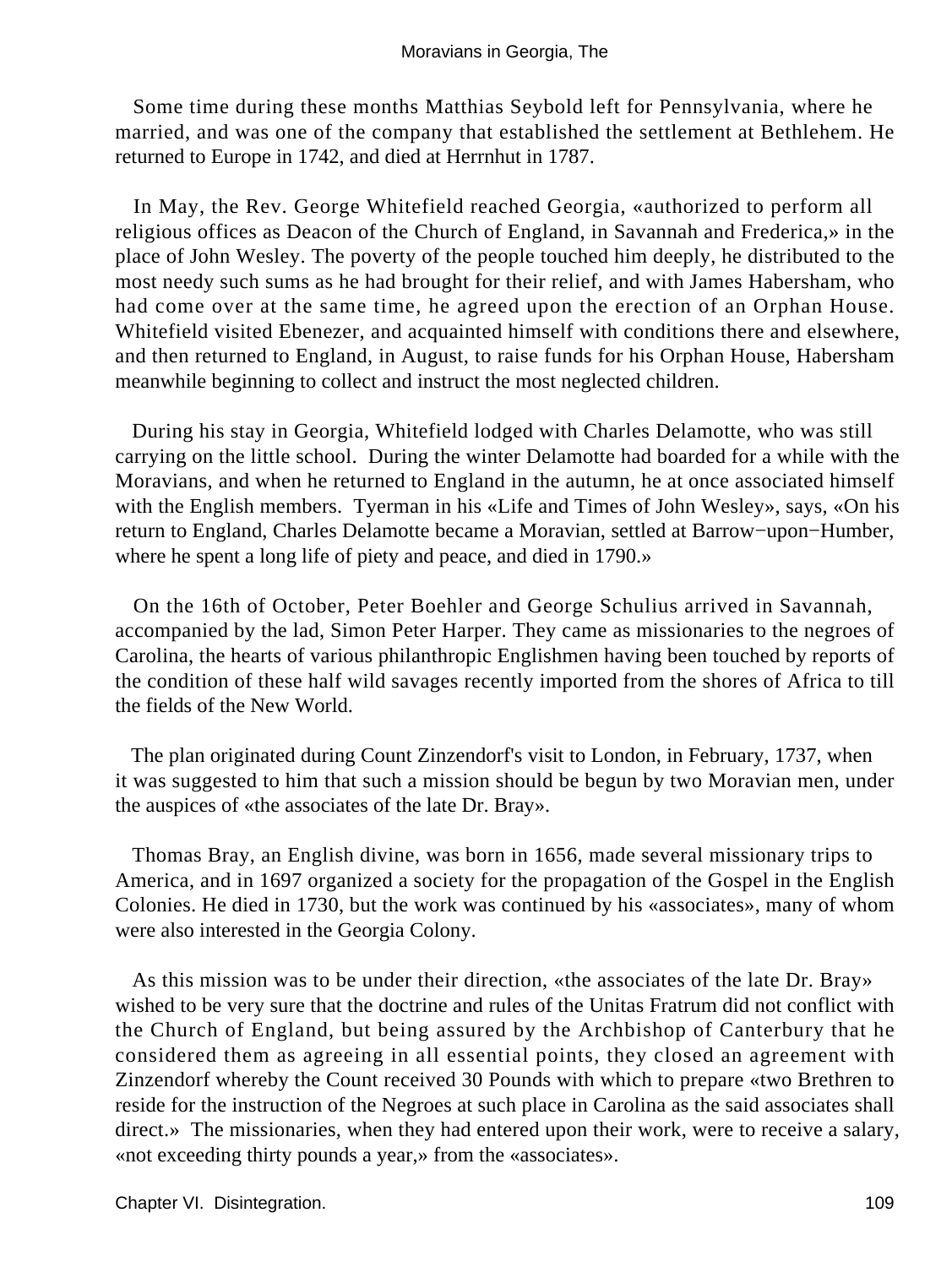For this missionary enterprise, so much to his liking, Zinzendorf appointed «one of my chaplains, master Boehler,» and «Schulius, a Moravian brother,» who with Richter and Wenzel Neisser arrived in London, February 18th, 1738. At the house of their friend Wynantz, the Dutch merchant, they met John Wesley, who offered to secure them a pleasant, inexpensive lodging near James Hutton's, where he was staying.

 Peter Boehler had been a student at Jena when Spangenberg was lecturing there, and was himself a professor at that seat of learning when he decided to accept Zinzendorf's call to mission work, and join the Moravians, with whom he had been for a long time in sympathy. Like Spangenberg he was a highly educated man, and an able leader, fitted to play an important part in the Church of his adoption. In December, 1737, he was ordained at Herrnhut by the bishops, David Nitschmann and Count Zinzendorf, and in later years he, too, became a bishop of the Unity.

 On the 22nd of February, Boehler and his companions called on Gen. Oglethorpe, who at first supposed they were simply going over to join the Savannah congregation. Boehler explained that Richter, who spoke French as well as German, had come as the Agent of the Moravians, in accordance with the suggestion made by the Trustees to Bishop Nitschmann in 1736; that Wenzel Neisser was going on an official visitation to America, especially to the West Indies; and that he and Schulius were the missionaries promised by Count Zinzendorf for work among the negroes in Carolina. The General courteously invited them to confer with him further, either by letter or in person, and offered to take them with him, as he expected shortly to sail for Georgia with his regiment.

 Later, when they wished to come to a definite agreement with Oglethorpe, who represented the «associates of Dr. Bray», they experienced some difficulty, owing to the fact that a letter of introduction Oglethorpe expected to receive from Count Zinzendorf had failed to arrive, but the exhibition of their passports, and Richter's explanation that Zinzendorf thought (from newspaper notices) that Oglethorpe had already left England, enabled Boehler and Schulius to establish their identity. So soon as Zinzendorf heard that his word was needed, he sent them a formal letter of introduction to Oglethorpe, which was gladly received as corroboration of their statements. The Moravians were at their own expense while waiting in London, but Oglethorpe promised that they should be provided with Bibles, grammars, and other things they might need for the negro school.

 Being detained in London for three months, instead of three weeks as they expected, Boehler and his friend had ample opportunity to make acquaintances in the metropolis. They sent word of their arrival to those Germans who had learned to know Zinzendorf and the earlier Moravian emigrants to Georgia, and on the first Sunday «the brethren», (as they affectionately called all who, like themselves, were interested in living a Christian life,) came to them, and a series of meetings for prayer, conference, and instruction was begun. Boehler was a man of attractive personality, and convincing earnestness, and in spite of his slight knowledge of their language many English also became interested and formed a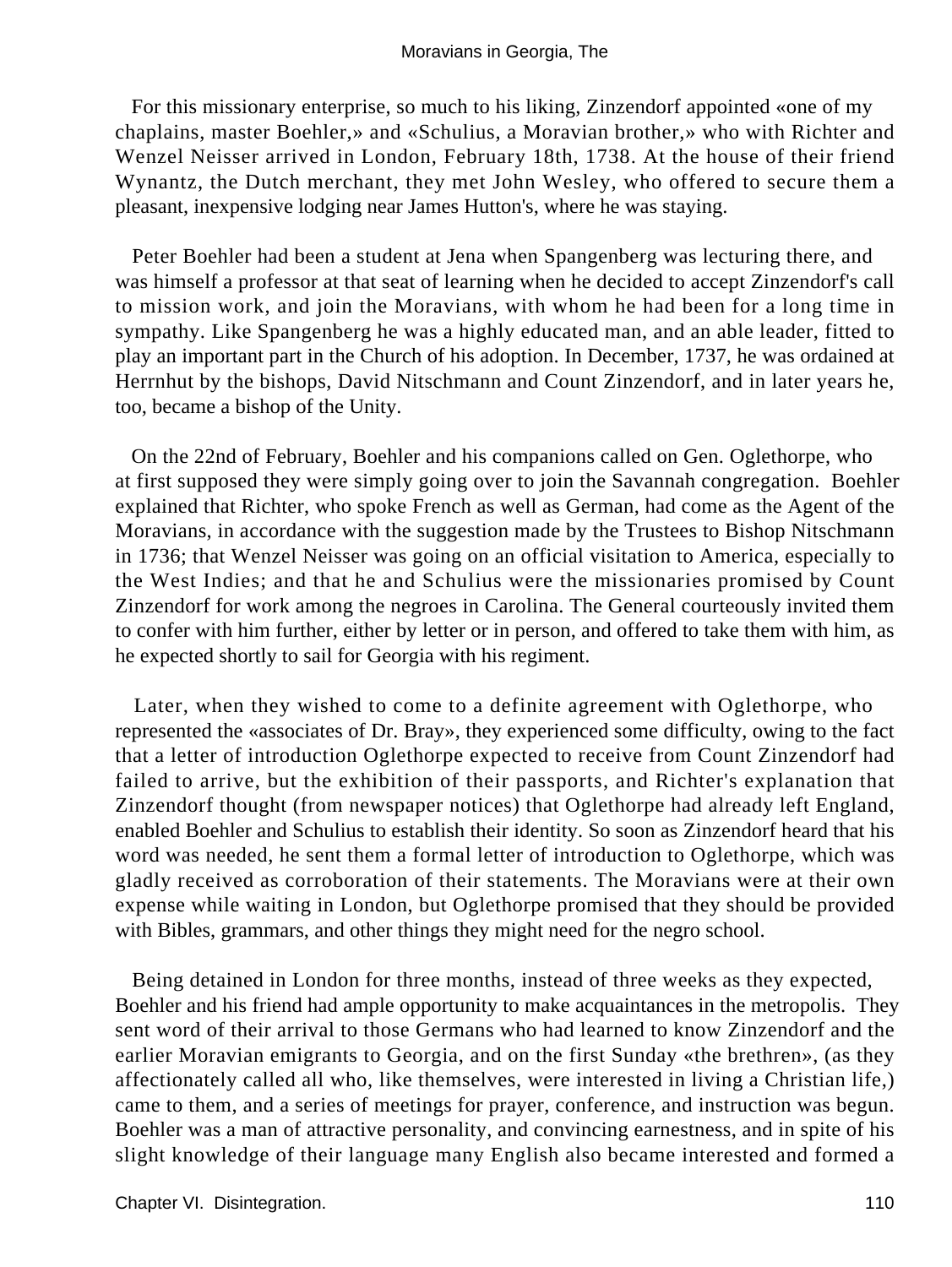society similar to that begun by Zinzendorf, the two soon uniting in the Fetter Lane Society.

 Ten days after Boehler reached London he accepted an invitation from the two Wesleys, and went with them to Oxford. There he was most kindly received, preached in Latin once or twice each day, and had many private conversations with inquirers. Among those with whom he became acquainted was the Rev. John Gambold, who later became a bishop in the Moravian Church, and many others were mightily stirred to seek the salvation of their souls.

 Noting how little English Boehler and Schulius knew, Gen. Oglethorpe offered them a boy who was bright and intelligent, could speak both English and German, and understood some French, and they found him so serviceable that they asked and obtained permission to take him with them to Carolina.

 Through Wesley, Boehler heard that Gen. Oglethorpe was much surprised at the speed with which he acquired English, and that he had asked whether Boehler would consent to serve as Minister of the Church of England in Savannah, if that Congregation remained without a pastor. Boehler expressed his willingness to preach at any time, but declined to administer the Sacraments for any denomination except his own, so the appointment was not made.

 On the 28th of April, the baggage of the Missionaries was put aboard the `Union Galley', Capt. Moberley, with instructions that Boehler and his companions should join her at Portsmouth. Neisser was to go with them to Georgia, and from there, as opportunity offered, to St. Thomas, but while the ship lay at Portsmouth other instructions reached him, and Oglethorpe kindly made no objection to his withdrawing his box and staying behind, though he did not quite understand it.

 On the 15th of May, Peter Boehler, George Schulius, and the lad Simon Peter Harper, left London, but finding the ship not yet ready to sail, they, by Oglethorpe's instructions, went to Southampton where some of the vessels were lying.

 Returning to Portsmouth they embarked on May 22nd, and soon found they were «to dwell in Sodom and Gomorrah» during their voyage. On the 30th the fleet sailed to Southampton for the soldiers, and when they came aboard four days later «Sodom and Gomorrah were fully reproduced.» As the ships lay off Spithead a conspiracy was discovered, – the soldiers on one vessel had planned to kill their officers, take what money they could find, and escape to France. During the voyage there were several fights among the soldiers, or between them and the sailors, and in one drunken riot a soldier cut off a young girl's hand. «The Lord was our defense and shield, and we were among them like Daniel in the midst of the lions,» wrote Boehler, for the quiet, Bible−reading Moravians found little to like in their rough associates, who cared for them just as little, and wished they could be thrown overboard.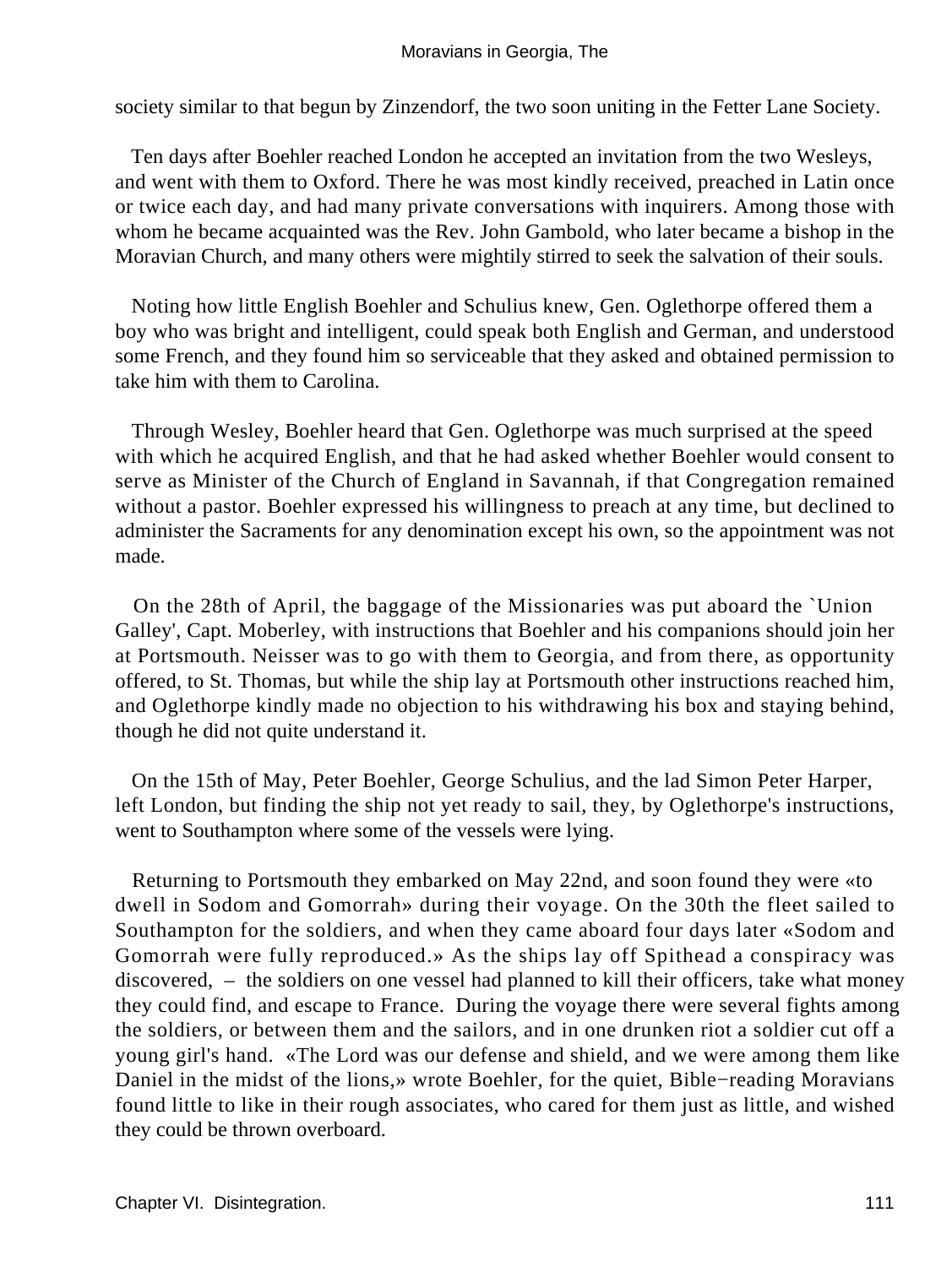The ships put to sea July 16th and reached the Madeiras on the 29th, where they were detained until the 8th of August. Boehler and Schulius went on shore a number of times, were courteously treated by the most prominent Catholic priest there, climbed a mountain for the exercise, and particularly enjoyed their escape from turmoil and confusion. The captain, who had taken a dislike to them, tried to prevent their leaving the ship, but Oglethorpe stood their friend, and ordered that they should have entire liberty. For Boehler, as for many who had preceded him, Georgia and Carolina were to be a school where great life lessons would be learned. Fresh from the University halls of Jena, he had met the students of Oxford on equal footing, quickly winning their respect and admiration, but these soldiers and sailors, restless, eager for excitement, rude and unlettered, were a new thing to him, a book written in a language to which he had no key. Later he would learn to find some point of contact with the unlearned as well as the learned, with the negro slave and the Yorkshire collier as well as the student of theology, but just now his impulse was to hold himself aloof and let their wild spirits dash against him like waves about the base of a lighthouse which sends a clear, strong beam across the deep, but has few rays for the tossing billows just beneath.

 On the 18th of September land was sighted, and on the 29th the fleet anchored in the harbor of St. Simon's Island, and with grateful hearts the Moravians watched the landing of the soldiers. On the 4th of October they transferred their baggage to a sloop bound for Savannah, which sailed the 6th, but on account of head winds did not reach Savannah until the 16th. The Moravians still at Savannah came in a boat to welcome them, and take them to their house, but Boehler was anxious to see the scene of his future labors, and stayed in town only a few days, leaving on the 21st for a tour through Carolina. Schulius accompanied him all the way, and several others as far as the Indian town where Rose was living with his wife and child. Here they talked of many things regarding the Savannah Congregation, but on the following afternoon the missionaries went on their way, Zeisberger, Haberland, Boehner and Regnier accompanying them to Purisburg.

 There Boehler and Schulius lodged with one of the Swiss who had come to Georgia with Spangenberg and the first company. His wife expressed the wish that the Moravians in Savannah would take her thirteen−year−old daughter the following winter, and give her instruction, for which she would gladly pay. Boehler took occasion to speak to the couple about salvation and the Saviour, and they appeared to be moved. Indeed this was the main theme of all his conversations. To the owners of the plantations visited, he spoke of their personal needs, and their responsibility for the souls of their slaves; while to the slaves he told the love of God, filling them with wonder, for most of them were newly imported from the wilds of Africa, and suspicious even of kindness. Many knew little of the English tongue, and the few who could understand his words had not yet learned that there was a God who cared how they lived or what became of them. Their masters, as a rule, thought the missionaries were attempting an almost hopeless task in trying to lift these negroes above the brute creation, but were quite willing to give permission and an opportunity to reach them, and on this tour Boehler found only one land−owner who refused his consent.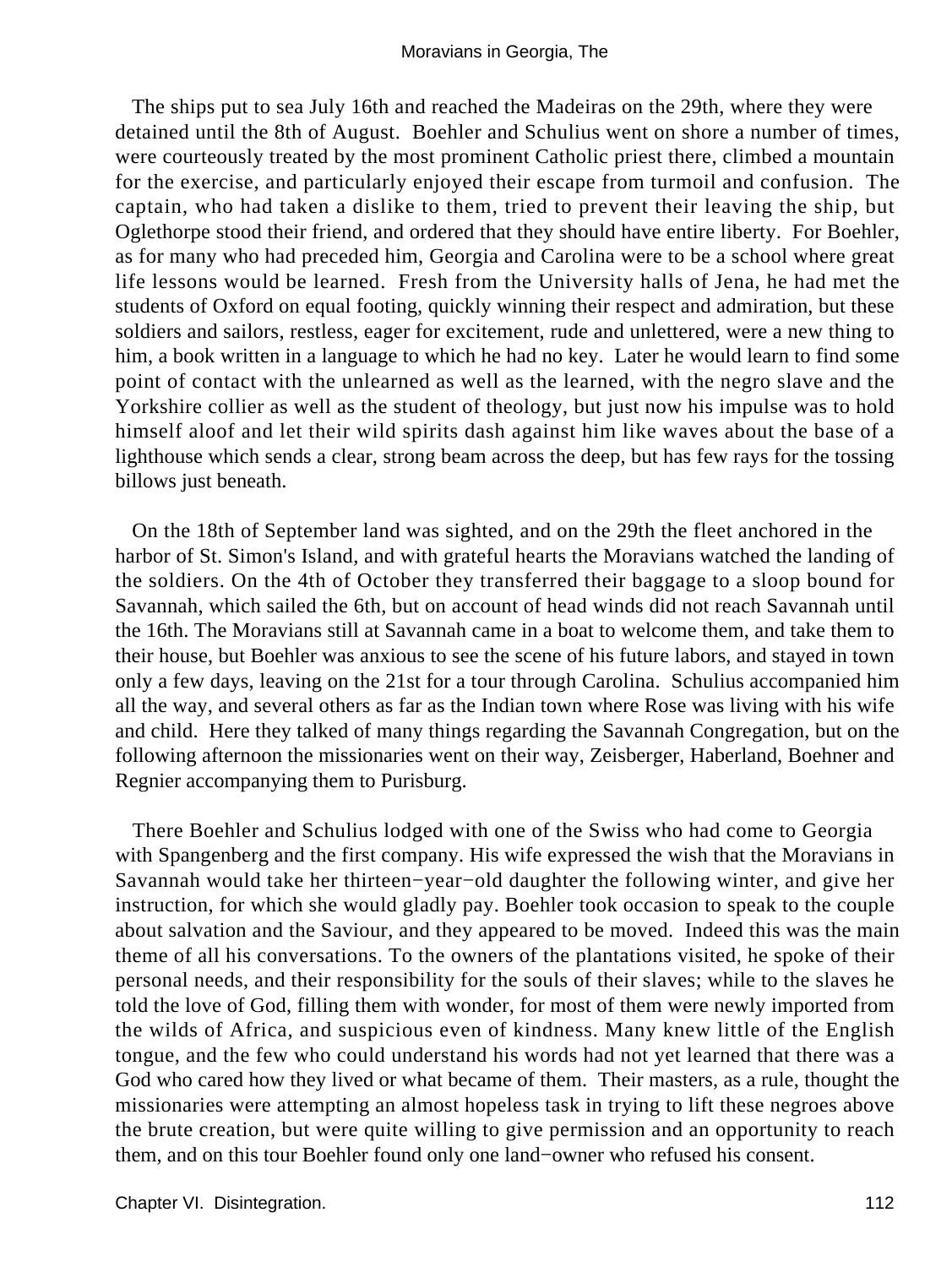Purisburg had been named as the location of the negro school, but Boehler found there were very few negroes in the town, which had been largely settled by Swiss, who had not prospered greatly and had bought few slaves. The nearest plantation employing negroes was five miles distant, and only seven lived there, so the outlook was far from encouraging at that point.

 Boehler and Schulius then made their way from one plantation to another, until they reached Charlestown. The Rev. Mr. Garden, to whom they had a letter of introduction, advised that the school should be begun in Charlestown, where there was a large negro population, perhaps a thousand souls. This was more than could be found on any single plantation in Carolina, and as the slaves were strictly forbidden to go from one plantation to another it would hardly be possible to find another place where so many could be reached at the same time. Boehler and Schulius were much impressed with the advantages offered, especially as Mr. Garden promised all the assistance he could give, and they debated whether Schulius should not stay and begin at once, while Boehler returned to report to Oglethorpe. The lot was finally tried, and the direction received that they should carefully study the situation but wait until later to commence work. Therefore on the 1st of November the two companions set out for Savannah, which they reached in eight days.

 The following weeks were a sore trial for the missionaries. With a promising field in sight, and eager to commence work in it, they were obliged to wait for Oglethorpe's permission, and Oglethorpe was very busy on the frontier establishing the outposts for which his regiment had been brought over. When he did return to Savannah, it was only for a few hours, and he was in no frame of mind for a long argument of pros and cons. He told Boehler rather testily that they should not go to Charlestown with his consent; that if they were not willing to follow the plan for Purisburg he would have nothing more to do with them; and that if they wanted to talk further they must wait till he came again.

 Boehler and Schulius wished themselves free to proceed without his consent, wished they had not entered into an agreement with «the associates of the late Dr. Bray», but under the circumstances felt themselves bound to give the work at Purisburg a fair trial. In December, Schulius went to Purisburg to look over the field, and make acquaintance with the people, while Boehler waited at Savannah for Oglethorpe, and finally, when his patience was quite exhausted, followed the General to St. Simons. Oglethorpe persisted in his intention to have the school at Purisburg, and when he learned that his wishes would be obeyed he gave instructions for the renting of a large house and two acres of ground, and for supplies to be furnished from the store at Savannah.

 In February, 1739, therefore, Boehler and Schulius settled in Purisburg. Young Harper seems to have been with them in Purisburg on some of their earlier visits, but was sent temporarily to Savannah, and as he does not reappear in the records, he probably went back to his English home. David Zeisberger, Jr., joined Boehler and was his willing helper in many ways.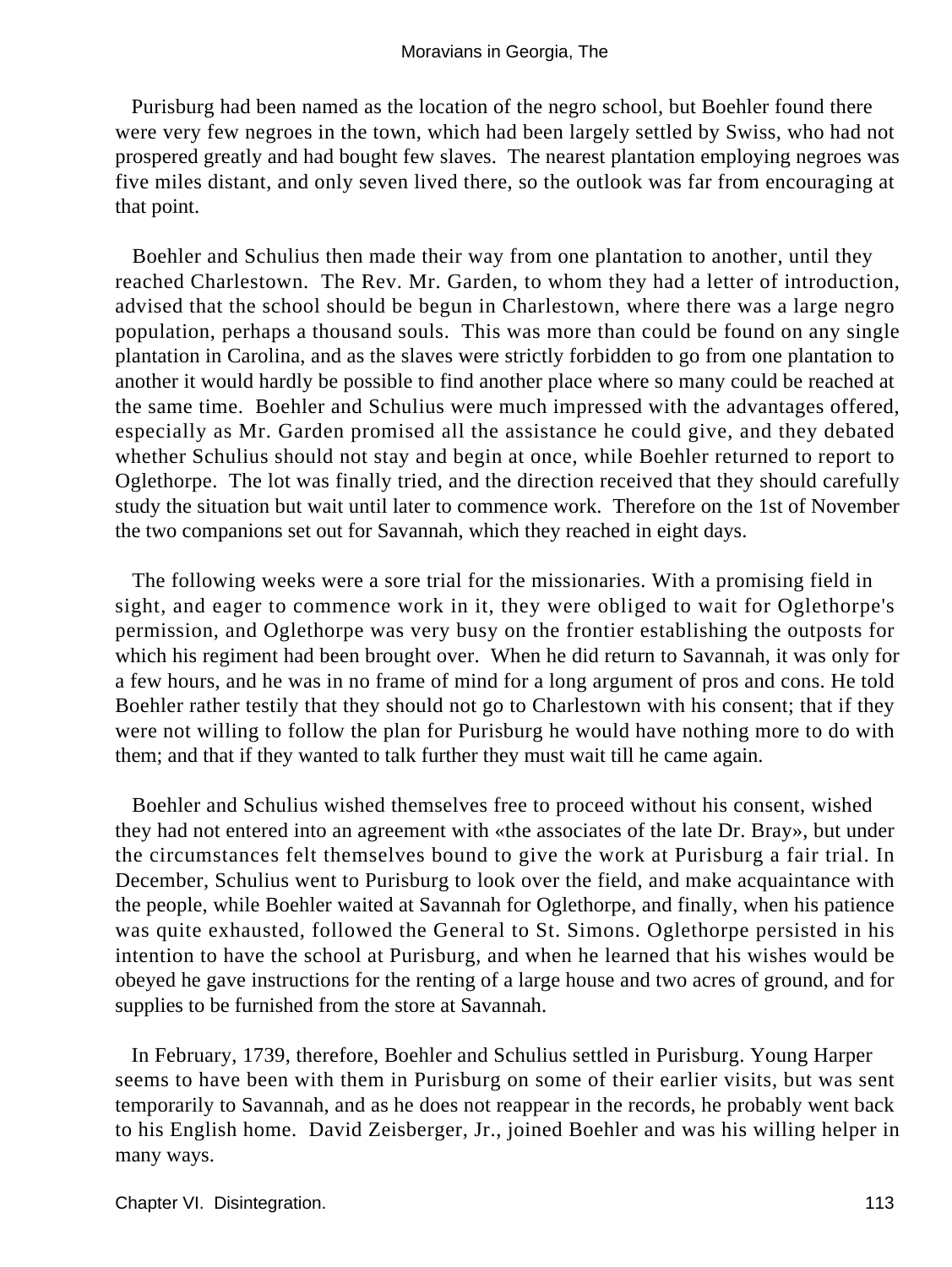At first the outlook was rather more promising than they expected. There were very few colored children for the school, but «daily more were bought and born,» there was some interest aroused among the older negroes, and the owners were disposed to be friendly, and allow the missionaries free access to their slaves. The German and Swiss settlers were unaffectedly glad to have the Moravians in their midst, and begged for religious services, and instruction for their children, so Boehler and Schulius agreed on a division of labor, the latter to devote himself to the white residents and their little ones, while Boehler spent most of his time visiting adjoining plantations.

 But when the warm weather came Boehler was taken with fever, and from June to October he suffered severely. From time to time he was able to be up, and even to visit Savannah, but he was so weak and his feet were so badly swollen that walking was very difficult, and of course missionary tours were impossible.

 On the 4th of August, George Schulius died, after an illness of eighteen days' duration. Boehler was in Savannah when he was taken sick, but returned in time to nurse him, to soothe him in delirium, and to lay him to rest amid the lamentations of the Purisburg residents. At his death the school for white children was given up, for Boehler was too weak to shoulder the additional load, and felt that his first duty was to the negroes. In September, Oglethorpe was in Savannah, and after much difficulty Boehler obtained speech with him, and succeeded in convincing him that a negro school at Purisburg was hopeless. He approved of Boehler's plan to itinerate among the plantations and promised that both his own and Schulius' salaries should be paid him, that he might be supplied for traveling expenses. In November, when his health was restored, Boehler wished to make his first journey, but the storekeeper declined to pay him any money until the expiration of the quarter year. When he went again at the appointed time the storekeeper refused to pay anything without a new order from Oglethorpe, except the remainder of the first year's salary, now long overdue. Boehler concluded that the man had received private instructions from Oglethorpe, and that his services were no longer desired by the representative of «the associates», so in January, 1740, he gave up further thought of obligation to them, and prepared to go on his own account. He planned to go by boat to Purisburg and from there on foot through Carolina to Charlestown, but on the way up the Savannah River the canoe was overtaken by a severe thunderstorm, and forced to land. Knowing that a sloop would sail in two days he returned to Savannah, meaning to go to Charlestown on her, but on trying the lot he received direction to wait for the present in Savannah.

 While Boehler was making his attempt among the negroes, some changes were taking place in the Savannah Congregation. He had been very much distressed by the condition he found when he arrived, for owing partly to their many difficulties and partly to Seifert's absence among the Indians, no Communion had been celebrated for a year, and the «bands» had been dropped. The Bible and prayer gatherings were steadily observed, but it seemed to him there was a lack of harmony among the members, and they were by no means ready to take him at once into their confidence. Seifert, too, was not well, and had been obliged to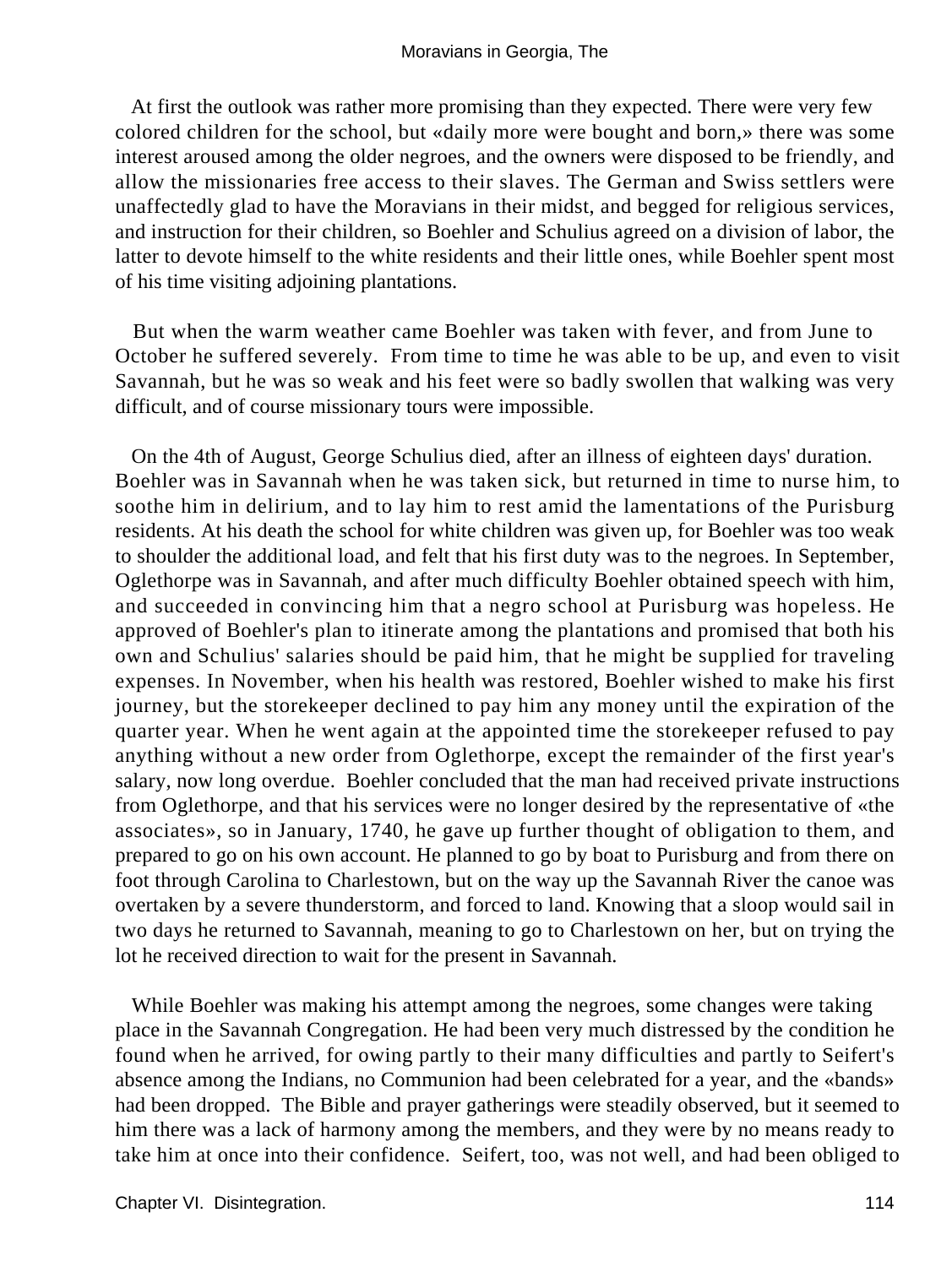leave the Indians, and return to Savannah.

 The Indian work was most discouraging, for the men were careless and drunken, and in January, 1739, even Rose gave up, and moved back to Savannah with his family. In October, Tomochichi died, and was buried with great pomp in Percival Square in Savannah. The Moravians were asked to furnish music at the funeral, but declined, and it was hardly missed amid the firing of minute guns, and three volleys over his grave. After his death his little village was abandoned, and the question of further missionary efforts there settled itself.

 During the winter John Regnier became deeply incensed at some plain speaking from Schulius, and decided to leave at once for Europe, the Congregation paying his way. He probably went to Herrnhut, as that had been his intention some months previously, and later he served as a missionary in Surinam. In after years he returned to Pennsylvania, where he joined those who were inimical to the Moravians.

 Peter Rose, his wife and daughter left for Pennsylvania soon after their withdrawal from Irene. They settled in Germantown, and there Peter died March 12th, 1740. Catherine married John Michael Huber in 1742, who died five years later on a voyage to the West Indies. Being for the third time a widow, she became one of the first occupants of the Widows' House in Bethlehem, and served as a Deaconess for many years, dying in 1798. Mary Magdalena became the wife of Rev. Paul Peter Bader in 1763.

 On August 10th, 1739, John Michael Schober died after a brief illness, the ninth of the Moravian colonists to find their final resting place beside the Savannah River.

 In September, General Oglethorpe received instructions to make reprisals on the Spanish for their depredations on the southern borders of the Georgia Province. He rightly judged this to be the precursor of open hostilities, and hastened his preparations to put Carolina and Georgia in a state of defense. In October the British Government declared war on Spain, and November witnessed the beginning of fighting in the Colonies. Of course this meant a re−opening of the old discussion as to the Moravians' liability for service, a repetition of the old arguments, and a renewal of the popular indignation. Oglethorpe was fairly considerate of them, thought Zinzendorf ought to have provided for two men, but added that he did not want the Moravians driven away. Still the situation was uncomfortable, and the Moravians began to make arrangements for their final departure.

 By this time Boehler had won his way into the confidence of the Savannah congregation, and had learned that he was not the only one who had the Lord's interests at heart. With Seifert again in charge of affairs, the religious services had taken on new life, and on October 18th, John Martin Mack was confirmed. Judith Toeltschig, however, gave them great concern, and her brother Michael Haberland sided with her, so that the company gladly saw them sail for Germany in the latter part of January, 1740. There Michael married,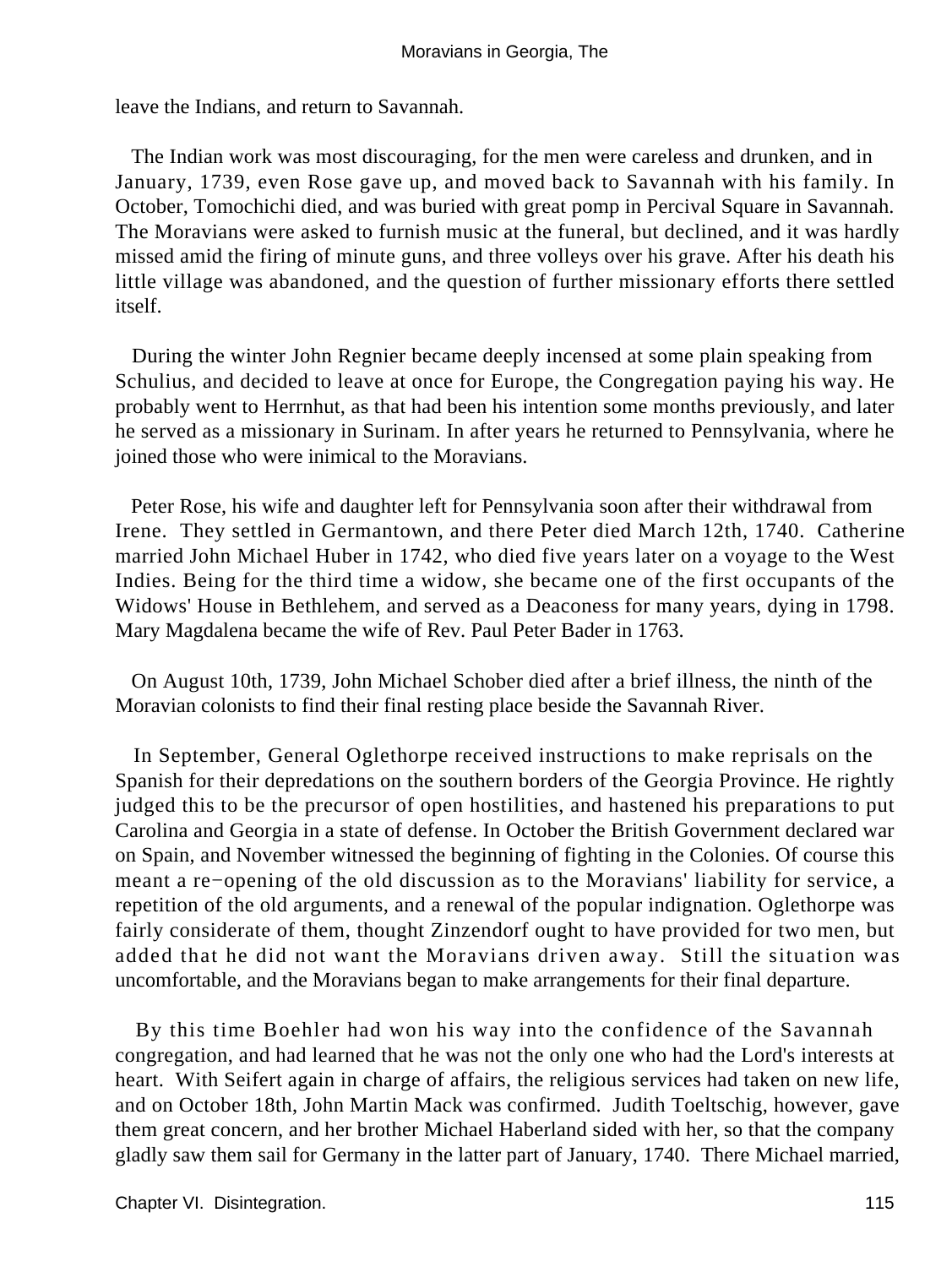and returned to America in May, 1749, as one of the large company which came to settle in Bethlehem, where he died in 1783. Judith joined her husband in England, and in 1742 was serving as «sick−waiter» of the Pilgrim Congregation in London.

 This left only six Moravians in Savannah, for John Boehner had already started for Pennsylvania on January 20th. He had a very sore arm which they hoped would be benefited by the change, and he was commissioned to try and gather together the members who had preceded him, and to make arrangements for the reception of the remnant which was soon to follow. He aided faithfully during the early days of the settlement at Nazareth and Bethlehem, and in 1742 went as a missionary to the island of St. Thomas, where he labored earnestly and successfully for the rest of his life, and died in 1787.

 Nothing now remained for the members still in Savannah, but to so arrange matters that they might leave on the first opportunity. Oglethorpe had already bought their trumpets and French horns at a good price, but they needed to sell their rice and household furniture to provide sufficient funds for their journey. This was happily arranged on the 2nd of February, when George Whitefield, who had reached Savannah for the second time a few days before, came to see them, promised to buy all they cared to sell, and offered them free passage to Pennsylvania. This offer they gratefully accepted, receiving 37 Pounds for their household goods, and on April 13th, 1740, they sailed with Whitefield on his sloop the `Savannah', Captain Thomas Gladman. Their land and improvements were left in the hands of an Agent, and the town house was rented to some of Whitefield's followers for a hospital.

With the Moravians went the two boys, Benjamin Somers and James  $-$ , who had been given into their hands by the Savannah magistrates in 1735, and a young woman, Johanna Hummel, of Purisburg. The two lads gave them much trouble in Pennsylvania, and Benjamin was finally bound out in 1748, while James ran away. Johanna married John Boehner, and sailed with him to the West Indies in 1742, but died at sea before reaching there.

 Boehler and his company expected to find Spangenberg and Bishop Nitschmann in Pennsylvania, and were much disappointed to learn that both were absent. They scarcely knew what to do, but Boehler held them together, and when Whitefield decided to buy a large tract of land and build thereon a Negro school, and a town for his English friends of philanthropic mind, and when the Moravians were offered the task of erecting the first house there, Boehler and his companions gladly accepted the work. Bethlehem followed in due time, and all were among those who organized that congregation. David Zeisberger, Sr., died there in 1744, his wife in 1746. Anton Seifert was appointed Elder, or Pastor of the Bethlehem Congregation, married, and took an active part in the Church and School work there and at Nazareth, the latter tract having been purchased from Whitefield in 1741. April 8th, 1745, he sailed for Europe, laboring in England, Ireland and Holland, and dying at Zeist in 1785.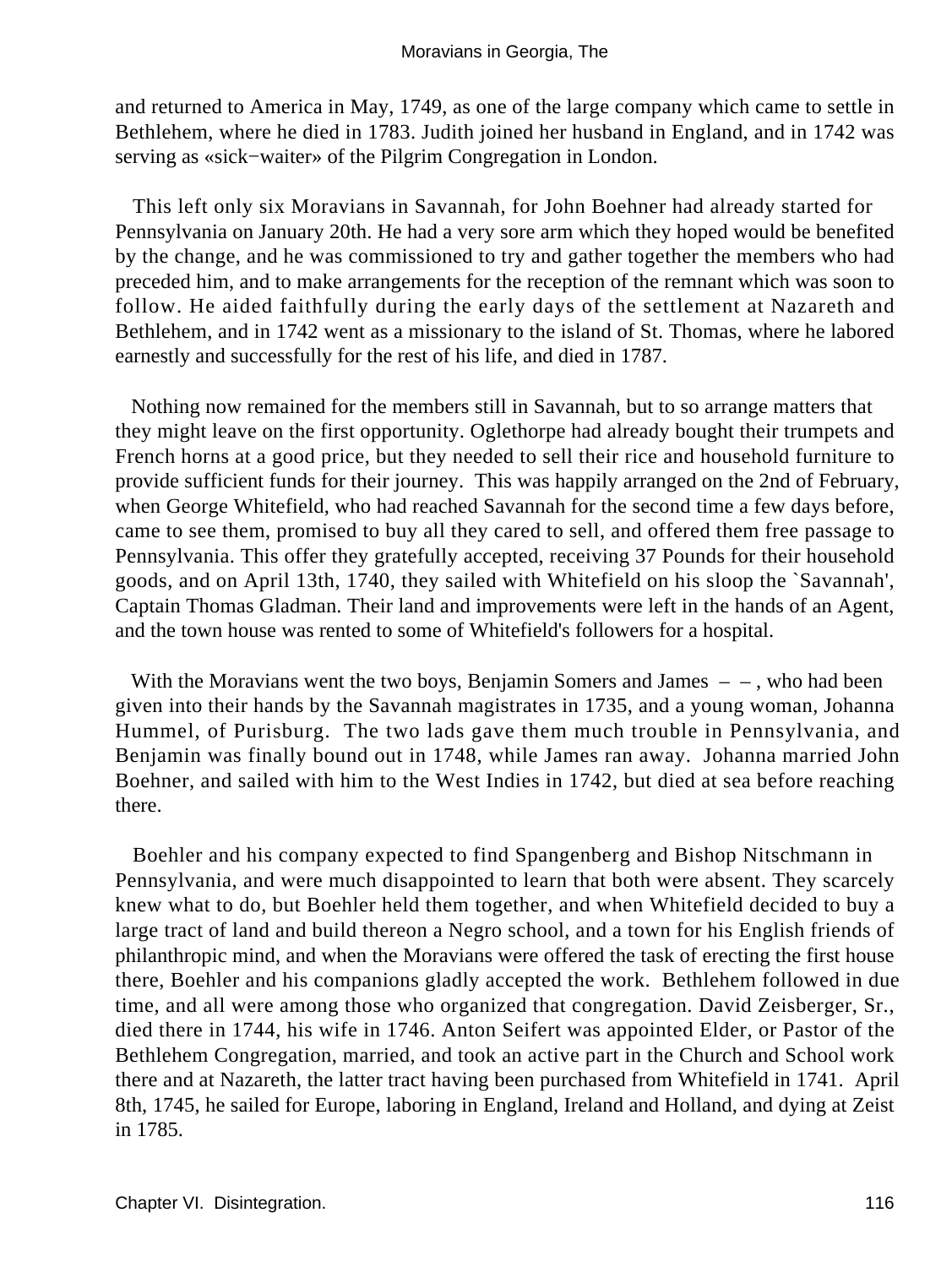John Martin Mack became one of the leaders of the Moravian Church in its Mission work among the Indians in New York, Connecticut and Ohio until 1760, when he was sent to the negro slaves on St. Thomas, preaching also on St. Croix and St. Jan, and the English West Indies. He was ordained to the ministry November 13th, 1742, and was consecrated bishop October 18th, 1770, during a visit to Pennsylvania, this being the first Episcopal consecration in the American Province of the Moravian Church. He was married four times, his last wife passing away two years before his departure. He died June 9th, 1784, and was buried in the presence of a great concourse of people, – negro converts, planters, government officers and the Governor−General.

 David Zeisberger, Jr., lived a life so abundant in labors, so picturesque in experiences that a brief outline utterly fails to give any conception of it. «The apostle of the Western Indians traversed Massachusetts and Connecticut, New York, Pennsylvania and Ohio, entered Michigan and Canada, preaching to many nations in many tongues. He brought the Gospel to the Mohicans and Wampanoags, to the Nanticokes and Shawanese, to the Chippewas, Ottowas and Wyandots, to the Unamis, Unalachtgos and Monseys of the Delaware race, to the Onondagas, Cayugas and Senecas of the Six Nations. Speaking the Delaware language fluently, as well as the Mohawk and Onondaga dialects of the Iroquois; familiar with the Cayuga and other tongues; an adopted sachem of the Six Nations; naturalized among the Monseys by a formal act of the tribe; swaying for a number of years the Grand Council of the Delawares; at one time Keeper of the Archives of the Iroquois Confederacy; versed in the customs of the aborigines; adapting himself to their mode of thought, and, by long habit, a native in many of his ways; – no Protestant missionary and few men of any other calling, ever exercised more real influence and was more sincerely honored among the Indians; and no one, except the Catholic evangelists, with whom the form of baptism was the end of their work, exceeded him in the frequency and hardships of his journeys through the wilderness, the numbers whom he received into the Church of Christ, and brought to a consistent practice of Christianity, and conversion of characters most depraved, ferocious and desperate.» «Nor must we look upon Zeisberger as a missionary only; he was one of the most notable pioneers of civilization our country has ever known. \* \* \* Thirteen villages sprang up at his bidding, where native agents prepared the way for the husbandman and the mechanic of the coming race.» «He was not only bold in God, fearless and full of courage, but also lowly of heart, meek of spirit, never thinking highly of himself. Selfishness was unknown to him. His heart poured out a stream of love to his fellowmen. In a word, his character was upright, honest, loving and noble, as free from faults as can be expected of any man this side of the grave.»\*

– \* «Life and Times of David Zeisberger», by Rt. Rev. Edmund de Schweinitz. –

 He died at Goshen, Ohio, Nov. 17th, 1808, having labored among the Indians for sixty years.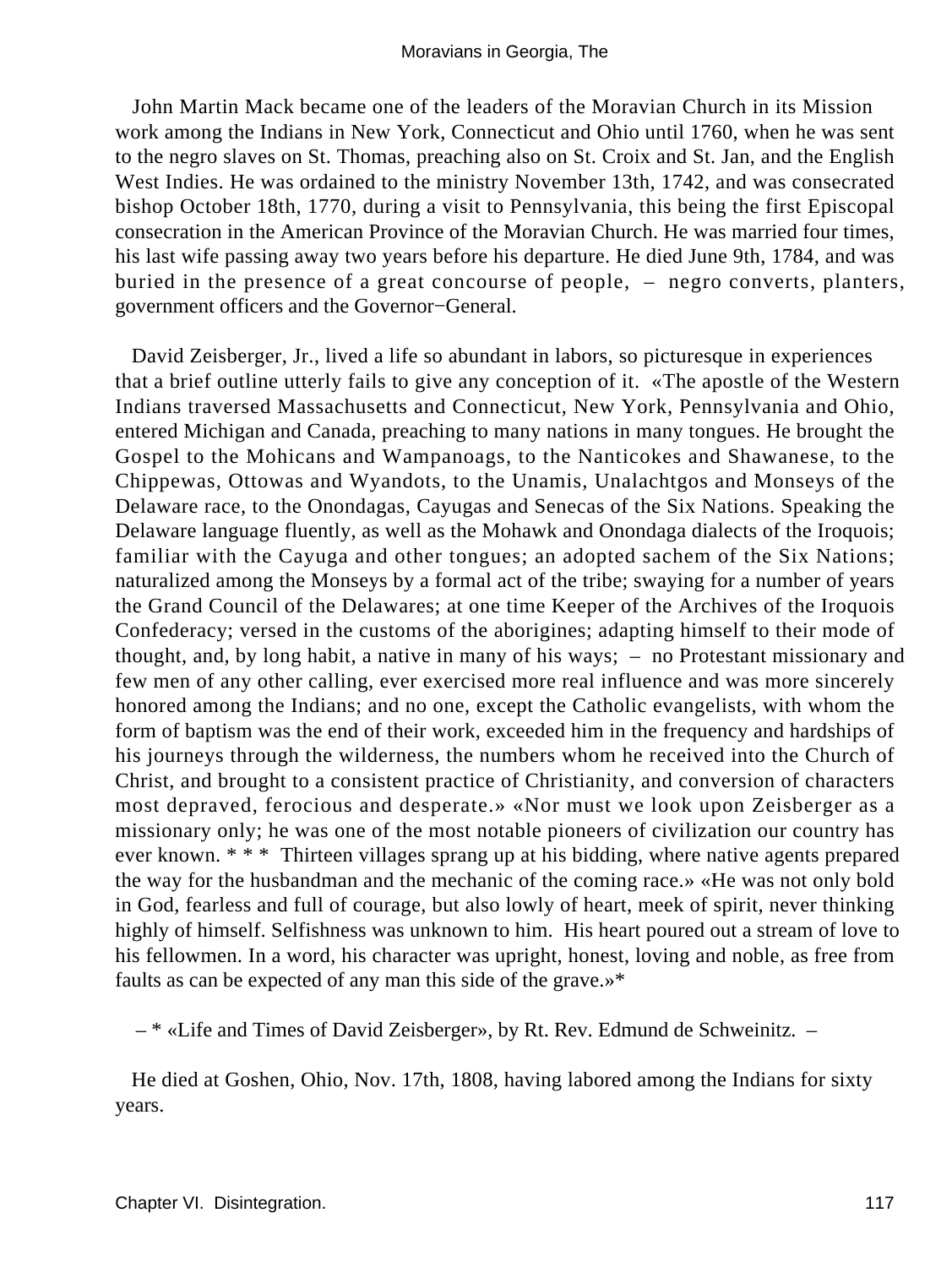Like Spangenberg, Peter Boehler's story belongs to the whole Moravian Church, rather than to the Georgia colony. His time was divided between England and America, in both of which spheres he labored most successfully. Jan. 10th, 1748, he was consecrated bishop at Marienborn, Germany. After Zinzendorf's death he helped frame the new Church constitution, and in 1769 was elected to the governing board of the entire Unitas Fratrum. He died in London, April 20th, 1774, having been there for a year on a visitation to the English congregations of the Moravian Church.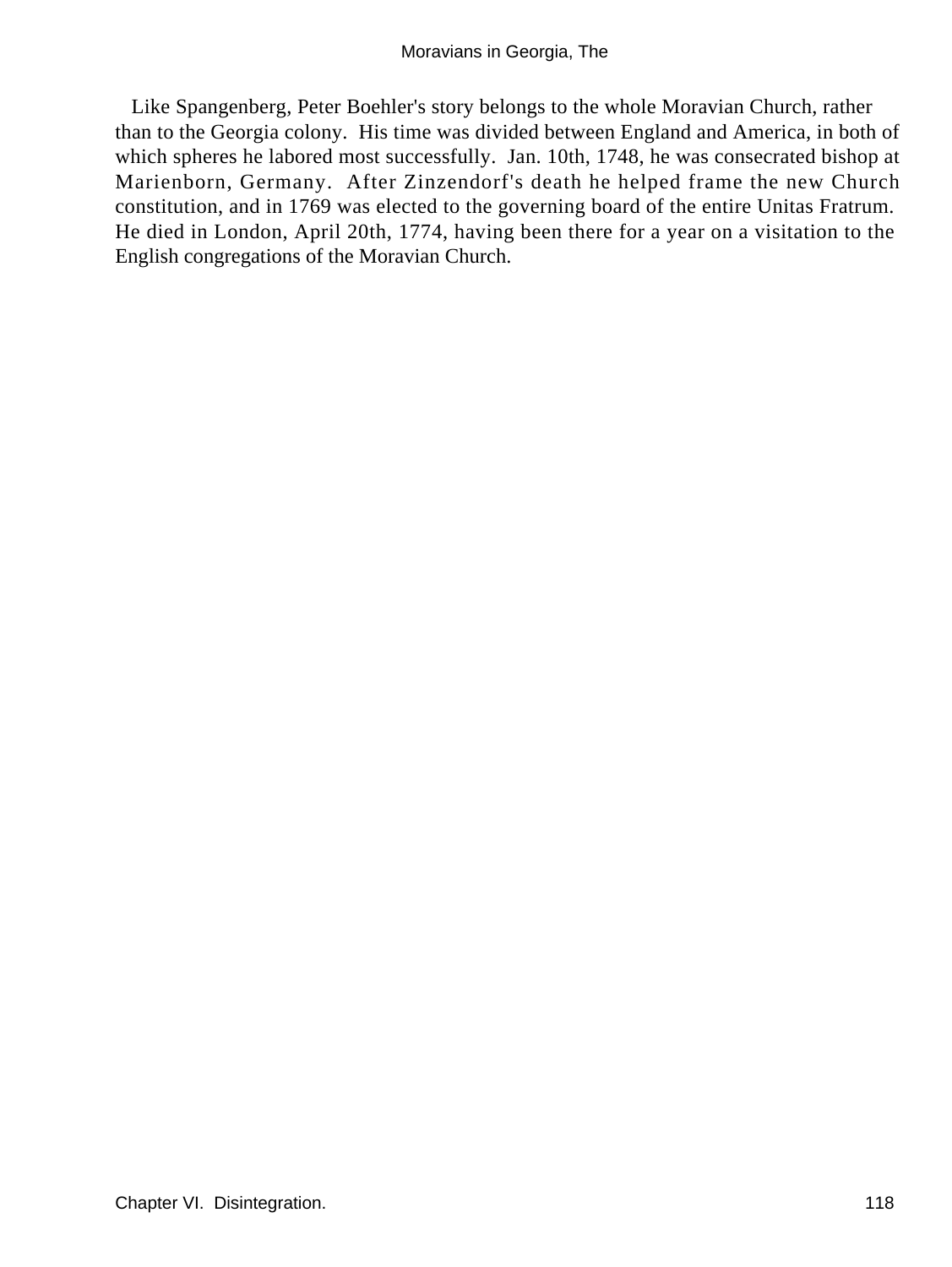## **[Chapter VII. Conclusion.](#page-130-0)**

<span id="page-119-0"></span>*L*ater Attempts in Georgia.

1740.

 May 18th, 1740, John Hagen arrived in Savannah. He had come over intending to go as missionary to the Cherokees, and his disappointment in finding that the Moravians had abandoned Georgia is another example of the enormous difficulty under which mission work was conducted in those days, when the most momentous events might transpire months before the authorities at home could be apprised of them.

 Hagen had become very ill on the way from Charleston to Savannah, and with none of his own people to turn to he bethought himself of Whitefield's offers of friendship, and went to his house. He was kindly received by those who were living there, and though he went down to the gates of death the portals did not open, and he rapidly regained his health.

 Visiting Irene he found only a few Indian women, for Tomochichi was dead, and the men were all on the warpath. The opportunity of going to the Cherokees seemed very doubtful, for there were none living nearer than three hundred miles, and distances looked much greater in the Georgia forests than in his own populous Germany. So he concluded to accept the kind offers of Whitefield's household, and stay with them, making himself useful in the garden, and doing such religious work as he was able. Several Germans living in the town, who had learned to like the Moravians, asked him to hold services for them, to which he gladly agreed.

 He was much pleased with the prospect for work in Savannah, where the people had been greatly stirred by Whitefield's preaching, and he wrote to Herrnhut urging that two married couples be sent to help reap the harvest, a request warmly seconded by Whitefield, who had returned to Savannah on June 16th. Whitefield reported the Moravians busily engaged in erecting a Negro school−house for him in Pennsylvania, and told Hagen he would like to have the two couples come to assist him in carrying out his large plans for Georgia.

 But by the 14th of August this invitation had been withdrawn, Hagen had left Whitefield's house, and had been refused work on Whitefield's plantation, for fear that he might contaminate the Whitefield converts. The trouble arose over a discussion on Predestination, – not the first or last time this has happened, – and the two men found themselves utterly at variance, for Whitefield held the extreme Calvinistic view, while Hagen argued that all men who would might be saved. Hagen therefore went to the home of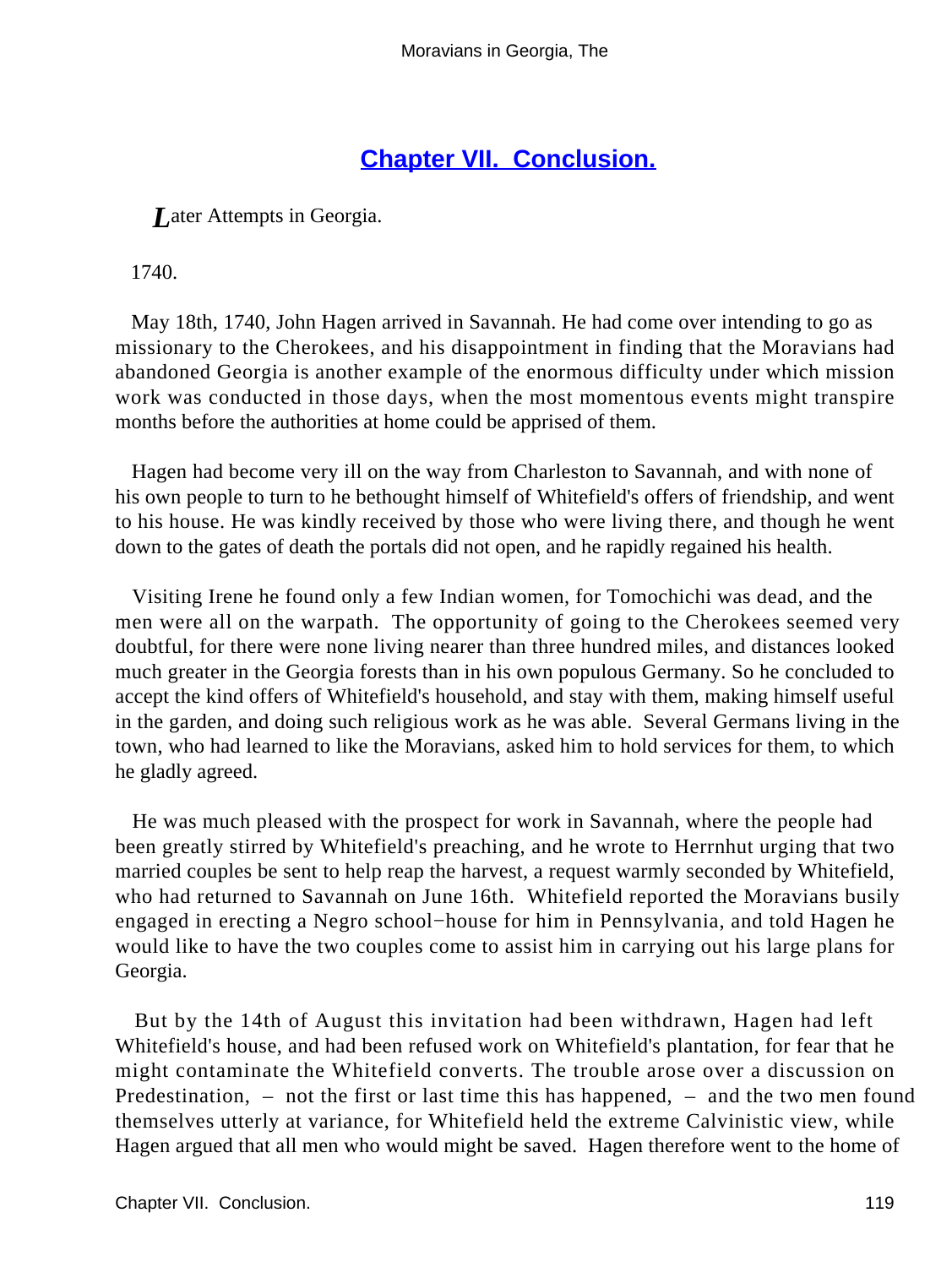John Brownfield, who shared his views, and made him very welcome, and from there carried on his work among the residents of Savannah and Purisburg.

 Whitefield returned to Pennsylvania in November, 1740, nursing his wrath against Hagen, and finding Boehler to be of the same mind, he peremptorily ordered the Moravians to leave his land. Neighbors interfered, and cried shame on him for turning the little company adrift in the depth of winter, and he finally agreed to let them stay for a while in the log cabin which was sheltering them while they were building the large stone house. The opportune arrival of Bishop Nitschmann and his company, and the purchase of the Bethlehem tract, soon relieved them from their uncomfortable position, and later the Nazareth tract was bought from Whitefield, and the work they had begun for him was completed for their own use.

 Whitefield, in after years, rather excused himself for his first harshness toward the Moravians, but a letter written by him to a friend in 1742, is a good statement of the armed truce which existed among the great religious leaders of that day. «Where the spirit of God is in any great degree, there will be union of avail, tho' there may be difference in sentiments. This I have learnt, my dear Brother, by happy experience, and find great freedom and peace in my soul thereby. This makes me love the Moravian Brethren tho' I cannot agree with them in many of their principles. I cannot look upon them as willful deceivers, but as persons who hazard their lives for the sake of the Gospel. Mr. Wesley is as certainly wrong in some things as they, and Mr. Law as wrong also. Yet I believe both Mr. Law and Mr. Wesley and Count Zinzendorf will shine bright in Glory. I have not given way to the Moravian Brethren, nor any other who I thought were in the wrong, no, not for one hour. But I think it best not to dispute when there is no probability of convincing.»

 Hagen remained in Savannah until February, 1742, when he went to Bethlehem, accompanied by Abraham Bueninger, of Purisburg, who entered the Moravian ministry in 1742, and labored among the Indians, the white settlers, and in the West Indies.

 Nine more residents of Georgia followed the Moravians to Bethlehem in 1745, John Brownfield, James Burnside and his daughter Rebecca, Henry Ferdinand Beck, his wife Barbara, their daughter Maria Christina, and their sons Jonathan and David, all of Savannah, and Anna Catharine Kremper, of Purisburg. All of these served faithfully in various important offices, and were valuable fruit of the efforts in Georgia.

 John Hagen was appointed Warden of the Nazareth congregation, when it was organized; and died at Shamokin in 1747.

1746.

 General Oglethorpe was much impressed by the industry of the Moravians in Savannah, and was sorry to see them leave the Province. In October, 1746, therefore, he proposed to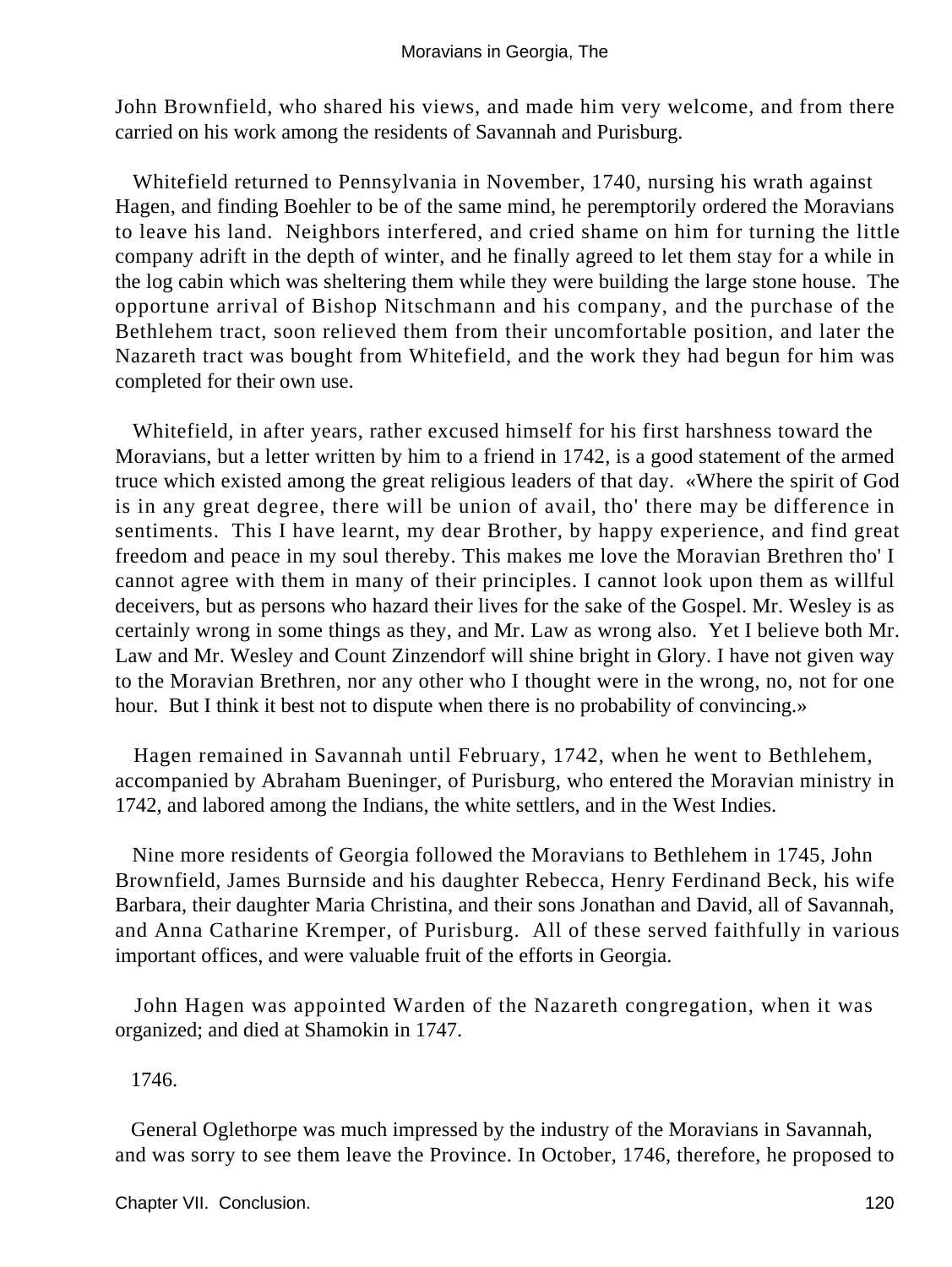Count Zinzendorf that a new attempt should be made further up the Savannah River. He offered to give them five hundred and twenty−six acres near Purisburg, and to arrange for two men to be stationed in Augusta, either as licensed Traders, for many Indians came there, or as Schoolmasters.

 Zinzendorf thought well of the plan, and accepted the tract, which Oglethorpe deeded to him Nov. 1st, 1746, the land lying on the Carolina side of the Savannah River, adjoining the township of Purisburg, where Boehler and Schulius had made many friends.

 No colonists, however, were sent over, and the title to the land lapsed for lack of occupancy, as that to Old Fort, on the Ogeechee, had already done.

#### 1774.

 Early in 1774, Mr. Knox, Under−Secretary of State in London, asked for missionaries to preach the Gospel to the slaves on his plantation in Georgia. He offered a small piece of land, whereon they might live independently, and promised ample store of provisions.

 This time the plan was carried into execution, and Ludwig Mueller, formerly teacher in the Pedagogium at Niesky, with John George Wagner as his companion, went to England, and sailed from there to Georgia. They settled on Mr. Knox's plantation, and at once began to visit and instruct the slaves, and preach to the whites living in the neighborhood. «Knoxborough» lay on a creek about sixteen miles from Savannah, midway between that town and Ebenezer. The land had been settled by Germans, Salzburgers and Wittenbergers, and Mr. Knox had bought up their fifty acre tracts, combining them into a large rice plantation. The homes of the Germans had been allowed to fall into ruin, the overseer occupying a three−roomed house, with an outside kitchen. Mueller was given a room in the overseer's house, preaching there to the white neighbors who chose to hear him, and to the negroes in the large shed that sheltered the stamping mill. Wagner occupied a room cut off from the kitchen.

 In February, 1775, Frederick William Marshall, Agent of the Unitas Fratrum on the Wachovia Tract in North Carolina, (with headquarters at Salem) visited Georgia to inspect the Moravian property there, accompanied by Andrew Broesing, who joined Mueller and Wagner in their missionary work. It had been suggested that the Moravians preach in a church at a little place called Goshen, near «Knoxborough», a church which had been built by subscriptions of Germans and English living in the neighborhood, and had been used occasionally by a preacher from Ebenezer.

 At this time the Salzburgers were in a very bad condition. Bolzius had died in 1765, and Rabenhorst and Triebner, who shared the pastorate, were greatly at variance, so that the entire settlement was split into factions. Dr. Muehlenberg, «the father of Lutheranism in Pennsylvania», had come to settle the difficulties, and heard with much displeasure of the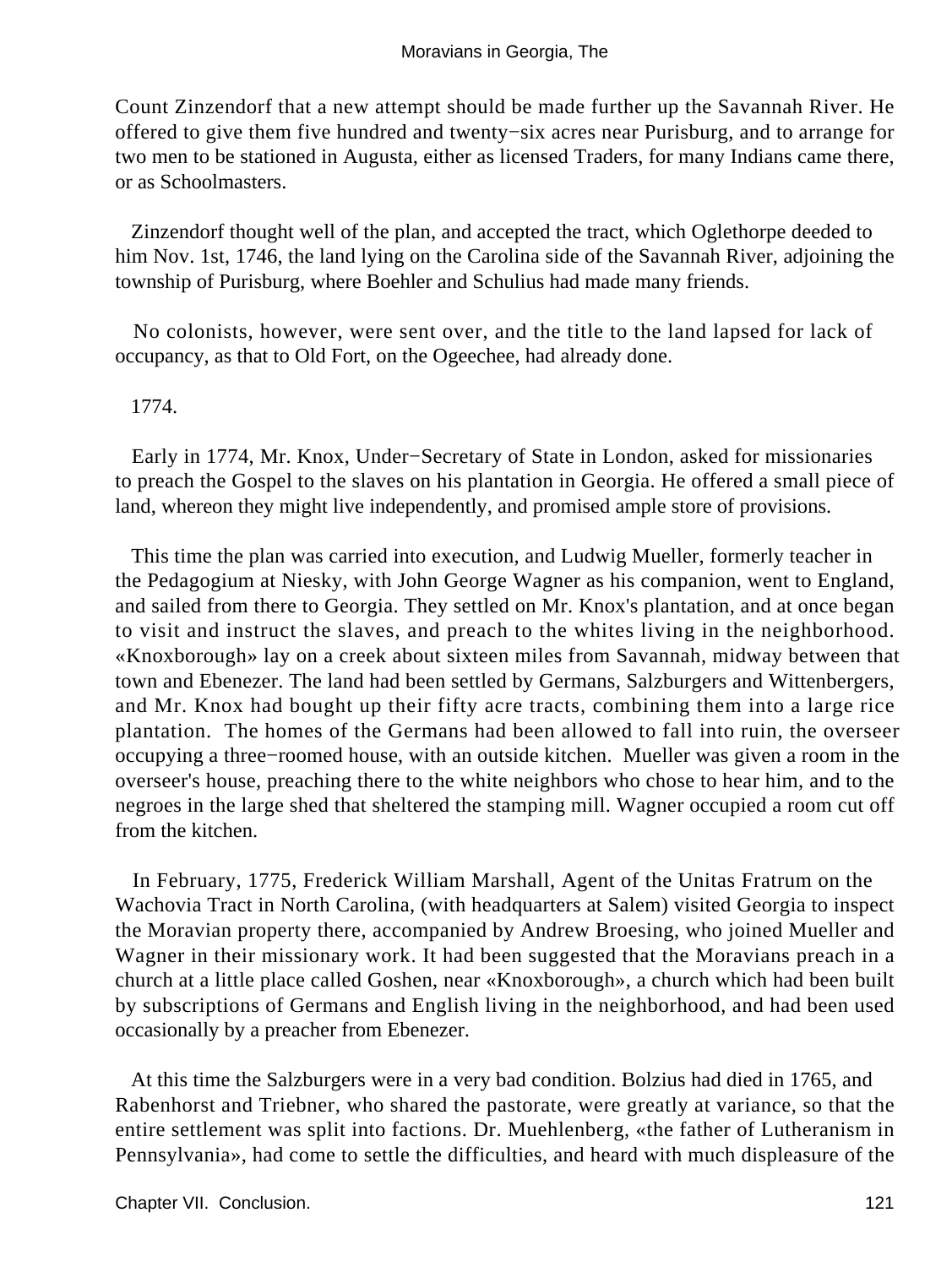plan to have the Moravians preach at Goshen. He declared, – «I doubt not, according to their known method of insinuation, they will gain the most, if not all the remaining families in Goshen, and will also make an attempt on Ebenezer, for their ways are well adapted to awakened souls. I have learned by experience that where strife and disunion have occurred in neighborhoods and congregations among the Germans in America, there black and white apostles have immediately appeared, and tried to fish in the troubled waters, like eagles which have a keen sight and smell.»

 Dr. Muehlenberg was too much prejudiced against the Moravians to judge them fairly, for he belonged to the Halle party in Germany, and in Pennsylvania had clashed with Zinzendorf during the latter's residence there. The Lutheran Church was in no way endangered by the preaching of the missionaries, for their instructions were explicit: «If you have an opportunity to preach the Gospel to German or English residents use it gladly, but receive none into your congregation, for you are sent expressly to the negroes.» «You will probably find some of the so−called Salzburgers there, with their ministers. With them you will in all fairness do only that to which you are invited by their pastor. You will do nothing in their congregation that you would not like to have another do in yours.» Dr. Muehlenberg, therefore, might safely have left them free to preach the Gospel where they would, even to his own distracted flock, which was weakened by dissensions, suffered severely in the Revolutionary War, and gradually scattered into the adjoining country.

 In accordance with his instructions, Mueller at once gave up all idea of using the Goshen church, and occupied himself with those who heard him gladly at Knoxborough. After a careful examination of the land, the Moravians decided not to build a house for themselves, but to continue with the overseer, who was kind to them, and gave Mueller the use of a horse for his visits to adjoining plantations.

 James Habersham, who had come over with George Whitefield in 1738, was one of the most prominent men in Savannah at this time. In 1744 he had established a commercial house in Georgia, the first of its kind, to ship lumber, hogs, skins, etc., to England, and this business had been a success. He had taken a great interest in Whitefield's Orphan House, and had been active in governmental affairs, having served as Secretary of the Province, President of the Council, and Acting Governor of Georgia. For many years he had been the Agent in charge of the Moravian lots in and near Savannah, and now, in failing health, and a sufferer from gout, he asked that one of the missionaries might be sent to his three estates on the Ogeechee River, partly as his representative and partly to instruct the slaves. It was decided that Wagner should accept this invitation and go to «Silkhope», while Mueller and Broesing remained at Knoxborough, Mueller preaching at «Silkhope» every two weeks.

 Marshall was much pleased with the reception accorded him and the missionaries, and hoped the time was coming for again using the lots in Savannah, but the hope again proved to be fallacious. The missionaries all suffered greatly from fever, always prevalent on the rice plantations in the summer, and on Oct. 11th, 1775, Mueller died. The outbreak of the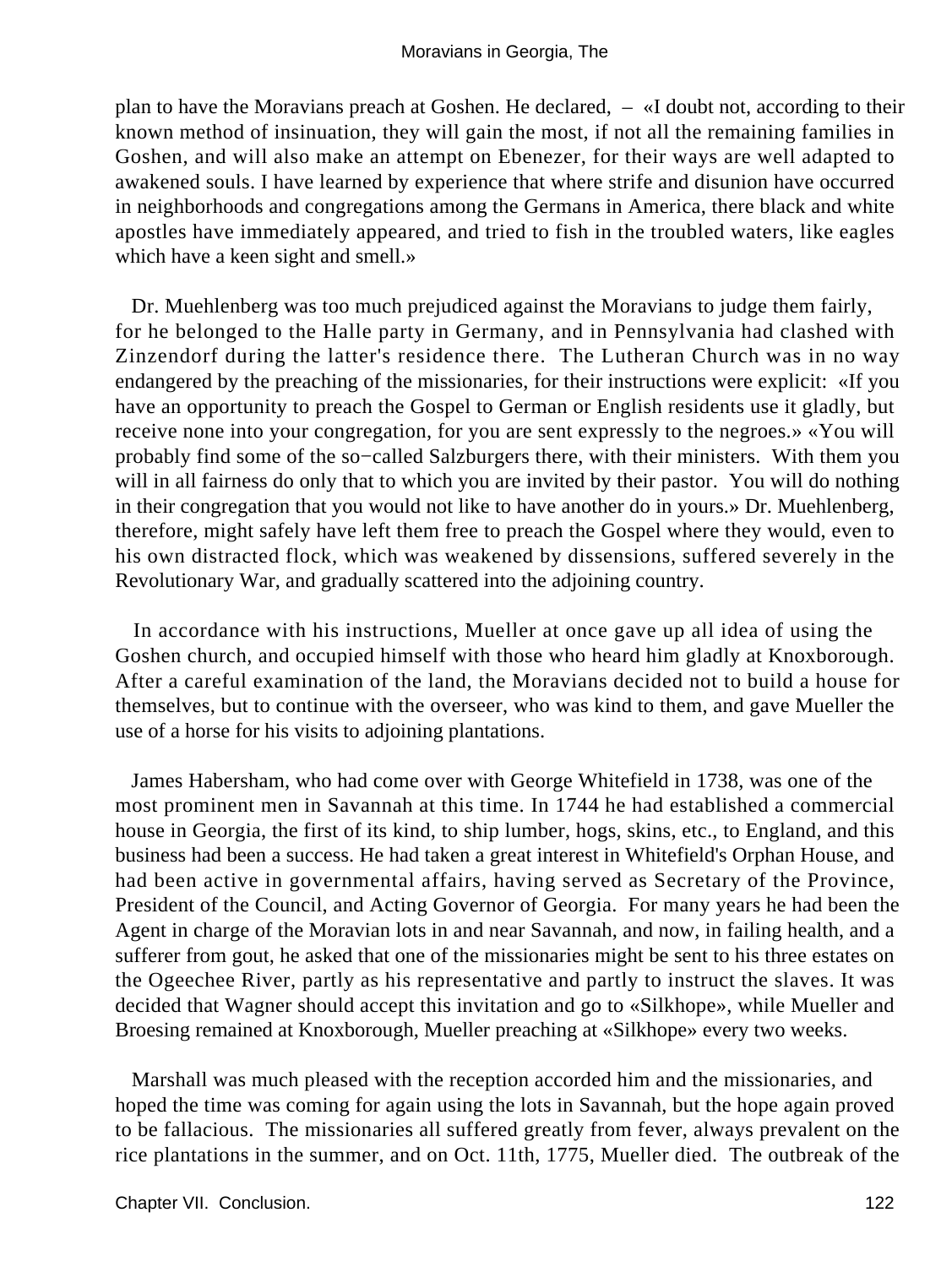Revolutionary War made Wagner's and Broesing's position precarious, for the English Act exempting the Moravians from military service was not likely to be respected by the Americans, and in 1776 Broesing returned to Wachovia, where the Moravians had settled in sufficient numbers to hold their own, though amid trials manifold. Wagner stayed in Georgia until 1779, and then he too left the field, and returned to England.

The Savannah Lands.

 In January, 1735, fifty acres of Savannah land was granted by the Trustees of Georgia to August Gottlieb Spangenberg, who was going to Georgia as the leader of the first company of Moravian colonists. Spangenberg had the habit of speaking of himself as «Brother Joseph» in his diaries, and in the records he sometimes appears as Joseph Spangenberg, sometimes as Joseph Augustus Gottlieb Spangenberg, and sometimes by his true name only. According to custom, the fifty acre grant embraced three lots, – Town Lot No. 4, Second Tything, Anson Ward, in the town of Savannah, Farm Lot No. 2, Second Tything, Anson Ward, in the township of Savannah, and Garden Lot No. 120, East. (Office of the Secretary of State of Georgia, Book D of Grants, Folio 208.)

 A few days later a similar grant was made to David Nitschmann, «Count Zinzendorf's Hausmeister», generally known as the Syndic from his office in later years, who had conducted the first company from Herrnhut to London. This grant consisted of Town Lot No. 3, Second Tything, Anson Ward, in the town of Savannah, Farm Lot No. 3, Second Tything, Anson Ward, in the township of Savannah, and Garden Lot No. 121 East. (Office of the Secretary of State of Georgia, Book D of Grants, Folio 207.)

 When the Moravians left Georgia in 1740, these lots were placed in the hands of an Agent, probably James Habersham, who was acting as Whitefield's assistant in his hospital and charity school, the Moravian house being rented for the former purpose.

 When the Trustees of Georgia surrendered their Charter to the English Crown in 1754, it was found that no formal deeds had ever been made for many of the tracts granted by the Trustees, and it was decreed that any who could legally claim land under grant from the Trustees should have their rights confirmed by royal grant upon application to the Governor and Council of Georgia, within a specified time, the land otherwise to be considered forfeited. In June, 1761, Habersham wrote to Bethlehem that the time for entering claim had expired, but that he had asked for and obtained six months grace for the Moravians, who had previously sent him a full power of attorney, which had failed to reach him.

 A new power of attorney was at once sent, and on September 7th, 1762, royal patents were issued to Nitschmann and Spangenberg, for the Town Lots and Farm Lots above mentioned. (Register's Office, Book D, Folios 207 and 208.)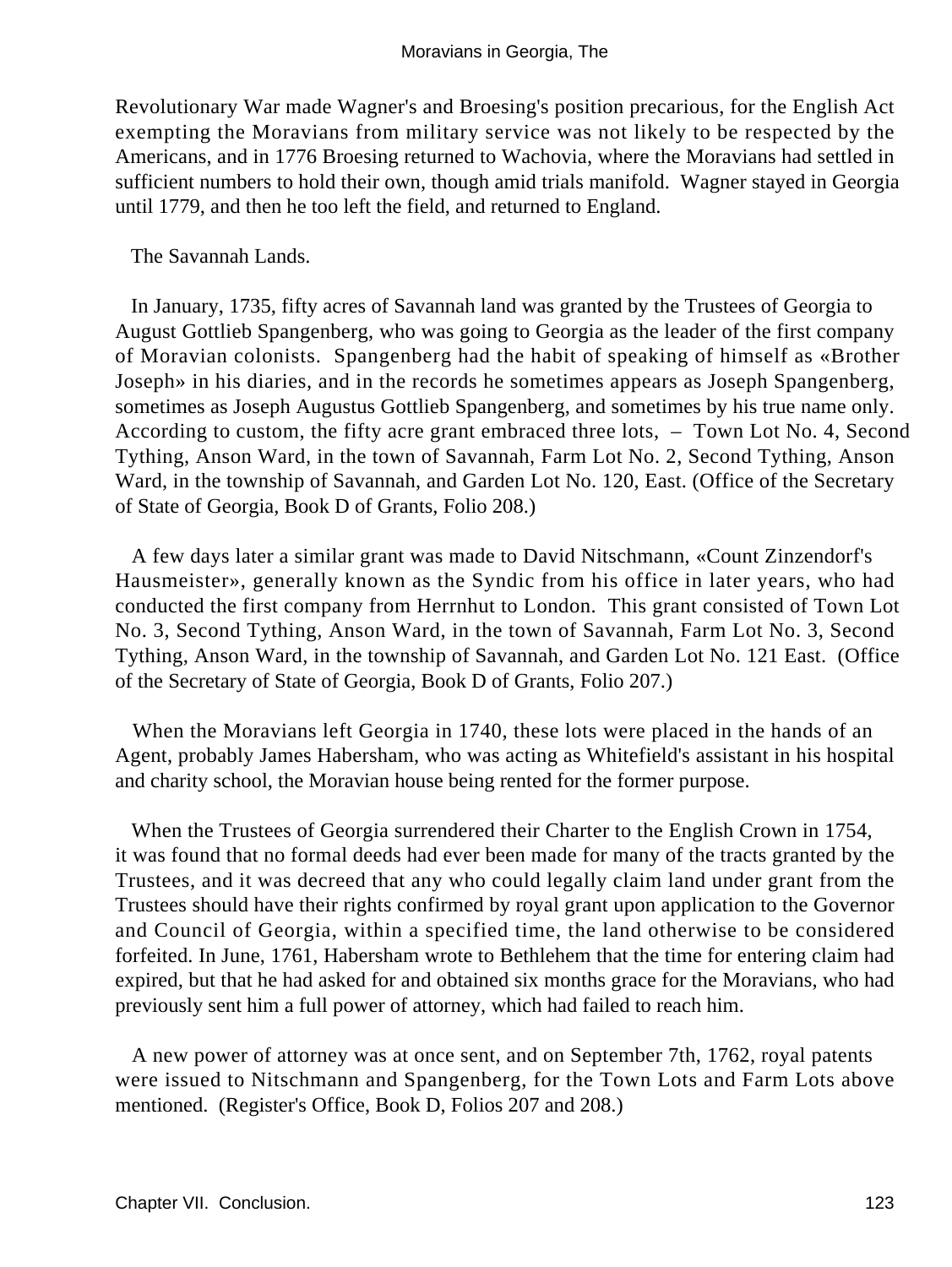Meanwhile the two Garden Lots had been sold to Sir James Wright for 10 Pounds, and deeds, bearing date of March 15th, 1762, were made to him by Spangenberg and Nitschmann. The deeds to the Town and Farm lots were deposited in Bethlehem, and the Agent took his instructions from the Manager there.

 In 1765 Bishop Ettwein went from Bethlehem to Savannah to look after the property. He found that the large house on Spangenberg's lot had been condemned as ruinous and pulled down. Some one had built a small house on the other end of the same lot, and it was supposed to pay 4 Pounds a year ground rent, but the family living there was very poor, and Habersham had been unable to collect anything. By permission a poor woman had fenced in the Nitschmann lot, and was using it as a kitchen−garden, rent free. The title to the farm lots was in jeopardy, for a certain Alderman Becker in London claimed that the Trustees had given him a tract, including these and many other farms, but the settlers thereon were making a strong fight to hold their property, in which they were finally successful.

 At the time of Frederick William Marshall's visit to Savannah in 1775, the two farm lots were reported to have some good timber, even if they were not of much use otherwise, and the town lots had increased in value with the growth of the town. Marshall thought the latter could again be used for residence, and as a centre for such missionary work as was already begun by Mueller, Wagner and Broesing, but the Revolutionary War put an end to their efforts.

 At this point in the records appears a peculiar uncertainty as to the identity of the owner of the David Nitschmann lots. The fact that there were three David Nitschmanns in the active service of the Moravian Church during a number of years after its renewal in Herrnhut affords ample opportunity for confusion, but one would not expect to find it in the minds of their contemporaries. But even such a man as Frederick William Marshall wrote, «The Deeds to these two lots, Nos. 3 and 4, are kept in Bethlehem (one stands in the name of Brother Joseph, the other of Bishop D'd Nitschmann, who passed away in Bethlehem) and it would be well if something were done about them. I do not know what can be arranged with the son of the latter; but Brother David Nitschmann, who is now in Zeist, said when he was in America that he himself was the David Nitschmann in whose name the grant was made, because he was the one who had shared in the negotiations with the Trustees of Georgia.» Bishop David Nitschmann had died in Bethlehem, Oct. 9th, 1772, where his son Immanuel lived until 1790. The David Nitschmann residing in Zeist was the Syndic, formerly Count Zinzendorf's Hausmeister, the leader of the first company to London, where he and Spangenberg had arranged matters with the Trustees, and had each received fifty acres of land in his own name. The Bishop had had nothing whatever to do with the matter, and this was the conclusion reached, for the title to the Town Lot No. 3 passed at the Syndic's death, March 28th, 1779, to his son Christian David Nitschmann.

 June 14th, 1784, August Gottlieb Spangenberg and Christian David Nitschmann by deed transferred their title to the Savannah property to Hans Christian Alexander von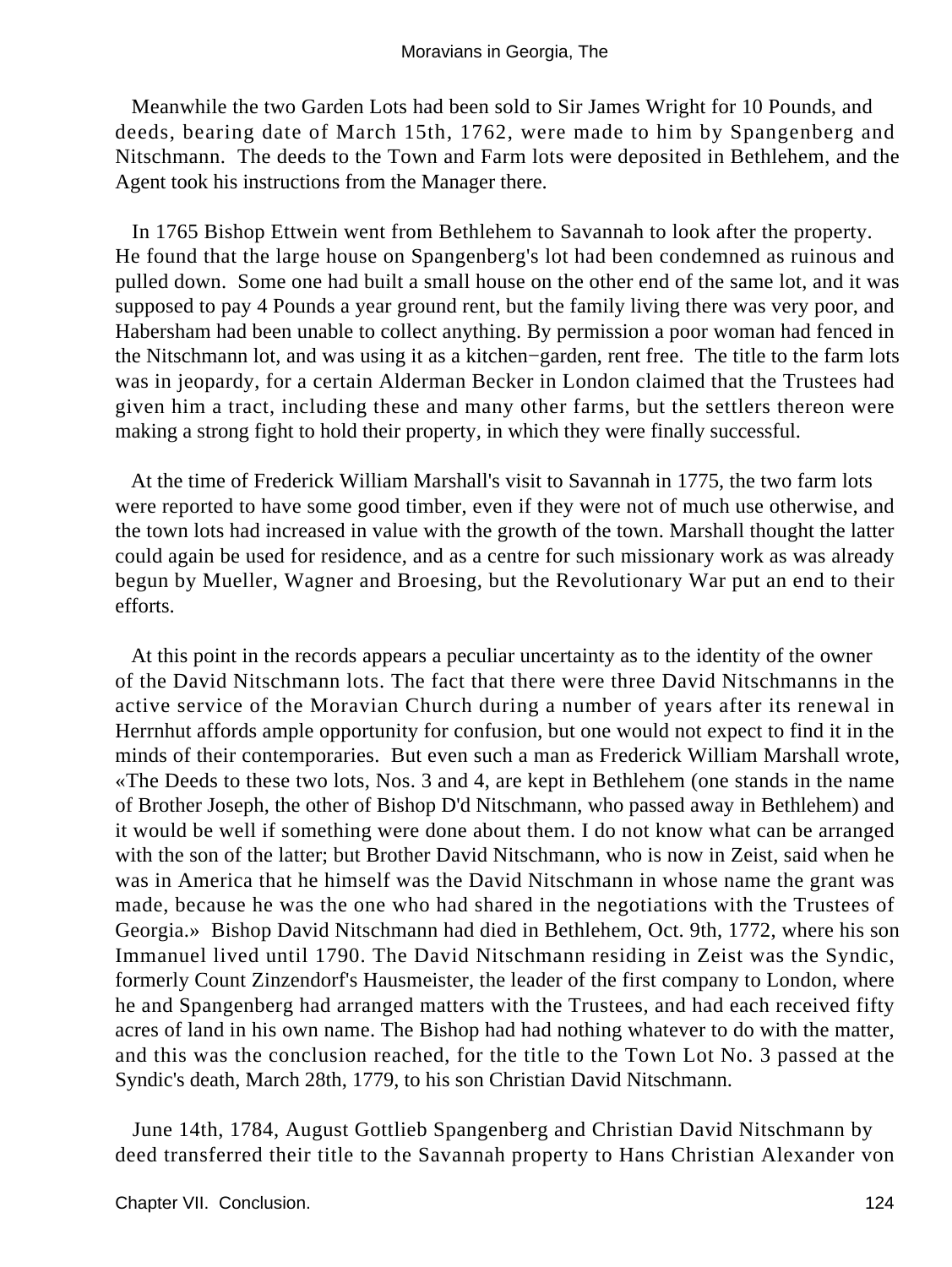Schweinitz, Administrator of the estate of the Unitas Fratrum in Pennsylvania.

 The Revolutionary War had come and gone, and Von Schweinitz began again to investigate the condition of affairs in Savannah. Their Agent, James Habersham, had died in 1775, but his son James had kept up the taxes, so the title was intact. «But there is a matter,» he wrote, «which it is necessary you should be made acquainted with. When the British Troops took possession of Savannah, they had occasion for a lot belonging to a Mr. George Kellar, for the purpose of erecting a fort on, it being situated in the outskirts of the town, and in order to satisfy this man they **VERY GENEROUSLY** gave him your two lots in lieu of the one they had taken from him, but very fortunately for you, our Legislature passed a Law rendering null and void all their acts during the time they held this country, and notwithstanding Mr. Kellar is perfectly well acquainted with this matter, he has moved a house on one of the lots, and on the other he has lately built another house, which he rents out, and holds possession – in defiance of me, as I am possessed of no power of attorney to warrant any proceeding against him.» A power of attorney was at once sent Habersham, with instructions to evict the intruder, and rent, lease or sell the property.

 A suit against the trespasser was won in 1794, but in 1801 his tenant was still in possession, poor, and refusing to pay rent. Habersham had meanwhile died, and John Gebhard Cunow, acting as attorney for Von Schweinitz, who had returned to Germany in 1798, requested Matthew McAllister to take charge of the matter; but McAllister, having made some inquiries, reported that the man named John Robinson, who lived on the premises, was likely to make trouble, and that as he himself was the only Judge in the district it would be better to put the case into the hands of some one else, and leave him free to hear it. Cunow therefore asked George Woodruff to act as attorney, to which he agreed, requesting that John Lawson be associated with him, which was done the following year.

 Hans Christian Alexander von Schweinitz died Feb. 26th, 1802, the title to the Savannah Lots passing by will to Christian Lewis Benzien, of Salem, North Carolina, who however requested Cunow to continue to look after them.

 The Agents had no light task in ejecting John Robinson and his wife from their abode, for he was «a foolish, drunken man,» and she «a perfect `virago', and the Sheriff is really afraid of her,» but on July 5th, 1805, Lawson wrote to Cunow, – «I am happy to inform you that after great trouble and difficulty we have this day obtained possession of Mr. Benzien's lots.»

 Feb. 17th, 1807, Christian Lewis Benzien, by his attorneys Woodruff and Lawson, conveyed Town Lot No. 4, Second Tything, Anson Ward, to Charles Odingsell, the consideration being \$1,500, one hundred dollars in cash, the rest secured by bond and mortgage, payable in one, two, and three years, with 8 per cent interest from date.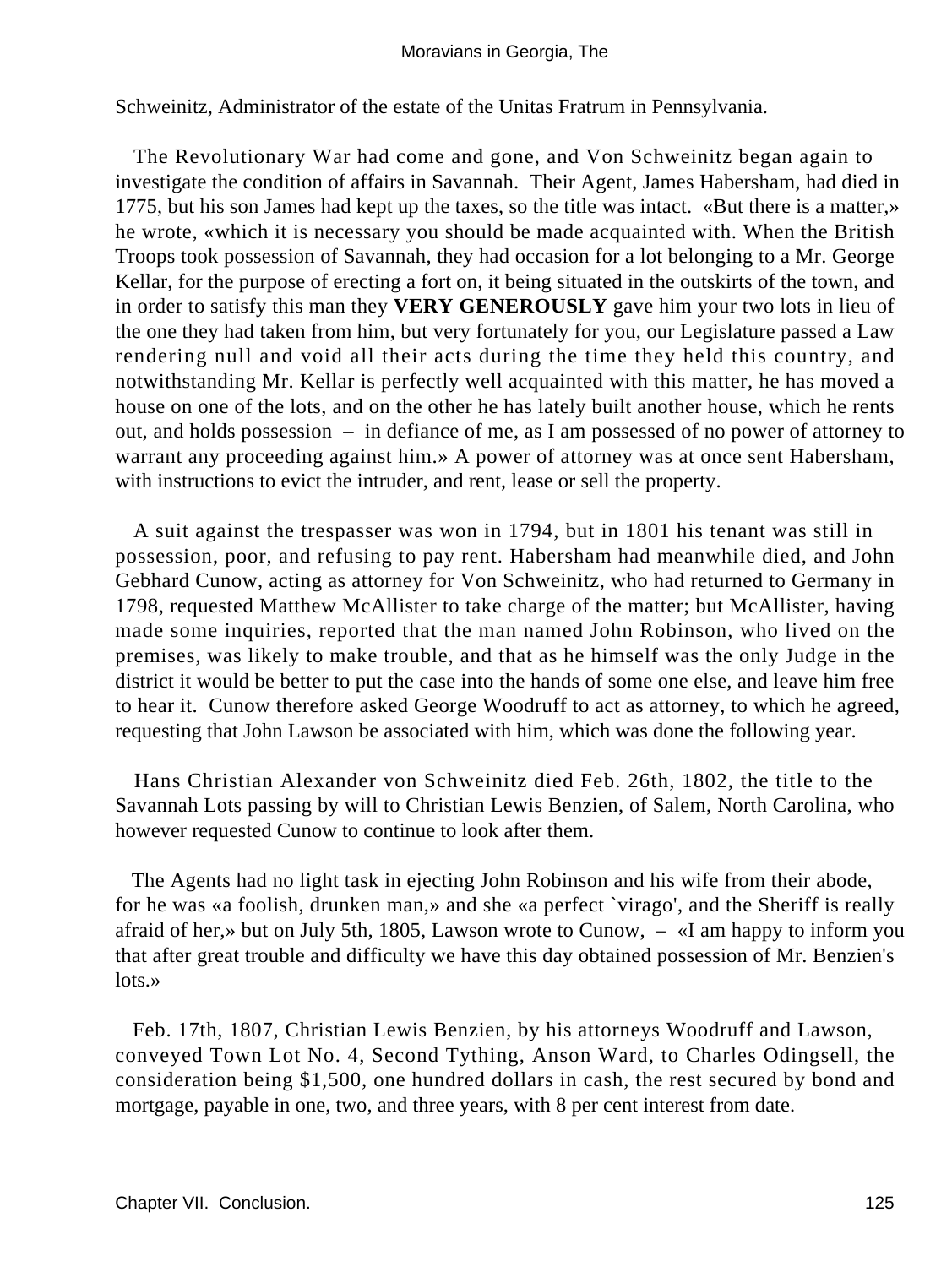In the same manner Town Lot No. 3 was sold to Worthington Gale, March 14th, 1807, for \$1,450.

 Owing to «the distress of the times,» payment of these bonds was slightly delayed, but by June, 1811, both were cancelled.

 Although the two Town Lots thus brought \$2,950, they had cost a good deal in taxes and attorney's fees, and it is doubtful whether the general treasury profited greatly by the investment, and certainly the men who had lived and labored and suffered in Georgia were in no financial way enriched thereby.

 Christian Lewis Benzien died Nov. 13th, 1811, and the two Farm Lots were transferred by will to John Gebhard Cunow of Bethlehem, Pa., who in March, 1822, deeded them to Lewis David de Schweinitz of Bethlehem, Pa.

 And here the two Farm Lots disappear from the records. They had never been available for farming purposes, and by degrees the timber was stolen from them, so that it became wiser to let them go than to keep up the taxes with no prospect of return. In course of time the title lapsed, and the land passed uncontested into other hands.

Arrivals, Departures, Deaths.

Arrivals in Georgia.

 April 6th, 1735. August Gottlieb Spangenberg From Germany. « » « John Toeltschig » « » 7th, « Peter Rose » « » « » Gotthard Demuth « » « » « Gottfried Haberecht » « » « » Anton Seifert « » « » « Michael Haberland » « » « » George Haberland « » « » « Geo Waschke » « » < » Friedrich Riedel « » Oct. 11th, « John Regnier From Pennsylvania. Feb. 17th, 1736. David Nitschmann, (the Bishop) From Germany. » 23rd, « Christian Adolph von Hermsdorf » « » « » Henry Roscher « » « » « John Andrew Dober » « » « » Maria Cathari Dober, « » (wife of Andrew D.)

*« » « George Neisser » "* 

 « » « Augustin Neisser » « » « » David Zeisberger « » « » « Rosina Zeisberger, (wife of David Z.) » « » « » David Tanneberger « » « » « John Tanneberger, (son of David T.) » « » « » David Jag « » « » « John Michael Meyer » « » « » Jacob Frank « » « » « John Ma Mack » « » « » Matthias Seybold « » « » « Gottlieb Demuth » « » « » John Boehner « » « Matthias Boehnisch » « » « » Regina Demuth, (wife of Gotthard D.) « » « » « Judith Toeltschig, (wife of John T.) » « » « » Catharine Riedel, « » (wife of Friedrich R.)

*« » « Anna Waschke, (mother of George W.) » "*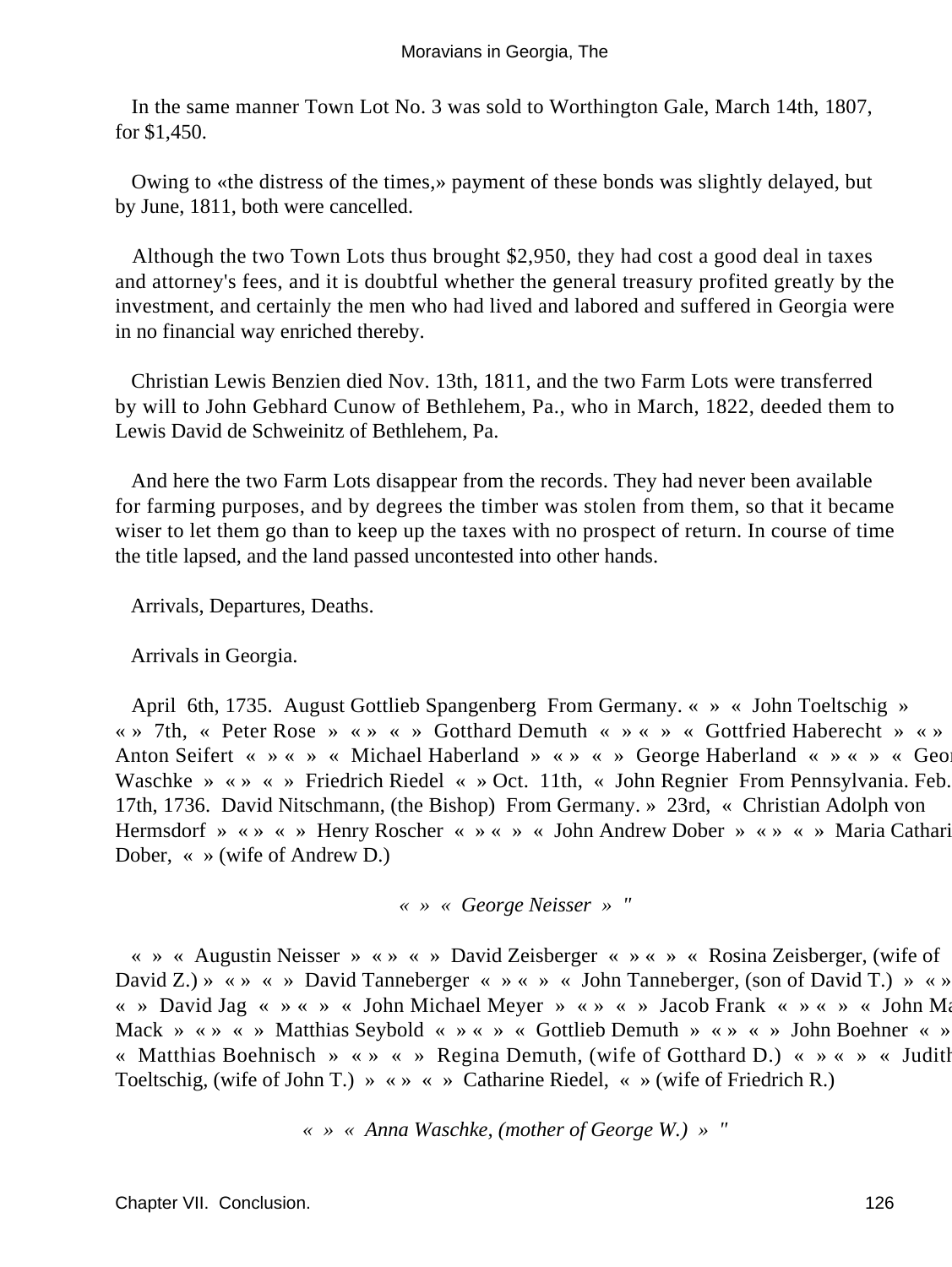« » « Juliana Jaeschke » « » « » Rosina Haberecht, « » (wife of Gottfried H.)

*Sept. 16th, 1737. Anna Catherina Rose,* 

*Maria Magdalena Rose, (daughters of Peter R.)*

*Jan. 28th, 1738. David Zeisberger, Jr. From Holland.* 

 « » « John Michael Schober » « Oct. 16th, » Peter Boehler, From Germany. (missionary to negroes)

*« » « George Schulius, » "* 

*(assistant missionary)*

*« » " Simon Peter Harper From England.* 

 May 18th, 1740. John Hagen From Germany. Autumn, 1774. Ludwig Mueller « » « » John George Wagner « » March 5th, 1775. Andrew Broesing From North Carolina.

Departures from Georgia.

 March 15th, 1736. August Gottlieb Spangenberg **To** Pennsylvania. « 26th, » Bishop David Nitschmann « » Dec. 2nd, « John Andrew Dober **To** Germany. » « » Maria Catherine Dober « » March 9th, 1737. George Neisser **To** Pennsylvania. May 16th, « Christian Adolph von Hermsdorf **To** Germany. Oct. 16th, » David Tanneberger **To** Pennsylvania. « » « John Tanneberger » « » « » John Michael Meyer « » « » « Gottfried Haberecht » « End of Jan. 1738. Gotthard Demuth » « » « Regina Demuth » « » « George Waschke » « » « Juliana Waschke » « » « Anna Waschke » « » « Augustin Neisser » « » « Gottlieb Demuth » « » David Jag » « March 12th, » John Toeltschig **To** Europe. Summer, « Matthias Seybold **To** Pennsylvania. Winter, 1738−39. John Francis Regnier **To** Germany. 1739. Peter Rose **To** Pennsylvania. » Catherine Rose « »

*« Maria Magdalena Rose » "* 

*" Simon Peter Harper Unknown.*

*Jan. 20th, 1740. John Boehner To Pennsylvania.* 

 Jan., « Judith Toeltschig **To** Germany. » « Michael Haberland » « April 13th, » Peter Boehler **To** Pennsylvania. « » « Anton Seifert » « » « » John Martin Mack « » « » « Dav Zeisberger » « » « » Rosina Zeisberger « » « » « David Zeisberger, Jr. » « » « » Benjam Somers « » « » « James – – » « » « » Johanna Hummel « » Feb., 1742. John Hagen « »

Chapter VII. Conclusion. 127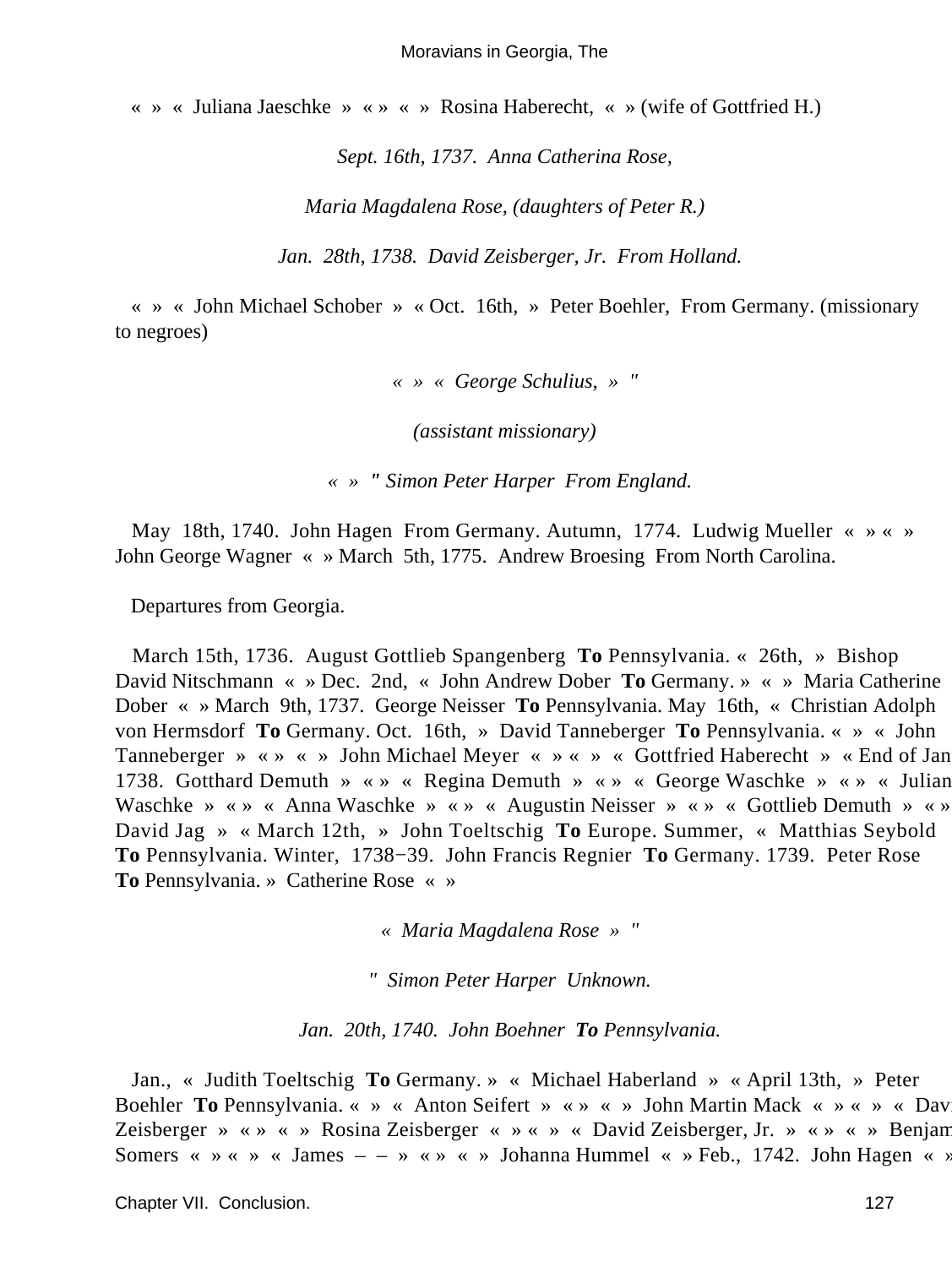Abraham Bueninger « » 1744. James Burnside « » « Rebecca Burnside » «

*1745. John Brownfield » " « Henry Ferdinand Beck » " « Barbara Beck » " « Maria Christina Beck » " « Jonathan Beck » " « David Beck » " « Anna Catherina Kremper » "* 

 1776. Andrew Broesing **To** North Carolina. May, 1779. John George Wagner **To** England.

Deaths.

 Oct. 11th, 1735. Friedrich Riedel **In** Savannah. March 19th, 1736. Jacob Frank « » March 30th, « Henry Roscher » « June 17th, » Rosina Haberecht « » Oct. 3rd, « Matthias Boehnisch » « Sept. 30th, 1737. George Haberland » « (Nov.?) » Anna Catherina Rose « » Aug. 4th, 1739. George Schulius **In** Purisburg. Aug. 10th, " John Michael Schober **In** Savannah. Oct. 11th, 1775. Ludwig Mueller **At** Knoxborough.

Summary.

Arrivals.

From Europe 43 From Pennsylvania **1** Born in Georgia **2** From North Carolina 1 –

*47* 

Deaths.

At Savannah **8** At Purisburg **1** At Knoxborough **1** –

*10* 

Departures.

Chapter VII. Conclusion. 128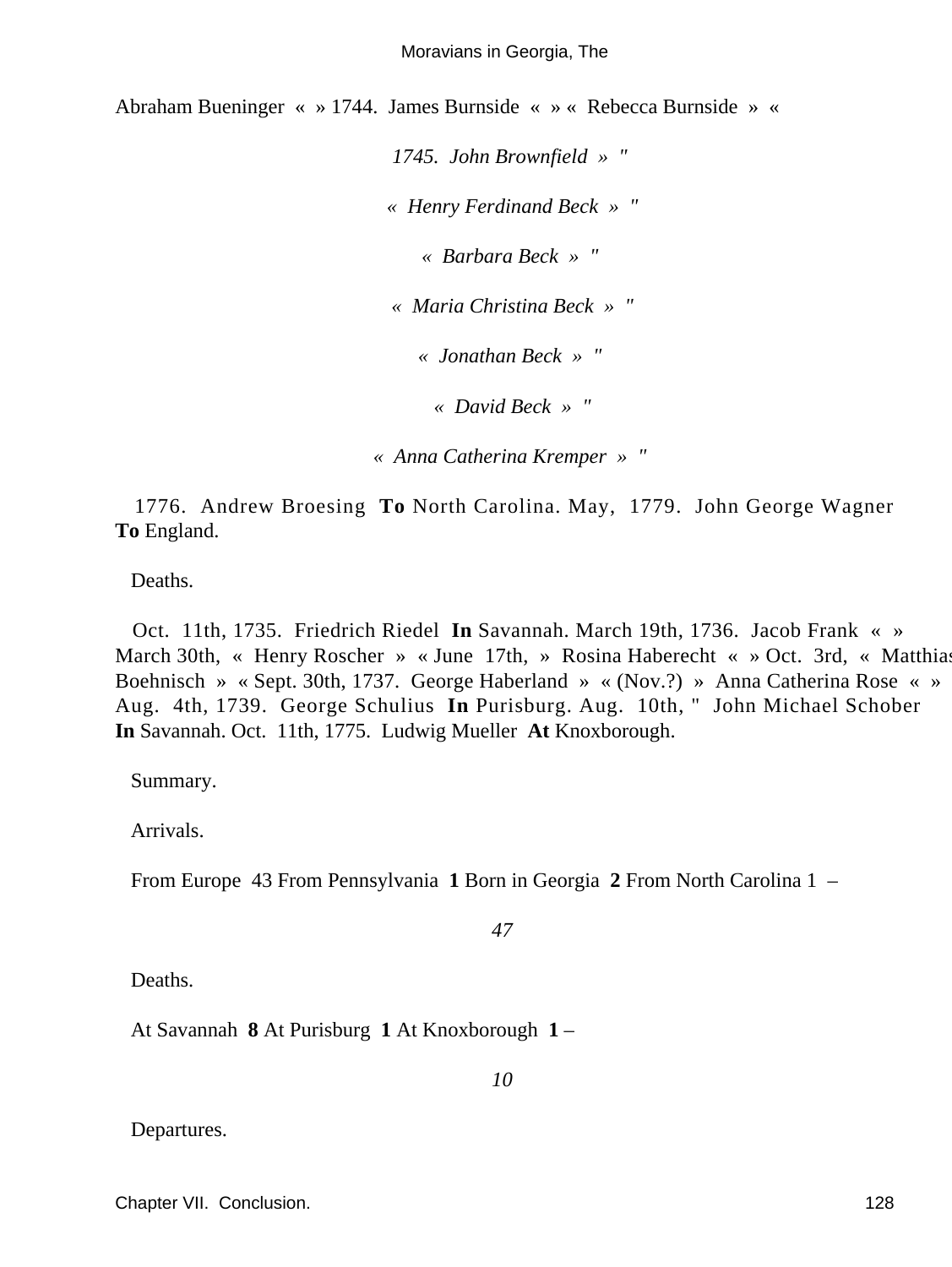To Bethlehem, Pa. 18 To other Moravian Congregations in America **3** To Moravian Congregations in Europe **8** Scattered **8** –

– – –

*47* 

Following the Moravians from Georgia to Bethlehem 13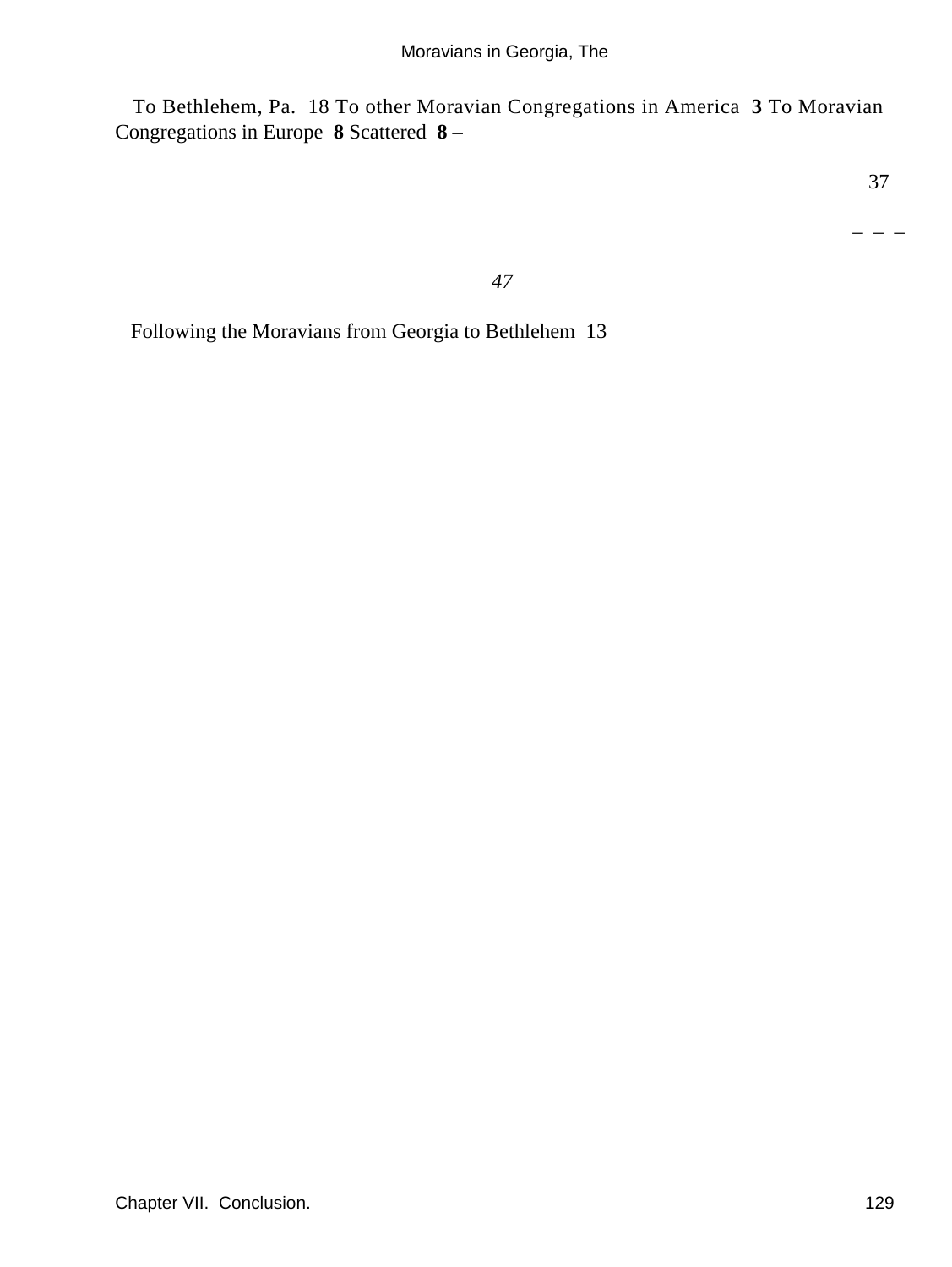Moravians in Georgia, The

# **Table of Content**

**[Preface.](#page-3-0)**

**[Chapter I. Antecedent Events.](#page-5-0)**

<span id="page-130-0"></span>**[Chapter II. Negotiations with the Trustees of Georgia.](#page-13-0)**

**[Chapter III. The First Year in Georgia.](#page-28-0)**

**[Chapter IV. Reinforcements.](#page-44-0)**

**[Chapter V. The Second Year in Georgia.](#page-80-0)**

**[Chapter VI. Disintegration.](#page-93-0)**

**[Chapter VII. Conclusion.](#page-119-0)**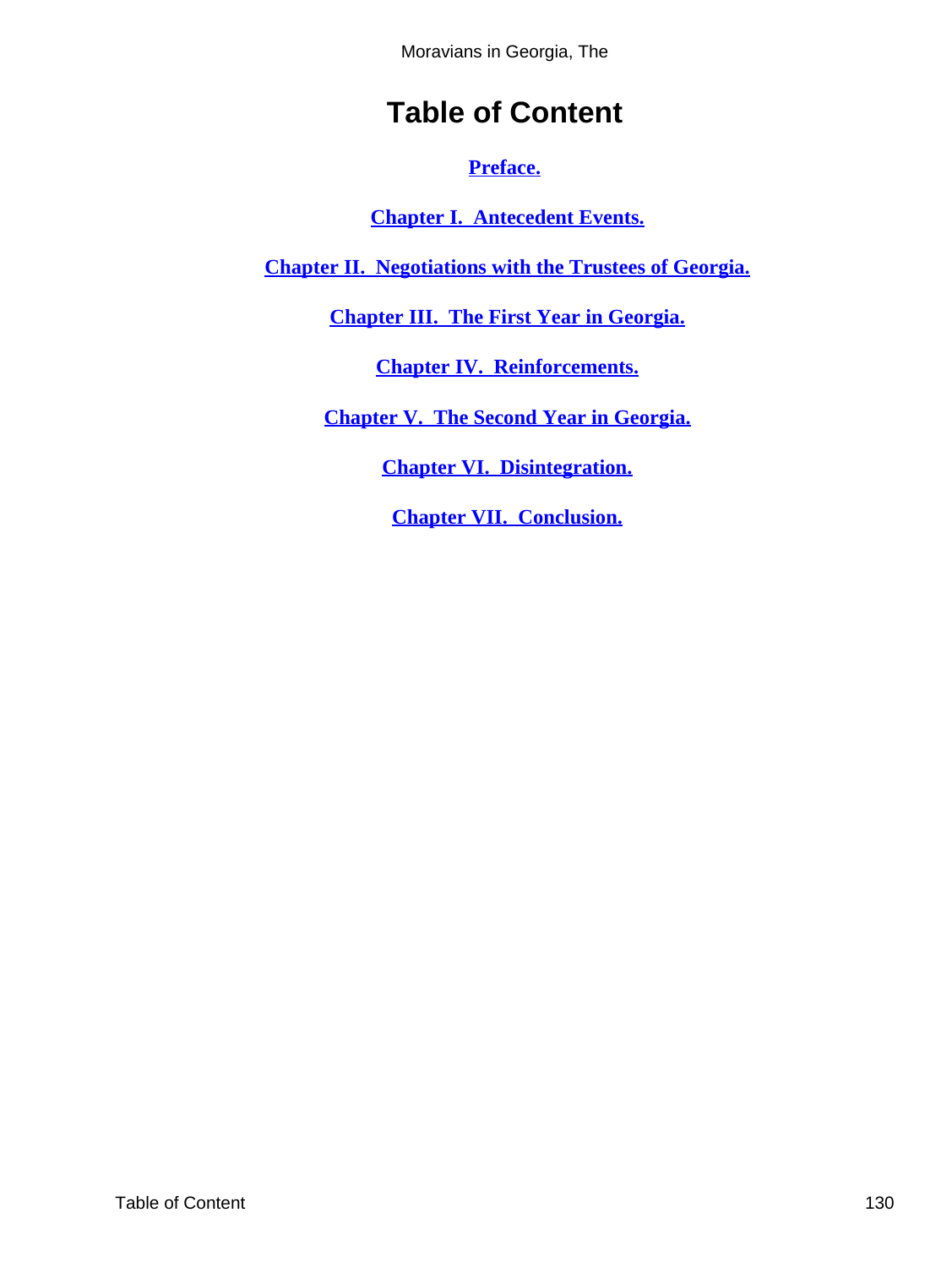## **You are reading a Phoenix Edition:**

It was converted from clean and standard xhtml/xml files. It uses metatags to identify content, and other data. The available resources specific to each ebook format were used to give the reader a pleasant reading experience.

More detais available at Phoenix−Library.org website.

Any suggestion that helps us to improve these editions are welcome.

**The Phoenix−Library Team**